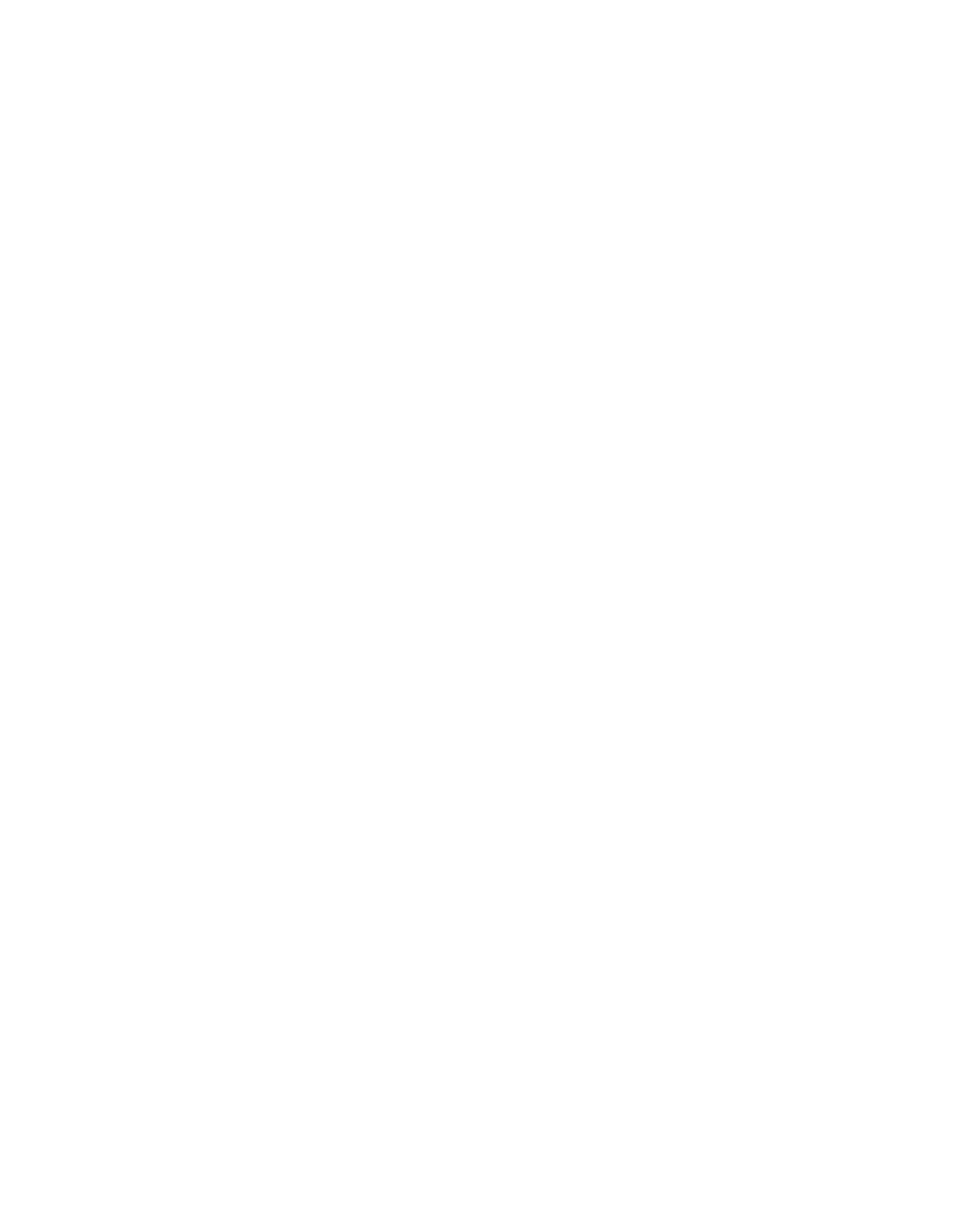### **CONTENTS**

| 1                |      |                                                                                                   |  |
|------------------|------|---------------------------------------------------------------------------------------------------|--|
|                  | 1.1  |                                                                                                   |  |
|                  | 1.2  |                                                                                                   |  |
|                  | 1.3  |                                                                                                   |  |
| $\boldsymbol{2}$ |      |                                                                                                   |  |
|                  | 2.1  |                                                                                                   |  |
|                  | 2.2  |                                                                                                   |  |
|                  |      | 2.3                                                                                               |  |
|                  |      | 2.4<br>The Noun Prefix $\ldots \ldots \ldots \ldots \ldots \ldots \ldots \ldots \ldots 11$        |  |
|                  |      | The Noun Stem $\dots\dots\dots\dots\dots\dots\dots\dots\dots\dots 12$<br>2.5                      |  |
|                  |      | The Noun Suffix $\ldots \ldots \ldots \ldots \ldots \ldots \ldots \ldots \ldots \ldots$ 13<br>2.6 |  |
|                  |      | 2.7                                                                                               |  |
|                  |      | 2.8                                                                                               |  |
|                  |      | 2.9                                                                                               |  |
|                  |      | 2.10                                                                                              |  |
|                  |      | 2.11                                                                                              |  |
|                  |      |                                                                                                   |  |
|                  |      | 2.13                                                                                              |  |
|                  |      | 2.14 Enumeration Patterns for Nouns Designating                                                   |  |
|                  |      |                                                                                                   |  |
|                  |      |                                                                                                   |  |
|                  |      |                                                                                                   |  |
|                  | 2.17 |                                                                                                   |  |
|                  |      | 2.18 Enumeration Patterns for Unanalysable Nouns  26                                              |  |
|                  |      |                                                                                                   |  |
|                  | 2.20 |                                                                                                   |  |
|                  |      |                                                                                                   |  |
|                  |      |                                                                                                   |  |
|                  |      |                                                                                                   |  |

This publication is available on the Ministry of Education's website, at www.ontario.ca/edu.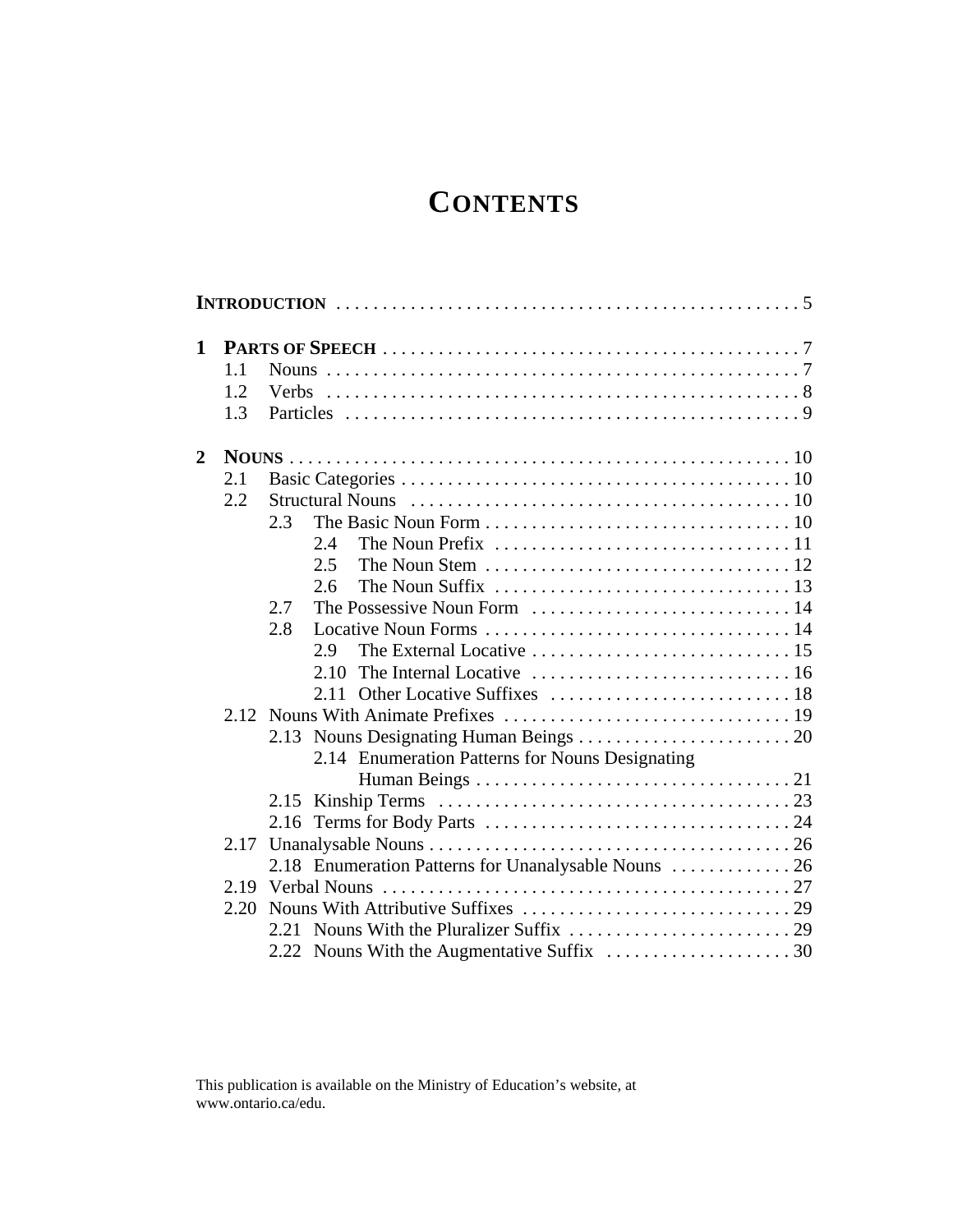|   |      | 2.27 |                                                                                             |  |
|---|------|------|---------------------------------------------------------------------------------------------|--|
|   |      |      |                                                                                             |  |
|   |      |      |                                                                                             |  |
| 3 |      |      |                                                                                             |  |
|   | 3.1  |      |                                                                                             |  |
|   |      | 3.2  |                                                                                             |  |
|   |      | 3.3  |                                                                                             |  |
|   |      | 3.4  |                                                                                             |  |
|   |      | 3.5  | Locational Particles in Interrogative Sentences  37                                         |  |
|   |      | 3.6  | Temporal Particles in Interrogative Sentences 38                                            |  |
|   |      | 3.7  | Quantity Particles in Interrogative Sentences 38                                            |  |
|   | 3.8  |      |                                                                                             |  |
|   | 3.9  |      |                                                                                             |  |
|   | 3.10 |      |                                                                                             |  |
|   | 3.11 |      |                                                                                             |  |
|   | 3.12 |      |                                                                                             |  |
|   | 3.13 |      |                                                                                             |  |
|   |      |      |                                                                                             |  |
|   |      |      |                                                                                             |  |
|   |      |      |                                                                                             |  |
|   |      |      |                                                                                             |  |
|   |      |      |                                                                                             |  |
|   |      |      |                                                                                             |  |
|   |      |      |                                                                                             |  |
|   |      |      |                                                                                             |  |
|   |      |      |                                                                                             |  |
| 4 |      |      |                                                                                             |  |
|   | 4.1  |      |                                                                                             |  |
|   |      |      |                                                                                             |  |
|   |      | 4.3  | Possessive Pronouns in Interrogative Sentences 51                                           |  |
|   |      |      |                                                                                             |  |
| 5 |      |      |                                                                                             |  |
|   | 5.1  |      |                                                                                             |  |
|   | 5.2  |      |                                                                                             |  |
|   |      | 5.3  | The Form of the Aspect Suffixes and Modal Prefixes 54                                       |  |
|   |      | 5.4  |                                                                                             |  |
|   |      |      | The Habitual Aspect $\dots\dots\dots\dots\dots\dots\dots\dots\dots\dots$<br>5.5             |  |
|   |      |      | 5.6                                                                                         |  |
|   |      |      | 5.7<br>The Punctual Aspect $\dots \dots \dots \dots \dots \dots \dots \dots \dots \dots 56$ |  |
|   |      |      | 5.8                                                                                         |  |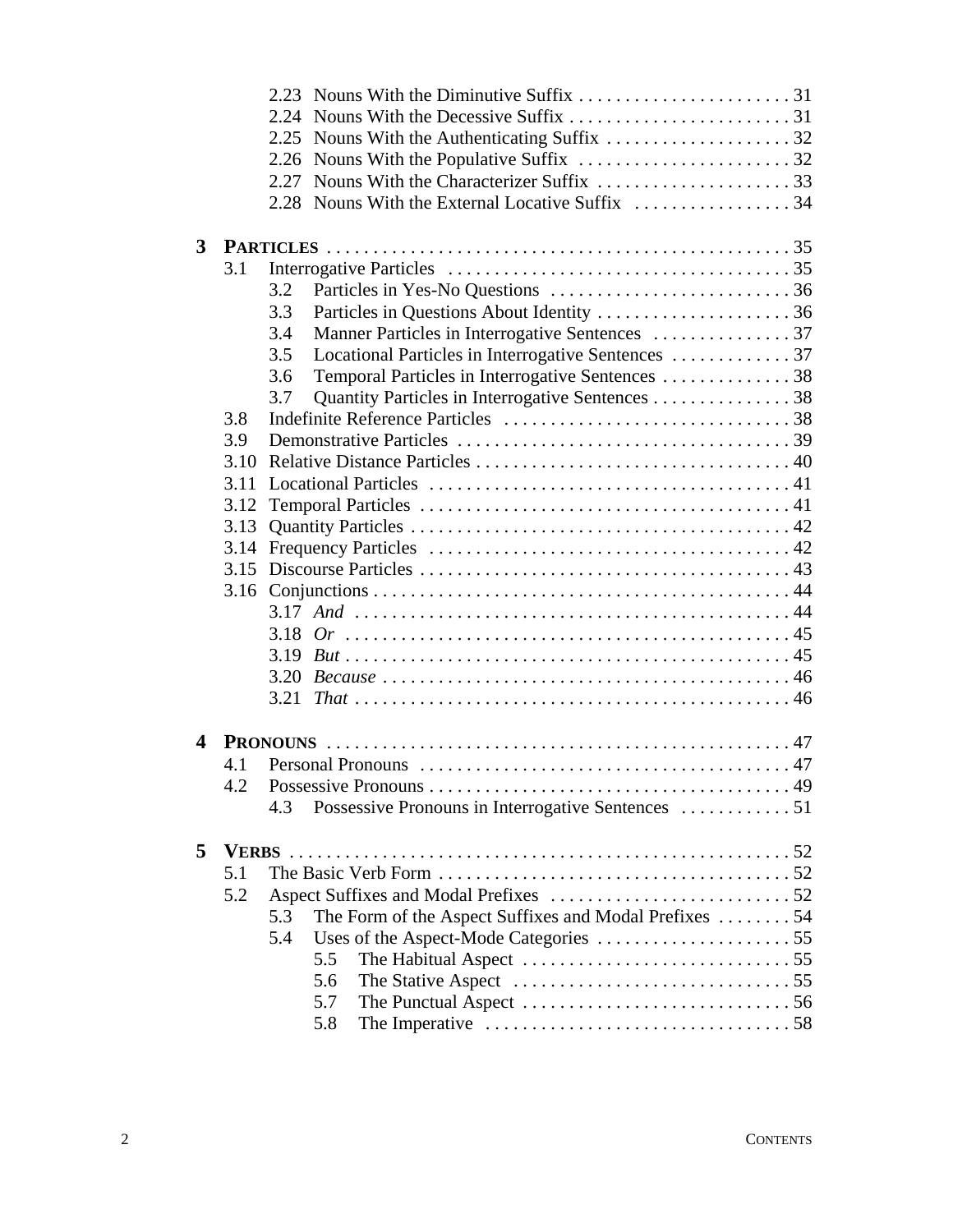|     | 5.9                                                                                                 |                                                                                                                                                                                                                                         |
|-----|-----------------------------------------------------------------------------------------------------|-----------------------------------------------------------------------------------------------------------------------------------------------------------------------------------------------------------------------------------------|
|     | The Habitual Past $\dots \dots \dots \dots \dots \dots \dots \dots \dots \dots \dots \dots$<br>5.10 |                                                                                                                                                                                                                                         |
|     |                                                                                                     |                                                                                                                                                                                                                                         |
|     |                                                                                                     |                                                                                                                                                                                                                                         |
|     |                                                                                                     |                                                                                                                                                                                                                                         |
|     |                                                                                                     |                                                                                                                                                                                                                                         |
|     | 5.15 Uses of the Agent (Subjective) Pronominal Prefixes  69                                         |                                                                                                                                                                                                                                         |
|     | 5.16                                                                                                |                                                                                                                                                                                                                                         |
|     | 5.17 Uses of the Patient (Objective) Pronominal Prefixes  74                                        |                                                                                                                                                                                                                                         |
|     |                                                                                                     |                                                                                                                                                                                                                                         |
|     |                                                                                                     |                                                                                                                                                                                                                                         |
|     |                                                                                                     |                                                                                                                                                                                                                                         |
|     |                                                                                                     |                                                                                                                                                                                                                                         |
|     |                                                                                                     |                                                                                                                                                                                                                                         |
|     |                                                                                                     |                                                                                                                                                                                                                                         |
|     |                                                                                                     |                                                                                                                                                                                                                                         |
|     |                                                                                                     |                                                                                                                                                                                                                                         |
|     |                                                                                                     |                                                                                                                                                                                                                                         |
|     |                                                                                                     |                                                                                                                                                                                                                                         |
|     |                                                                                                     |                                                                                                                                                                                                                                         |
|     |                                                                                                     |                                                                                                                                                                                                                                         |
| 7.1 |                                                                                                     |                                                                                                                                                                                                                                         |
| 7.2 |                                                                                                     |                                                                                                                                                                                                                                         |
| 7.3 |                                                                                                     |                                                                                                                                                                                                                                         |
|     | 7.4                                                                                                 |                                                                                                                                                                                                                                         |
|     | 7.5                                                                                                 |                                                                                                                                                                                                                                         |
|     | 7.6                                                                                                 |                                                                                                                                                                                                                                         |
| 7.7 |                                                                                                     |                                                                                                                                                                                                                                         |
| 7.8 |                                                                                                     |                                                                                                                                                                                                                                         |
|     | 7.9                                                                                                 |                                                                                                                                                                                                                                         |
|     |                                                                                                     |                                                                                                                                                                                                                                         |
|     | 7.11 The Comparative and Superlative Forms of                                                       |                                                                                                                                                                                                                                         |
|     |                                                                                                     |                                                                                                                                                                                                                                         |
|     |                                                                                                     |                                                                                                                                                                                                                                         |
|     |                                                                                                     |                                                                                                                                                                                                                                         |
|     | 7.13 Patterns for Specifying One and Related Ideas  113                                             |                                                                                                                                                                                                                                         |
|     |                                                                                                     |                                                                                                                                                                                                                                         |
|     | 7.15 Patterns for Specifying One Living Being  114                                                  |                                                                                                                                                                                                                                         |
|     | 7.16 Patterns for Specifying One Unit of Measure  115                                               |                                                                                                                                                                                                                                         |
|     | 7.17 Patterns for Conveying the Concept each one  115                                               |                                                                                                                                                                                                                                         |
|     | 7.18 Patterns for Specifying Two or a Number Greater Than                                           |                                                                                                                                                                                                                                         |
|     |                                                                                                     |                                                                                                                                                                                                                                         |
|     | 7.19 Basic Patterns for Specifying Two Things or a                                                  |                                                                                                                                                                                                                                         |
|     | 6.1<br>6.2<br>6.3<br>6.4<br>6.5<br>6.6<br>6.7<br>6.8                                                | 5.13<br>The Contrastive $\ldots \ldots \ldots \ldots \ldots \ldots \ldots \ldots \ldots \ldots \ldots \ldots \ldots$<br>The Coincident $\ldots \ldots \ldots \ldots \ldots \ldots \ldots \ldots \ldots \ldots \ldots \ldots \ldots 101$ |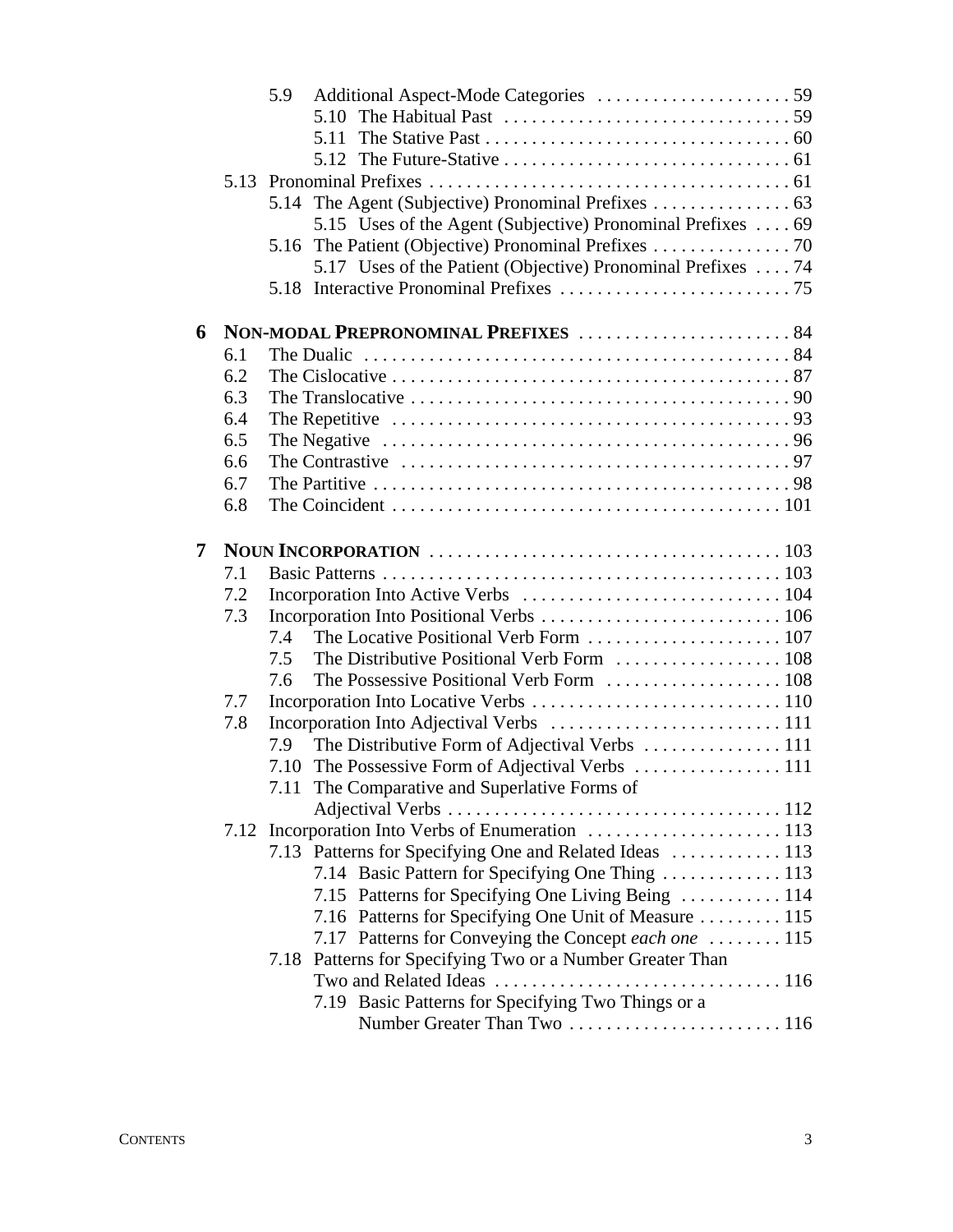|   |     |      |      | 7.20 Patterns for Conveying the Concepts a variety of                                            |
|---|-----|------|------|--------------------------------------------------------------------------------------------------|
|   |     |      |      |                                                                                                  |
|   |     |      | 7.21 | Patterns for Conveying the Concept at a time  119                                                |
|   |     |      |      |                                                                                                  |
| 8 |     |      |      |                                                                                                  |
|   | 8.1 |      |      |                                                                                                  |
|   | 8.2 |      |      |                                                                                                  |
|   |     | 83   |      |                                                                                                  |
|   |     |      | 8.4  |                                                                                                  |
|   |     | 8.5  |      |                                                                                                  |
|   |     |      | 8.6  | The Inchoative $\ldots \ldots \ldots \ldots \ldots \ldots \ldots \ldots \ldots \ldots 128$       |
|   |     |      | 8.7  | The Causative $\ldots \ldots \ldots \ldots \ldots \ldots \ldots \ldots \ldots \ldots \ldots 129$ |
|   |     |      | 8.8  | The Instrumental $\ldots \ldots \ldots \ldots \ldots \ldots \ldots \ldots \ldots \ldots$ 130     |
|   |     |      | 8.9  | The Benefactive $\dots \dots \dots \dots \dots \dots \dots \dots \dots \dots \dots \dots 130$    |
|   |     |      | 8.10 | The Distributive $\ldots \ldots \ldots \ldots \ldots \ldots \ldots \ldots \ldots 131$            |
|   |     |      | 8.11 |                                                                                                  |
|   |     |      |      |                                                                                                  |
|   |     | 8.13 |      |                                                                                                  |
|   |     |      |      |                                                                                                  |
|   |     |      |      |                                                                                                  |
|   |     |      |      |                                                                                                  |
|   |     |      |      |                                                                                                  |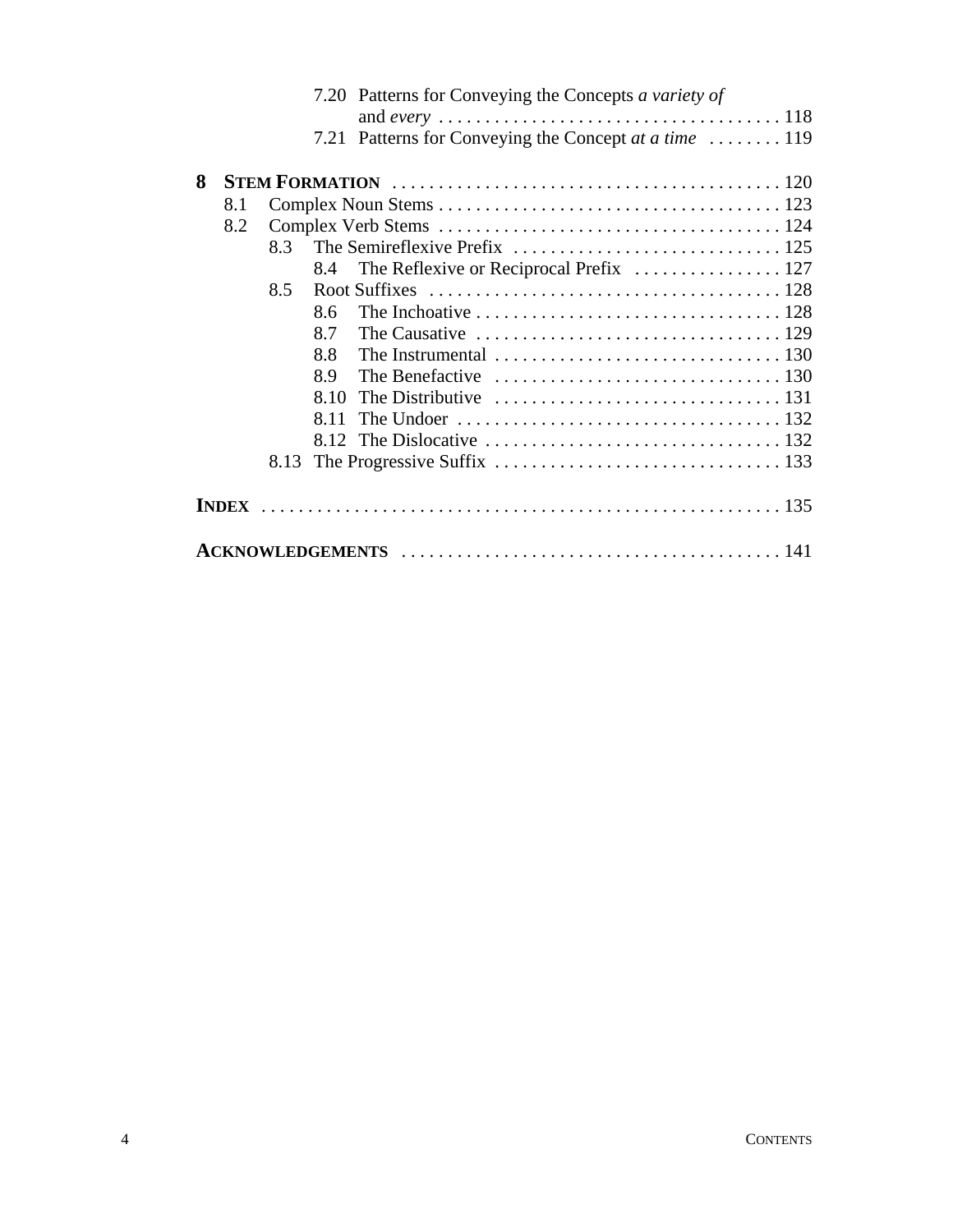### **INTRODUCTION**

This resource guide is intended for teachers of Ontario Oneida, Cayuga, and Mohawk as second languages. Its purpose is to describe the language patterns that occur in these Native languages and to reinforce teachers' knowledge of the structure and functions of the various language elements (words and word parts) that make up these patterns. It is hoped that teachers will find the guide useful in designing lessons that will help students to develop an understanding of the language patterns that characterize these Native languages and to use the languages appropriately and accurately in a variety of contexts. The guide should also help teachers evaluate materials intended to increase accuracy in the use of these languages.

This guide presents classes of words and explores the units or parts of which words are composed. It also examines the ways in which words change their forms to convey different meanings. The terms used in the guide should be seen as convenient labels providing a common vocabulary for describing the language elements and structural units of the languages and for discussing the patterns that occur, with minor variations, in the various languages of this group. The terms are not always appropriate for classroom use, and the guide is not intended to be used as a textbook by students studying a Native language as a second language; it does not present the language elements and structures in a sequence that would be suitable for this purpose.

This resource guide does not represent an exhaustive study of language patterns. A complete language-pattern guide would go into far more detail and have many more examples than are given here. Only the main and most regular word and sentence patterns are included. Teachers will no doubt recognize and use many of the language patterns discussed here, but they will need to continue to explore language patterns on their own as they develop their lessons and plan their teaching. Similarly, it is understood that the forms given in the examples for the three Iroquoian languages represent only some of the common forms used by speakers of the languages in Ontario communities. Here, also, teachers are encouraged to add or substitute the forms used in their dialects or by Native speakers in their communities.

Examples are given in three Ontario languages, in the following sequence:

- O Oneida
- C Cayuga
- M Mohawk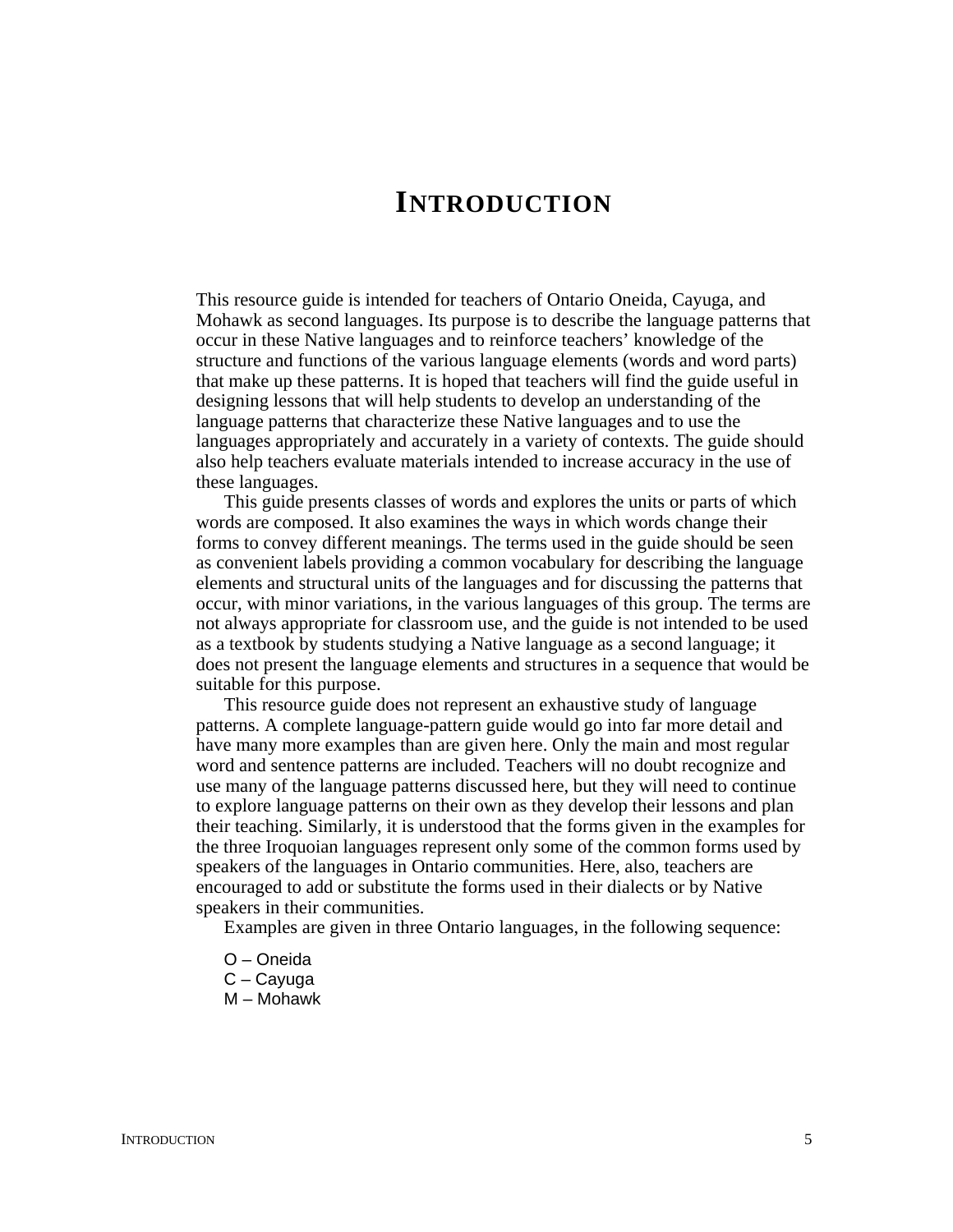The orthographies used in this resource guide are the standardized systems used in teacher-training courses in Ontario. It should be noted that they are not the only orthographies used for these languages. It should also be pointed out that the underlining of certain word endings forms part of the standard orthography in Oneida and Cayuga; for this reason, a boldface type, rather than underlining, has been used in the examples to highlight specific word elements (prefixes, suffixes, etc.) under discussion.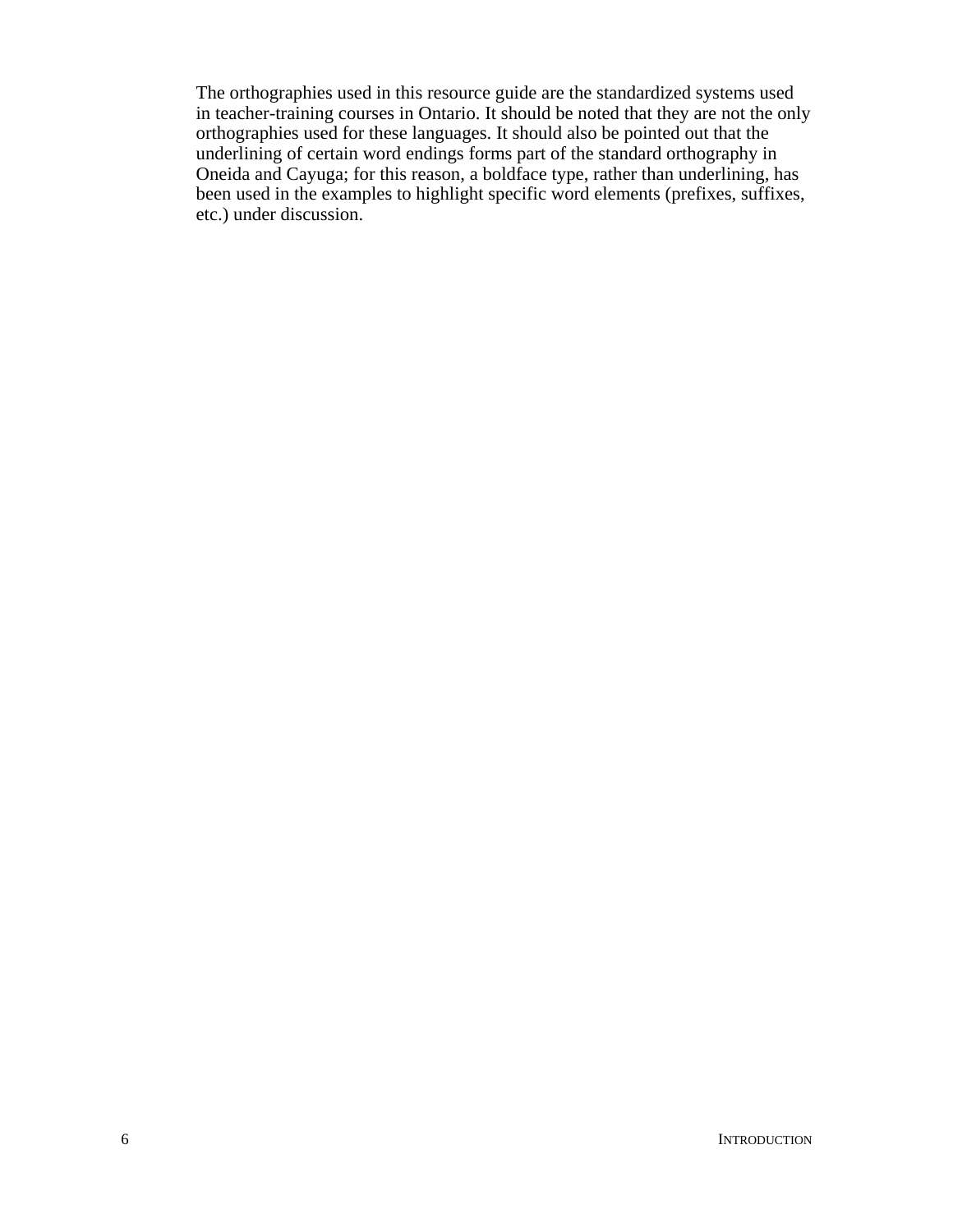## **1 PARTS OF SPEECH**

The words of Iroquoian languages can be grouped into three distinct classes according to their structure. The three classes of words, which correspond to three distinct parts of speech, are: *nouns*, *verbs*, and *particles*. 1

#### **Nouns 1.1**

*Nouns* identify, or name, living beings and things and non-living things.

The nouns introduced in this section and in section 2.2, Structural Nouns, are nouns that designate non-living things or inanimate objects (for example, *pail, shoe*) and living things found in nature, such as plants and vegetables (*potato, corn*). Such nouns belong to a group of nouns known as *structural nouns* because they have the typical structure of nouns – that is, they consist of a *stem*, a *noun prefix*, and a *noun suffix*.

|   | kaná:tsi <sup>7</sup> | pail   |
|---|-----------------------|--------|
| C | ganá ja               |        |
| M | kanà:tsion            |        |
|   |                       |        |
| O | ohnaná:ta             | potato |
| C | ohón ada              |        |
| М | ohnennà:ta            |        |

Nouns that designate living beings and things, including human beings, animals, and body parts, are dealt with in section 2.12, Nouns With Animate Prefixes, and section 2.17, Unanalysable Nouns. Sections 2.19, Verbal Nouns, and 2.20, Nouns With Attributive Suffixes, also contain references to nouns that designate living beings and things.

<sup>1.</sup> Key terms are italicized the first time they are used. All such terms are defined or explained in the text.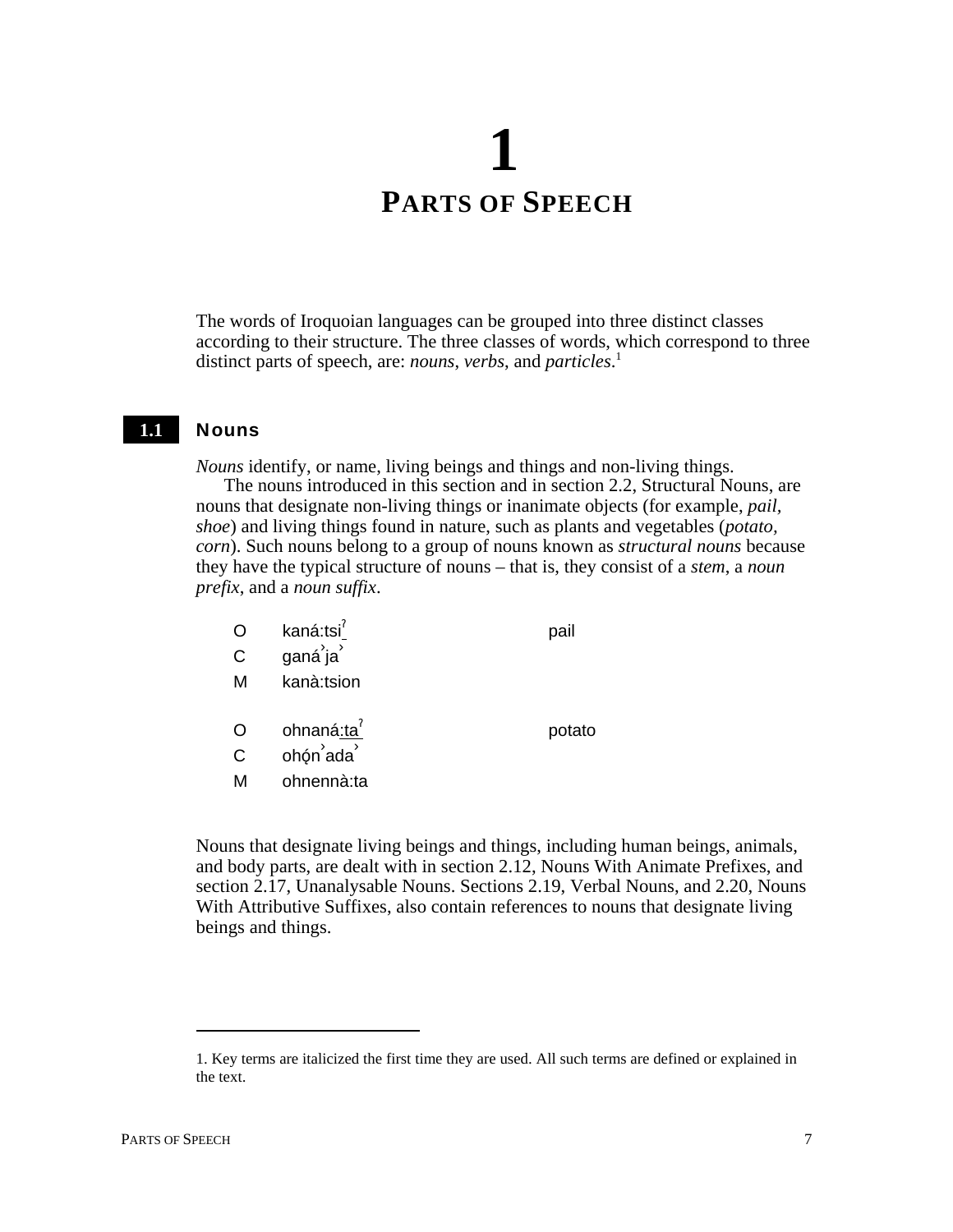#### Verbs **1.2**

*Verbs* describe actions, states, or conditions.

| $\circ$<br>$\mathsf{C}$<br>M | kahtátyehse <sup>7</sup><br>gahdę:gye's<br>kahténtie's | I leave, I set out   |
|------------------------------|--------------------------------------------------------|----------------------|
| $\circ$<br>$\mathsf{C}$<br>M | wa <sup>7</sup> kuhlo:lí:<br>agohó:wi<br>wa'konhró:ri  | I told you           |
| $\circ$<br>$\mathsf{C}$<br>M | lahn <sub>^</sub> :yés<br>hahné:ye:s<br>rahnén:ies     | he is tall           |
| $\circ$<br>$\mathsf{C}$<br>M | yotho:lé:<br>otó:we<br>iothó:re                        | it is cold (weather) |

Structurally, verbs consist of a *pronominal prefix* and a *stem*. The verb stem itself can be broken down into two or more elements – a *base* and an *aspect suffix.* The base can be just a *root*, or it can consist of a root plus *incorporated noun* or *derivational suffix*. A verb can also have one or more *prepronominal prefixes*, which occur before the pronominal prefix and convey additional information about the action or state described by the verb.

 $\sigma$  tátke<sup>?</sup> I will come back this way

- C detae
- M téntke

A characteristic feature of Iroquoian languages is the occurrence of verb forms whose meaning or use has become associated with particular objects. In the case of such verbs, a verb that was originally used to describe a particular object has become, through long and repeated use, the name of that object. Such words are structurally verbs but have the function of nouns (they identify or name objects), and are commonly referred to as *verbal nouns*. Speakers are aware of both the specific or functional meaning and the literal meaning of the verb form. In some instances, a word can have the same literal meaning in the three languages, but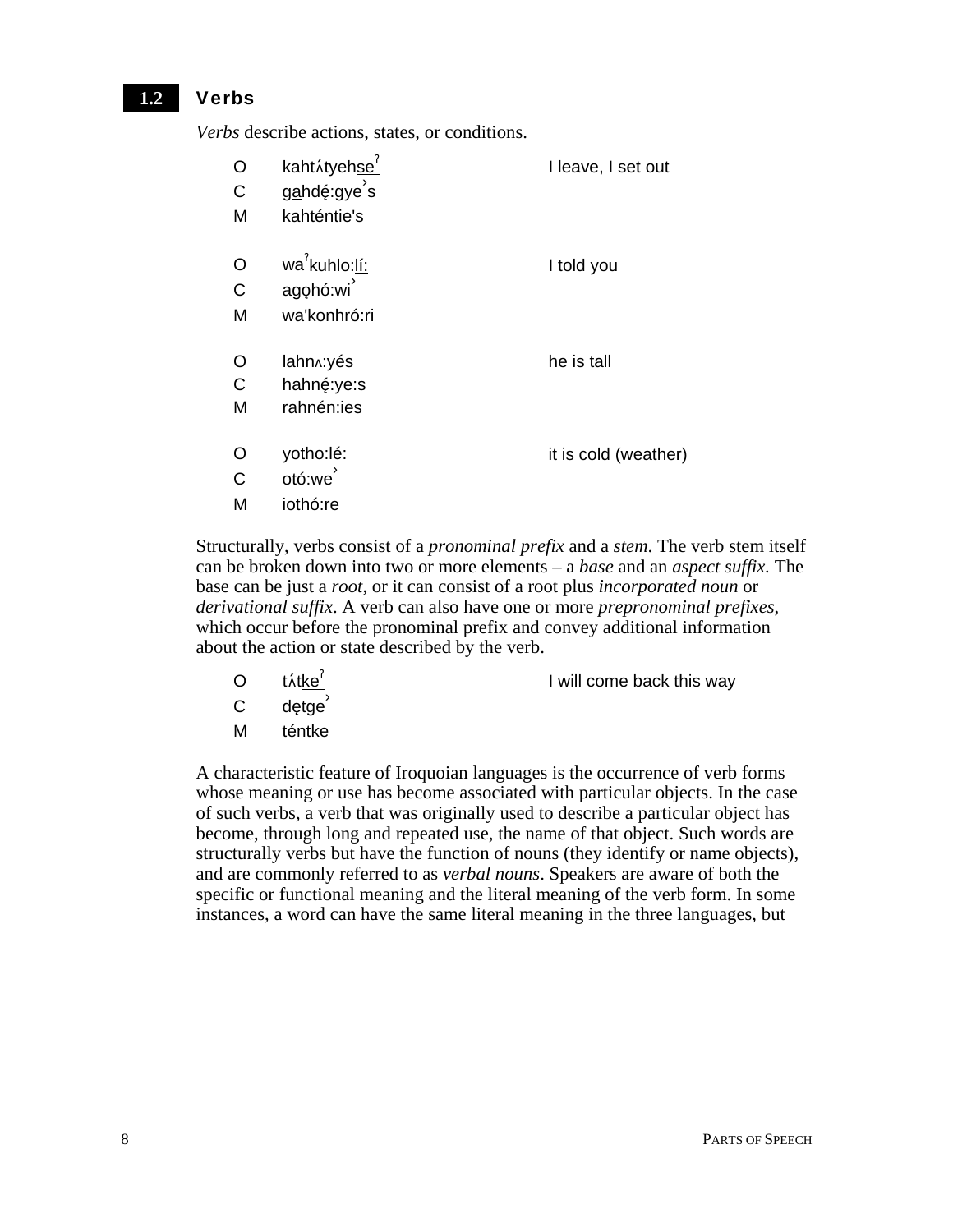designate different things, as shown in the second set of examples below. The word shown has the same literal meaning in each language – *it has long ears* – but is used to designate a donkey in Oneida and Mohawk, and a deer in Cayuga.

| $\circ$ | yehyatúkhwa <sup>7</sup> | pen, pencil ( <i>literally</i> someone writes<br>with it) |
|---------|--------------------------|-----------------------------------------------------------|
| C       | ehyádohkwa               |                                                           |
| M       | iehiatónhkhwa            |                                                           |
| O       | tewahúhtes               | donkey ( <i>literally</i> it has two long ears)           |
| C       | dewáhohde:s              | deer                                                      |
| М       | tewahónhtes              | donkey                                                    |

#### Particles **1.3**

*Particles* perform a range of functions and convey a variety of meanings. For example, they can specify a location, a time, or a quantity, or indicate the degree to which the speaker is certain about the statement he or she is making. Particles are also used for common expressions used in conversation, such as *thank you*, *come on!*, and *OK*.

| O<br>$\mathsf{C}$<br>M | ohná:k^<br>ohná <sup>'</sup> gę:<br>ohnà:ken | behind, at the back of |
|------------------------|----------------------------------------------|------------------------|
| O<br>$\mathsf{C}$<br>M | <u>o:n۸</u><br>ó:nęh<br>ó:nen                | now                    |
| O<br>$\mathsf{C}$<br>M | thóha<br>tó:hah<br>thó:ha                    | almost                 |
| O<br>$\mathsf{C}$<br>M | $\text{ki}^2$<br>gi <sup>'</sup><br>ki'      | actually, just         |
| O<br>$\mathsf{C}$<br>M | <u>ya:wʌ</u><br>nyá:węh<br>niá:wen           | thank you              |

Structurally, particles occur in only one form.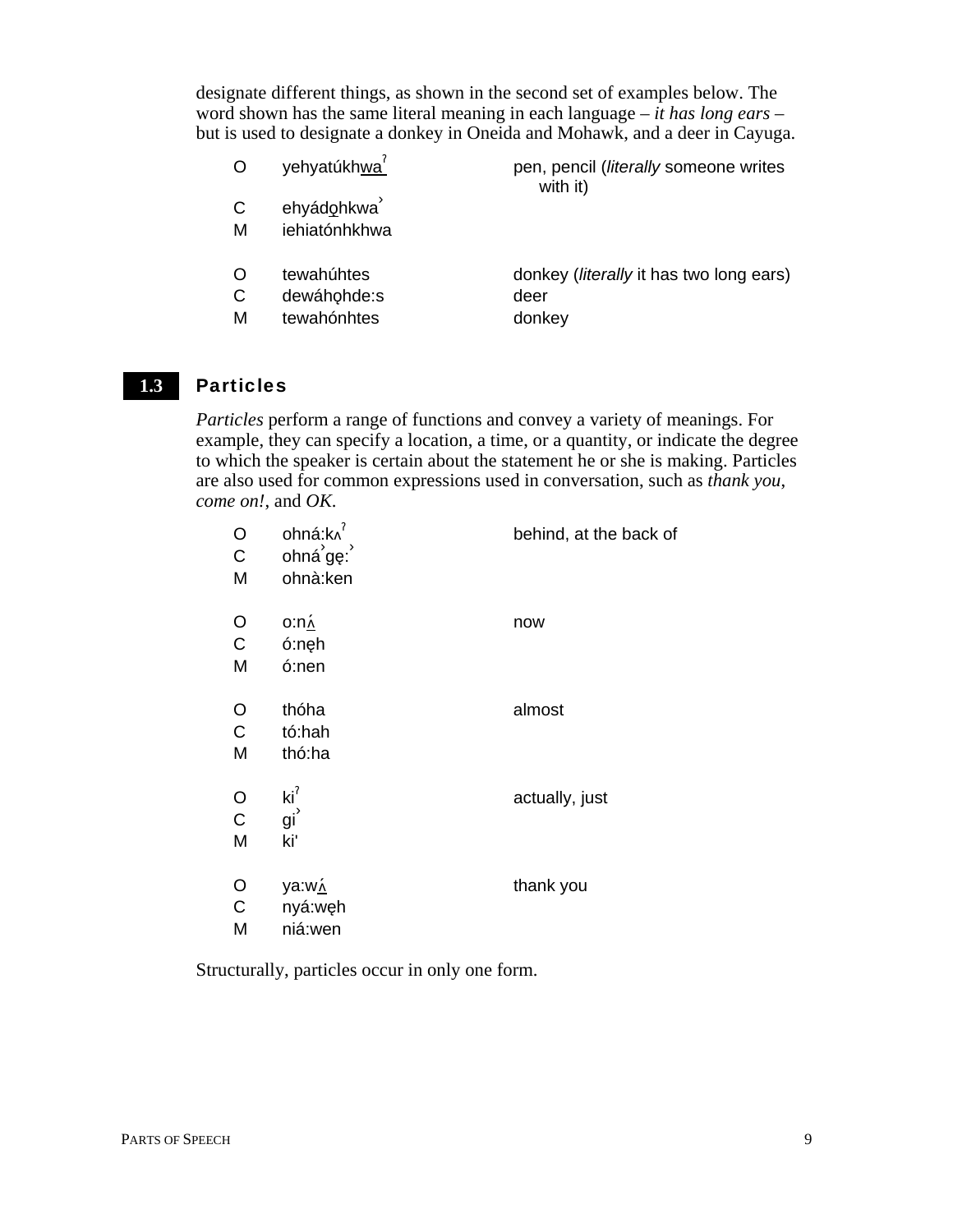## **2 NOUNS**

#### Basic Categories **2.1**

It is useful to begin a discussion of nouns in Iroquoian languages by making a distinction between four categories of noun: (1) *structural nouns*, (2) *nouns with animate prefixes*, (3) *unanalysable nouns*, and (4) *verbal nouns*. As the name implies, structural nouns are nouns that have both the function (to name things) and structure of nouns (noun prefix  $+$  noun stem  $+$  noun suffix). Nouns with animate prefixes have the function of nouns but a structure derived partly from nouns and partly from verbs; these nouns refer to living beings and can take a variety of prefixes, which indicate the gender and number of the being(s) or person(s) referred to (e.g., *girl*, *boy*, *children*). Unanalysable nouns have the function of nouns, but no discernible structure, and they occur in one form only. Verbal nouns have the function of nouns, but the structure of verbs.

The sections that follow – sections  $2.2-2.11$  – explain the structure and patterns of structural nouns. The nouns in this class refer, for the most part, to non-living things or inanimate objects, but also include living things found in nature, such as plants, vegetables, and some animals. The class of words that refer to human beings, which includes kinship terms and nouns designating body parts, constitutes a distinct category; words in this class have a more complex structure that derives partly from the structure of nouns and partly from the structure of verbs, and are therefore treated in a separate section of this resource guide (see section 2.12). Unanalysable nouns and verbal nouns, which also constitute distinct categories with characteristic patterns, are also treated separately, in sections 2.17 and 2.19, respectively.

#### Structural Nouns **2.2**

#### *The Basic Noun Form* **2.3**

Every structural noun has a *noun stem* – a core part that carries the basic meaning of the word. Most nouns also have a *noun prefix* and a *noun suffix*. The general structural pattern of a noun is:

NOUN PREFIX + NOUN STEM + NOUN SUFFIX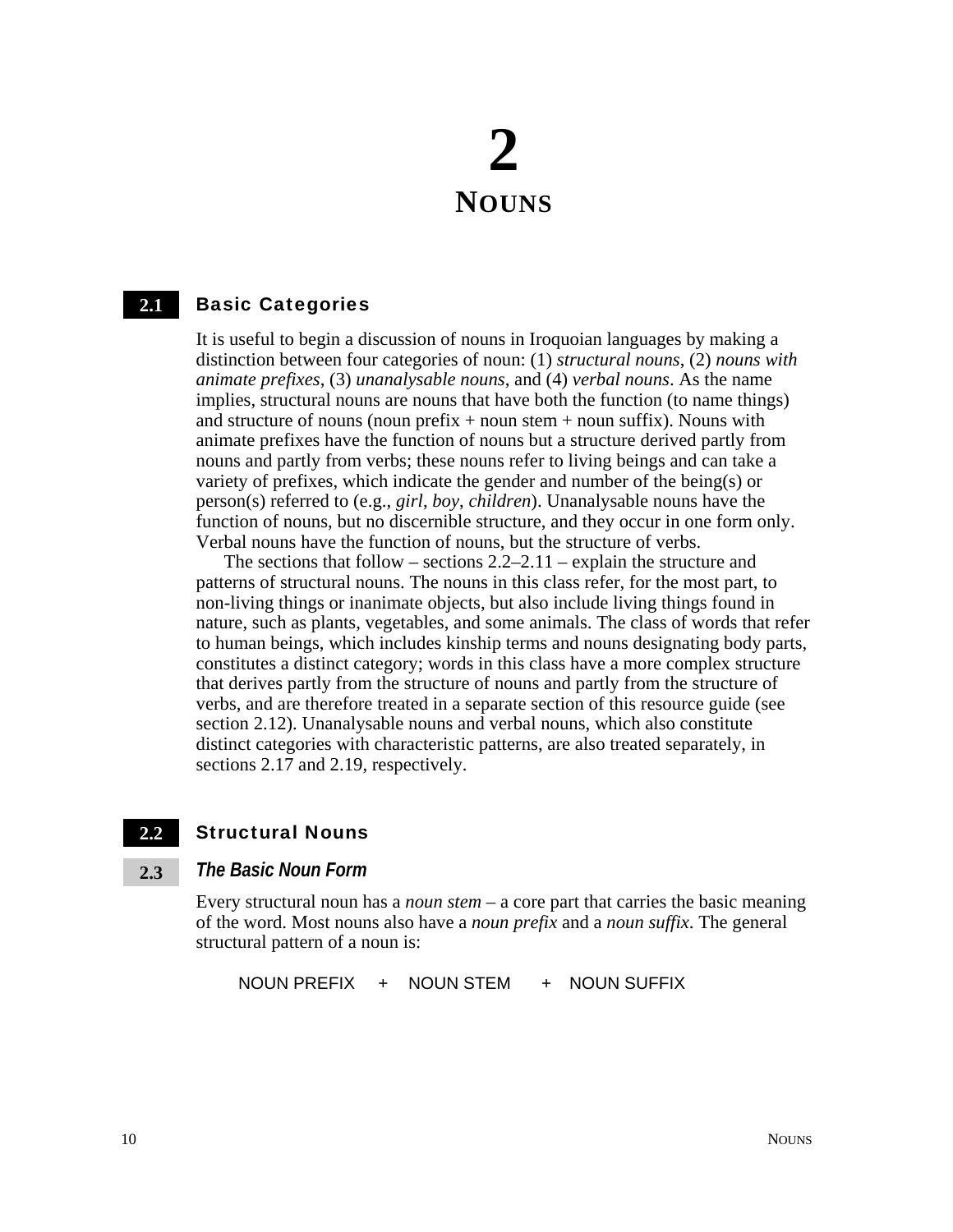In this resource guide, this form of the noun is termed the *basic noun form*. The word for *potato* illustrates the structure of a basic noun:

| $\Omega$ | o + hnaná: $t + a^{7}$ | potato |
|----------|------------------------|--------|
|          | $C$ o + hón ad + a     |        |
| м        | o + hnennà:t + a       |        |

#### The Noun Prefix **2.4**

The *noun prefix* serves, in part, to identify a word as a noun form. Nouns that designate non-living things or inanimate objects have a *neuter* prefix. The two most commonly occurring neuter prefixes are **ka-**/**ga-** and **o-**. 2 Students studying Iroquoian languages must learn which of these neuter prefixes applies to each noun. To some extent, there is a relationship between the meaning of the noun and the prefix that is found on it. The following patterns have been observed by speakers:

**o-** occurs frequently, but not exclusively, with nouns that designate things found in nature;

**ka-**/**ga-** occurs frequently, but not exclusively, with nouns that designate manmade objects.

The following examples illustrate these observations:

| O            | o:náste <sup>?</sup>                                | corn        |
|--------------|-----------------------------------------------------|-------------|
| $\mathsf{C}$ | onęhę:                                              |             |
| M            | ó:nenste                                            |             |
| O            | oyú <u>:kwa<sup>?</sup></u><br>oyę́ gwa             | tobacco     |
| $\mathsf C$  |                                                     |             |
| М            | oièn:kwa                                            |             |
| $\circ$      | kanhó <u>ha<sup>7</sup></u> or kánhohe <sup>7</sup> | door        |
| $\mathbf C$  | ganhóha                                             |             |
| M            | kanhóha                                             |             |
| O            | ká:khale <sup>'</sup>                               | slip, skirt |
| $\mathbf C$  | g <sup>'</sup> aka:                                 |             |
| M            | kà:khare                                            |             |

<sup>2.</sup> Slashes are used to separate forms that differ in two (or all three) languages. When two forms are given, the first form refers to Oneida *and* Mohawk, and the second to Cayuga. When only one form is given – as in the case of the prefix **o-** above – the form is the same in all three languages.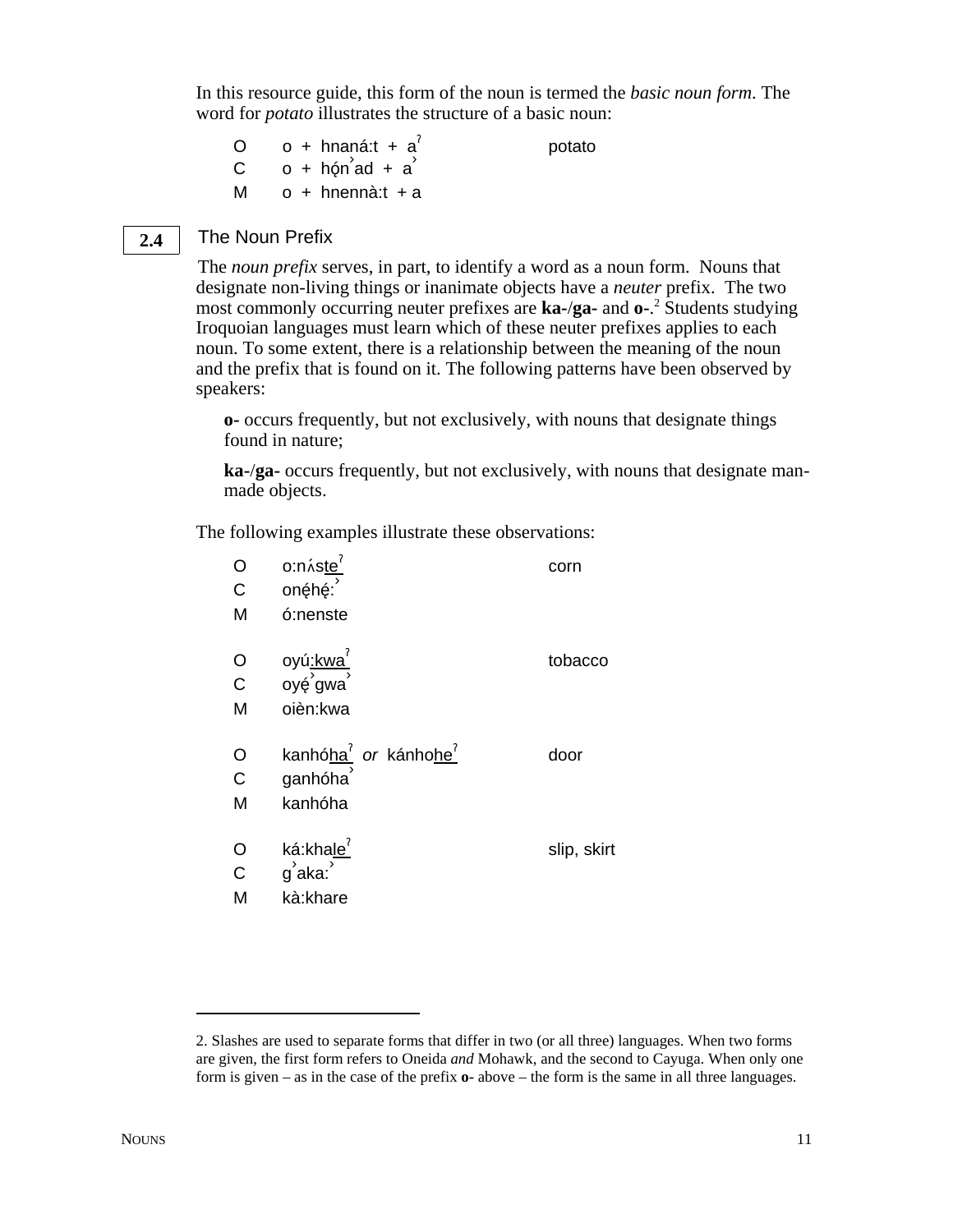Some nouns do not have a prefix in the basic noun form. Most basic noun forms that do not have a prefix begin with the vowel *a*.

- O áhta<sup> $\epsilon$ </sup> shoe
- C ahdáhgwa<sup>'</sup>
- M ahtáh
- O ato:k.i: axe
- C  $\overline{a}$  adó:ge<sup>3</sup>
- M ató:ken

In Cayuga, the noun prefixes **ga-** and **o-** are identical to the neuter pronominal prefixes that occur on verbs; there is no difference between the forms of the noun prefixes and those of the neuter pronominal prefixes. In Oneida and Mohawk, the noun prefix **ka-** is identical to the neuter pronominal prefix **ka-**, but the noun prefix **o-** differs from the corresponding neuter pronominal prefix **yo-**/**io-** in that it does not begin in a **y**/**i**.

#### The Noun Stem **2.5**

The *noun stem* carries the basic meaning of the noun. Most noun stems begin in a consonant (*C-stems*) or the vowel *a* (*a-stems*). There are a few stems that begin in the vowel *i*, and a very few that begin in the other vowels – *e*,  $\mathcal{N}e$ /*en*, *o*, and  $u/\varphi$ /on.<sup>3</sup> Only C-stems and a-stems will be illustrated in this guide since they occur most frequently and are the most regular.

The noun prefix **ka-**/**ga-** occurs only on C-stems, so any basic noun form that has the prefix **ka-**/**ga-** begins in the consonant that comes directly after the prefix, as in the examples below.

- O ka**ná:tsi<sup>?</sup> pail**
- C ga**ná› j**a ›
- M ka**nà:tsi**onk
- O kátshe<sup>?</sup> bottle, jar
- C ga**tsé› d**a ›
- M ká**tshe**

3. Slashes are used to separate forms that differ in the three languages, and these are given in the usual order – Oneida, Cayuga, and Mohawk. When the same form is used in all three languages, only the one form is given.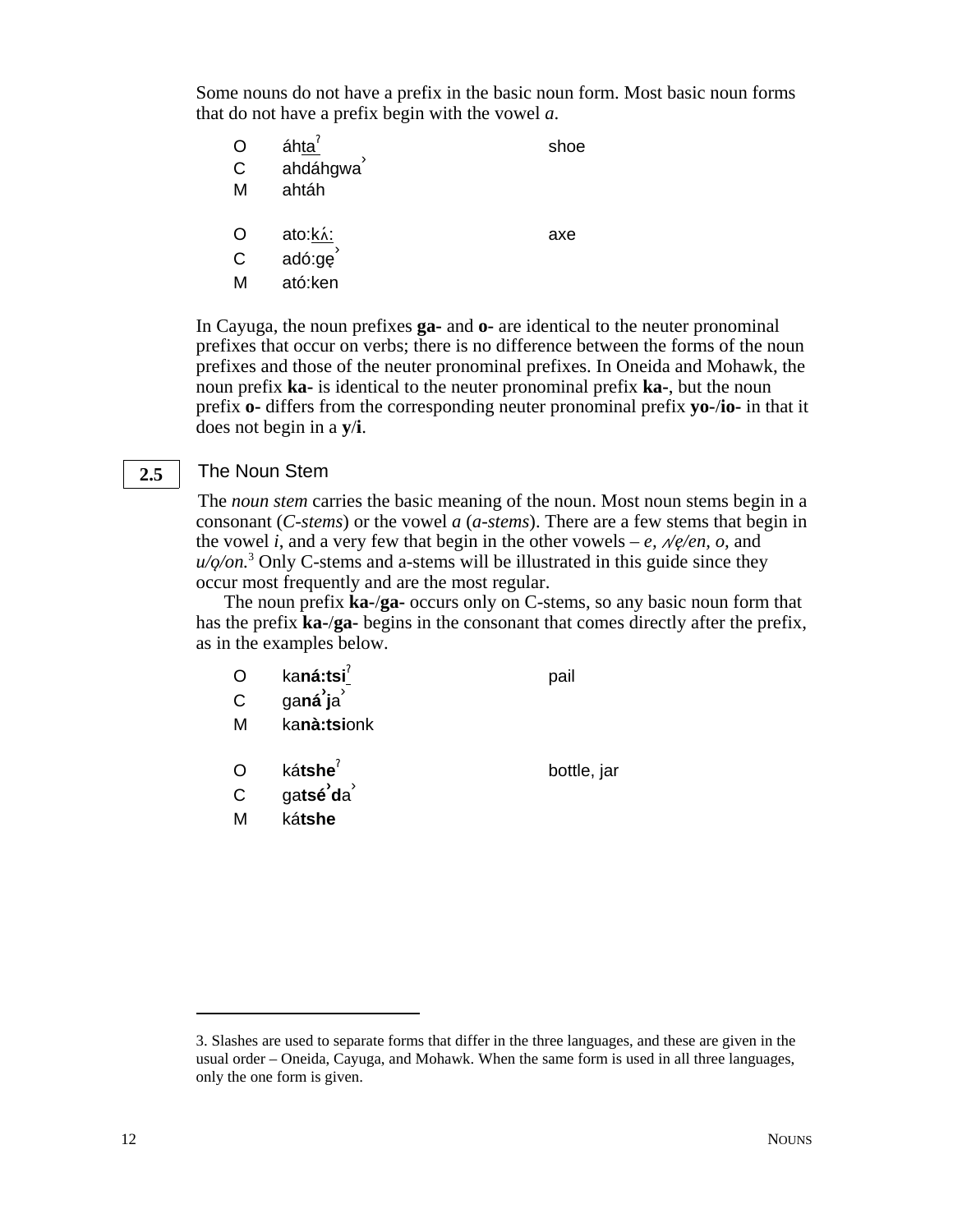The noun prefix **o-** occurs on both C-stems and a-stems. When the prefix is added to an a-stem, the noun stem loses the *a*, which is the first sound of the stem. Examples of a-stems are given below. (The only way to determine whether a basic noun form that begins in  $\sigma$  is a C-stem or an a-stem is to examine forms of the noun in which the noun stem takes a prefix other than the **o-** noun prefix and in which the *a* of the noun stem is not dropped. Such prefixes are found on possessive noun forms [section 2.7] and on nouns that have been incorporated into verbs [section 7].)

| $\overline{O}$ | $o^7$ k $\lambda$ :la $^7$   | ashes, dirt, dust (a-stem) |
|----------------|------------------------------|----------------------------|
| $\mathsf{C}$   | o' <b>géh</b> e <sup>'</sup> |                            |
| М              | o'kèn:ra                     |                            |
| $\overline{O}$ | o'nhúh <u>sa′</u>            | egg (C-stem)               |
| $\mathsf{C}$   | o'nhóhsa                     |                            |
| М              | o'nhónhsa                    |                            |
|                |                              |                            |

Finally, basic noun forms that begin in the vowel *a* are a-stems. These noun forms have no noun prefix, so the basic noun form begins in the noun stem, as in the examples below.

| O                       | áhta <sup>?</sup>                       | shoe         |
|-------------------------|-----------------------------------------|--------------|
| $\mathsf{C}$            | ahdáhgwa                                |              |
| M                       | ahtáh                                   |              |
| $\circ$<br>$\mathsf{C}$ | a <sup>?</sup> ∧: <u>ná:</u><br>adó:da∶ | bow (weapon) |

#### M **a**§ **én:n**a

#### The Noun Suffix **2.6**

The *noun suffix*, like the noun prefix, serves to indicate that the word is structurally a noun and that it occurs in patterns that typically apply to nouns. The most common noun suffix is **-a**§ or **-á:** in Oneida, **-a›** in Cayuga, and **-a** in Mohawk. The suffix  $-e^2$  or  $e^2$ ,  $-e^2$  is also quite common. Other suffixes, such as **-i**<sup> $\textbf{i}$  in Oneida and **-on** in Mohawk, occur less frequently.</sup>

| O | ohté:la <sup>?</sup> | root |
|---|----------------------|------|
| Ć | okdéha               |      |
| М | ohtè:ra              |      |
|   |                      |      |
| O | o:náste'             | corn |
| С | onéhe:               |      |
| М | ó:nenste             |      |
|   |                      |      |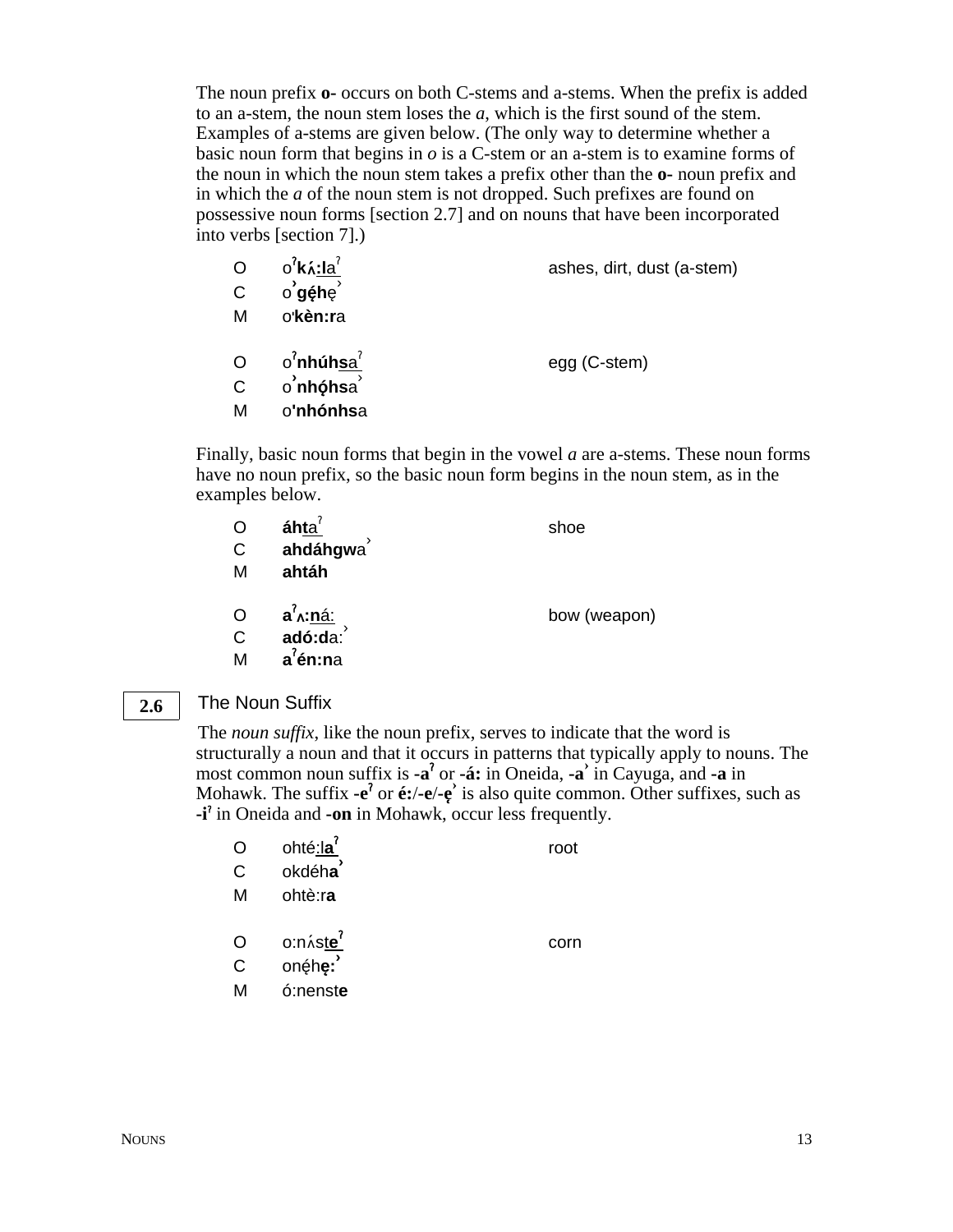#### *The Possessive Noun Form* **2.7**

The *possessive form* of a noun expresses possession – the idea that the object referred to is in someone's possession. In Oneida and Mohawk, a set of possessive prefixes identifies the possessor of the object. The possessive prefixes replace the basic noun prefixes. In Cayuga, the possessive prefixes are identical in form to the *patient pronominal prefixes* found on verb forms. (Other ways of expressing possession are discussed in sections 2.16 and 7.6.)

| С<br>M                 | akwáhta<br>agáhdahgwa<br>akwahtáhkwa             | my shoe   |
|------------------------|--------------------------------------------------|-----------|
| O<br>C<br>М            | akohwísta <sup>r</sup><br>gohwíhsda<br>akohwísta | her money |
| Ő<br>$\mathsf{C}$<br>м | laoto:ká:<br>hodó:ge<br>raotó:ken                | his axe   |

There is a special noun stem, **-aw-**/**-awe**3**-**/**-awen-**, which simply states that something belongs to someone. Again, the possessive prefixes identify the person, gender, and number of the possessor. Note that when the possessive prefix ends in  $\rho$ , the first sound of the stem – the vowel  $a$  – is dropped.

| O | akwa:w/  | mine |
|---|----------|------|
| C | agá:węh  |      |
| M | akwá:wen |      |
| O | ako:wá   | hers |
| C | gó:weh   |      |
|   | akó:wen  |      |
| M |          |      |
| O | lao:w∧   | his  |
| C | hó:weh   |      |
| M | raó:wen  |      |
|   |          |      |

#### *Locative Noun Forms* **2.8**

The *locative form* of a noun specifies the location of a person or thing previously mentioned in the conversation. The locative form of nouns is usually translated into English with a prepositional phrase (*in the box*, *on the table*), but the locative form in Iroquoian languages is not grammatically equivalent to a prepositional phrase, and it does not occur as frequently as prepositional phrases do in English. The locative form is most commonly found with kinship terms (section 2.15) and body parts (section 2.16).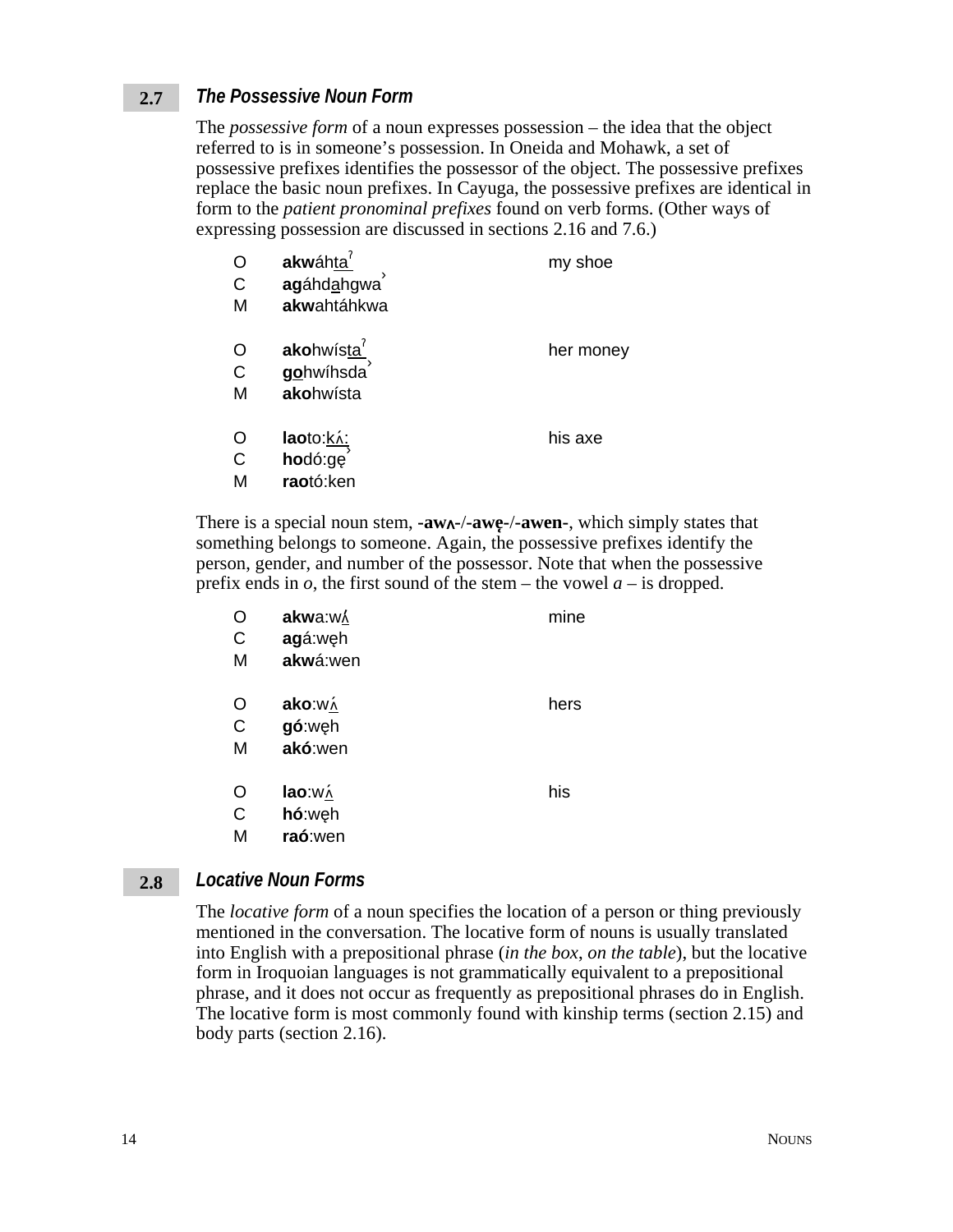The locative form of a noun has a *locative suffix*, which is attached to the noun stem. The noun prefix is the same as that in the basic noun form.

O owahá:ke on the road

- C oháha<sup>'</sup>geh
- M ohahà:ke
- O kalha: $k\acute{u}$  in the woods, in the bush
- C gahá:gọ:
- M karhá:kon

There are a variety of locative suffixes in Iroquoian languages, all of them expressing different ideas of location. The most common locative suffixes are discussed in the sections that follow.

#### The External Locative **2.9**

With nouns that designate objects, the *external locative suffix* expresses the **head is that designate segrets**, are external locative suffix is **-á:ke** in Oneida, **-a** geh or **-e** geh in Cayuga, and **-à:ke** in Mohawk.

| O | $at \lambda^? \lambda : la^?$    | fence                         |
|---|----------------------------------|-------------------------------|
|   | at^ <sup>'</sup> ^hl <b>á:ke</b> | on the fence                  |
| C | adę́hę <sup>2</sup>              |                               |
|   | adé he geh                       |                               |
| M | aten'èn:ra                       |                               |
|   | aten'enhrà:ke                    |                               |
| Ω | ka:lúte <sup>?</sup>             | log, tree trunk               |
|   | kalutá:ke                        | on the log, on the tree trunk |
| C | gáo:da                           |                               |
|   | gáo:d'ageh                       |                               |
| M | karón:ta                         |                               |
|   | karontà: ke                      |                               |
| O | o:wíse <sup>7</sup>              | ice                           |
|   | owisá:ke                         | on the ice                    |
| C | owí:dra                          |                               |
|   | owídrageh                        |                               |
| M | ó:wise                           |                               |
|   | owisà:ke                         |                               |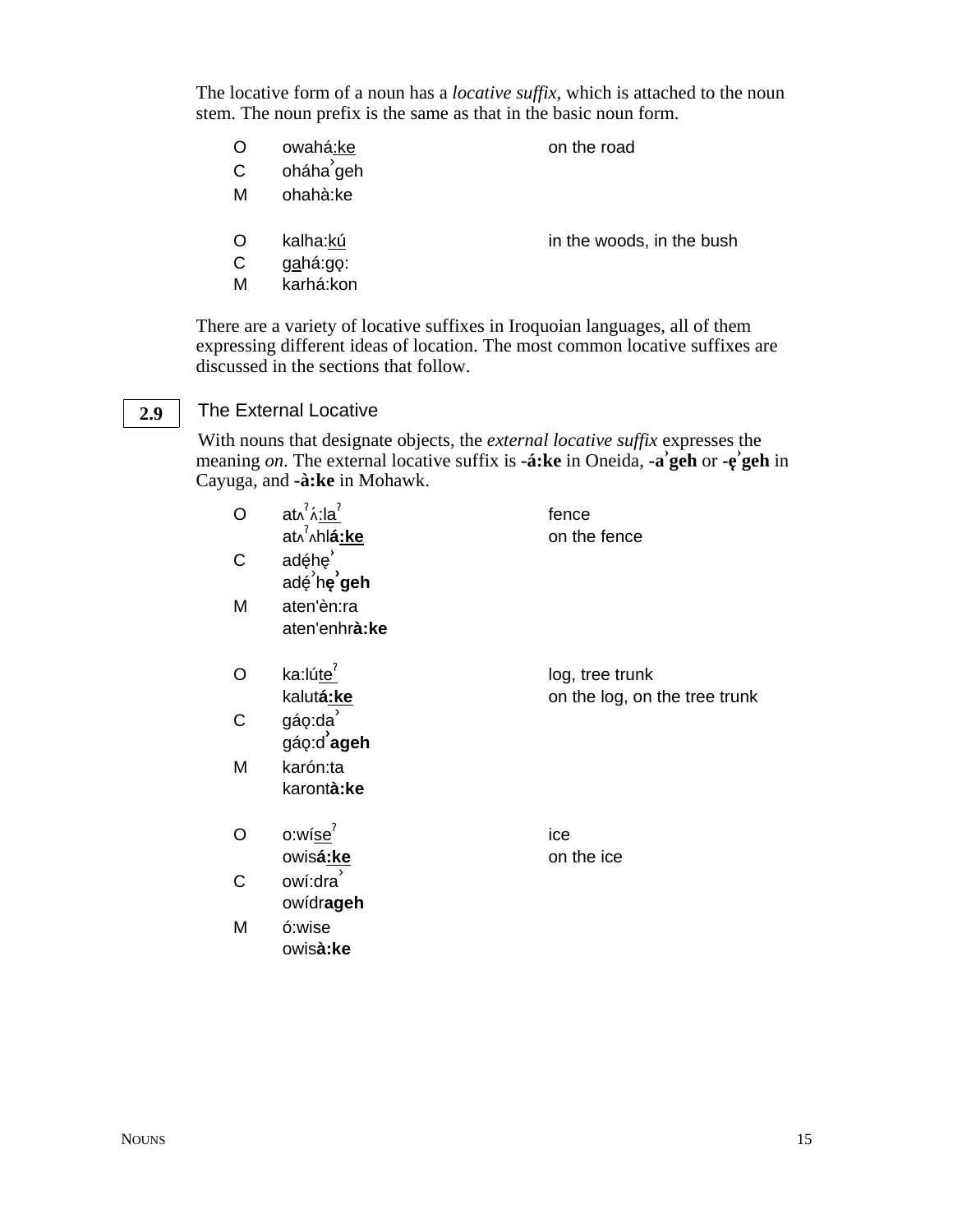Some nouns have a slightly different meaning when they occur with the external locative suffix, as illustrated by the forms below:

| O | oshú:kale <sup>7</sup>                | board               |
|---|---------------------------------------|---------------------|
|   | oshu <sup>2</sup> kalá:ke             | floor, on the floor |
| С | ganéhsda: ໋<br>ganehsd <b>á: ʾgeh</b> |                     |
| м | oshòn:kare<br>oshon'karà:ke           |                     |

In some cases, the external locative form is used for expressions that have the preposition *in* in English, as in the following examples:

| O            | ona:wá:tste<br>onawa <sup>2</sup> tst <b>á:ke</b> | mud<br>in the mud                        |
|--------------|---------------------------------------------------|------------------------------------------|
| $\mathsf{C}$ | o dá:<br>o dá: geh                                |                                          |
| M            | onawà:tsta<br>onawa'tstà:ke                       |                                          |
| O            | <u>k∧:уé:</u><br>knyé:ke                          | oil, grease<br>in the oil, in the grease |
| $\mathsf{C}$ | ohná<br>ohná geh                                  |                                          |
| M            | kén:ie<br>keniè:ke                                |                                          |

As these examples suggest, the range of meaning that can be conveyed by the external locative is much wider than that expressed by the preposition *on*. For example, the external locative can be used to refer to a location *near* or *close to* the surface, as well as a location *on* a surface.

Some nouns, especially nouns that designate things found in nature and nouns that describe land formations, always occur with a locative suffix (in some instances, as shown in section 7.3, the noun stem is incorporated into a positional verb). In the examples below, the noun stem **-ht-**/**-h**"**d-**/**-hent-** occurs with the external locative suffix:

O kaht**á:ke** in the field, on the meadow

- C gahéd<sup>2</sup>ageh
- M kahent**à:ke**

#### The Internal Locative **2.10**

The *internal locative suffix* expresses the meaning *in*. (In some instances, the internal locative suffix is used to convey the meaning *under* in Cayuga. See next section.) The internal locative suffix is **-aku** in Oneida, **-ago**3**:** or **-go**3**:** in Cayuga, and **-akon** in Mohawk. (Note that some suffixes cited without accent marks in the text take on accents when they occur with certain words. The sound and syllable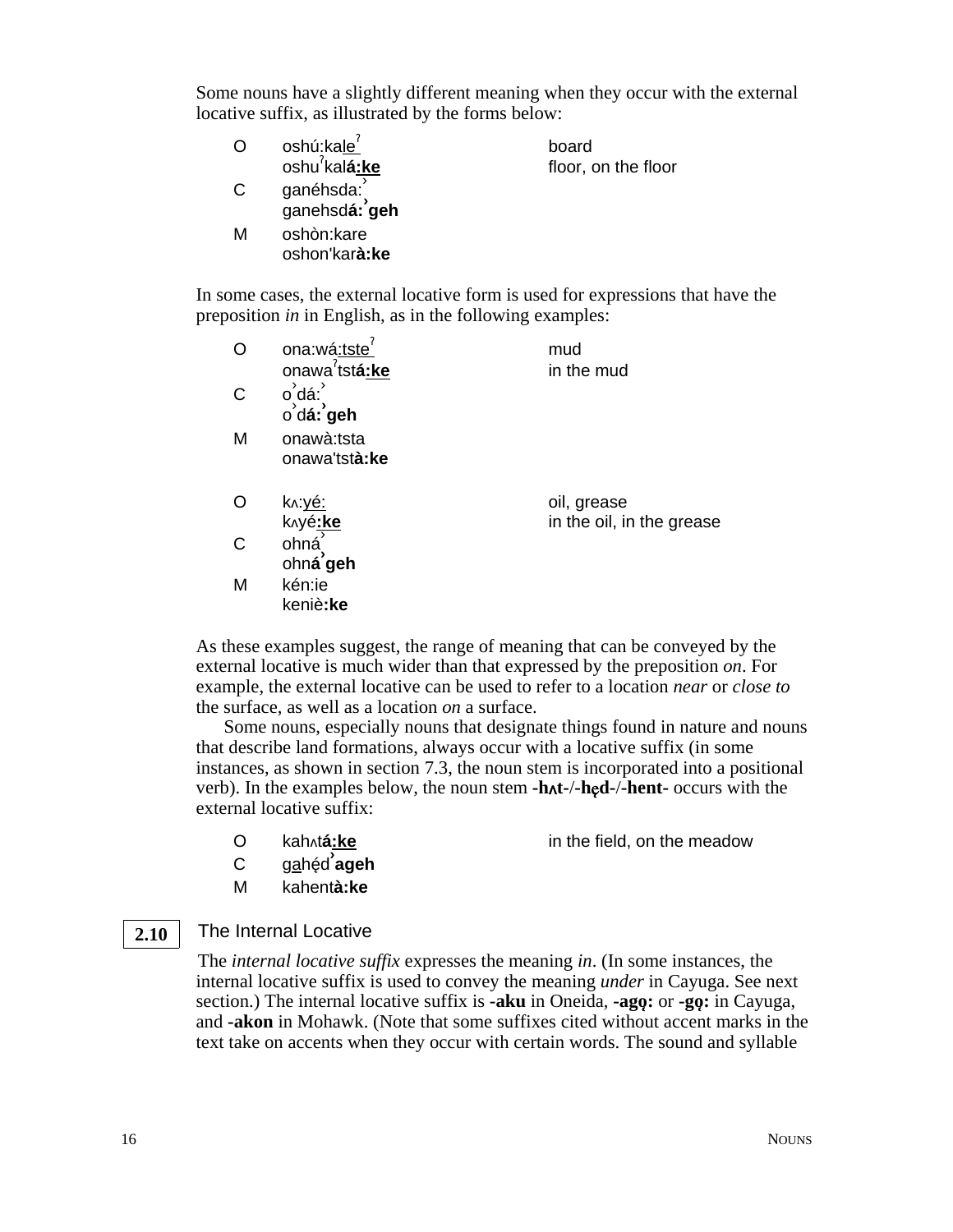structure of the word determine the placement of the accent and, in some cases, the vowel length.)

|   | ka:yále <sup>7</sup><br>kaya:l <b>á<u>ku</u></b> | bag<br>in the bag     |
|---|--------------------------------------------------|-----------------------|
| C | gá:ya:<br>gayá:go:                               |                       |
| м | ká:iare<br>kaiá:rakon                            |                       |
| ∩ | kanutó:tsheli<br>kanutó:tslaku                   | box<br>in the box     |
| C | gahóhsra<br>gahóhsrago:                          |                       |
| М | karontò:tshera<br>karonto'tsher <b>á:kon</b>     |                       |
| ∩ | kaná:tsheli<br>kaná:tslaku                       | ditch<br>in the ditch |
| C | oyá:de<br>oyádago:                               |                       |
| М | ohrón:wa<br>ohrón:wakon                          |                       |

With some nouns, the basic noun stem changes when the noun takes on the locative suffix. In the Oneida and Mohawk examples below, the noun stem changes with the addition of the internal locative suffix. In the Cayuga locative form, the stem does not undergo a change.

|              | ka <b>huwe:<u>yá:</u></b>        | boat        |
|--------------|----------------------------------|-------------|
|              | ka <b>hu:w</b> áku               | in the boat |
| <sup>C</sup> | gahó:wa<br>$\sim$ hówogo $\cdot$ |             |

g<u>a</u>hówago: M ka**honwé:i**a ka**hón:w**akon

Again, in the following examples, the stem of the basic noun form changes in the Oneida example with the addition of the internal locative suffix. Cayuga and Mohawk use the same stem in both forms.

|   | kátsi $^7$ or kátsy $\lambda^7$ or átsi $^7$ or átsy $\lambda^7$ | dish, plate               |
|---|------------------------------------------------------------------|---------------------------|
|   | káksaku                                                          | in the dish, on the plate |
| C | gáję                                                             |                           |
|   | gaję go:                                                         |                           |
| М | káksa                                                            |                           |
|   | káksakon                                                         |                           |
|   |                                                                  |                           |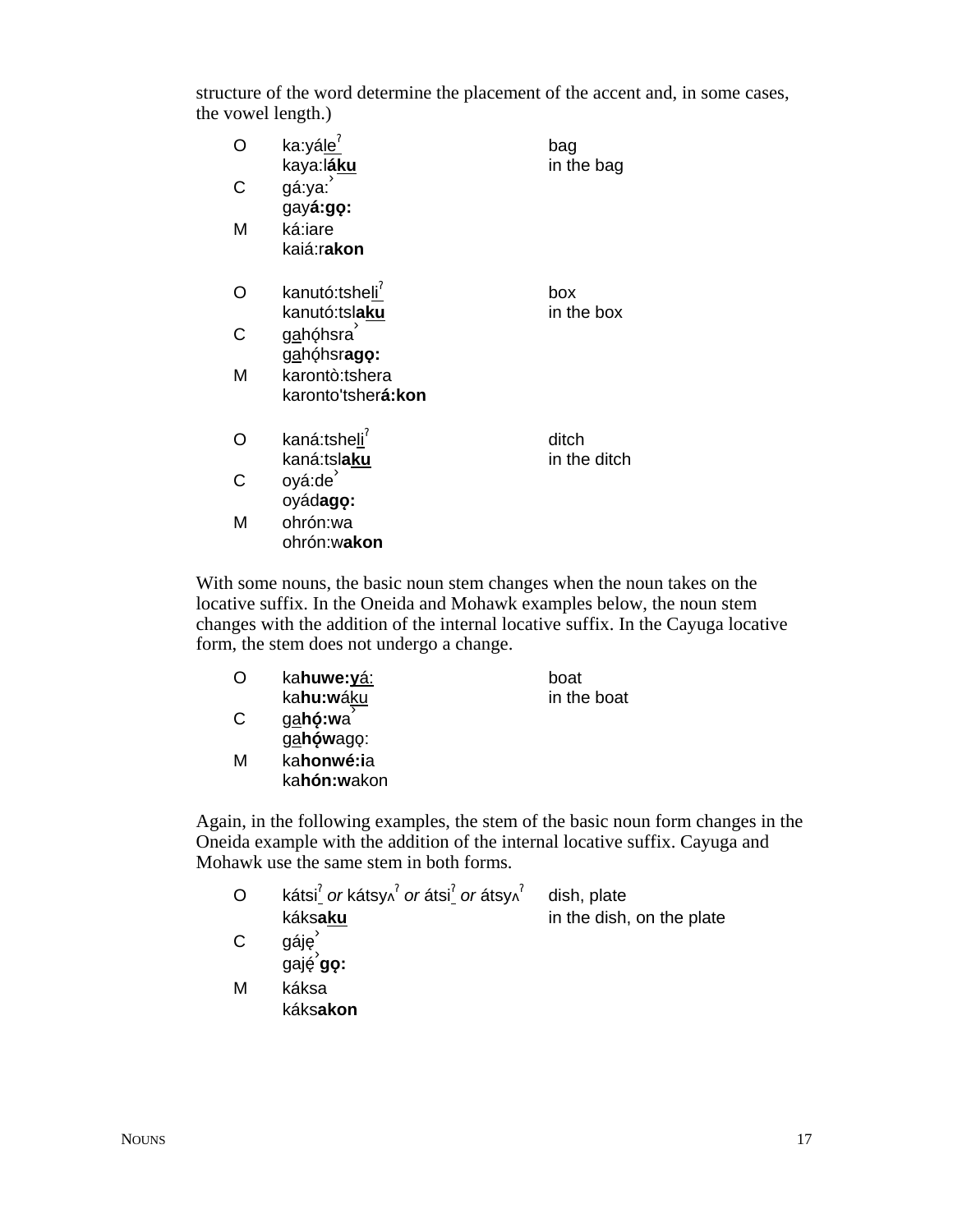Sometimes the internal locative suffix conveys the meaning *deep within* or *inside* a thing, as distinguished from the less precise *in*. In the examples below, the internal locative suffix refers to a location deep within or inside the mud, as compared with the examples using *mud* in section 2.9, where the external locative conveys the meaning *in*.

O ona:wá:tste $<sup>7</sup>$ </sup> onawá:tst**aku**

mud inside, deep within, the mud

- $C$   $o \, da$ :
- o<sub>,</sub>ua.<br>o d**á:gọ:**
- M onawà:tsta onawà:tst**akon**

#### Other Locative Suffixes **2.11**

A third locative suffix – **-o:kú** in Oneida and **-ó:kon** in Mohawk – conveys the meaning *under*. In Cayuga, the internal locative suffix **-ago:** (section 2.10) is used to convey this meaning.

| O | ka:nákte <sup>7</sup> | bed               |
|---|-----------------------|-------------------|
|   | kanakto: kú           | under the bed     |
| C | ganá:kda              |                   |
|   | ganákdago:            |                   |
| M | kanákta               |                   |
|   | kanaktó: kon          |                   |
| O | okáha <sup>7</sup>    | blanket           |
|   | ok^ho:kú              | under the blanket |
|   | <b>Ovéhera</b>        |                   |

C oyę́hsra  $o$ yę́hsrago: M áhsire

ahsir**ó:kon**

A fourth locative suffix – **-ákta**§ in Oneida, **-ak› ah** in Cayuga, and **-ákta** in Mohawk – conveys the meaning *near*.

| O | kanúhsa <sup>'</sup>            | house          |
|---|---------------------------------|----------------|
|   | kanuhs <b>ákta</b>              | near the house |
| С | ganóhsa<br>ganohs <b>á:kʾah</b> |                |
| м | kanónhsa<br>kanonhsákta         |                |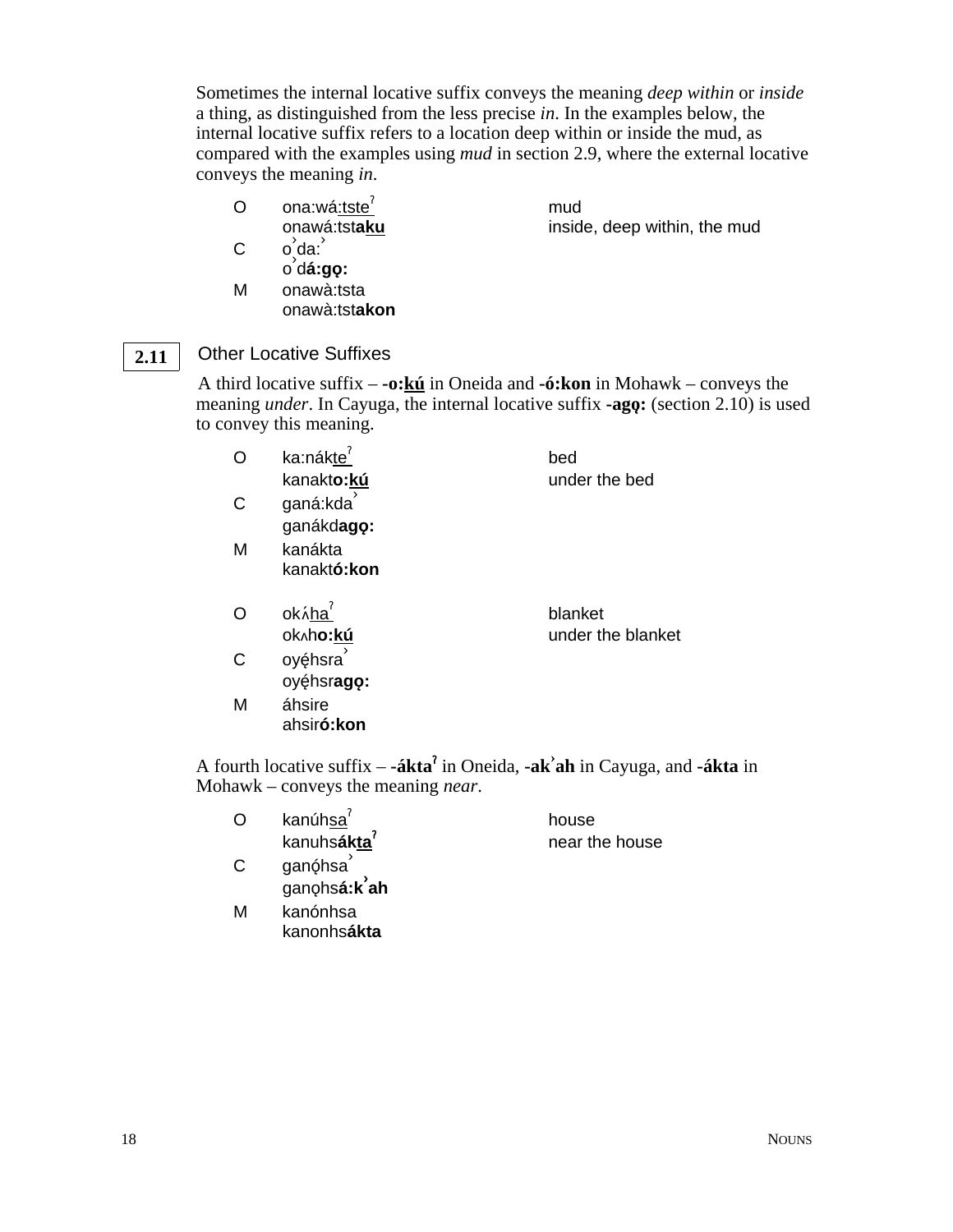|              | kaná:tsheli                                       | ditch          |
|--------------|---------------------------------------------------|----------------|
|              | kana <sup>7</sup> tsl <b>ákta</b>                 | near the ditch |
| $\mathsf{C}$ | oyá:de                                            |                |
|              | $ox$ a:dá: $k$ <sup><math>\lambda</math></sup> ah |                |
| м            | ohshón:wa                                         |                |
|              | ohshonwákta                                       |                |

Yet another locative suffix – **-aktútye<sup>?</sup>** or **-aktúti<sup>?</sup>** in Oneida, **-akdagye**<sup> $\circ$ </sup> or **-**"**kdagye›** in Cayuga, and **-aktóntie** in Mohawk – expresses the meaning *along* or *alongside*.

|   | $at\lambda^?$ $\lambda$ : la <sup>?</sup><br>at^^^hlaktúti <sup>?</sup> | fence<br>along the fence          |
|---|-------------------------------------------------------------------------|-----------------------------------|
| C | adęhę<br>adę hękdá:gye                                                  |                                   |
| M | aten'èn:ra<br>aten'enhraktóntie                                         |                                   |
|   | kawyhúha <sup>7</sup>                                                   | river, stream                     |
|   | kawyhuhaktúti <sup>?</sup>                                              | along the river, along the stream |
| C | gihe:k<br>gihękdakdá:gye                                                |                                   |

#### Nouns With Animate Prefixes **2.12**

Nouns with *animate prefixes* constitute a distinct category of nouns that derive their structure partly from nouns and partly from verbs. This category includes nouns that designate human beings (e.g., *boy*, *woman*, *person*), nouns that refer to kinship relations (e.g., *mother*, *uncle*), and nouns that identify body parts. These words do not have a single basic noun form with a constant prefix; rather, they occur with variable prefixes that in some way describe, or give grammatical information about, the person(s) referred to.

Although these words have different prefixes and/or suffixes from those identified for structural nouns, they share certain characteristics with noun forms: (1) they identify a being or thing (e.g., a body part) rather than describe an action or state; (2) they do not occur with the aspect suffixes found on verb forms; (3) with a few exceptions, they require a verb when they form part of a statement – that is, when they are used in a sentence; and (4) they have the same pattern for negation as structural nouns.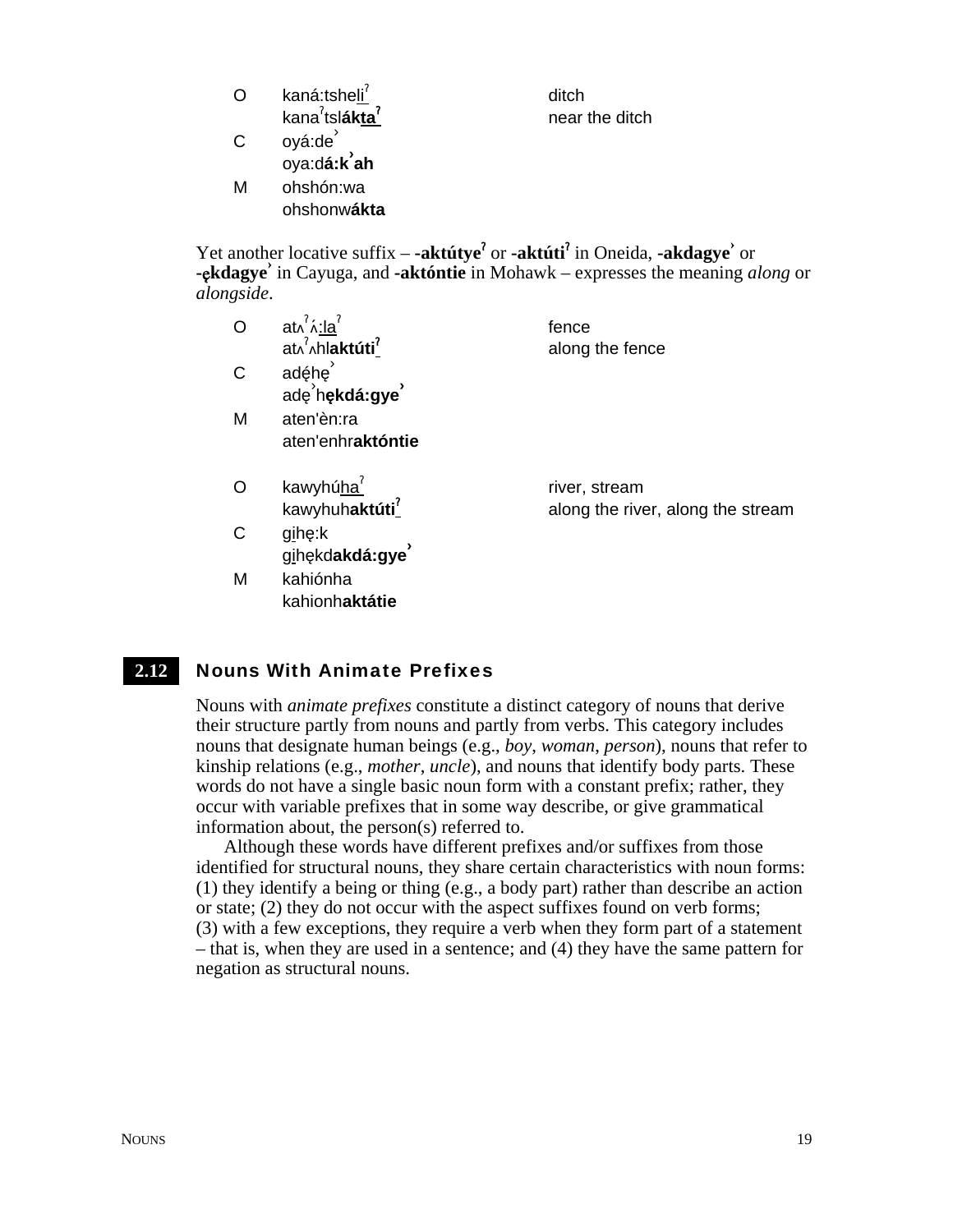#### *Nouns Designating Human Beings* **2.13**

Nouns that designate human beings and describe them in terms of sex and/or age (e.g., *boy*, *child*, *old woman*) consist of a prefix and a constant stem. The prefix varies and gives information about the being designated; more precisely, the prefixes indicate the sex and number of the beings referred to.

| O<br>C<br>M            | laksá:<br>haksá: ah<br>raksà:'a                                 | boy ( <i>literally</i> he child)          |
|------------------------|-----------------------------------------------------------------|-------------------------------------------|
| O<br>$\mathsf{C}$<br>M | yeksá <u>:</u><br>eksá: ah<br>ieksà:'a                          | girl ( <i>literally</i> she child)        |
| O<br>C<br>M            | lokst <sub>^</sub> :ha<br>hohsdé: eh or hagéhjih<br>rokstén:ha  | old man ( <i>literally</i> he old person) |
| O<br>$\mathsf{C}$<br>M | akokst <sub>^</sub> :ha<br>gohsdé: eh or egéhjih<br>akokstén:ha | old woman (literally she old<br>person)   |
| O<br>C<br>M            | lu:kwé<br>hó:gweh<br>rón:kwe                                    | man ( <i>literally</i> he person)         |
| O<br>$\mathsf C$<br>м  | yaku: kwé<br>agó:gweh<br>iakón kwe                              | woman ( <i>literally</i> she person)      |

Some of the nouns that designate human beings – including the forms meaning *boy* and *girl* – have *agent pronominal prefixes* (section 5.15). Other nouns that designate human beings, such as the forms meaning *old man* and *old woman*, take *patient pronominal prefixes* (section 5.17). (In Oneida, when a patient pronominal prefix that begins in *y* occurs with a noun form [as in *old woman*, above], the *y* is dropped.) Thus, although the words referring to human beings share many characteristics with nouns, they are like verbs in one important respect: the variable prefixes they take on are the pronominal prefixes that normally occur with verbs. Also, these words typically do not have possessive or locative forms (a few that have an extended stem can occur in these forms – see example that follows), and their patterns of enumeration differ from those of structural nouns. However, like structural nouns, some of these stems can be incorporated into verbs, usually with an extended stem.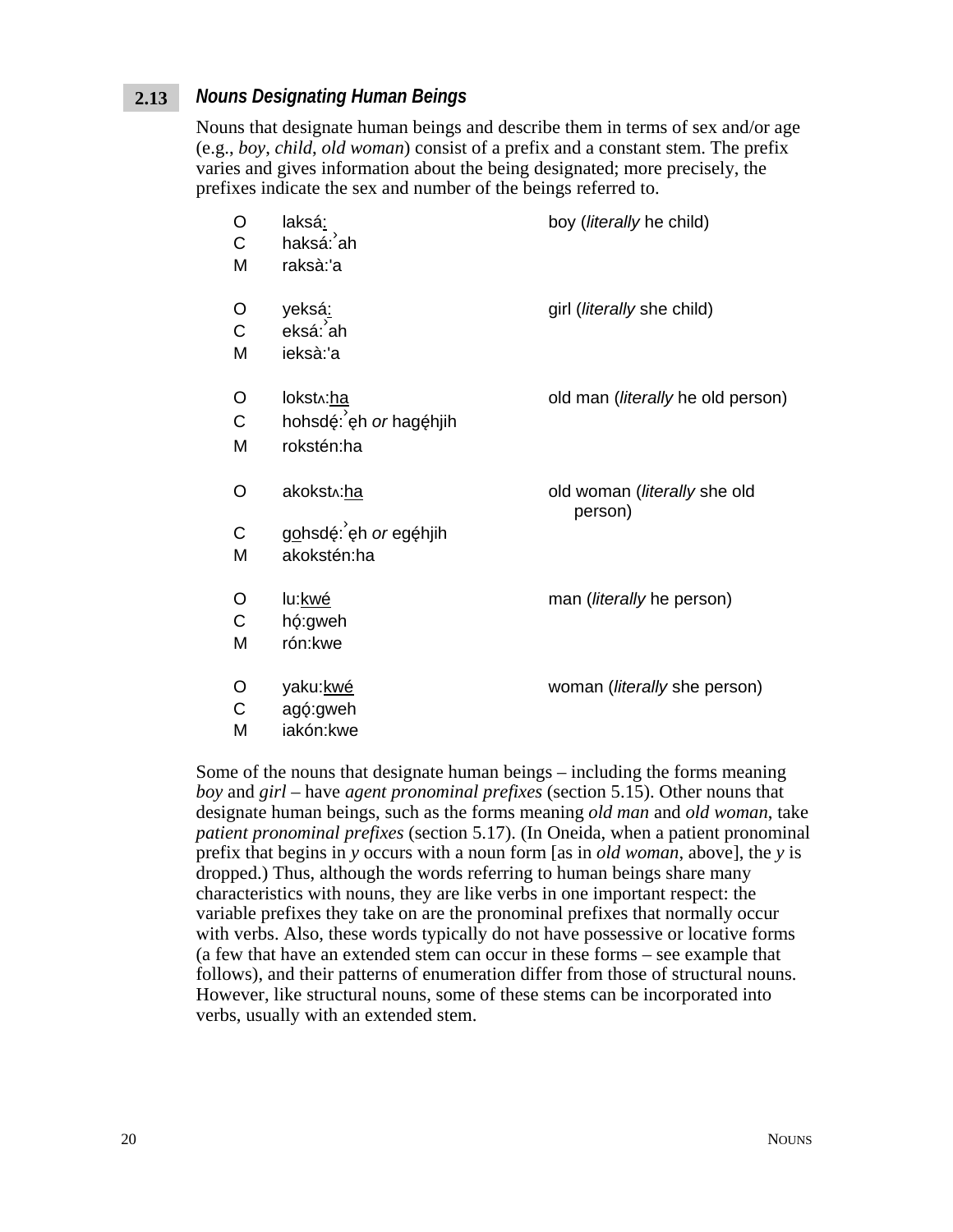The stem for *person* has an extended stem – **-ukwe**§ **t-**/**-o**3**gwe› d-**/**-onkwe't-** – and so can occur with possessive noun prefixes. However, the possessive form has a special meaning, as shown in the examples below.

O akaukwé:ta<sup>?</sup> her relative (*literally* her person)

- C gáogw<sup>'</sup>eda<sup>'</sup>
- M akaonkwè:ta
- O laukwé:ta<sup>'</sup> his relative (*literally* his person)
- C háogw<sup>'</sup>eda<sup>'</sup>
- M raonkwè:ta

#### Enumeration Patterns for Nouns Designating Human Beings **2.14**

The construction used to specify *one living being*, including a human being, involves *noun incorporation* and is therefore included in the chapter on noun incorporation – see section 7.15, Patterns for Specifying One Living Being. The construction used to specify *two living beings* or a number greater than two does not involve noun incorporation; instead, a verb stem is used with the appropriate prepronominal and pronominal prefixes. Although the resultant word is structurally a verb form, it has the function of a noun.

To specify *two human beings* or a number greater than two, the verb stem **-yashe**/**-yahshe:**/**-iahse**, meaning *to be together*, is used. (It should be noted that the English form of the infinitive, with the preposition *to*, does not occur in the Native languages.) Like the verb stem in the patterns for specifying two objects, this verb stem requires the dualic prepronominal prefix **te-**/**de-**. The pronominal prefixes vary in keeping with the gender and number of the being(s) designated. If two male beings are referred to, the masculine dual agent pronominal prefix **hni**is used in Oneida and Mohawk, and the masculine plural agent pronominal prefix **hadi-** is used in Cayuga. If two female beings are referred to, the feminine-zoic dual agent pronominal prefix – **kni-** or **keni-** – is used in Oneida and Mohawk, and the feminine plural agent pronominal prefix **gae-** is used in Cayuga.

|   | tehniyáshe    | two persons (two males, or one<br>male and one female;<br><i>literally</i> the two are together) |
|---|---------------|--------------------------------------------------------------------------------------------------|
|   | tekniyáshe    | two female persons (literally the<br>two females are together)                                   |
|   | dehadiyáhshe: | two male persons (literally the<br>two males are together)                                       |
|   | degaeyáhshe:  | two persons (two females, or one<br>male and one female)                                         |
| м | tehniiáshe    | two persons (two males, or one<br>male and one female)                                           |
|   | tekenijáshe   | two female persons                                                                               |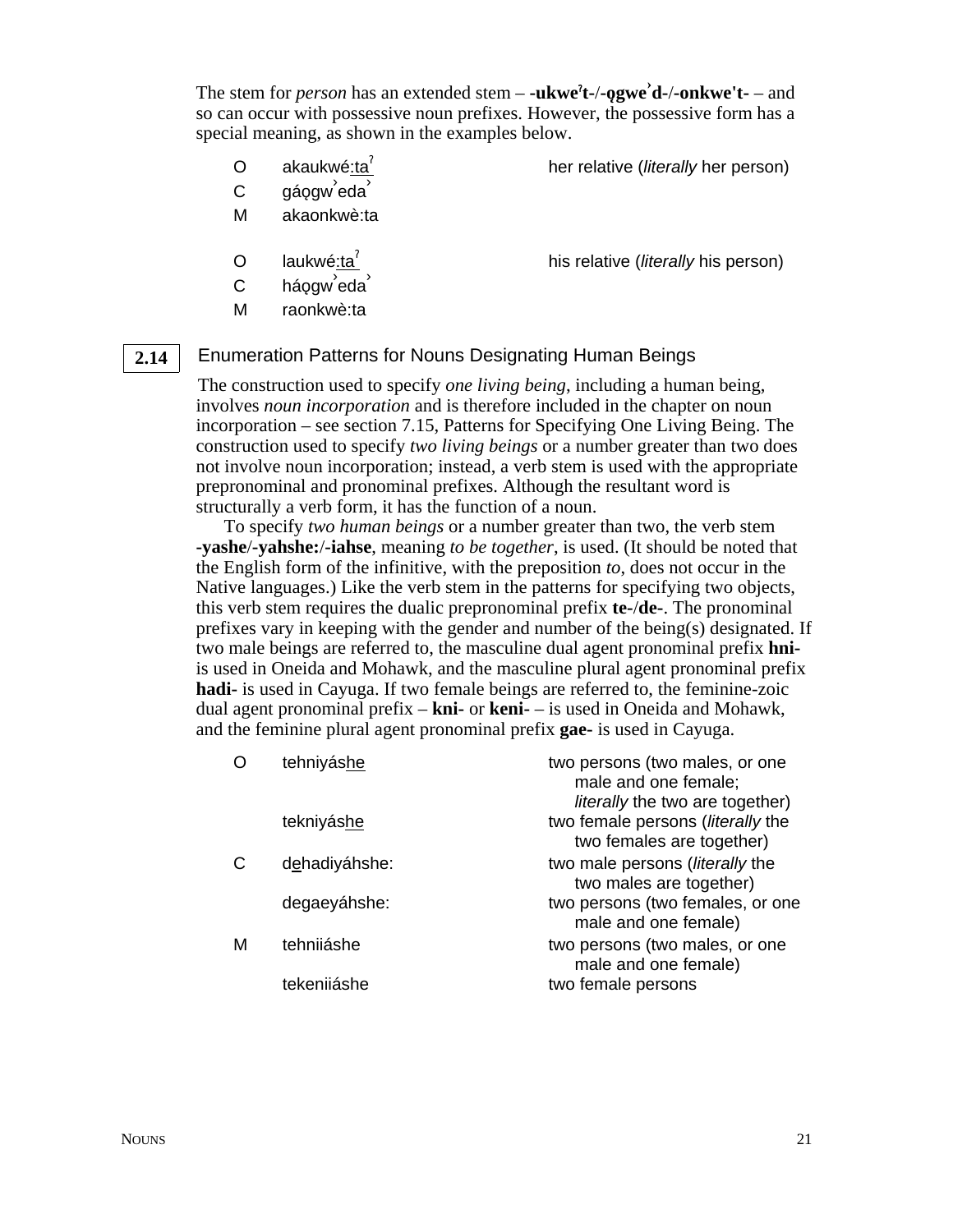To specify *two children*, the dualic prepronominal prefix is added to the stem for *child* – **-ksá:**/**-ksá:› a**/**-ksà:'a** – with the appropriate pronominal prefix. This construction can also be used as an alternative and more specific way of referring to two persons; in this case, the dualic prepronominal prefix and the appropriate pronominal prefix are added to the stem for *person* – **-u:kwé**/**-o**3**gweh**/**-ón:kwe**.

| ∩ | tehniksá:                     | two children (two boys, or one<br>boy and one girl)    |
|---|-------------------------------|--------------------------------------------------------|
|   | tekniksá:                     | two female children                                    |
| C | hadi:ksá: ah or dehadiksá: ah | two male children                                      |
|   | gaeksá: ah or degaeksá: ah    | two children (two girls, or one<br>boy and one girl)   |
| M | tehniksà:'a                   | two children (two boys, or one<br>boy and one girl)    |
|   | tekeniksà:'a                  | two female children                                    |
|   | tehnu:kwé                     | two persons (two males, or one<br>male and one female) |
|   | teknu:kwé                     | two female persons                                     |
| C | dehnó: gweh                   | two male persons                                       |
|   | deknó: gweh                   | two persons (two males, or one<br>male and one female) |
| M | tehnón:kwe                    | two persons (two males, or one<br>male and one female) |
|   | tekenón: kwe                  | two female persons                                     |
|   |                               |                                                        |

To specify *three human beings* or a number greater than three, certain verb forms are used, which can be translated as *there are that many*. When the specific number of beings referred to is also indicated, the number – for example, **kayé**/**géi:**/**kaié:ri**, meaning *four*, in the first example below – occurs before the verb form.

| O  | kayé niha:tí    | four persons (all males, or a<br>group of males and females)   |
|----|-----------------|----------------------------------------------------------------|
|    | wísk niku:tí    | five female persons                                            |
| C. | géi: nihé:no:   | four male persons                                              |
|    | hwíhs nigá:go:  | five persons (all females, or a<br>group of males and females) |
| М  | kaié:ri nihá:ti | four persons (all males, or a<br>group of males and females)   |
|    | wísk nikón:ti   | five female persons                                            |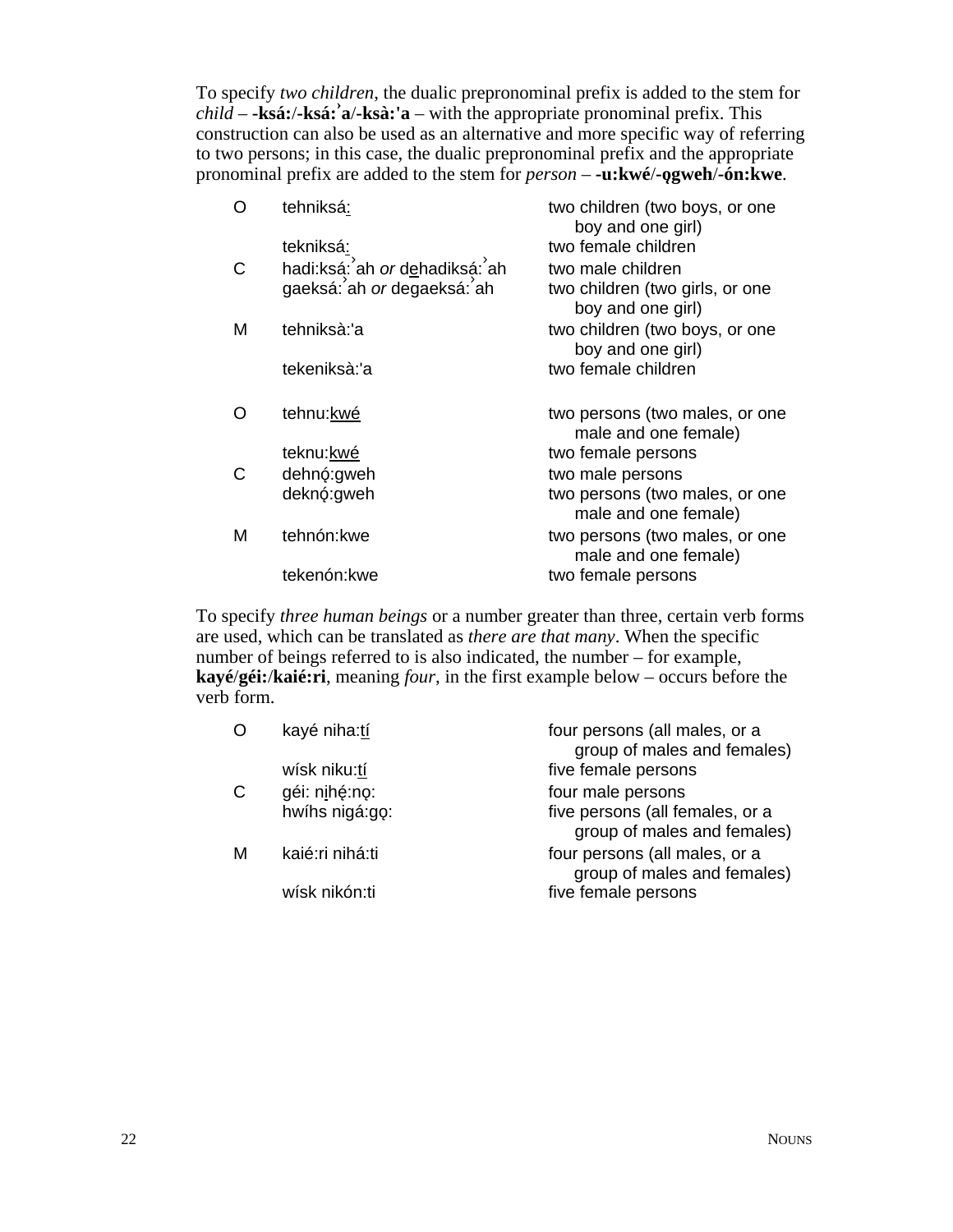To specify *three children* or a number greater than three, the *pluralizer suffix* (section 2.21) is added to the stem for *child*, with the appropriate pronominal prefix (masculine plural, feminine plural, or feminine-zoic plural).

| $\circ$      | latiksa <sup>7</sup> shúha          | children (all boys, or boys and girls)          |
|--------------|-------------------------------------|-------------------------------------------------|
|              | kutiksa <sup>7</sup> shúha          | girls                                           |
| $\mathsf{C}$ | hadiksa shó: oh<br>gaeksa shó: oh   | boys<br>children (all girls, or boys and girls) |
| м            | ratiksa'okòn:'a<br>kontiksa'okòn:'a | children (all boys, or boys and girls)<br>girls |

These last two patterns are combined if the speaker wishes to convey to the listener the number of children being talked about. In this combination, the number is given first, then the verb meaning *be so many*, and finally the word for *child* with the pluralizer suffix.

|   | kayé nihatí latiksa <sup>?</sup> shúha | four children (boys, or a combi-<br>nation of boys and girls)  |
|---|----------------------------------------|----------------------------------------------------------------|
|   | wísk nikutí kutiksa <sup>7</sup> shúha | five girls                                                     |
| C | géi: nihę:nó: hadiksa shó: oh          | four boys                                                      |
|   | hwíhs niga:gó:<br>gaeksa shó: oh       | five children (girls, or a combi-<br>nation of boys and girls) |
| м | kaié: ri nihá: ti ratiksa' okòn: 'a    | four children (boys, or a combi-<br>nation of boys and girls)  |
|   | wísk nikón: ti kontiksa' okòn: 'a      | five girls                                                     |

#### *Kinship Terms* **2.15**

Like the words that describe human beings in terms of sex and/or age, *kinship terms* – words that denote family relationships (e.g., *father*, *aunt*, *uncle*) – also consist of a variable prefix and a constant stem. The prefixes identify the two persons involved in the kinship relationship, as shown in the following examples:

- O lake $\int$ níha
- my father (*literally* he is a father to me)

our father (*literally* he is a father to us)

- $C$  há $\overleftrightarrow{a}$ nih
- M rake'níha
- O shukwa<sup>2</sup>níha
- C sǫgwá <sup>ʾ</sup>nih
- M shonkwa'níha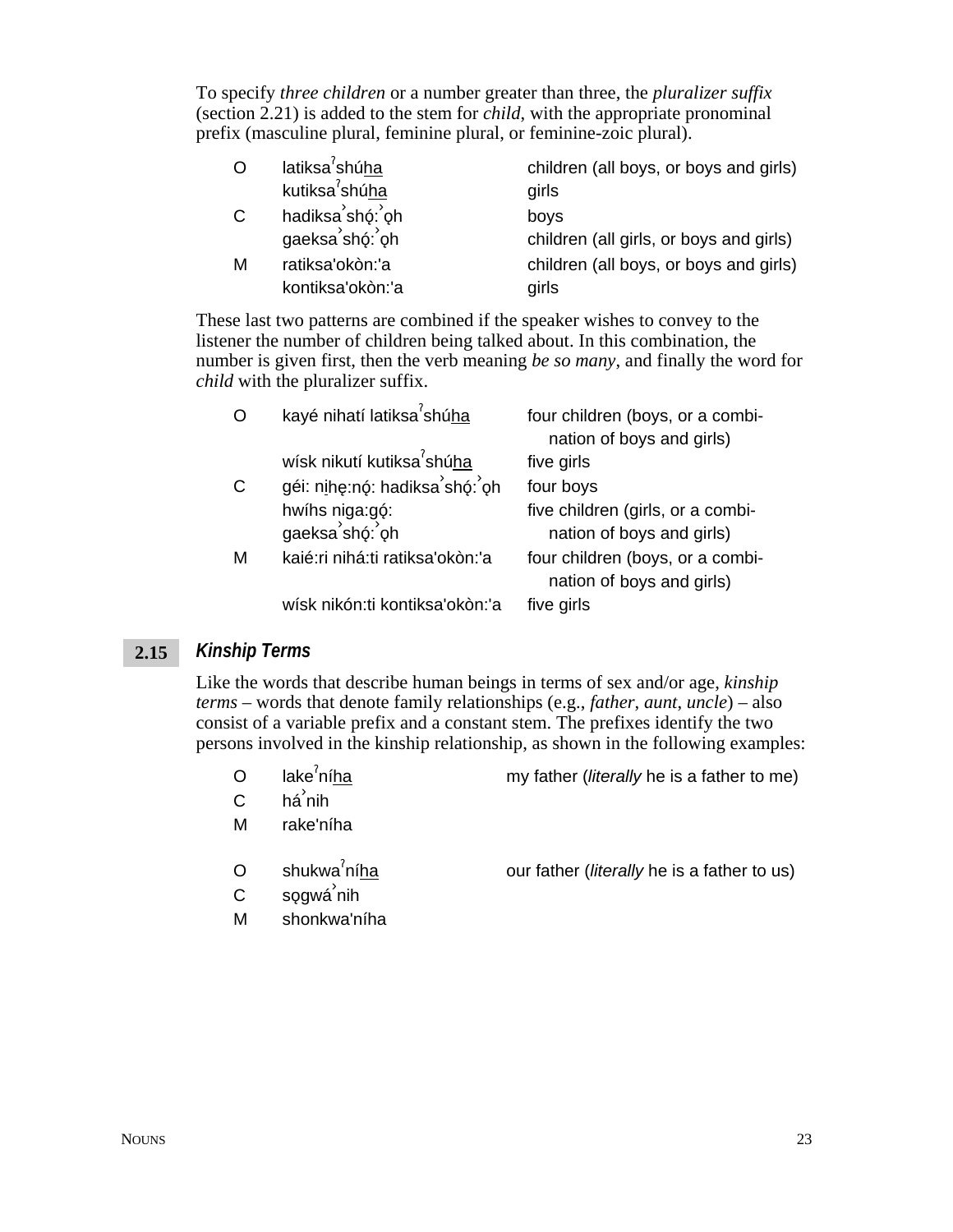|   | aksótha  | my grandmother ( <i>literally</i> she is a<br>grandparent to me) |
|---|----------|------------------------------------------------------------------|
| C | ogéhso:t |                                                                  |
| М | akhsótha |                                                                  |
|   | laksótha | my grandfather ( <i>literally</i> he is a<br>grandparent to me)  |

- C hagéhso:t
- M rakhsótha

The prefixes on kinship terms are identical to the corresponding pronominal prefixes that occur on verbs except that, in Oneida and Mohawk, certain pronominal prefixes beginning with *w* or *y/i* correspond to kinship prefixes that do not have the *w* or *y/i*. For example, the transitive pronominal prefix that corresponds to the kinship prefix **ak-** in the example above is **wak-**.

#### *Terms for Body Parts* **2.16**

Nouns designating body parts have a basic noun form like structural nouns. This basic noun form consists of the noun prefix **o-**, a noun stem, and a noun suffix (usually  $-a^7$  or  $-e^7$ ), and simply names the body part. However, since body parts are seldom talked about without reference to the person to whom they belong (e.g., *my foot*, *his arm*), body part nouns rarely occur in their basic noun form (*foot*, *arm*). Instead, they are most often found with pronominal prefixes that indicate whose body part is being talked about – that is, in the *possessed noun form*. The pronominal prefixes that identify the specific person are *agent* or *subjective* pronominal prefixes. The first example in each set below is the basic noun form for *arm* when the noun does not refer to a specific person; the second example in each set is the possessed noun form with the first-person singular agent pronominal prefix **k-**/**g-**.

| O  | on Atsha               | arm (e.g., in a reference to a<br>drawing of an arm) |
|----|------------------------|------------------------------------------------------|
|    | kn^tshá:ke             | my arm, on my arm                                    |
| C. | oné:tsa´<br>knętsá`geh |                                                      |
|    |                        |                                                      |
| M  | onéntsha               |                                                      |
|    | kenentshà:ke           |                                                      |
|    |                        |                                                      |

There are fifteen agent pronominal prefixes in Oneida and Mohawk, and fourteen in Cayuga, resulting in a wide variety of forms for referring to body parts. A few more examples of the possible forms for the noun *arm* are given below.

| O | sn^tshá:ke   | on your arm                    |
|---|--------------|--------------------------------|
|   | lan^tshá:ke  | on his arm                     |
|   | twan tshá:ke | on our arms (inclusive plural) |
|   | swan tshá:ke | on your arms                   |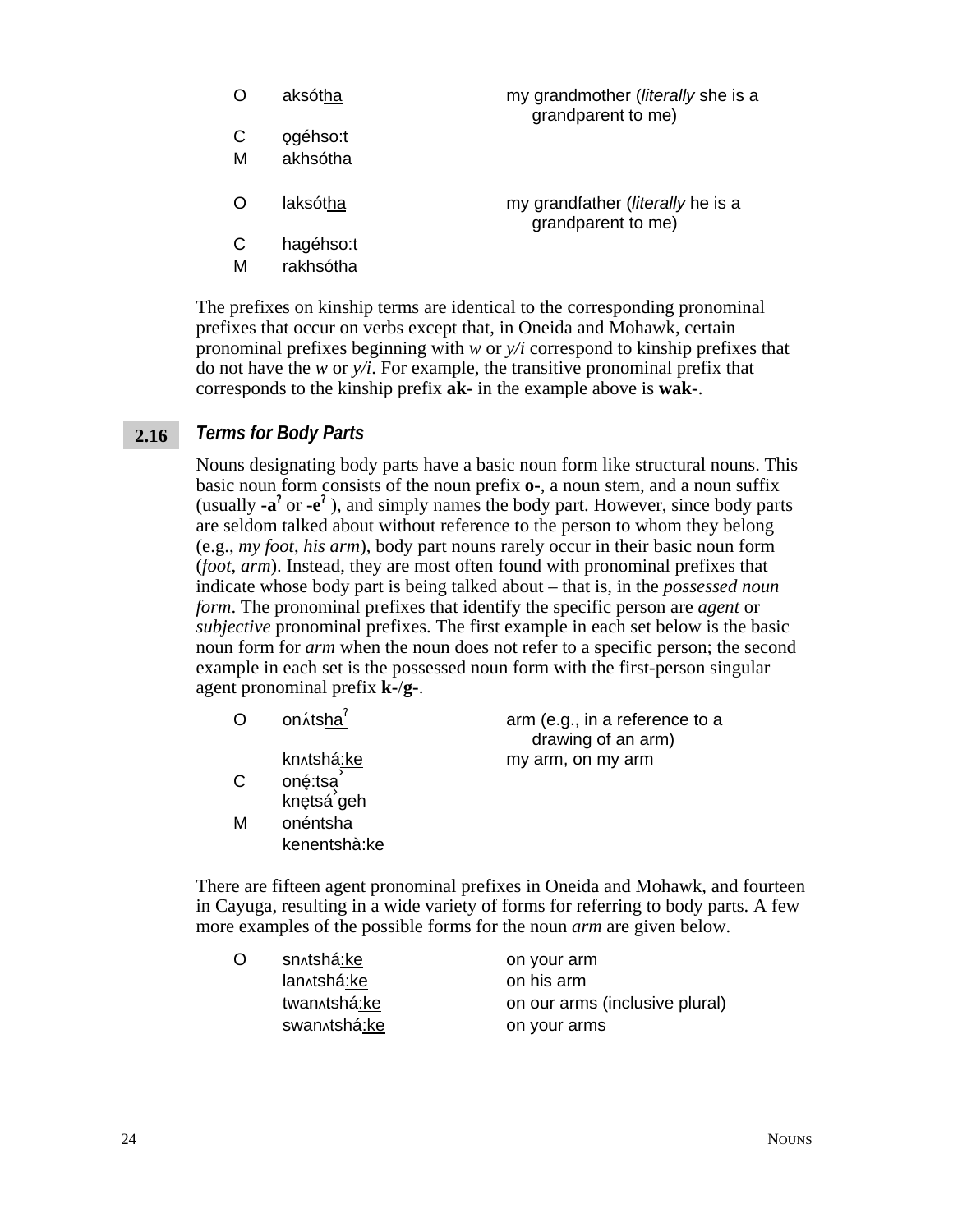| $\mathsf{C}$ | snętsá <sup>'</sup> geh<br>hanéts <sup>'</sup> ageh<br>dwanéts <sup>'</sup> ageh<br>swanéts <sup>'</sup> ageh | on your arm<br>on his arm<br>on our arms (inclusive plural)<br>on your arms |
|--------------|---------------------------------------------------------------------------------------------------------------|-----------------------------------------------------------------------------|
| M            | senentshà:ke<br>ranentshà:ke<br>tewanentshà:ke<br>sewanentshà:ke                                              | on your arm<br>on his arm<br>on our arms (inclusive plural)<br>on your arms |

Possessed body part nouns do not end in the noun suffix that occurs on the basic noun form. Some body part terms end in a suffix that can be identified as the *external locative suffix* (section 2.9), but often the suffix is one that does not occur on structural nouns and is difficult to separate from the stem. Moreover, the stem that occurs in the possessed form is, in some instances, a shortened form of the stem that occurs in the basic noun form, as shown in the Oneida examples below. (Cayuga and Mohawk use the stem of the basic noun form for the possessed form.)

|   | onawi:lá:                              | tooth    |
|---|----------------------------------------|----------|
|   | knawí:ke                               | my tooth |
| C | onó <sup>'</sup> ja                    |          |
|   | kno já geh                             |          |
| M | onawí:ra                               |          |
|   | kenawirà:ke                            |          |
|   |                                        |          |
|   | ohsí:ta <sup>7</sup>                   | foot     |
|   |                                        |          |
|   | kahsí:ke                               | my foot  |
| C | ohsí da'                               |          |
|   | gahsí <sup>'</sup> d <sup>'</sup> ageh |          |
| М | ohsì:ta                                |          |
|   | kahsi'tà:ke                            |          |

For the reasons just outlined (see preceding paragraph), the stem and ending of a possessed body part noun are treated as a single unit in this guide. This unit of stem plus ending is the equivalent of the noun stem and noun suffix of the basic noun form.

The overall pattern of a possessed body part noun is:

AGENT PRONOMINAL PREFIX + NOUN STEM and ENDING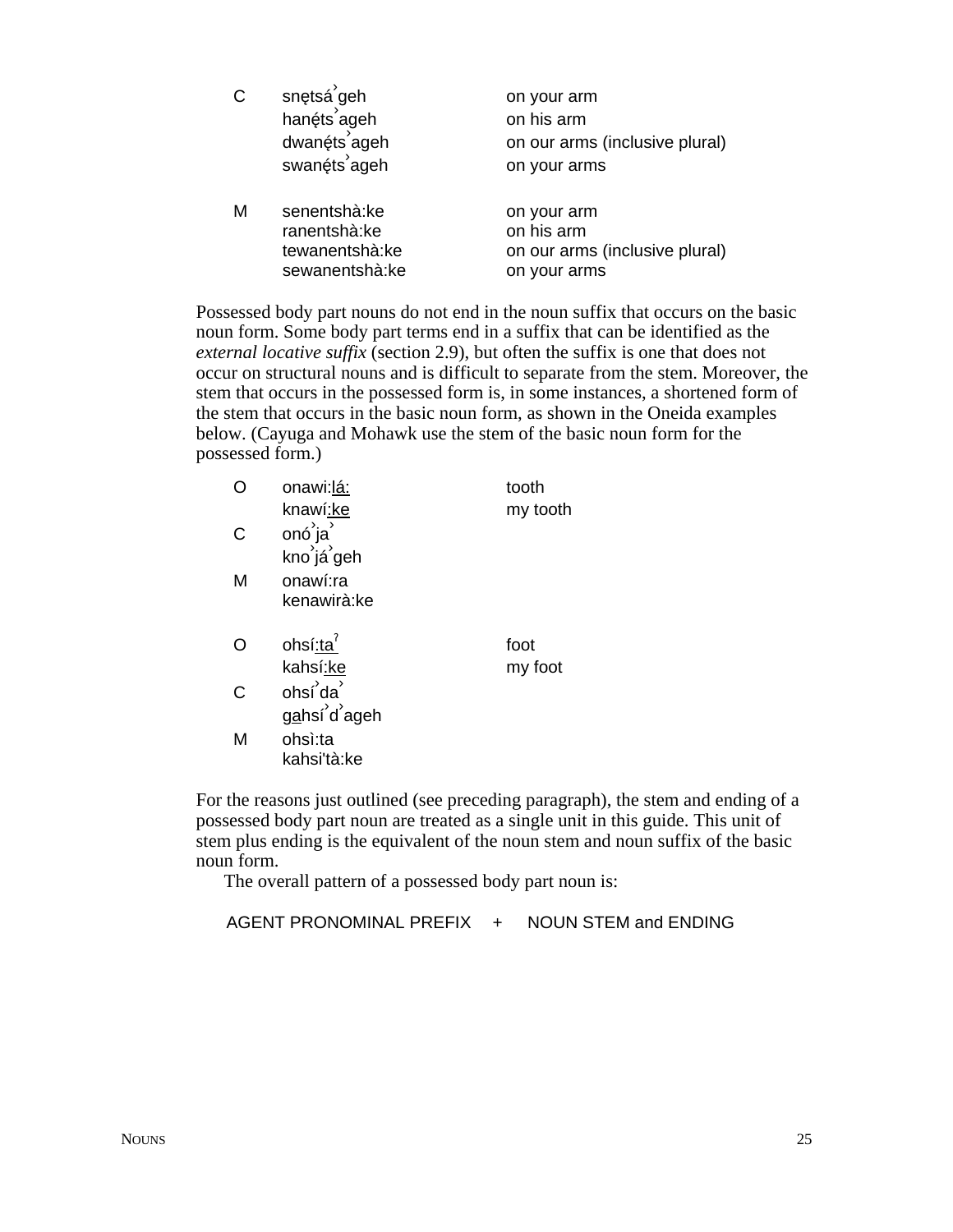#### Unanalysable Nouns **2.17**

*Unanalysable nouns* are nouns that have a single constant form that cannot be broken down into identifiable parts (prefix, stem, suffix). In Iroquoian languages, many of the nouns that designate beings or living things that belong to a specific species – typically species of animals and plants – are unanalysable nouns. (Some words designating specific species, however, are structural nouns, and some are verbal nouns.)

O ohkwa:lí bear

- C hnyagwái
- M ohkwá:ri

In some cases, as in the example above, an unanalysable noun will begin in an *o*, which could be identified as a noun prefix. However, since these words do not follow the typical patterns of nouns – for example, they never occur in the possessive or locative form – the *o* cannot be identified as the noun prefix with any degree of certainty.

Some unanalysable nouns, typically nouns designating domestic animals, can occur in a construction that indicates possession. To indicate possession of an animal, the possessive prefix (section 2.7) is added to the noun meaning *domestic animal*. The possessive form of this noun is followed by the unanalysable noun designating the specific species of animal if that information is not already known to the listener.

O akitshe:n. i. é:lhal my dog (*literally* my animal dog)

- C age:tse:né só:wa:s
- M akitshé:nen è:rhar

#### *Enumeration Patterns for Unanalysable Nouns* **2.18**

Unanalysable nouns – nouns that designate specific species of animals and plants – cannot be incorporated into verbs, and so their enumeration patterns differ in significant respects from those described for nouns designating non-living things (section 7.13). In the enumeration pattern for a specific species of animal or plant, the basic pattern described in section 7.15 is applied to the classificatory noun stem that designates the general class that the species belongs to (the stem meaning *body*, animal or human), and the noun that identifies the specific species is given after the verb form that contains the incorporated classificatory stem. For example, to refer to *one* of *a specific species of animal – cat*, for instance – the stem of the classificatory noun *body* (**-ya**§ **t-** in Oneida, **-ya› d-** in Cayuga, and **-ia't-** in Mohawk) is incorporated into the verb stem **-t** (*to be one*) in all three languages, according to the pattern described for non-living things (section 7.15), and the noun designating *cat* is given as a separate word following the verb form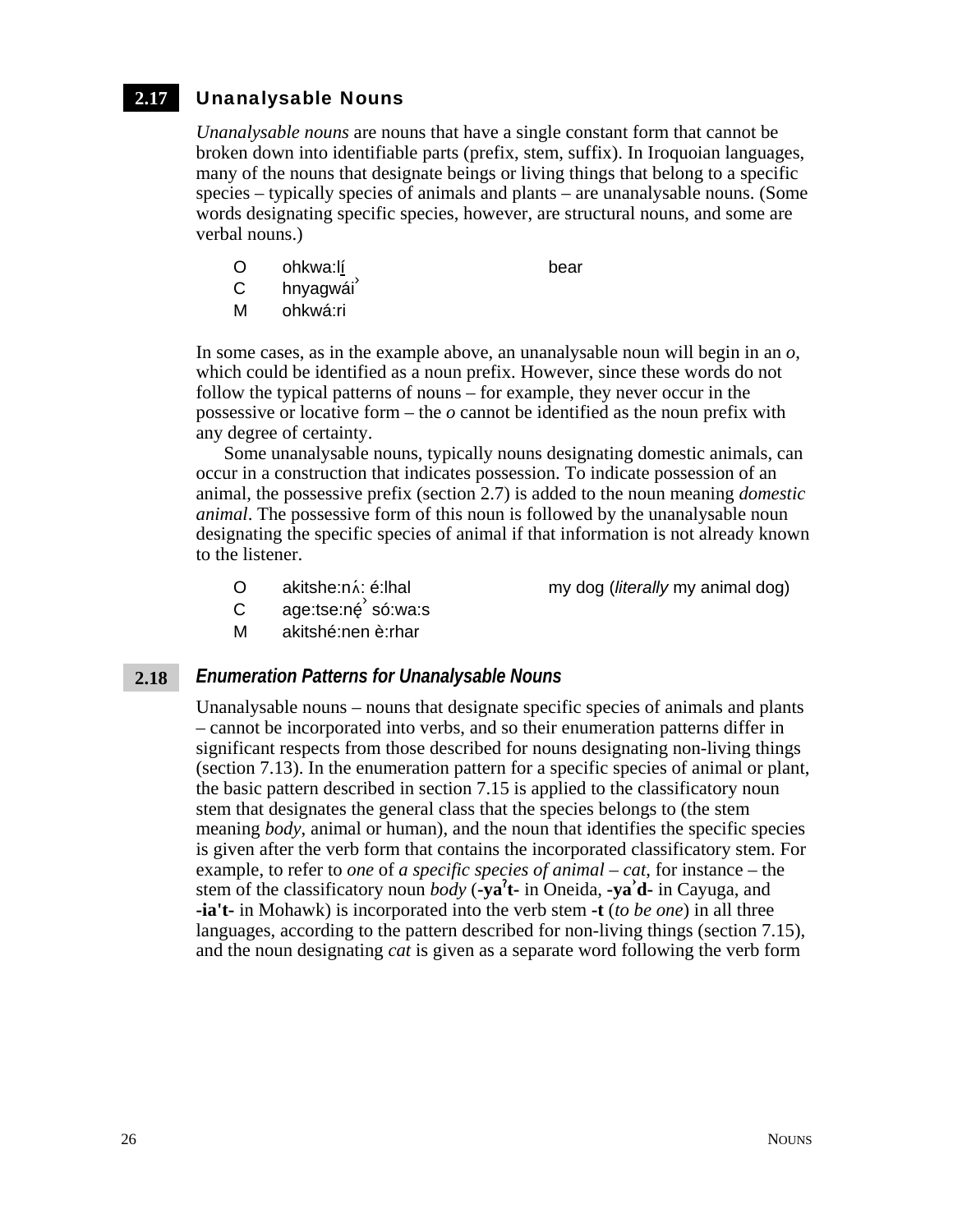that contains the classificatory stem. In Oneida and Mohawk, the verb form requires the feminine-zoic agent pronominal prefix **ka-**, and in Cayuga it requires the neuter pronominal prefix **ga-**.

- O shayá:tat takó:s one cat (*literally* one body cat)
- **C** sgaya<sup>'</sup>dá:t dagu:s
- M skaià:tat takò:s

It should be noted that the noun for the specific species is used only if the speaker believes that this information is not known to the listener.

The pattern for specifying *two animals* does not use noun incorporation, and is similar to the pattern described for specifying two or more human beings (section 2.14). The verb stem **-yashe**/**-yahshe:**/**-iahse**, meaning *to be together*, simply takes on the appropriate pronominal and prepronominal prefixes. The prepronominal prefix required is the same as that on the verb form for two human beings – the dualic prepronominal prefix **te-**/**de**. The pronominal prefixes, however, follow a much simpler pattern. In Oneida and Mohawk, the verb stem referring to two animals takes the feminine-zoic dual pronominal prefix **kni-** or **keni**; in Cayuga, it takes the neuter plural pronominal prefix **gadi-**.

| O | tekniyáshe takó:s                           | two cats ( <i>literally</i> the two are |
|---|---------------------------------------------|-----------------------------------------|
|   |                                             | together cat)                           |
|   | alle sole altered back of a label excellent |                                         |

- C degadiyahshé: dagu:s
- M tekeniiáshe takò:s

The pattern for specifying *three animals*, or a number greater than three, is even simpler. The verb form **nikutí**/**nige**3**:no**3**:**/**nikón:ti**, meaning *there are that many*, is followed by the noun designating the species. The specific number – for example,  $\hat{\mathbf{a}}$ **hs** $\hat{\mathbf{b}}$ /**áhsen**, meaning *three* – is given only if the speaker thinks that it needs to be brought to the attention of the listener.

| O |  | áhs nikutí takó:s |
|---|--|-------------------|
|   |  |                   |

three cats (*literally* three there are that many cat)

- $C$  ahséh nige:nó: dagu:s
- M áhsen nikón:ti takò:s

#### Verbal Nouns **2.19**

*Verbal nouns* are structurally verbs, but they usually perform the function of nouns. Typically, a verbal noun designates an object by referring to some characteristic aspect of it – its appearance or function, for example. Many nouns that designate instruments, tools, and household objects are verbal nouns.

| $\Omega$     | teyehnana <sup>2</sup> tahlihtákhwa <sup>2</sup> | potato masher (literally one uses<br>it to break up potatoes)        |
|--------------|--------------------------------------------------|----------------------------------------------------------------------|
| $\mathsf{C}$ | ekóny <sup>'</sup> ata <sup>'</sup>              | cooking stove (literally one uses<br>it to cook)                     |
| M            | teierihstohrarákstha                             | typewriter (literally one uses it to<br>squeeze metal against metal) |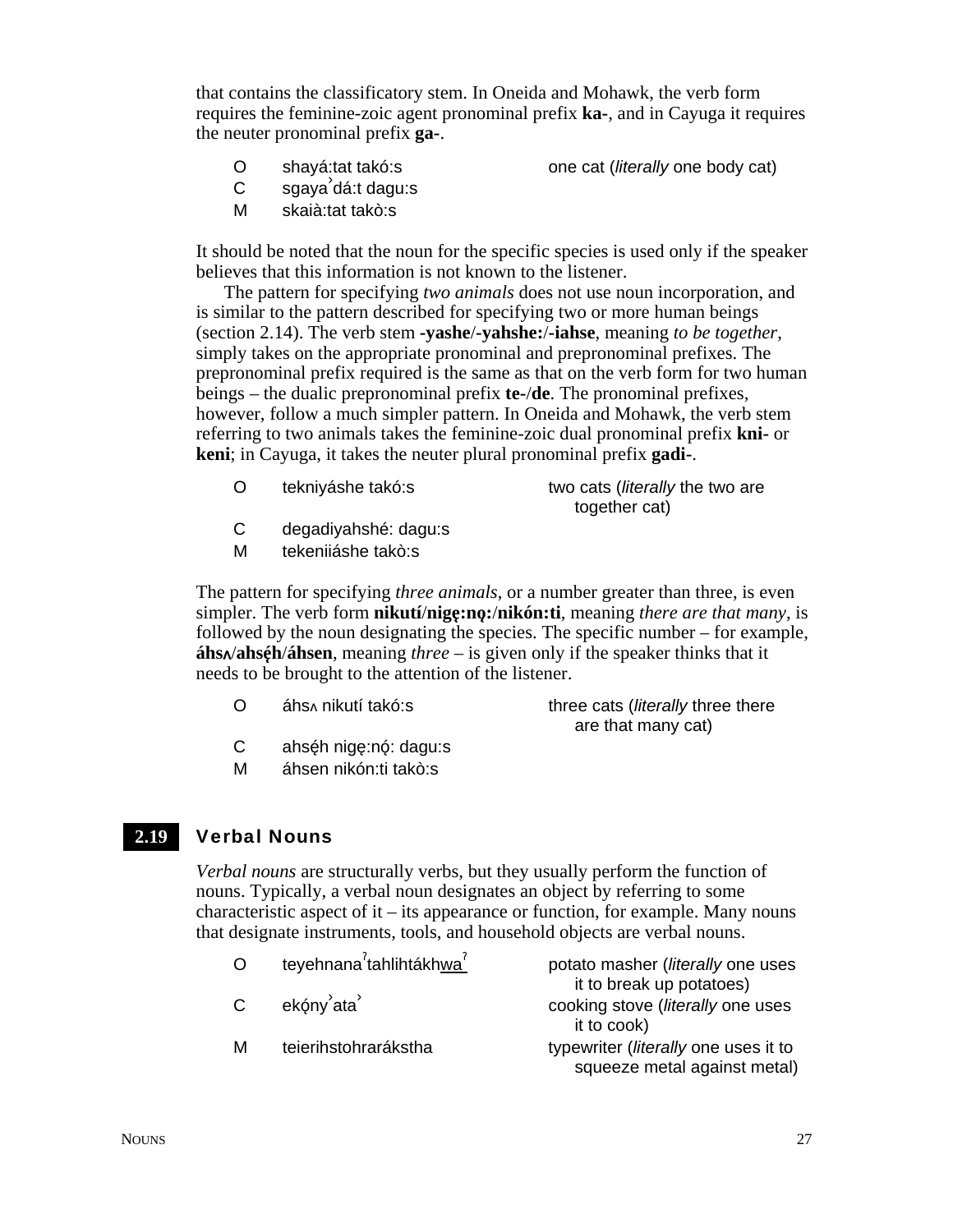Many of the names of animals and foods, as well as the terms identifying occupations, are also verbal nouns. The meaning of these words is usually readily apparent, since it is possible to connect the description given in the word with the object or being that is designated:

| $\Omega$ | kaya <sup>7</sup> táklahse <sup>7</sup><br>teyotahyá: ktu<br>shakonawilahslu:níhe <sup>7</sup><br><i>or</i> shakonawilotákwas<br>tehatenhohótha <sup>7</sup> | goat ( <i>literally</i> its body is smelly)<br>banana (literally the fruit is crooked)<br>dentist (literally he fixes their teeth;<br>he pulls their teeth)<br>goalie ( <i>literally</i> he stands at the door) |
|----------|--------------------------------------------------------------------------------------------------------------------------------------------------------------|-----------------------------------------------------------------------------------------------------------------------------------------------------------------------------------------------------------------|
| C        | gayá dagrahs<br>deyodahyá:kdo:<br>hadęn ojódagwahs<br>dehanhohó:ta                                                                                           | goat ( <i>literally</i> its body is smelly)<br>banana (literally the fruit is crooked)<br>dentist ( <i>literally</i> he pulls their teeth)<br>goalie ( <i>literally</i> he stands at the door)                  |
| M        | kaia'tákeras<br>teiotahià: kton<br>shakonawirahserón:nis<br>or shakonawirotákwas<br>tehata'aranónha                                                          | goat ( <i>literally</i> its body is smelly)<br>banana (literally the fruit is crooked)<br>dentist (literally he fixes their teeth;<br>he pulls their teeth)<br>goalie ( <i>literally</i> he guards the net)     |

There are some words, however, whose meaning is not readily apparent because there is no obvious connection between the literal description and the object designated by the word:

- 
- C ji<sup>'</sup>daná:we:
- M io'nhya'tí:ron *or* ió:nhiote

O tsyohtahkwaka:yú raspberry (*literally* old shoe) butterfly (*literally* wet bird) rainbow (*literally* leaning stick)

A verbal noun has the typical structure of a verb – that is, it consists of a pronominal prefix and a verb stem that includes an aspect suffix. Nouns that designate instruments, tools, and household objects usually have a feminineindefinite pronominal prefix, as shown in the first set of examples. Commonly occurring feminine-indefinite prefixes are **ye-** and **yu-** in Oneida, **e-** and **o-** in Cayuga, and **ie-** and **ion-** in Mohawk.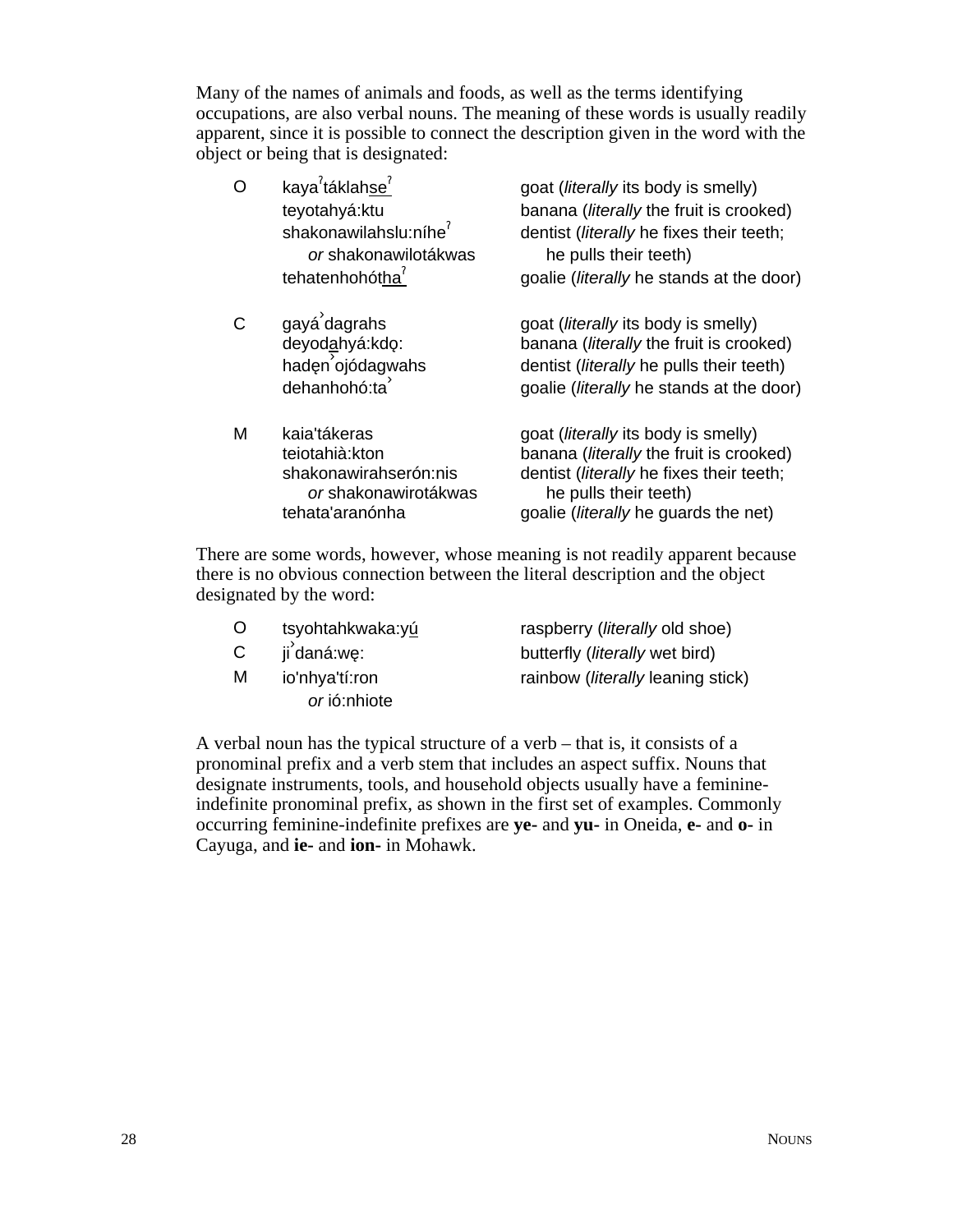#### Nouns With Attributive Suffixes **2.20**

*Attributive suffixes* modify the meaning of the nouns on which they appear. Nouns that occur with attributive suffixes can be seen to fall into a distinct category for several reasons. First, attributive suffixes can be added to various classes of nouns – structural nouns, proper nouns, kinship terms, for example – and even to verbs. (For the most part, however, attributive suffixes are found on nouns.) Second, although attributive suffixes are usually added to the basic noun forms of nouns, some nouns almost always appear with an attributive suffix. (Most of the words that occur with the diminutive or the populative suffix fall into this group.) Third, although some attributive suffixes, like other suffixes, merely modify the meaning of the basic noun form in some way (see, for example, section 2.21), many of them change the meaning of the basic form in more fundamental ways – that is, the form with the attributive suffix takes on a special meaning that is not contained in the meaning of the basic noun form.

#### *Nouns With the Pluralizer Suffix* **2.21**

The *pluralizer suffix* can be added to a noun to indicate that several things are referred to – that is, a number that is indefinite but more than one. The pluralizer suffix is added to the basic noun form. The pluralizer suffix is **-shúha** or **-okúha** in Oneida, **-sho**<sup>3</sup> or **shó**: **oh** in Cayuga, and **shòn:'a** in Mohawk.

| O | <u>ow∧:ná:</u><br>ow∧na' <b>shú<u>h</u>a</b> | word<br>words (several words) |
|---|----------------------------------------------|-------------------------------|
| C | owę:na<br>owęna shó: oh                      |                               |
| M | owén:na<br>owennashòn:'a                     |                               |
| O | áhta <sup>?</sup><br>ahta <sup>'</sup> shúha | shoe<br>shoes                 |
| C | ahdáhgwa<br>ahdahgwa sho: oh                 |                               |
| M | ahtáhkwa<br>ahtahkwa'shòn:'a                 |                               |
| O | káhik<br>kahikhokúha                         | fruit<br>fruits               |
| С | ohya<br>ohya shó: oh                         |                               |
| M | káhik<br>kahi'shòn:'a                        |                               |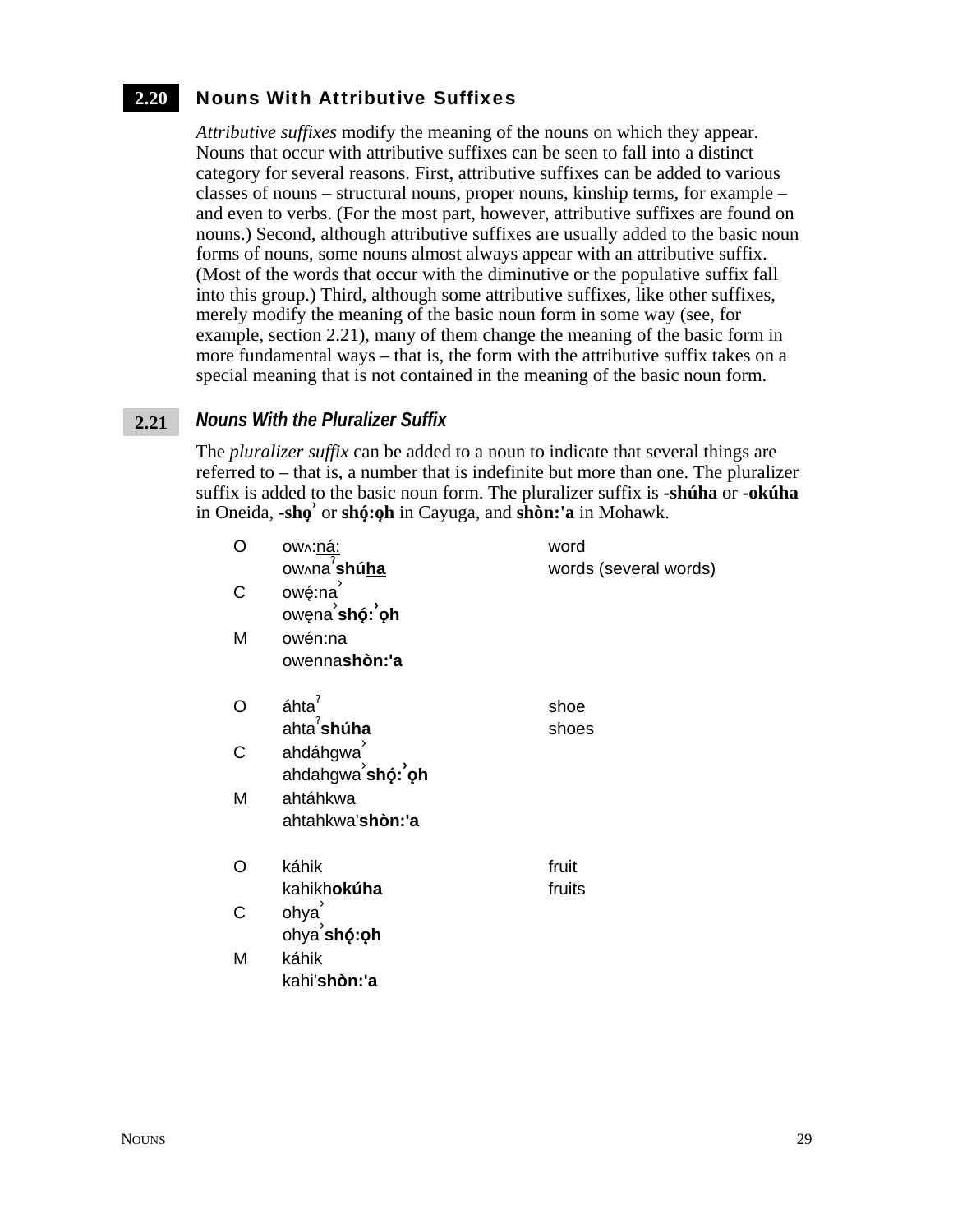The pluralizer suffix can also occur with the possessive form of a noun (a noun having a possessive prefix and a basic noun suffix), as shown in the following examples:

| O | lao:w∧      | his belonging  |
|---|-------------|----------------|
|   | laow^shuha  | his belongings |
| С | hó:weh      |                |
|   | howeshó: ah |                |
| М | raó:wen     |                |

A variant of the pluralizer suffix  $-$  **-shu<sup>?</sup>/-sho** $\alpha$  – can be added to the external and internal locative suffixes. The examples below have both the external locative suffix and this variant of the pluralizer suffix.

| O | oháha <sup>'</sup>                    | road               |
|---|---------------------------------------|--------------------|
|   | owaha <sup>7</sup> késhu <sup>7</sup> | all over the roads |
| C | oháha                                 |                    |
|   | ohaha <sup>'</sup> gé <b>shọ</b> '    |                    |
| М | oháha                                 |                    |

The pluralizer suffix also occurs with some nouns that designate living beings (see section 2.14).

#### *Nouns With the Augmentative Suffix* **2.22**

raowen**shòn:'a**

ohaha'ké**shon**

The *augmentative suffix* can be added to a noun to indicate that the person or object referred to is of large size. In some cases, the form with the augmentative suffix takes on a special meaning that, although not literally contained in the meaning of the basic noun form, is logically related to the original meaning of the word. (For example, one can readily see how *lake* would acquire the meaning *ocean* with the addition of the augmentative suffix.) The augmentative suffix is added to the basic noun form. The augmentative suffix is **-kó:** in Oneida, **-gó:wah** in Cayuga, and **-kó:wa** in Mohawk.

Three pairs of examples are given for each language. In each pair, the first example is a word without the augmentative suffix; the second is the same word with the augmentative suffix.

|  | otsi <sup>7</sup> no:w <sub>^</sub><br>otsi <sup>2</sup> now hkó:             | mouse<br>rat             |
|--|-------------------------------------------------------------------------------|--------------------------|
|  | onu <sup>2</sup> úsela <sup>2</sup><br>onu <sup>2</sup> usla <sup>2</sup> kó: | squash, melon<br>pumpkin |
|  | á:nuk<br>$a^2$ nuk <b>kó:</b>                                                 | onion<br>leek            |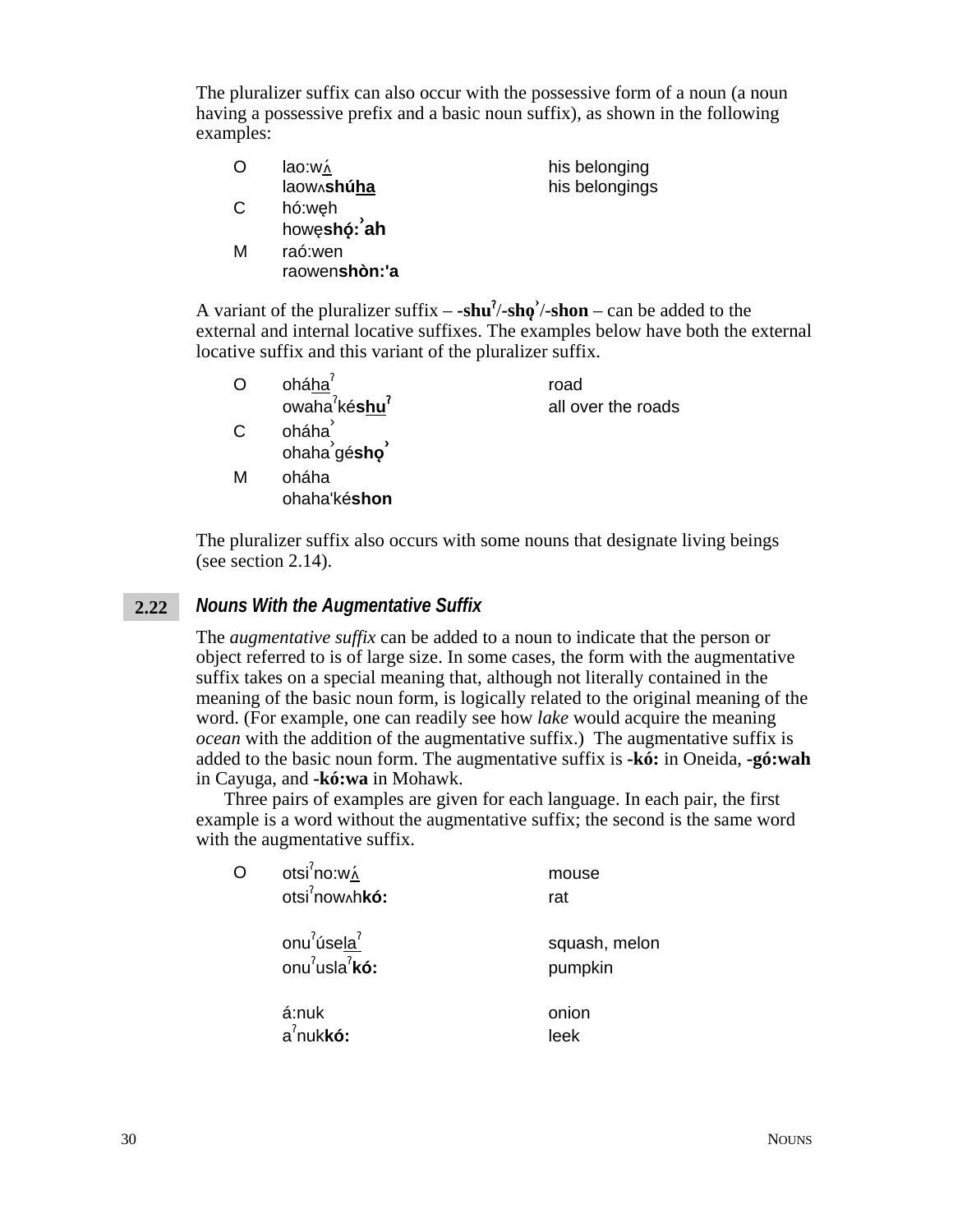| С | jinó:we:<br>jinowęgó:wah                 | mouse<br>rat                           |
|---|------------------------------------------|----------------------------------------|
|   | ganyáhdę:<br>ganyahdęgó: wah             | snapping turtle<br>big snapping turtle |
|   | gají nohda:s<br>gaji nohda:sgó:wah       | monkey<br>ape, gorilla                 |
| Μ | otsinó:wen<br>otsinowen' <b>kó:wa</b>    | mouse<br>rat                           |
|   | onon'ónsera<br>onon'onsera' <b>kó:wa</b> | squash, melon<br>pumpkin               |
|   | kaniá:tare<br>kaniatarekó:wa             | lake<br>ocean                          |

#### *Nouns With the Diminutive Suffix* **2.23**

The *diminutive suffix* is most often found on nouns that almost always appear with this suffix – that is, the diminutive suffix is usually seen as an integral part of the noun on which it appears. The diminutive suffix most often occurs with nouns that designate kinship terms. Because the diminutive suffix usually forms an integral part of the noun on which it occurs, it is difficult to pinpoint its meaning. Diminutive forms typically end in **-há:**/**-ha›** /**-ha** or **-'a**.

O aknul**há:** my mother

- C knó:**ha›**
- M ake'nistén**ha**

#### *Nouns With the Decessive Suffix* **2.24**

The *decessive suffix* can be added to the basic noun form of a noun to indicate that the living being or thing referred to no longer exists. The decessive suffix is most often found on kinship terms and unanalysable nouns, when it is translated by the word *late*. The decessive suffix is **-k** $\hat{\lambda}$  in Oneida, **-gehe:** in Cayuga, and **-kénha** in Mohawk.

| Ó | lake <sup>2</sup> níha                   | my father      |
|---|------------------------------------------|----------------|
|   | lake <sup>2</sup> nih <b>k</b> $\lambda$ | my late father |
|   | aknulhá:                                 | my mother      |
|   | aknulha ${}^{7}$ k $\lambda$             | my late mother |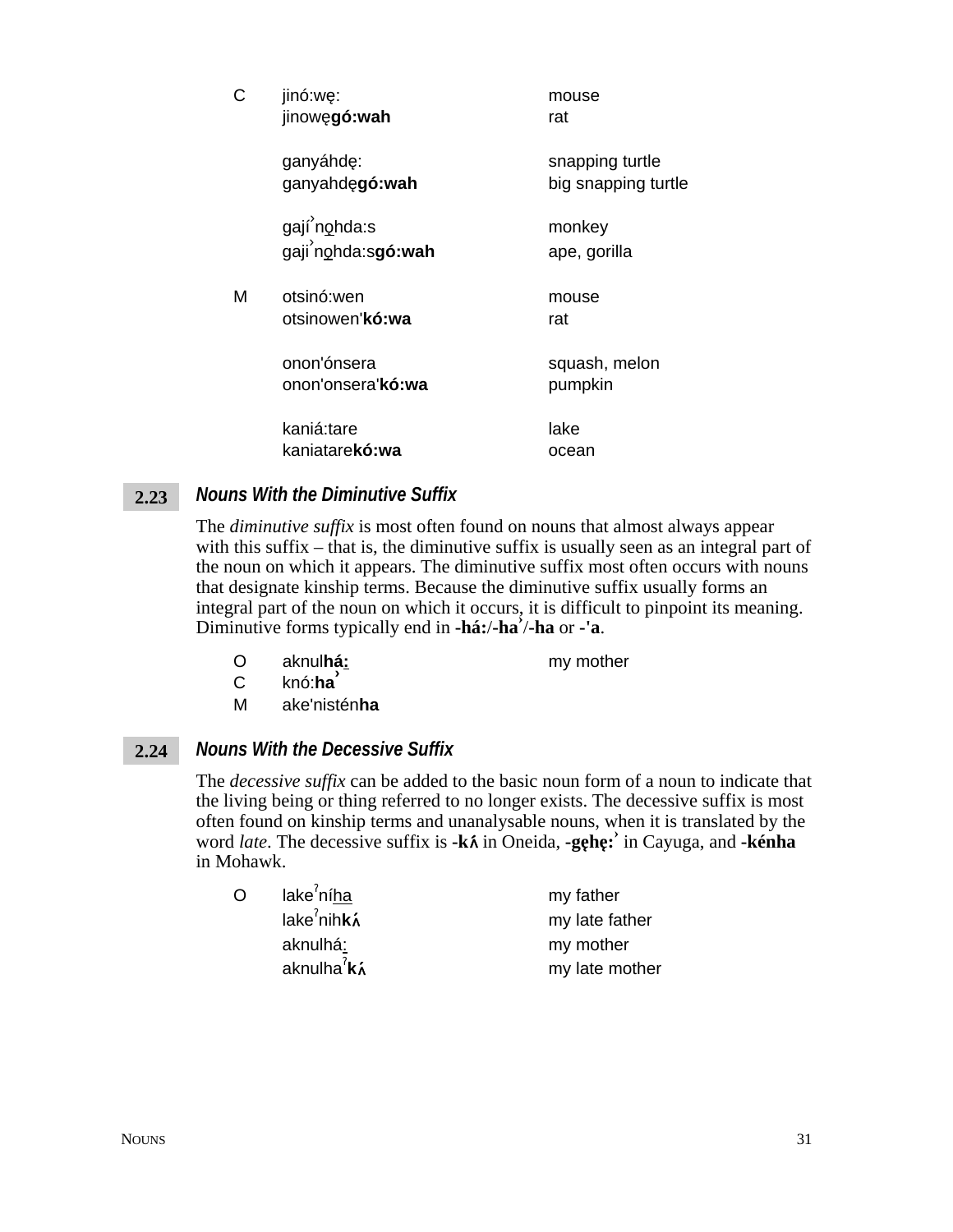| С | $ha'$ nih<br>ha nígehe:<br>knó:ha<br>knohágehe:                        | my father<br>my late father<br>my mother<br>my late mother |
|---|------------------------------------------------------------------------|------------------------------------------------------------|
| м | rake'níha<br>rake'nih <b>kénha</b><br>ake'nisténha<br>ake'nistenhkénha | my father<br>my late father<br>my mother<br>my late mother |

#### *Nouns With the Authenticating Suffix* **2.25**

The *authenticating suffix* can be added to the basic noun form of a noun or to a noun designating a human being to convey the idea that the person or thing referred to is *real* or *genuine*. A noun with the authenticating suffix often indicates that a person or object is of Native origin. The authenticating suffix is **-u:wé** in Oneida, **-ó**3**:weh** or **-o**3**weh** in Cayuga, and **-ón:we** in Mohawk.

| O            | u:kwé                                                                         | person                               |
|--------------|-------------------------------------------------------------------------------|--------------------------------------|
|              | Ukwehu:wé                                                                     | a genuine person, a Native<br>person |
|              | oyú <u>:kwa<sup>?</sup></u><br>oyú <sup>?</sup> kwa <sup>?</sup> u:w <u>é</u> | tobacco                              |
|              |                                                                               | genuine tobacco, Native tobacco      |
| $\mathsf{C}$ | ó:gweh                                                                        | person                               |
|              | Ogwehó: weh                                                                   | a genuine person, a Native<br>person |
|              | oyé gwa<br>oye gw á <b>oweh</b>                                               | tobacco                              |
|              |                                                                               | genuine tobacco, Native tobacco      |
| М            | ón:kwe                                                                        | person                               |
|              | Onkwehón:we                                                                   | a genuine person, a Native<br>person |
|              | oièn:kwa                                                                      | tobacco                              |
|              | oien'kwa'ón:we                                                                | genuine tobacco, Native tobacco      |

Although the authenticating suffix occurs on well-known terms, it is not a common suffix.

#### *Nouns With the Populative Suffix* **2.26**

The *populative suffix* typically occurs with nouns that almost always appear with this suffix – that is, it is usually an integral part of the word on which it appears. Words that have the populative suffix typically refer to a group of people or beings who live together in a specific location, and the words usually include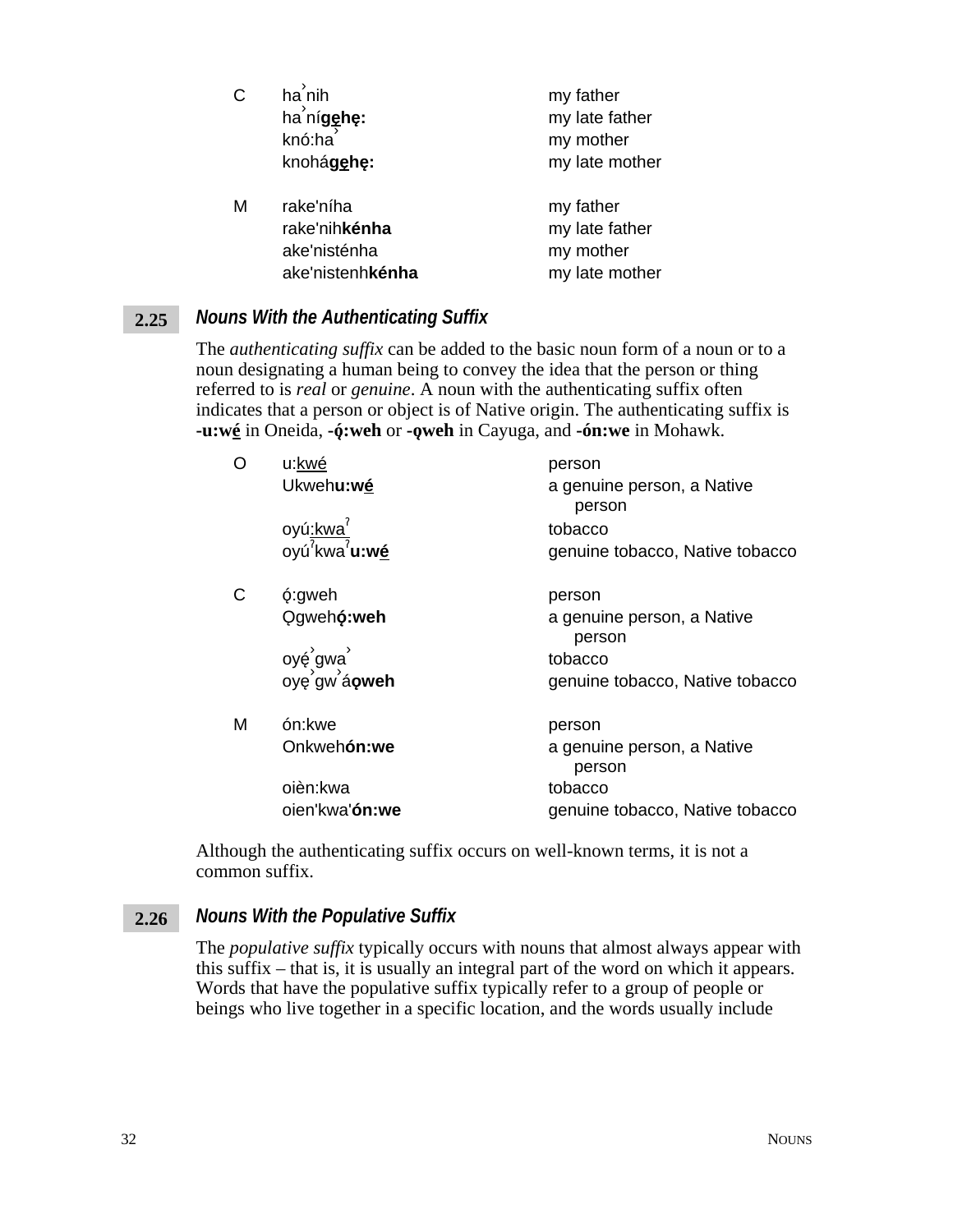a component that refers to a place of origin. The populative suffix is **-hlo:lú:** or **-hlo:nú:** in Oneida, **-hó:no**3 **›** in Cayuga, and **-hró:non** in Mohawk. All the examples below have the populative suffix.

|   | latiluhya <sup>7</sup> kehlo:lú:             | angels ( <i>literally</i> those from the<br>heavens or sky, sky-dwellers)<br>city people |
|---|----------------------------------------------|------------------------------------------------------------------------------------------|
|   | latinata <sup>7</sup> kehlo:lú:              |                                                                                          |
| C | hadiohya gehó:no<br>Otowegehó:no             | angels<br>Inuit ( <i>literally</i> those from the<br>North)                              |
| M | ratironhia'kehró:non<br>Wasto <b>hró:non</b> | angels<br>Americans ( <i>literally</i> those from<br>Boston)                             |

Another populative suffix is **-a:ká:** in Oneida, **-há:ka** in Mohawk:

| $\Omega$ | Onyote <sup>'</sup> a:ká: | the Oneida ( <i>literally</i> people of the |
|----------|---------------------------|---------------------------------------------|
|          |                           | standing stone)                             |
| M        | Kanien'kehá:ka            | the Mohawk ( <i>literally</i> people of     |
|          |                           | the flint)                                  |

#### *Nouns With the Characterizer Suffix* **2.27**

The *characterizer suffix* can be added to a variety of nouns, but most often occurs with nouns that refer to people. The word with the characterizer suffix refers to the characteristics of the object designated by the noun or, if the noun refers to people, to the customary ways of the person or people referred to. As the examples illustrate, the form with the suffix is a noun but conveys a meaning that is adverbial in English – *according to the ways of*. The customary suffix is **-néha** or **-kéha** in Oneida and Mohawk, and **-neha:›** or **-geha:›** in Cayuga.

| O | Ukwehu:wé<br>Ukwehuwehnéha                                   | a Native person<br>according to the ways of Native<br>people |
|---|--------------------------------------------------------------|--------------------------------------------------------------|
|   | $o'$ slu:ní:                                                 | a white person                                               |
|   | $o^2$ sluni <sup>2</sup> kéha                                | according to the ways of the<br>white man                    |
| С | Qgwehó:weh<br>Qgwehowéhn <u>e</u> ha:                        | a Native person<br>according to the ways of Native<br>people |
|   | hahnó <sup>'</sup> oh<br>hnyó <sup>'</sup> oh <b>néha:</b> ' | a white person<br>according to the ways of the<br>white man  |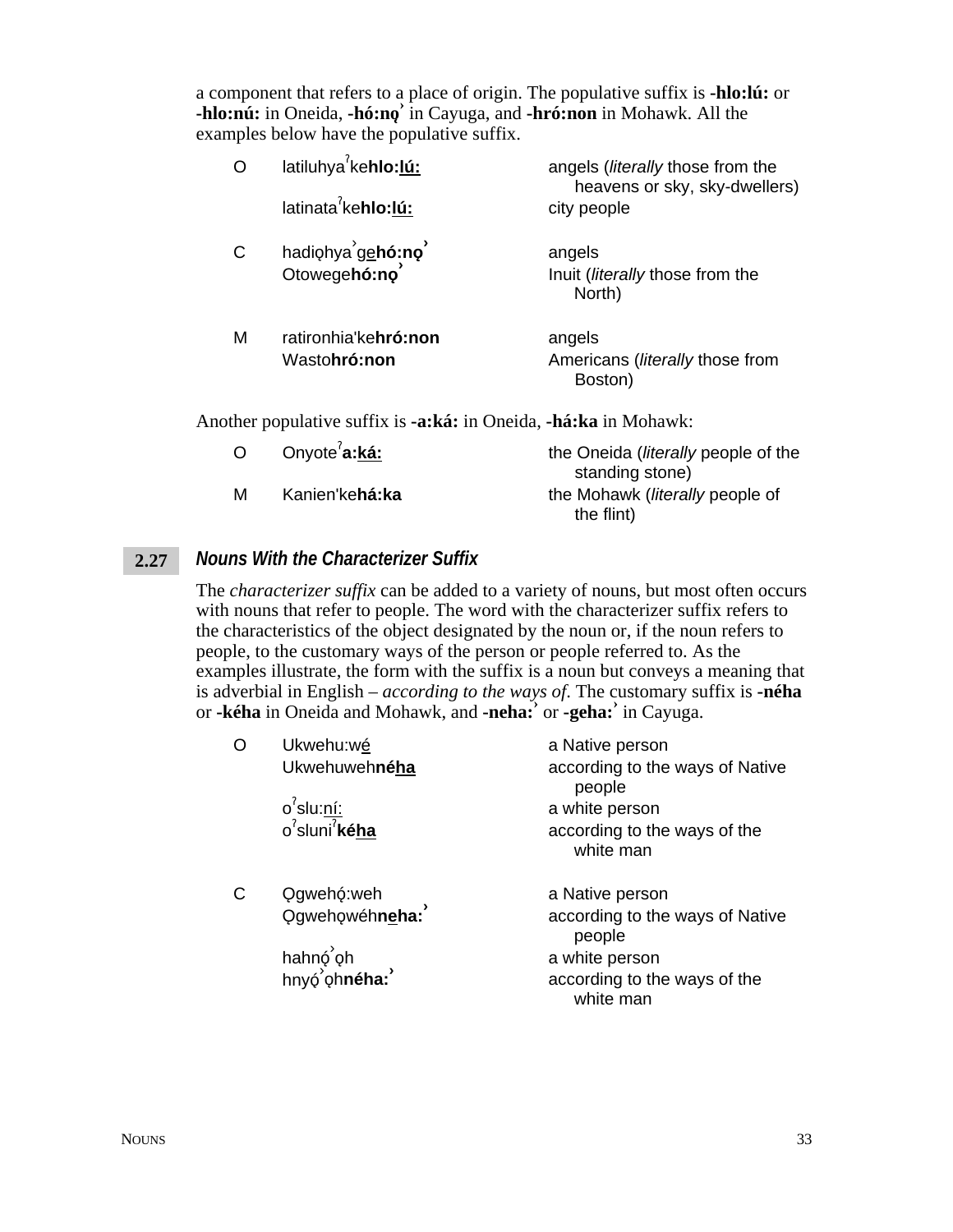| М | Onkwehón:we     | a Native person                           |
|---|-----------------|-------------------------------------------|
|   | Onkwehonwehnéha | according to the ways of Native<br>people |
|   | o'serón:ni      | a white person                            |
|   | on'seronni'kéha | according to the ways of the<br>white man |
|   |                 |                                           |

Another characterizer suffix in Cayuga is **-ga:›** . The word given below is an example of a word that does not occur without the characterizer suffix.

**O** Onodowá<sup>'</sup>ga: **ga:›** the Seneca (*literally* according to the ways of the people of the great mountain)

#### *Nouns With the External Locative Suffix* **2.28**

Nouns that designate human beings can occur with a suffix that is a variant of the external locative (section 2.9) and that expresses the meaning *at the home of.* With nouns of this category, the external locative suffix can take one of two forms, depending on the final sound of the word stem to which the suffix is attached. Stems ending in a vowel take the suffix **-hne** in Oneida and Mohawk, and the suffix **-hneh** in Cayuga. Stems ending in a consonant take the suffix **-ke** in Oneida and Mohawk, and the suffix **-geh** in Cayuga.

- O aksótha my grandmother aksóthné:**ke** at my grandmother's
- C ogéhso:t o3géhsot**geh**
- M aksótha aksot**hnéh**a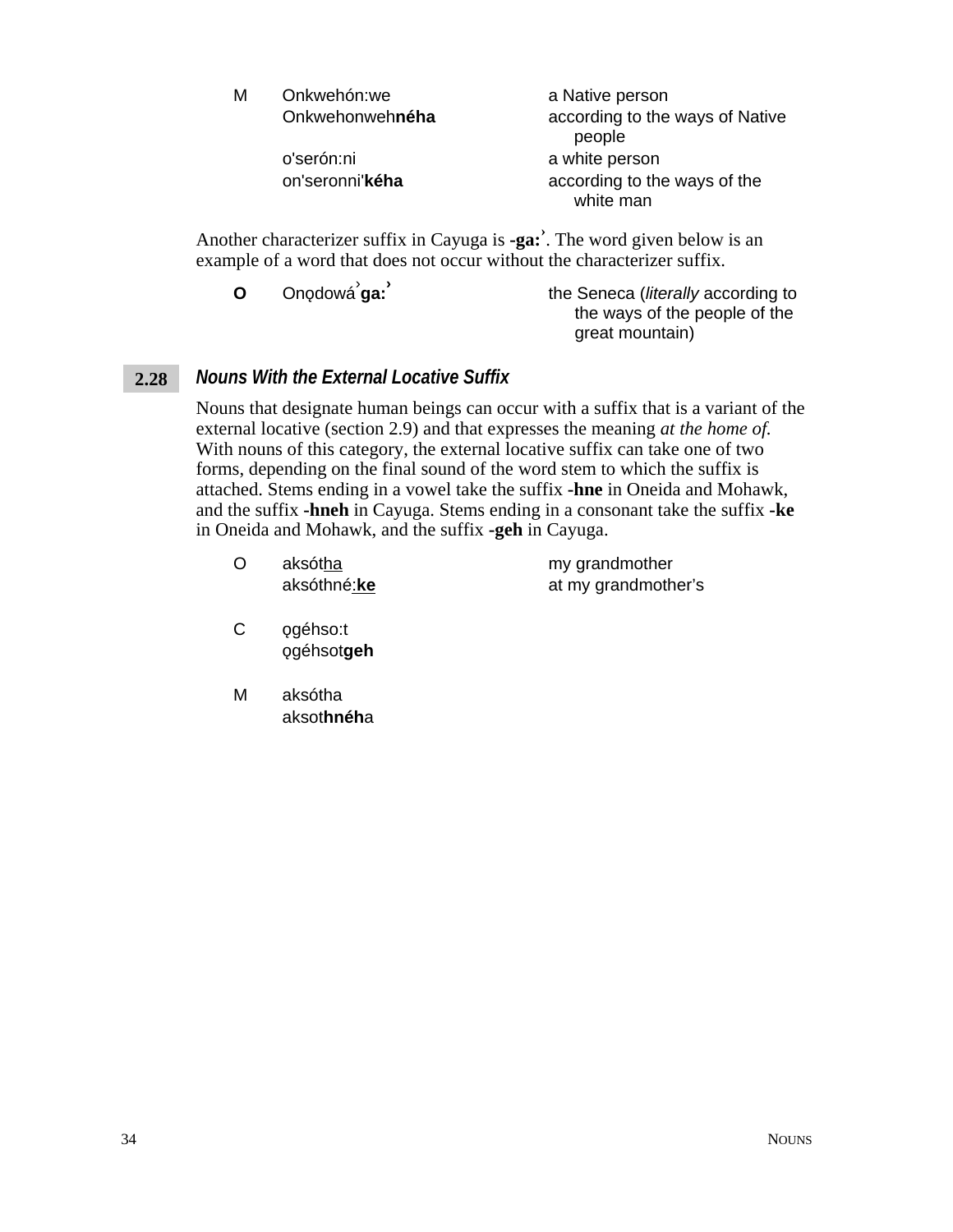## **3 PARTICLES**

The structure of particles is very simple; particles have a single constant form that does not take on prefixes or suffixes. However, particles occur in a wide range of contexts and perform a variety of complex functions. In terms of English grammar, the functions that particles perform include the function of pronouns (sections 3.3, 3.8, 3.9), adverbs (sections 3.5, 3.6, 3.10, 3.11), and conjunctions (sections 3.16–3.21). Particles often occur in combinations, and these combinations have their own meanings, which do not always reflect the meaning of the individual particles that make up the combination. Predictably, particles are difficult to translate into English, and often the translations do not adequately suggest the complex meanings that particles can convey. In order to illustrate the kinds of contexts in which particles normally occur, short sentences have been used for most of the examples, especially those that include particles that are difficult to render into English. In all cases, the translations should be seen as loose approximations rather than close translations.

Native speakers use particles liberally in conversation, but it is not possible to illustrate all the contexts in which particles can occur. Only a small number of particles, and an even smaller number of combinations of particles, are treated in this resource guide. Since particles differ in form, and sometimes in meaning and function, from language to language, the focus is on those particles that are similar in the three languages. It is important to keep in mind, however, that the particles described here are only a fraction of the particles used in the three languages.

#### Interrogative Particles **3.1**

*Interrogative particles* are used in sentences that ask a question. There are two basic types of questions. The first is called a *yes-no question*, and this type of question simply asks for confirmation of what is asked in the question. For example, the question *Is this your house?* can be answered with a simple *yes* (**h**t**:**/**e**3**he**3 **›** /**enhén:**) or *no* (**táh**/**te**3 **›** /**iáh**). The yes-no question particle occurs directly after the word that refers to the thing about which the question is being asked. The second type of question asks the person who is being addressed to provide some information. In this type of question, the question particle always occurs at the beginning of the question. Several different particles are used in this second type of question, depending on the nature of the information being requested. For example, specific particles are used to ask questions concerning time, place, quantity, or the identity of a person or thing.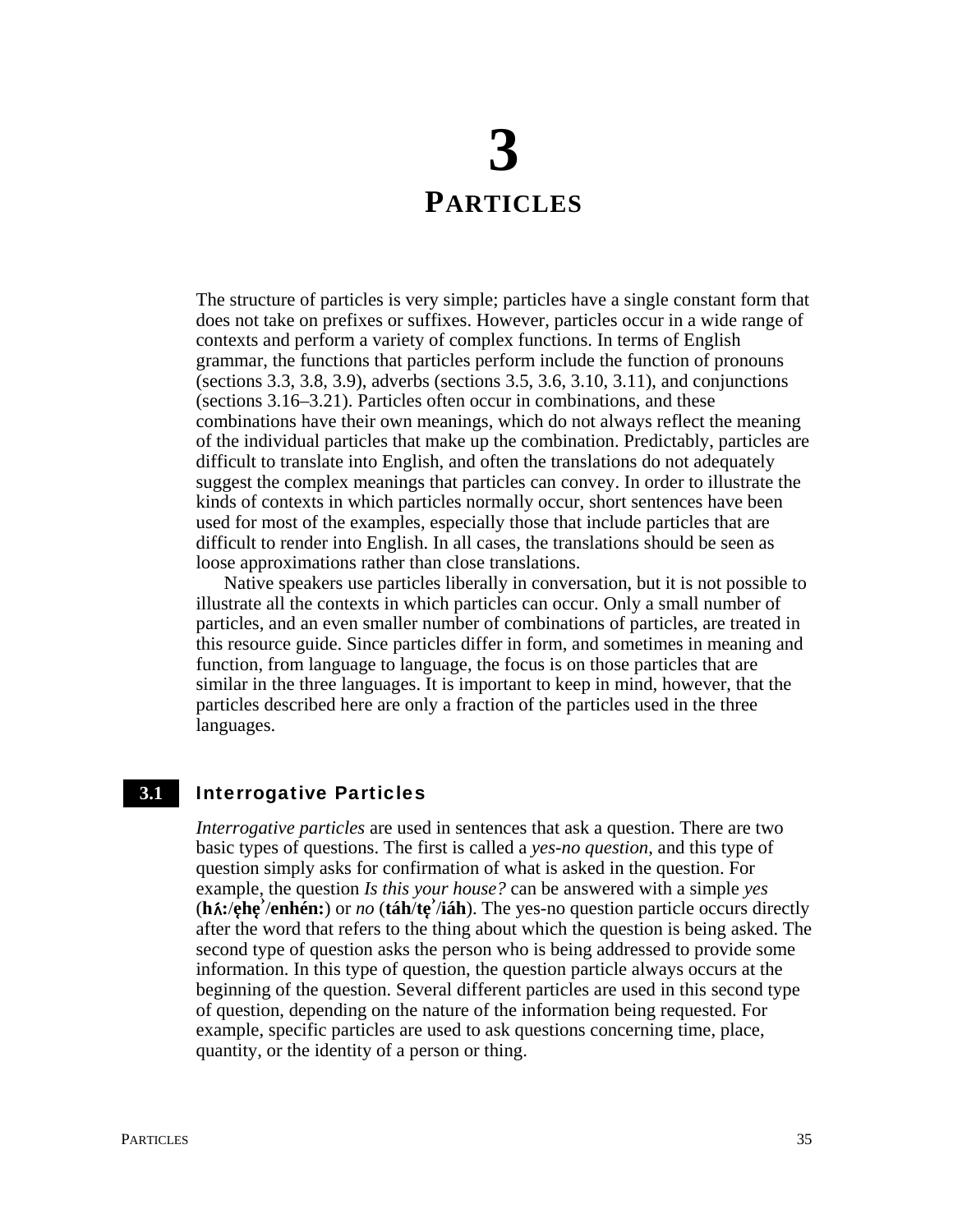#### **Particles in Yes-No Questions**  $3.2$

To ask a yes-no question, the particle  $k \wedge g \rho$  or  $g \rho h / k \rho n$  is placed after the word designating the thing about which the question is being asked. (This word is usually the first word.)

| ∩                   | Sahlúkha <sup>7</sup> k Ukwehuwehnéha.                                                        | Do you speak the Native<br>language? (literally Do you<br>speak according to the Native<br>people's way?) |
|---------------------|-----------------------------------------------------------------------------------------------|-----------------------------------------------------------------------------------------------------------|
| C                   | Sahọ:ká <b>gẹh</b><br>Qgwehọwéhn <u>e</u> ha: .                                               |                                                                                                           |
| M                   | Sahrónkha ken<br>Onkwehonwehnéha.                                                             |                                                                                                           |
| O<br>$\overline{C}$ | Se:ká:se <sup>?</sup> kʌ swahyo:wá <u>ne<sup>?</sup></u> .<br>Sa:gá s <b>gęh</b> swahyó:wa: . | Do you like the taste of apples?                                                                          |

М Sé: ka's ken ne sewahió: wane.

#### **Particles in Questions About Identity**  $3.3$

In questions that ask for the identity of a person or thing, an interrogative particle - for example, **úhka**'/so:/**ónhka**, meaning who – occurs at the beginning of the sentence. Interrogative particles perform the function of pronouns.

| C<br>м | <b>Úhka</b> <sup>2</sup> ta: $y$ <sub>4</sub> $\angle$ :<br><b>So:</b> hne: naht dá:ye <sup><math>\angle</math></sup> .<br>Ónhka tá:ien. | Who is coming?     |
|--------|------------------------------------------------------------------------------------------------------------------------------------------|--------------------|
| O      | Náhte <sup>7</sup> yesa: yáts.<br>De'ho'dé' syá:soh.                                                                                     | What is your name? |

M Ohnahò:ten iesá:iats.

In Oneida, two interrogative particles –  $\mathbf{ihka}^2$  (who) and  $\mathbf{náhte}^2$  (what) – can occur together to mean who, as in the following example:

| <b>Úhka<sup>?</sup> náhte<sup>?</sup> k^</b> <sup>?</sup> i:yú <u>:se<sup>?</sup></u> . | Who's here? (literally Who's |
|-----------------------------------------------------------------------------------------|------------------------------|
|                                                                                         | walking around here?)        |

In Cayuga, two other particles – **naht** and **hne:**  $\overrightarrow{ }$  – also occur in questions that ask for the identity of a person. Either both of these particles are used with the interrogative particle sq:, as in the first example given for Cayuga above, or just one of them, as in the two examples below:

| Sọ: <b>naht</b> dá:yẹ́ , | Who is coming? |
|--------------------------|----------------|
| So: hne: dá:ye .         |                |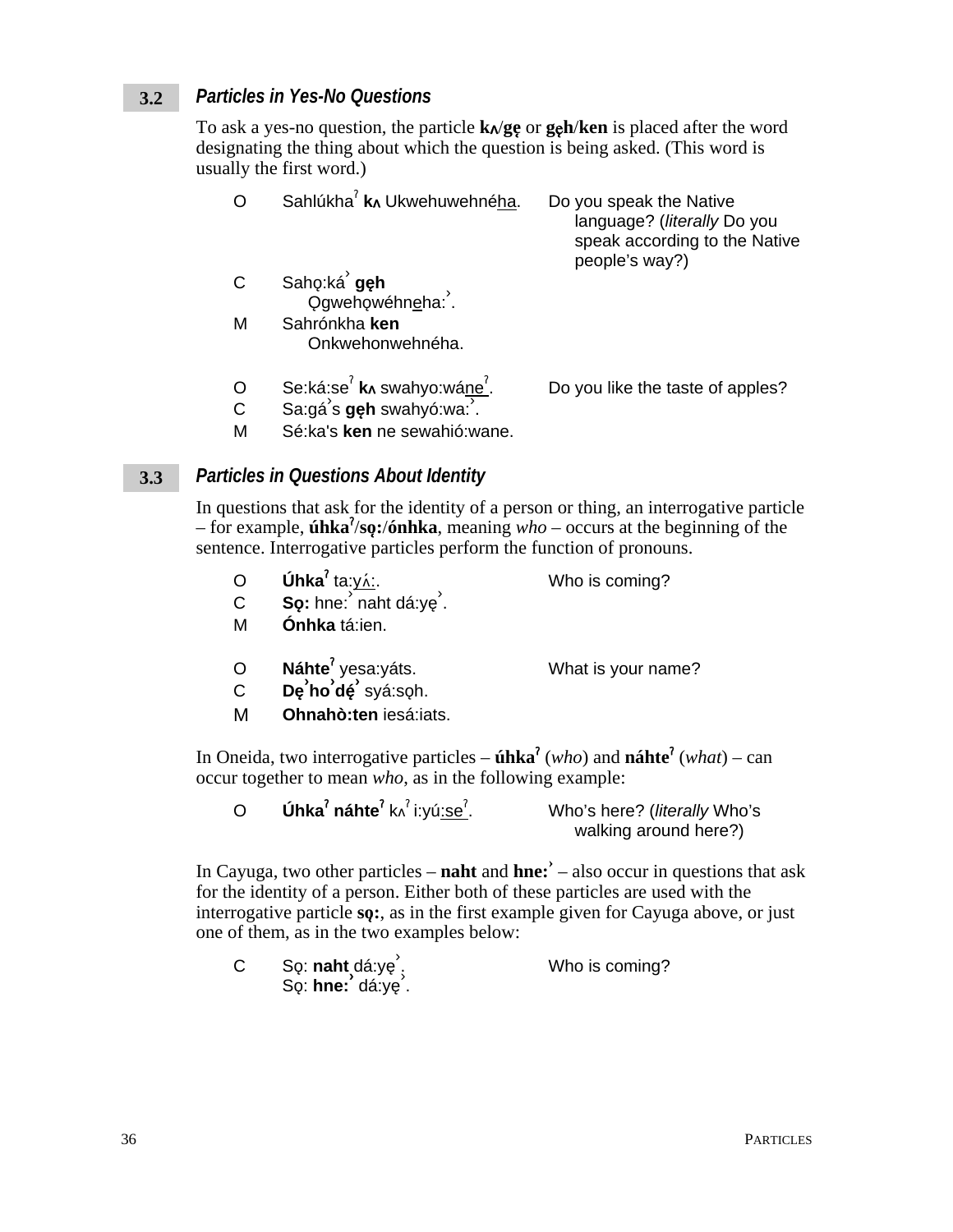In Mohawk, a shorter form of the particle **ohnahoten** (what) is also used:

M Nahò:ten iesá:iats. What is your name?

#### **Manner Particles in Interrogative Sentences**  $3.4$

In questions that ask for information about a thing that has already been identified and is known to the participants in the conversation, the *manner question particle*  $-$  oh in Oneida and Mohawk,  $d\mathbf{e}'$  or  $d\mathbf{e}'$  ho' $d\mathbf{e}'$  in Cayuga – is used at the beginning of the sentence. Typically the manner question particle is used with verbs that require the partitive prepronominal prefix (section 6.7). The manner particle can introduce a question that asks for a specific detail, as in the first example, or a question that asks for a full description of the object, as in the second.

- $\overline{O}$ Oh niwahsohkó:t^. What colour is it?
- $De'ho'dé' niyohsohgó'de.$  $\mathsf{C}$
- Oh niwahsohkò:ten. M
- $\circ$ Oh ni: yót tesatuhutsyo: ní.

What kind do you want?

- $\overline{C}$ De'ho'dé' ni:yót
- desadohwe:jó:nih. M Oh ní: joht tesatonhwentsió: ni.

#### **Locational Particles in Interrogative Sentences**  $3.5$

In questions that ask for the name of a place or location, the *locational particle* **kátsha** $\frac{7}{2}$ **ae**/**ka**<sup> $\cdot$ </sup> is used at the beginning of the question. The locational particle is often followed by another particle –  $n\hat{u}$ :/nho: or nho:weh/nón:we – meaning *place* or *place where*. The verb that occurs in questions about location usually has the partitive prepronominal prefix (section 6.7).

| $\overline{O}$ | Kátsha <sup>?</sup> nutáhse <sup>?</sup> . | Where are you coming from? |
|----------------|--------------------------------------------|----------------------------|
|                | Gae nhó: nodáhse:                          |                            |
|                | $\alpha$ Cas nha $\mu$ ik nodéhoo          |                            |

or Gaę nhọ:wéh nodáhse: . M Ka' nón: we nontáhse.

In questions that ask for the location of an object, the locational particle is followed by a positional verb – for example,  $nika: yA$ :/nigá:ye/niká:ien, meaning *it is lying*. The positional verb has the partitive prepronominal prefix.

| $\Omega$     | Kátsha <sup>7</sup> nú: nika: y                  | Where is it? (literally Where is it                        |
|--------------|--------------------------------------------------|------------------------------------------------------------|
|              | Kátsha <sup>2</sup> nú: nikáhele <sup>2</sup> .  | lying?<br>Where is it? (literally Where is it<br>sitting?) |
| $\mathsf{C}$ | Gaę nhọ: wéh nigá: ye.<br>Gae nhọ: wéh nigáhe: . |                                                            |
| м            | Ka' nón: we niká: ien.                           |                                                            |

Ka' nón: we nikáhere.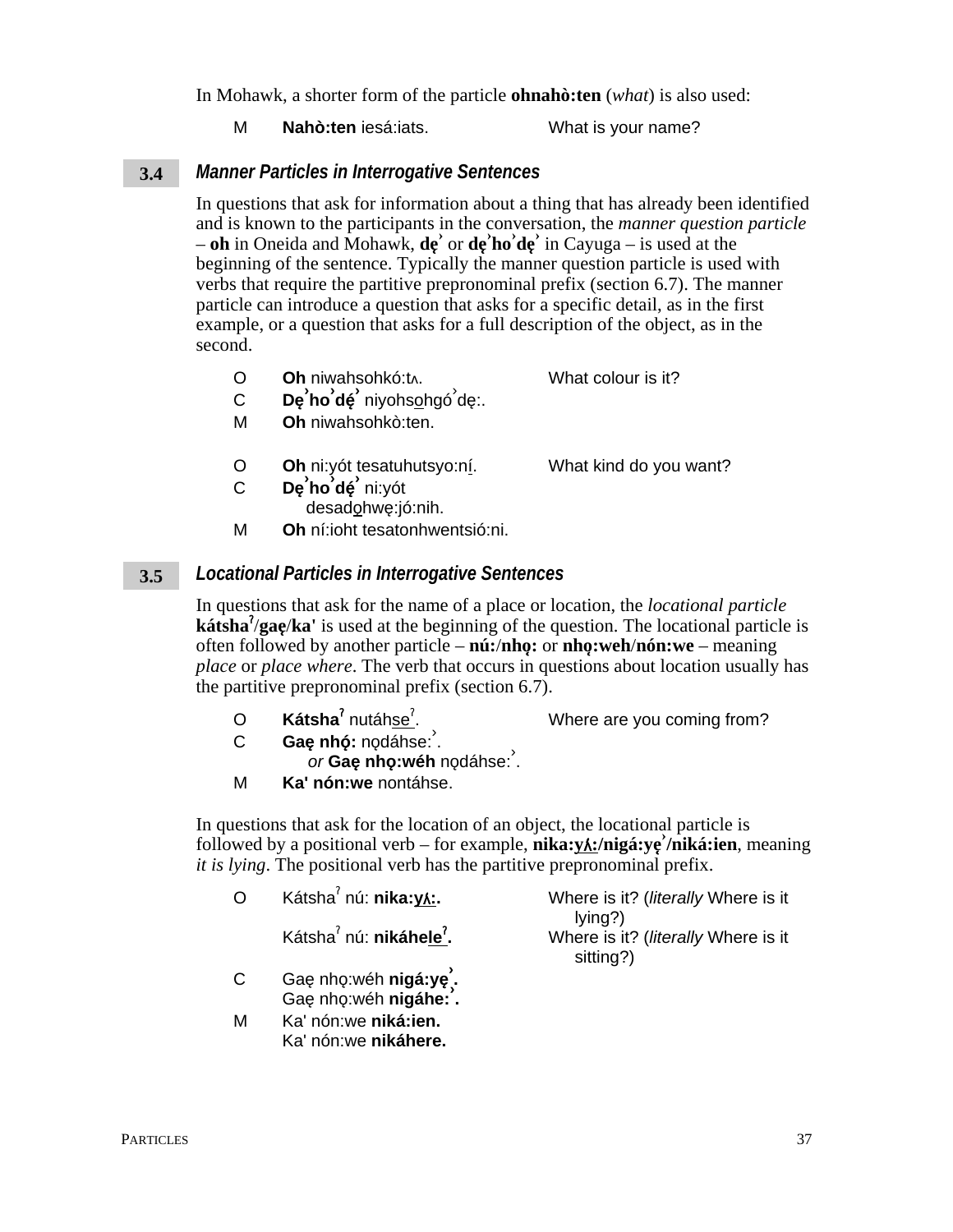The locational particle, followed by the positional verb *it is lying*, also occurs in questions that ask for the identification of an object out of several possible objects:

O Kátsha<sup>?</sup> ka:yí: wa<sup>?</sup>shni:nú:.

Which one did you buy? (*literally* Where is it lying, the one you bought?)

- c Gaę **ni:gá:** ahsní:no<sup>'</sup>.
- M Ka' **niká:ien** washní:non.

#### *Temporal Particles in Interrogative Sentences* **3.6**

In questions that ask for the time of an event, the temporal particle **kánhke/hwę:doh/kátke** (*when*) is used at the beginning of the question.

- O **Kánhke** tytéhse<sup>'</sup>.
- . When are you coming back?
- c **Hwę:dóh** dętse<sup>'</sup>.
- M **Kátke** tentéhse.

#### *Quantity Particles in Interrogative Sentences* **3.7**

In questions that aim to determine quantity – *how much?, how many?* – the *quantity particle* **tó:**/**dó:** is used at the beginning of the sentence.

|        | Tó: na <sup>7</sup> tesohsliyá:ku.              | How old are you? (literally<br>How many winters have you<br>crossed?)           |
|--------|-------------------------------------------------|---------------------------------------------------------------------------------|
| C<br>M | Do: nisohsriyá goh.<br>Tó: na'tesohseriià: kon. |                                                                                 |
| O      | <b>Tó:</b> niyohwistá:e.                        | What time is it? ( <i>literally</i><br>How many times has the<br>metal struck?) |
| C      | Do: niyohwihsdá'e:'.                            |                                                                                 |
| М      | <b>Tó:</b> niiohwistà:'e.                       |                                                                                 |
| O      | Tó: nikú swahyo:wáne i:wát<br>thiká kaya:láku.  | How many apples are in the<br>bag?                                              |
| C      | Dó: ni:yó: i:wá:t swahyo:wá:<br>kayá:go:.       |                                                                                 |
| M      | To: ní:kon sewahió:wane<br>í:wa ne kaiá:rakon.  |                                                                                 |

#### Indefinite Reference Particles **3.8**

In indefinite references – that is, when an unspecified person, object, place, or time is being referred to (e.g., *someone*, *somewhere*) – the particles **ok** or **tok** in Oneida and Mohawk, and **gwa›** (*just, only*) in Cayuga are most often used, in combination with particles that otherwise function as interrogative particles.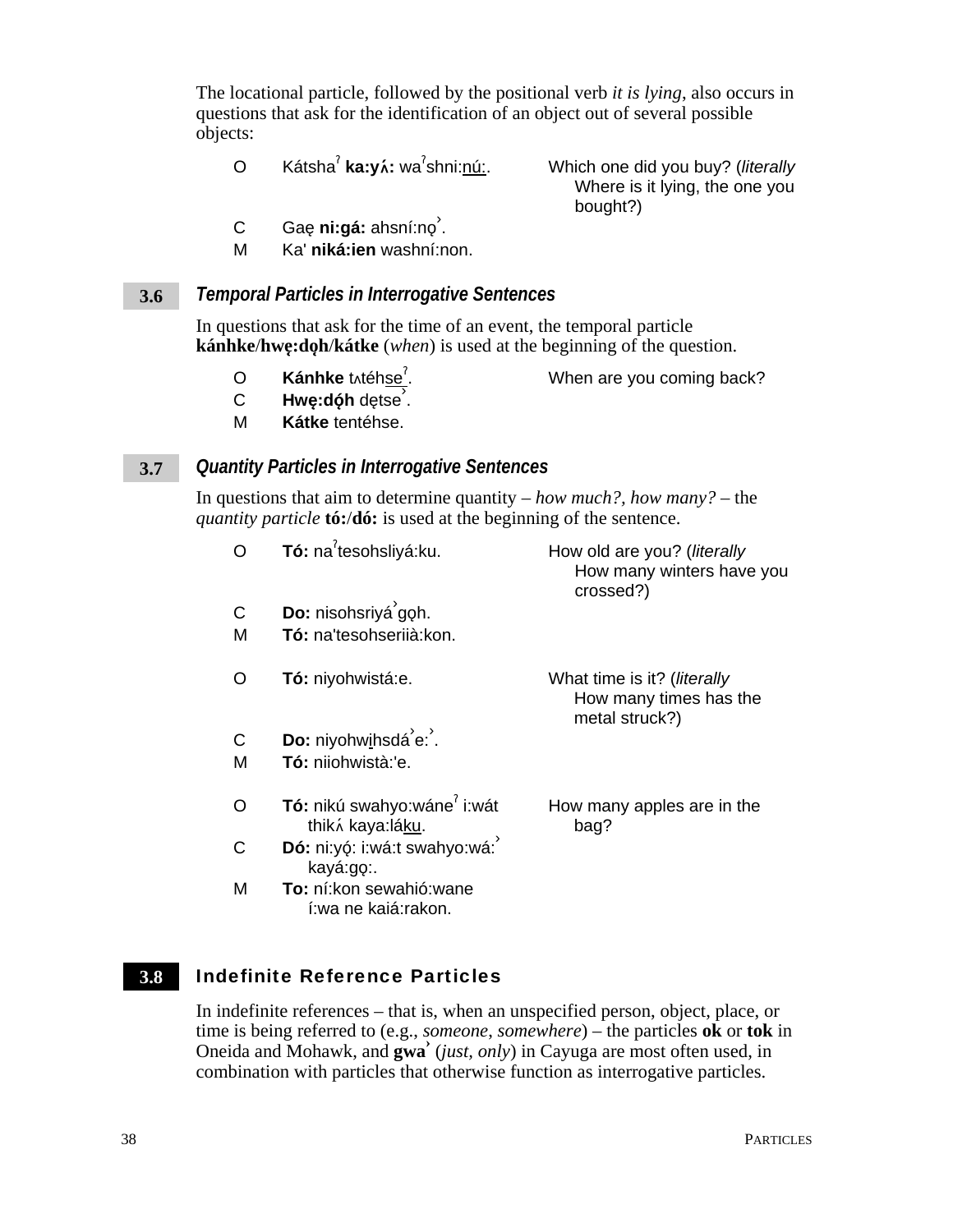A specific particle, such as othé:non (something) in Mohawk, can also be used on its own. In most contexts, *indefinite reference particles* perform the function of pronouns and loosely correspond to indefinite pronouns in English (someone, anyone, something, anything, etc.).

| O<br>C<br>M            | Úhka <sup>7</sup> ok ta: yá:.<br>Soga: áh náht dá:ye'.<br>Ónhka'ok tá:ien.                                                            | Someone is coming.       |
|------------------------|---------------------------------------------------------------------------------------------------------------------------------------|--------------------------|
| O<br>$\mathsf C$<br>M  | Tok k^ nihsatyélha <sup>7</sup> .<br>Sgaho'de: eh géh niságyeha.<br>Othé:non ken nihsatiérha.                                         | Are you doing something? |
| O<br>$\mathsf C$<br>M  | Kátsha'ok nú: yehoyo: <u>té:</u><br>Gaęgwa <sup>'</sup> nhọ:wéh hehoihó <sup>'</sup> de <sup>'</sup> .<br>Ka'ok nón:we iehoió'te.     | He is working somewhere. |
| O<br>$\mathsf{C}$<br>M | Kánhke ok kwí: tʌtéhse <sup>7</sup> .<br>Hwędogwá dętse.<br>Kátke ok nón: we tentéhse.                                                | Come back sometime!      |
| O<br>$\mathsf{C}$<br>M | Yah <b>úhka</b> <sup>2</sup> te <sup>2</sup> yutekhu:níhe <sup>7</sup> .<br>Te sogá: d'eagodekó:nih.<br>lah ónhka tha'teiakotská:hon. | No one is eating.        |
| O<br>$\mathsf{C}$<br>M | Yah náhte <sup>?</sup> te <sup>?</sup> wakhni:nú:.<br>Te sgaho'de dewakní:noh.<br>lah othé:non tewakhní:non.                          | I did not buy anything.  |

#### $3.9$ **Demonstrative Particles**

Demonstrative particles are particles that are used to perform the function of demonstrative pronouns and adjectives. Demonstrative pronouns or adjectives *(this, that, these, those)* point out or designate specific things or persons. They also indicate relative proximity to the speaker.  $This - ka'$ **ik** $\hat{\lambda}$ /né:**gyeh**/k**i**: or kí: ken – indicates relative closeness to the speaker; that – thik $\hat{v}$ to: gyeh/thi or  $\textbf{th}$ : ken – indicates relative distance.

| $\overline{O}$ | Né: ka <sup>2</sup> iká wa <sup>2</sup> khni:nú:. | I bought this one.      |
|----------------|---------------------------------------------------|-------------------------|
|                | Né: thiká i:kélhe <sup>?</sup> akhni:nú:.         | I want to buy that one. |

- $\mathsf{C}$ Ne:gyéh akní:no. To:gyéh i:wí: a:kní:no<sup>2</sup>.
- M Kí: ken wa' khní: non. Thí: ken í: kehre a: khní: non.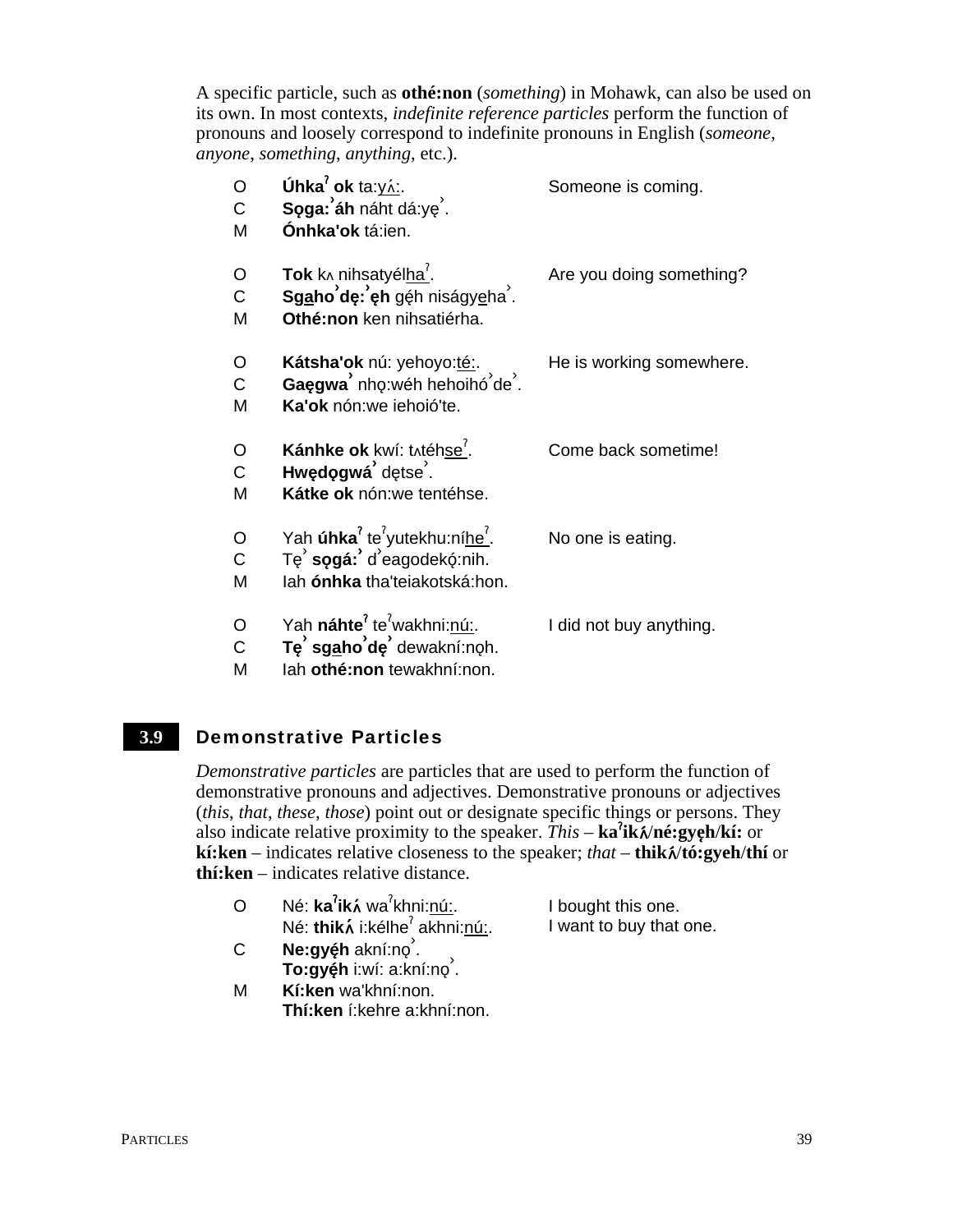#### Relative Distance Particles **3.10**

*Relative distance particles* are used to indicate degrees of distance from the speaker and the participants in the conversation. For example, the particle **kh**/**dagwá:dih**/**kèn:tho** (*here*) indicates relative closeness to the speaker; the particle **thó**/**to**/**è:tho** (*there*) indicates relative distance from the speaker (and in some contexts greater closeness to the listener). The particle **ísi**<sup>?</sup>/sigwá:dih/ísi is sometimes used to indicate an even greater distance from the speaker (*over there*) and sometimes to indicate a location away from (but not necessarily a great distance away from) both speaker and listener. Often the relative distance particles are followed either by a particle that generally designates a location (**nú:**/**nho**3**:weh**/**nón:we**) or by a particle that designates direction (**nukwá:**/**gwa:dih**/**nonká:ti**).

Sentences that ask for, or specify, the location of an object have positional verbs (*to lie, to sit*). When the positional verb occurs with a relative distance particle that indicates greater distance, the cislocative prepronominal prefix (section 6.2) is required.

| O                     | K <sub>A</sub> h nukwá: tasátkwiht.                                                         | Move over this way, in this<br>direction! |
|-----------------------|---------------------------------------------------------------------------------------------|-------------------------------------------|
| C<br>M                | Dagwa: díh dasá: trihs.<br>Kèn:tho nonká:ti tahsátkwi't.                                    |                                           |
| O<br>$\mathsf C$<br>M | Tho nú: niyakwanuhwétsta'.<br>To nhọ:wéh ogwędahsta.<br><b>È:tho nón:we</b> ionkwentà:stha. | There is where we sleep.                  |
| O                     | Ísi' nukwá: yahá:tsi<br>kanutó:tsheli <sup>'</sup> .                                        | Set the box down over there!              |
| C                     | Sigwa:díh hạ syé: ne<br><u>ga</u> hóhsra´.                                                  |                                           |
| M                     | Ísi nonká:ti iahà:tsien ne<br>karontò:tshera.                                               |                                           |
| O                     | <b>K</b> x:tho kʌ ka:yʌ́:<br>akwa <sup>?</sup> nikuhlés <u>ta<sup>?</sup></u> .             | Is my hammer (lying) over here?           |
| C                     | Ne:tóh gęh ga:yę agéjihwa.                                                                  |                                           |
| M                     | Kèn:tho ken ká:ien ne<br>ake'nikonhrékstha.                                                 |                                           |
| O                     | <b>Thó</b> k∧ <b>tka:yʌ́:</b><br>akwa <sup>2</sup> nikuhlés <u>ta<sup>?</sup></u> .         | Is my hammer (lying) over there?          |
| C                     | To gẹh nhọ: wéh tga: yé <sup>?</sup><br>agéj <u>i</u> hwa <sup>′</sup> .                    |                                           |
| M                     | È:tho ken nonká:ti tká:ien                                                                  |                                           |

ake'nikonhrékstha.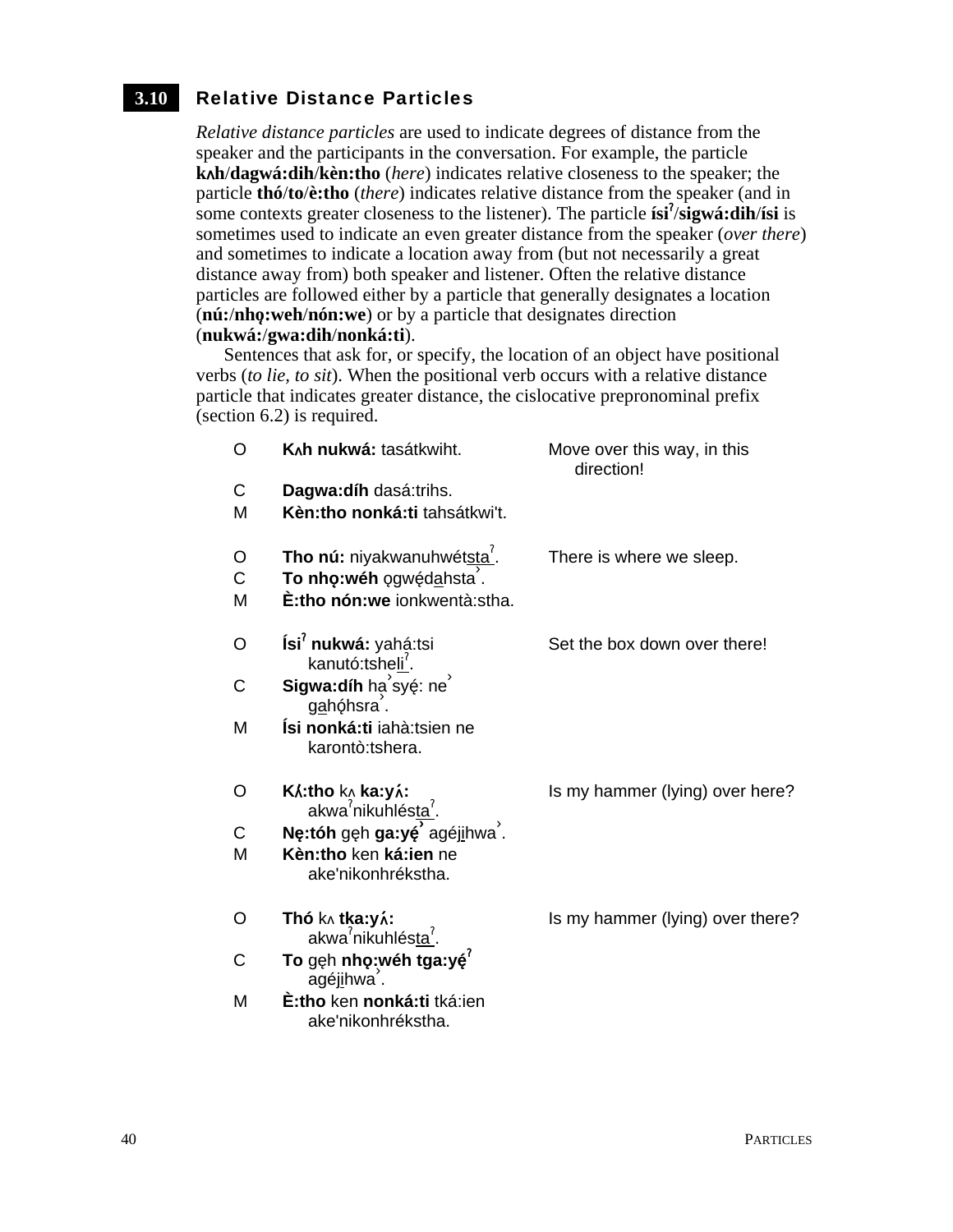The particles **k** § /**ne**3**:toh**/**ken'** or **kèn:tho** can convey both relative distance and the idea that the object is visible to speaker and listener (the speaker may be pointing to the object with his or her chin).

- O **Kʌ** $^{\mathsf{7}}$ **nukwá:** káhe<u>le $^{\mathsf{7}}$ </u> . Here it is (sitting)!
- <sup>C</sup> **Ne**3**:tóh** gahé:› .
- M **Ken'** káhere.
- O **Ísi<sup>?</sup> nukwá:** tkáhe<u>le<sup>?</sup></u> C **Sigwa:díh** tgahé:

. There it is (sitting)!

M **Ísi** tkáhere.

#### Locational Particles **3.11**

*Locational particles* – for example, **ákta**§ /**iwá:k› ah**/**ákta** (*near*) – can specify the location of a person, thing, or event. The Cayuga locational particle **iwá:k› ah** has the structure of a verb. (Some particles originate in verb forms.)

| O | ákta <sup>?</sup><br>átste<br>é:nik<br>ohná:k∧ <sup>′</sup> | near<br>outside<br>up, above<br>behind, at the back of |
|---|-------------------------------------------------------------|--------------------------------------------------------|
| C | iwá:k ah<br>asdeh<br>hé:tgęh<br>ohná <sup>'ge:</sup>        | near<br>outside<br>up, above<br>behind, at the back of |
| M | ákta<br>átste<br>è:neken<br>ohnà:ken                        | near<br>outside<br>up, above<br>behind, at the back of |

#### Temporal Particles **3.12**

*Temporal particles* – for example, **kaló:**/**gao:›** /**ká:ro** (*before*) – are used to convey various ideas of time.

| O | <b>DA OF OIDA</b> | now                     |
|---|-------------------|-------------------------|
|   | kaló:             | before (also this side) |
|   | atsyók            | after a while           |

C ó:neh gao: −<br>wa jih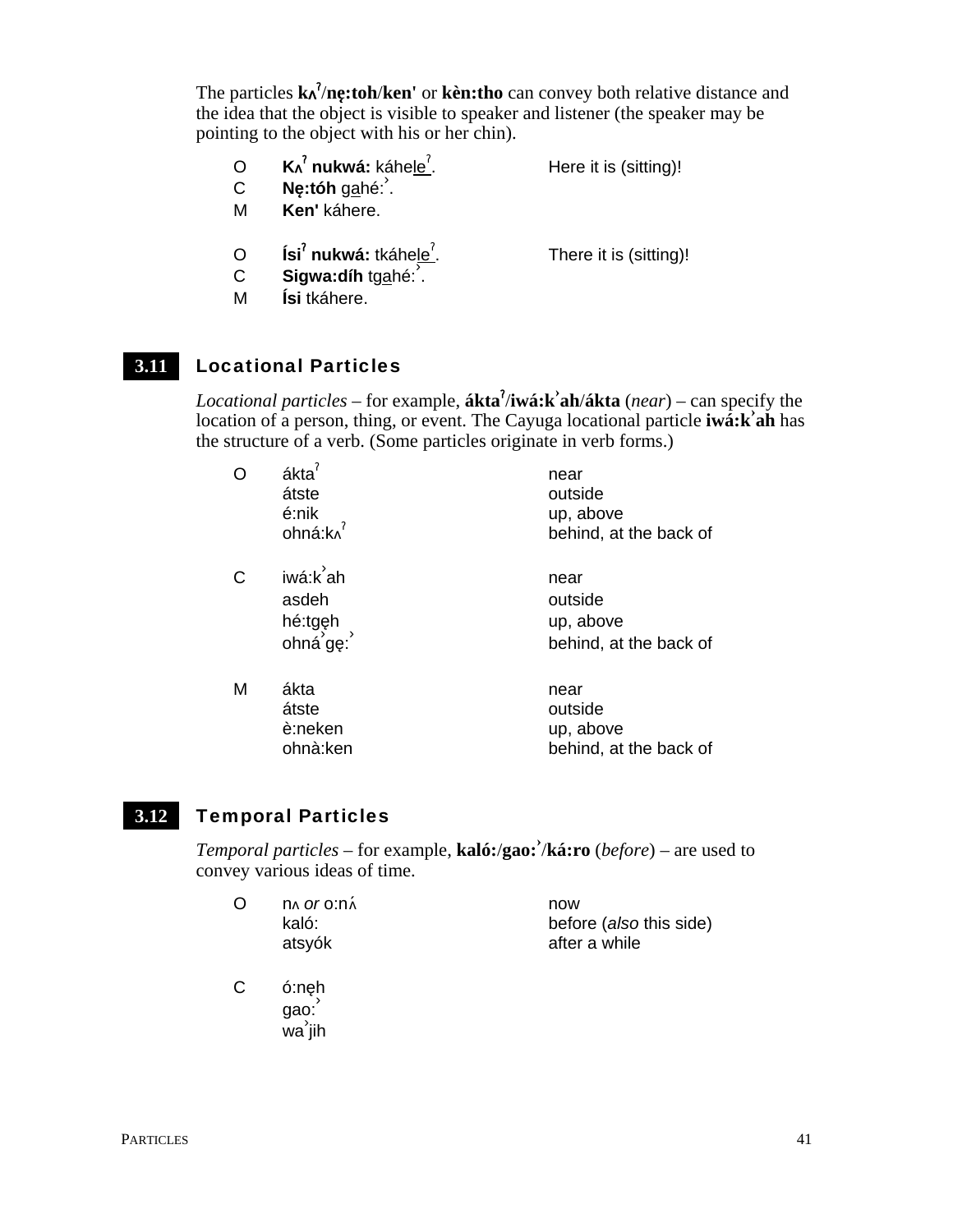| M | ón:wa    | now                     |
|---|----------|-------------------------|
|   | ká:ro    | before (also this side) |
|   | wa'tsiók | after a while           |

#### $3.13$ **Quantity Particles**

*Quantity particles* – for example, **e:só:/i:so'/é:so** (a lot, many) – are used to convey various ideas of quantity.

| $\Omega$ | ostúha  | a little bit      |
|----------|---------|-------------------|
|          | e:só:   | a lot, much, many |
|          | akwe:kú | all               |
|          |         |                   |

- $\mathsf{C}$ stó:hah  $i:so'$ gwé:goh
- M ostòn:ha é:so akwé:kon

Oneida and Mohawk have a particle that indicates an indefinite quantity:

- $\Omega$ ótvahk some of them
- ótia'ke M

 $3.14$ **Frequency Particles** 

> *Frequency particles* – for example, **tyótkut/dyotgo:t/tiótkon**  $(always)$  – are used to convey how often an event takes place.

- $\Omega$ tyótkut always swatye:l<sup>6</sup> sometimes yotká:te<sup>?</sup> often yah nuw tú never
- $\mathsf{C}$ dyotgo:t or gyotgo:t tgwéhe: otgá de tę hwę:doh
- M tiótkon sewatié:ren iotkà:te iah nonwén:ton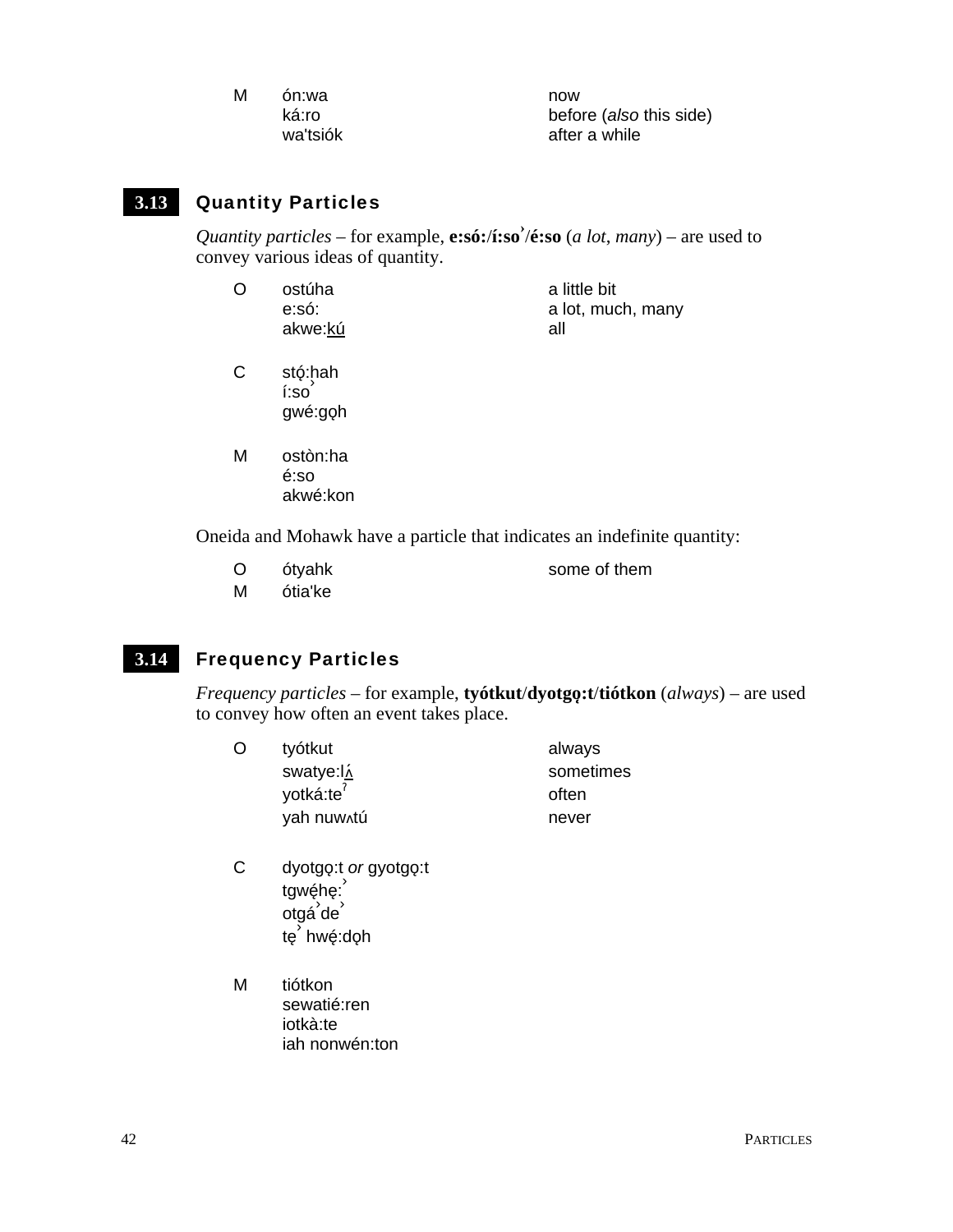#### Discourse Particles **3.15**

Although all particles in Iroquoian languages are, in a sense, *discourse particles* since they always qualify the statements in which they occur, there are some particles whose sole function is to convey the attitude of the speaker to the statement that he or she is making. For example, a particle in this group may be used to express conviction, ambivalance, or uncertainty about the validity of what is being said. Such particles are translated in various ways, depending on the particular particle used and the context in which it appears. The particle **uhte/** $\phi$ **h/onhte**, for example, conveys an attitude of conjecture and uncertainty on the part of the speaker, and is translated as *maybe* or *possibly*, or as *I guess* or *I wonder*.

- O Tó: **uhte** nikú sahwístay § . I wonder how much money you have?
- C Dó: **ǫh** ni:yǫ́ s<u>a</u>hwíhsdaę<sup>ʾ</sup>.
- M Tó: **onhte** ní:kon sahwístaien.

A very common particle is the *assertion particle* **né:**/**né:›** /**né:** or **né:'e**, which serves to give emphasis to an assertion. This particle is variously translated as *it's the case that*, *indeed*, *actually*.

- O **Né:** kwí: ki:túhe<sup>?</sup>. . That's (exactly) what I mean.
- **C Né:**<sup> $\frac{1}{2}$  gí:doh.</sup>
- M **Né:'e** kí:ton

Other particles that serve as greetings or short responses to questions occur frequently in conversation.

| O<br>$\mathsf{C}$<br>M       | To:káh.<br>Dó:ga.<br>Tó:ka.                                                 | I don't know. |
|------------------------------|-----------------------------------------------------------------------------|---------------|
| $\circ$<br>$\mathsf{C}$<br>M | $H$ áo $^7$ ki $^7$ wáh.<br>Hao <sup>'</sup> disáh.<br>Ha'o ki wáhi.        | Come on then! |
| $\circ$<br>$\mathsf{C}$<br>M | $N\acute{\alpha}$ ki <sup>2</sup> wáh.<br>O:néh g'ihyá:'.<br>Ó:nen ki wáhi. | Goodbye!      |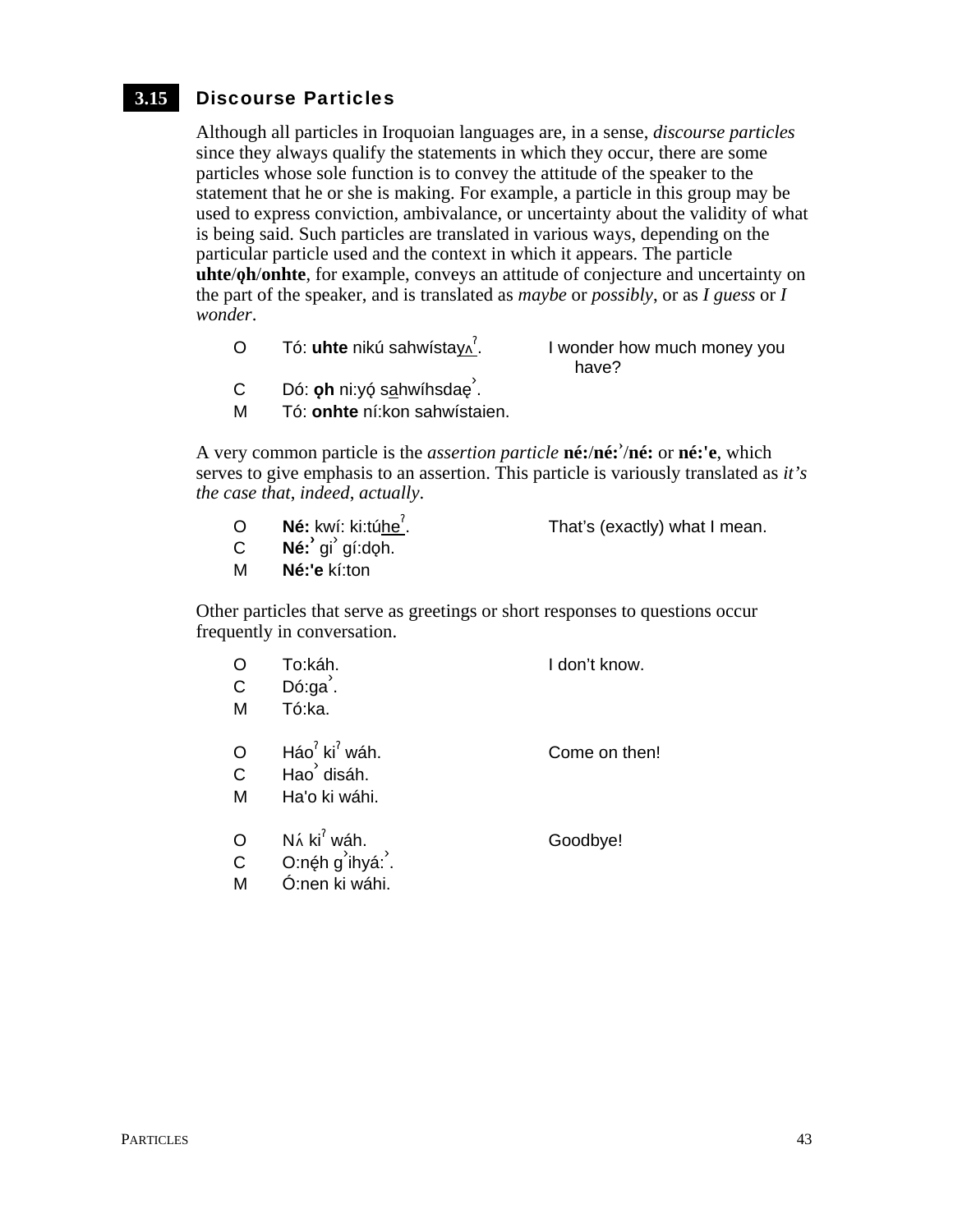### Conjunctions **3.16**

*Conjunctions* are connective words used to join parts of sentences or two sentences. The most common particles that can function as conjunctions in Iroquoian languages are discussed in the subsections that follow.

#### *And* **3.17**

The particle **khále**§ /**hni›** /**tahnón:** serves a function similar to that of the conjunction *and* in English, but with some notable differences. First, the particle is not always used to link two clauses as *and* is in English; in the Native languages, clauses can simply follow one another without the use of a word that expresses the connection between them. Second, the Cayuga particle **hni›** is more accurately translated as *too, also*.

| ∩ | Owaha <sup>7</sup> késhu <sup>7</sup> yahá:ke <sup>7</sup><br>wa <sup>7</sup> khe:k n : tsikwil n : tu <sup>7</sup><br><b>khále</b> <sup><math>\prime</math></sup> talu <sup><math>\prime</math></sup> kó:. | I went down the road (and) I saw<br>a squirrel and a duck.      |
|---|-------------------------------------------------------------------------------------------------------------------------------------------------------------------------------------------------------------|-----------------------------------------------------------------|
| C | Ohaha géh ha gé:<br>joni:tsgró:t twę:twé:t<br>$\mathsf{hni}'$ agé:ge'.                                                                                                                                      | I went down the road (and) I also<br>saw a squirrel and a duck. |
| M | Ohahà: ke niahà: ke, aró: sen<br>tahnón: só:rak<br>wa'katkáhtho.                                                                                                                                            | I went down the road (and) I saw<br>a squirrel and a duck.      |
| ∩ | Wake:ká:se <sup>?</sup> swahyo:wáne <sup>?</sup><br>khále $^7$ aw $\lambda$ hihte <sup>?</sup> .                                                                                                            | I like (the taste of) apples (and<br>also) strawberries.        |
| C | Age:gá's ne' swahyo:wá:<br>jihso:dáhk hni <sup>'</sup> .                                                                                                                                                    |                                                                 |
| M | Waké:ka's ne sewahió:wane<br>tahnón: ne niiohontésha.                                                                                                                                                       |                                                                 |

In Oneida, a second particle – **tahnú:** – also has the function of joining two clauses, as in the first example below. This particle can occur at the beginning of a sentence, as in the second example; in such cases, it is more appropriately translated as *so then* or *and then*.

| O | Kanatá:ke yukwehtú:ne <sup>7</sup>          | We went to town (and) my        |
|---|---------------------------------------------|---------------------------------|
|   | tahnú: khe <sup>7</sup> káha                | younger sister came with us.    |
|   | yukwenu:hné:.                               |                                 |
|   | Tahnú: kati <sup>?</sup> k <sub>^</sub> né: | So then, you would rather go to |
|   | $s$ Áha $^7$ ahsla:kó:                      | London?                         |
|   | London nukwá: nya:áhse <sup>'</sup> .       |                                 |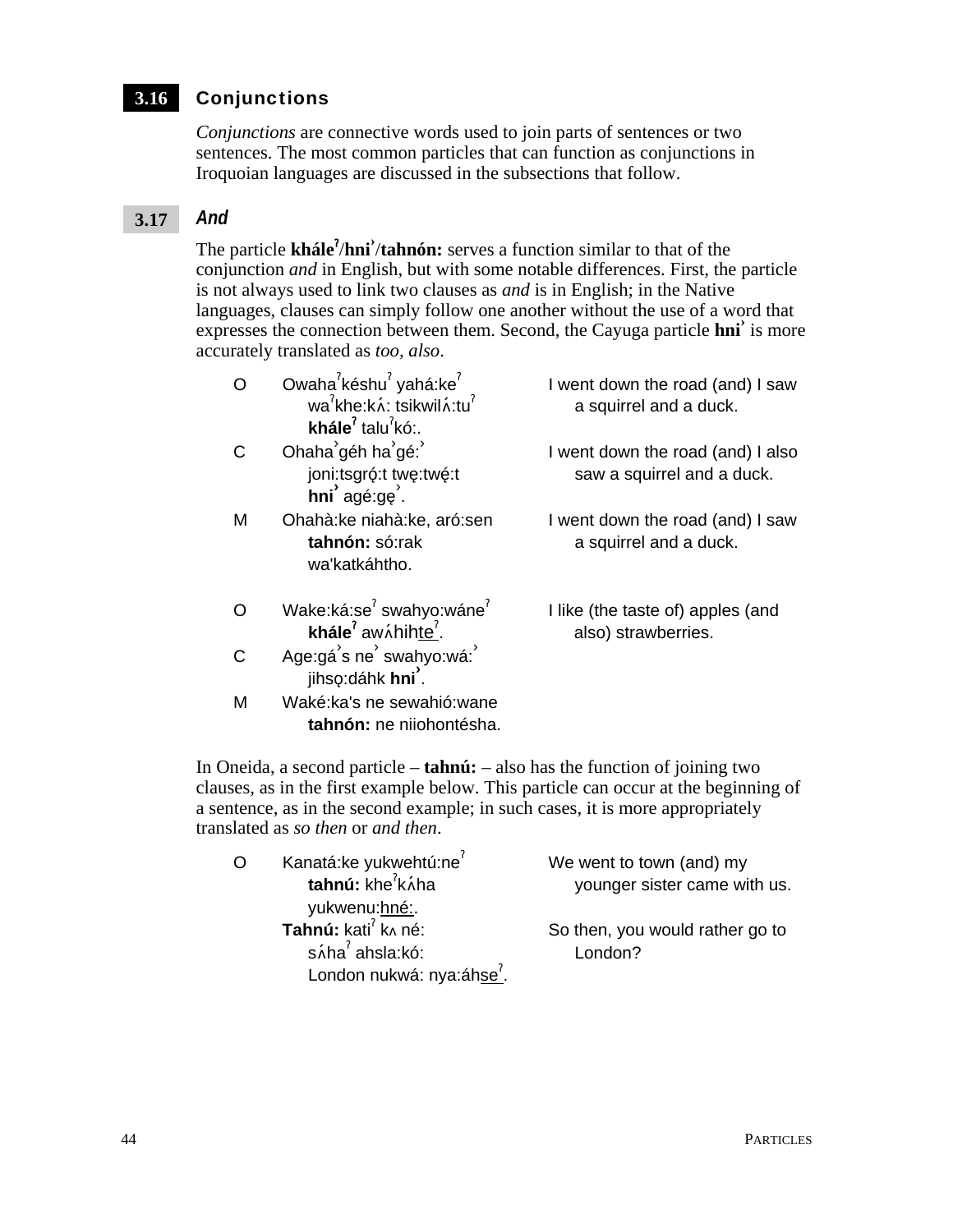#### *Or* **3.18**

Two particles are used to convey the meaning *or*. Although both particles suggest an option or choice between two alternatives, there is a subtle difference between the contexts in which they are used. The particle **kati<sup>?</sup>** or **katu<sup>?</sup>/nigé**<sup> $\phi$ </sup>**h**/**káton** is used in contexts in which there is more emphasis on the necessity of choosing *one* of the two options presented (e.g., you may have *either* milk *or* water).

|   | Onú:ta k^ tesatuhutsyoní<br>kati <sup>7</sup> /katu <sup>7</sup> ohne: kános.                        | Do you want (either) milk or<br>water?                                  |
|---|------------------------------------------------------------------------------------------------------|-------------------------------------------------------------------------|
|   | Ono'gwá' ne' nige'óh ne'<br>ohne:ganóhs<br>desadohwe:jó:nih.                                         |                                                                         |
| м | Onòn: ta tesatonhwentsió: ni<br>káton ohné: kanos.                                                   |                                                                         |
|   | Tesatuhutsyoní k^<br><b>kati<sup>7</sup>/katu<sup>7</sup></b> só:tsi <sup>7</sup> kano:l <u>ú:</u> . | Do you want it or is it too<br>expensive (and so you<br>don't want it)? |
| С | Desadohwę:jó:níh géh,<br>trehs nige oh gano:                                                         |                                                                         |
| м | Tesatonhwentsió:ni ken káton<br>só:tsi kanó:ron.                                                     |                                                                         |

The particle or sequence of particles **tá:thuni**§ /**gye**3**:gwá› g› ishe**3**h**/**tóka' ó:ni** is used if the choice between the alternatives presented is less definite, as suggested by the English translation *or maybe* in the following examples:

- O Awa:tú: txtyataw Nyéhsa **tá:thuni<sup>?</sup> ∧tyataw**∧<u>:na</u><sup>?</sup>.
- <sup>C</sup> De3gyadawé3nyeha› **gye**3**:gwá› g** isheh hni egyádawe: .
- M Enwá:ton tentiatawenriéhsa **tóka' ó:ni** entiatá:wen.

We could go for a walk or maybe go for a swim.

I like apples, but I like strawberries more.

#### *But* **3.19**

The meaning conveyed by the conjunction *but* is expressed by the particles **nók tsi**§ in Oneida and **nek tsi** in Mohawk. In Cayuga, *but* is conveyed by the juxtaposition of clauses.

- O Wake:ká:se<sup>?</sup> swahyo:wáne<sup>?</sup> **nók tsi<sup>?</sup> aw**ʌ́hihte $^?$  sʌ́ha $^?$ wake:ká<u>:se<sup>?</sup>.</u>
- C Swahyo:wá: age:gá s né: gi anyo.wa. ago.ga o ny<br>heyohé: age:gá s ne jihsó:dahk.
- M Sewahió:wane waké:ka's **nek tsi** só:tsi sénha waké:ka's ne niiohontésha.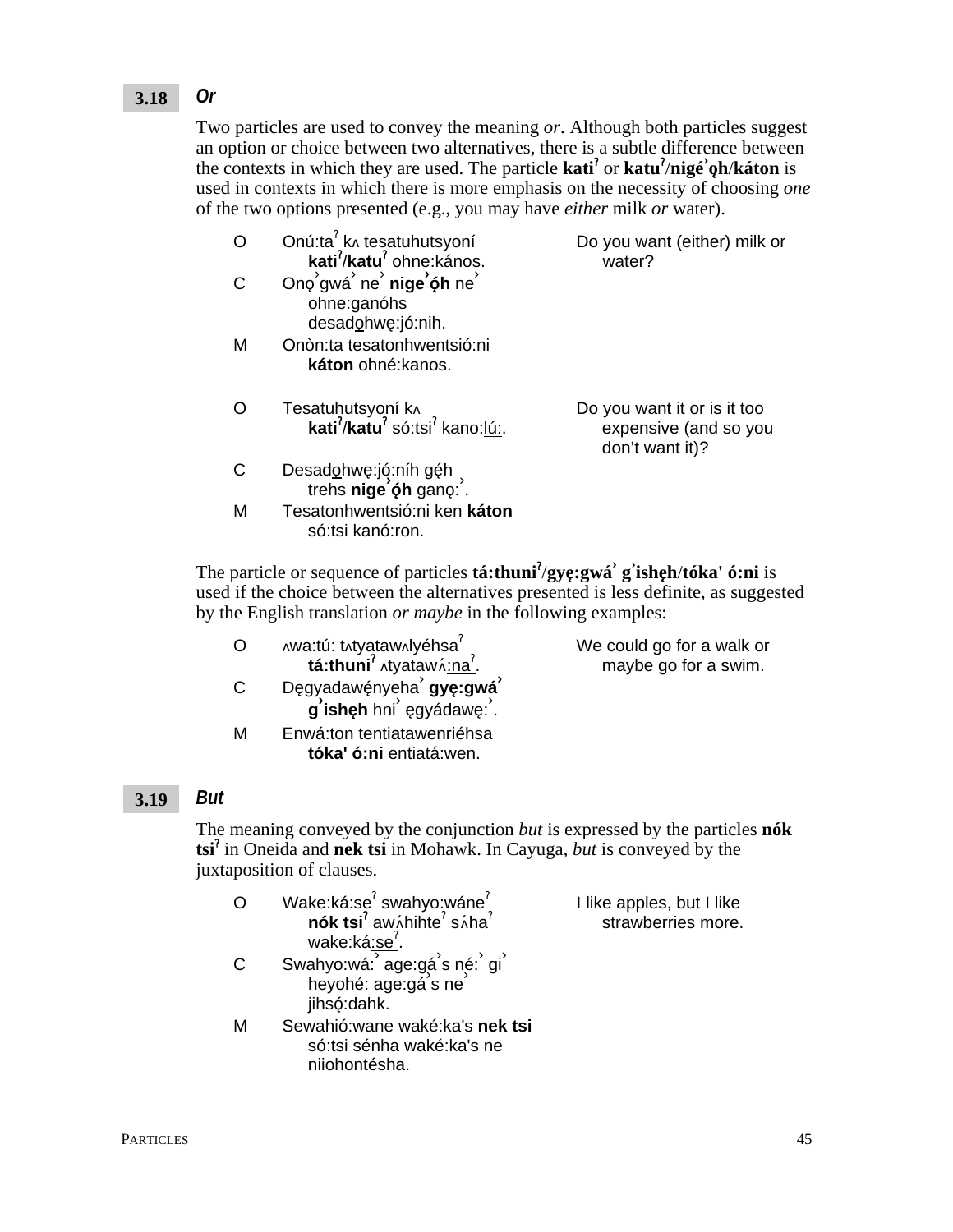#### *Because* **3.20**

The particle combinations **né: tsi**§ , in Oneida, and **né:'e tsi**, in Mohawk, convey the meaning *because*. In Cayuga, the particle **seh** or **tseh** is used to express this meaning.

|              | Teho:ká:t thik & Gavin,<br>né: tsi <sup>2</sup> na <sup>2</sup> tehahsine: sú: se <sup>2</sup> . | Gavin is fast because he has<br>long legs.                                                    |
|--------------|--------------------------------------------------------------------------------------------------|-----------------------------------------------------------------------------------------------|
| $\mathsf{C}$ | Ne: gi seh dehahsi:né:s<br>ne: họ:ní haya:no:wé<br>dahé:hda:t.                                   | Because he has long legs, he's a<br>fast runner (literally that's why<br>he's a fast runner). |
| M            | Tehó:ka né:'e tsi<br>tehahsiné:shons.                                                            | Because he has long legs, he's a<br>fast runner (literally that's why<br>he's a fast runner). |

#### *That* **3.21**

The *subordinating particle* **tsi<sup>?</sup>/se<sub>h</sub>** or **tse<sub>h</sub>/tsi** also functions as a connective and typically introduces a clause that is subordinate to the main clause in the sentence – that is, a clause whose meaning is closely connnected to and dependent on the main clause in the sentence.

|   | Wahihlo:lí: tsi <sup>?</sup><br>skeksohalenyú <u>:ne<sup>?</sup>.</u><br>Aheho:wí: <b>seh</b> egeksoháeho: . | I told him that I'm going to wash<br>dishes. |
|---|--------------------------------------------------------------------------------------------------------------|----------------------------------------------|
| C |                                                                                                              |                                              |
| M | Wahihró:ri tsi<br>enskeksoharénion.                                                                          |                                              |
|   | Wahihlo:lí: tsi <sup>2</sup> niwahsohkó:tʌ<br>aké:slet.                                                      | I told him what colour my car is.            |
| C | Aheho:wí: seh niyohsohgo dé:<br>ne agé drehda .                                                              |                                              |
| м | Wahihró: ri tsi niwahsohkò: ten<br>ne akè:sere.                                                              |                                              |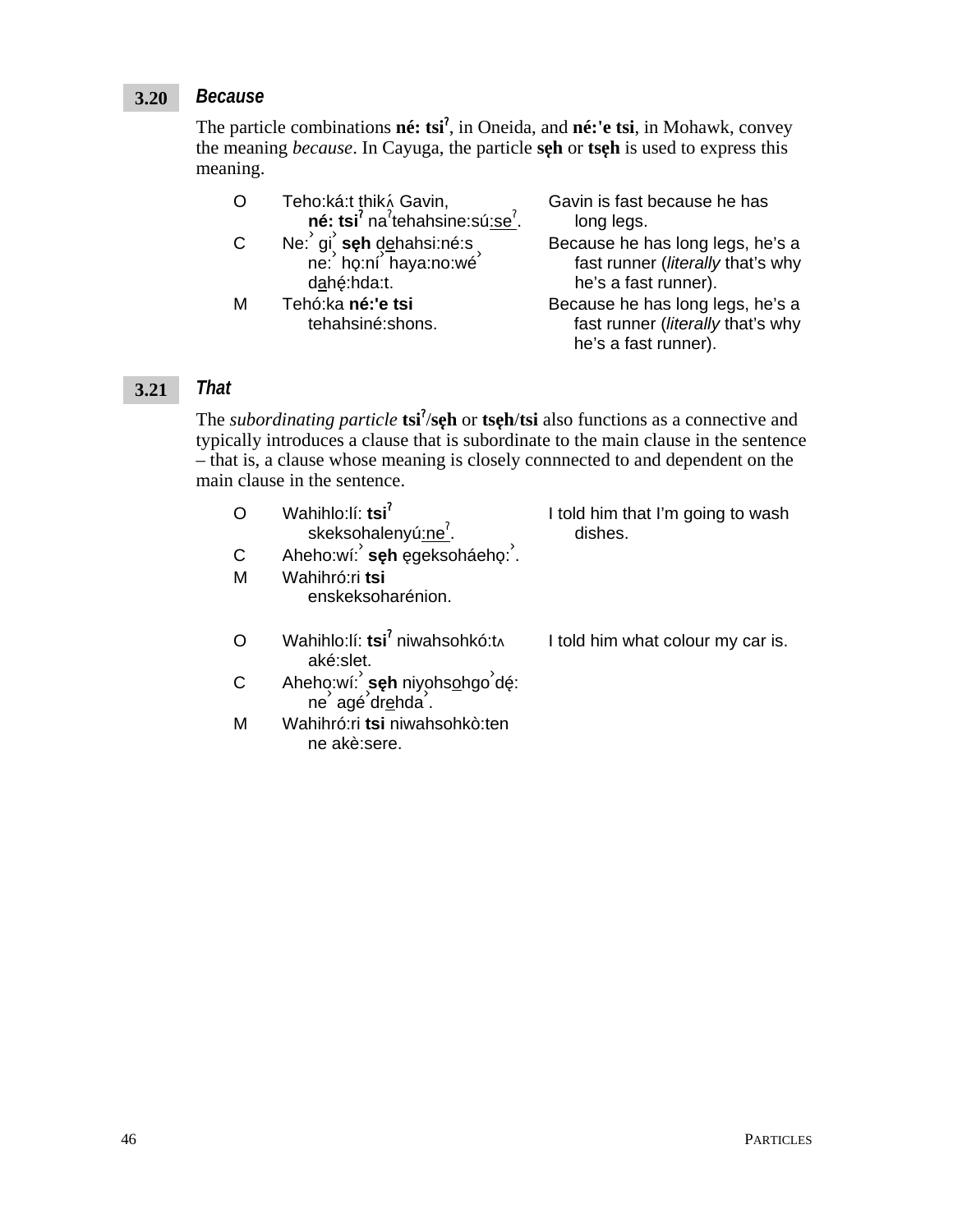## **4 PRONOUNS**

The pronoun as a distinct part of speech does not exist in Iroquoian languages. The function of pronouns is performed by various words and word parts. With verbs, it is the pronominal prefixes on the verb that take on the function of pronouns, identifying the person(s) involved in the action or state described by the verb. For example, in the Oneida verb form **tekátkwa**§ (*I dance*), the prefix **k**is the equivalent of the first person personal pronoun in English. Pronominal prefixes are discussed in detail in the section on verbs (see section 5.13). In other contexts, particles and certain noun forms perform the function of pronouns. With one exception, the pronominal functions carried out by particles are described in the section on particles (subsections 3.3, 3.8, and 3.9). The one exception – contexts in which particles function as *personal pronouns* – is discussed in this section on pronouns. In addition, this section describes the contexts in which noun forms take on the function of pronouns, and outlines the structural patterns in which these words commonly occur.

#### Personal Pronouns **4.1**

*Personal pronouns* stand in place of persons whose identity has already been established or can be deduced from the context. For example, in the sentences below, the words **laulhá:**, **háolne**, and **raónha** perform the function of a pronoun and stand in place of the name of a specific person. Since in Iroquoian languages the pronominal prefixes on the verb always indicate who is involved in the action or state described by the verb, personal pronouns are used only for emphasis and constrast.

- O Kwí:tel tho<sup>?</sup>slehti:y<u>ó</u>. **Laulhá:** tho<sup>?</sup>slehti:y<u>ó</u>. Peter has the nicest car. *He* has the nicest car. (The pronoun is used for emphasis: It is *he* who has the nicest car.)
- C Gwí:de gyaohé: eh n.yo gyayny.<br>to drehdí:yo:. aichan.yo...<sub>)</sub><br>Háoٍhe gyaoٍhé: eٍh to› drehdí:yo:.
- M Kwí:te tiaonhà:'a tho'serehtí:io. **Raónha** tiaonhà:'a
	- tho'serehtí:io.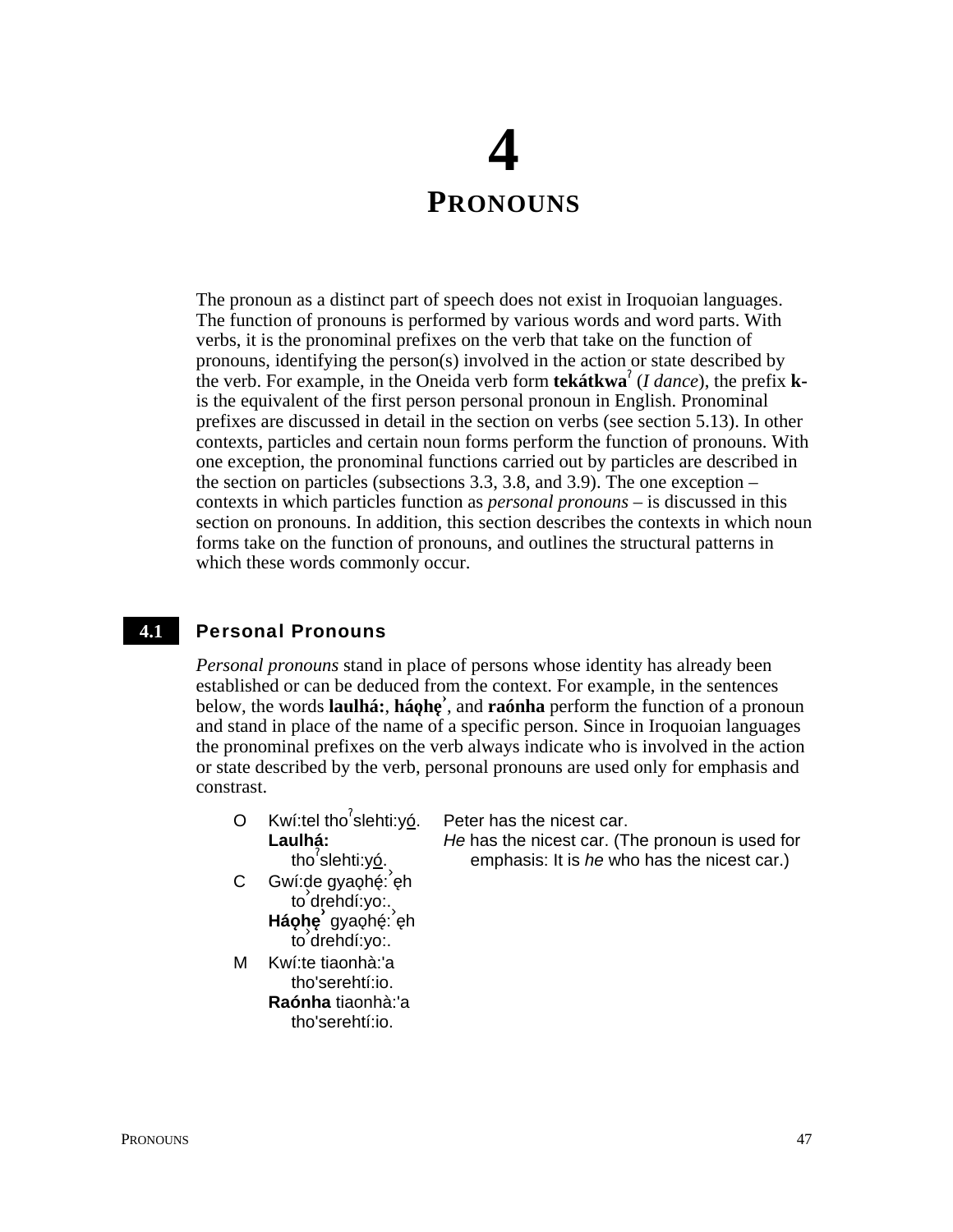Personal pronouns also indicate the relationship in which the person referred to stands with respect to the speaker. I, the first person personal pronoun, is the speaker; you, the second person personal pronoun, is the person spoken to; and he/she, the third person personal pronoun, is the person spoken of. In the following examples, the speaker wishes to emphasize or draw attention to a particular person's involvement in the conversation.

Ok ne $^7$  isé: náhte $^7$  vesa: váts.  $\Omega$ 

And how about you, what's your name?

- Ne' ni:s, de' ní:s ho'dé'  $\mathsf{C}$ syá:soh.
- Nok ní:se', nahò:ten ní:se' M iesá jats.

The words for I and you are structurally particles, and always occur in a single constant form. The words that perform the function of third person pronouns (he, she, it, they) are noun forms. These noun forms consist of a prefix identifying the person, gender, and number of the person referred to, and a noun stem  $\left(-\text{ulha}^{\prime}\right)$ -on- $\left(\text{olha}^{\prime}\right)$ -on- $\left(\text{olha}^{\prime}\right)$ . The prefixes on these noun forms are identical to the third person patient prefixes that occur on structural verbs except that, in Oneida and Mohawk, the prefixes that begin in  $y/i$  drop the  $y/i$  when they occur on the noun form. (Note that in Oneida, the noun stem **-ulha**<sup>7</sup> becomes **-ulhá:** when the *a* is accented, as shown below.)

A list of the personal pronouns that occur in each language is given below.

## **Personal Pronouns**

| <b>Oneida</b>          |                                                          |
|------------------------|----------------------------------------------------------|
| Í.                     | first person, singular and plural $(l, we)$              |
| isé:                   | second person, singular and plural (you)                 |
| laulhá:                | third person masculine singular (he)                     |
| aulhá:                 | third person feminine-zoic or neuter singular (she/it)   |
| akaulhá:               | third person feminine-indefinite singular (she, someone) |
| lonulhá:               | third person masculine nonsingular (they)                |
| onulhá:                | third person feminine-zoic nonsingular $(they)$          |
| Cayuga                 |                                                          |
|                        | first person, singular and plural $(l, we)$              |
| í:s                    | second person, singular and plural (you)                 |
| háohe $'$ <sup>4</sup> | third person masculine singular (he)                     |
| gáohe <sup>'</sup>     | third person feminine singular (she, someone)            |
| áohe                   | third person neuter singular (it)                        |
| hono:he                | third person masculine nonsingular (they)                |
| gono:he                | third person feminine nonsingular (they)                 |

ono:he<sup>1</sup> third person neuter nonsingular (they)

<sup>4.</sup> Some dialects use hao:ha'.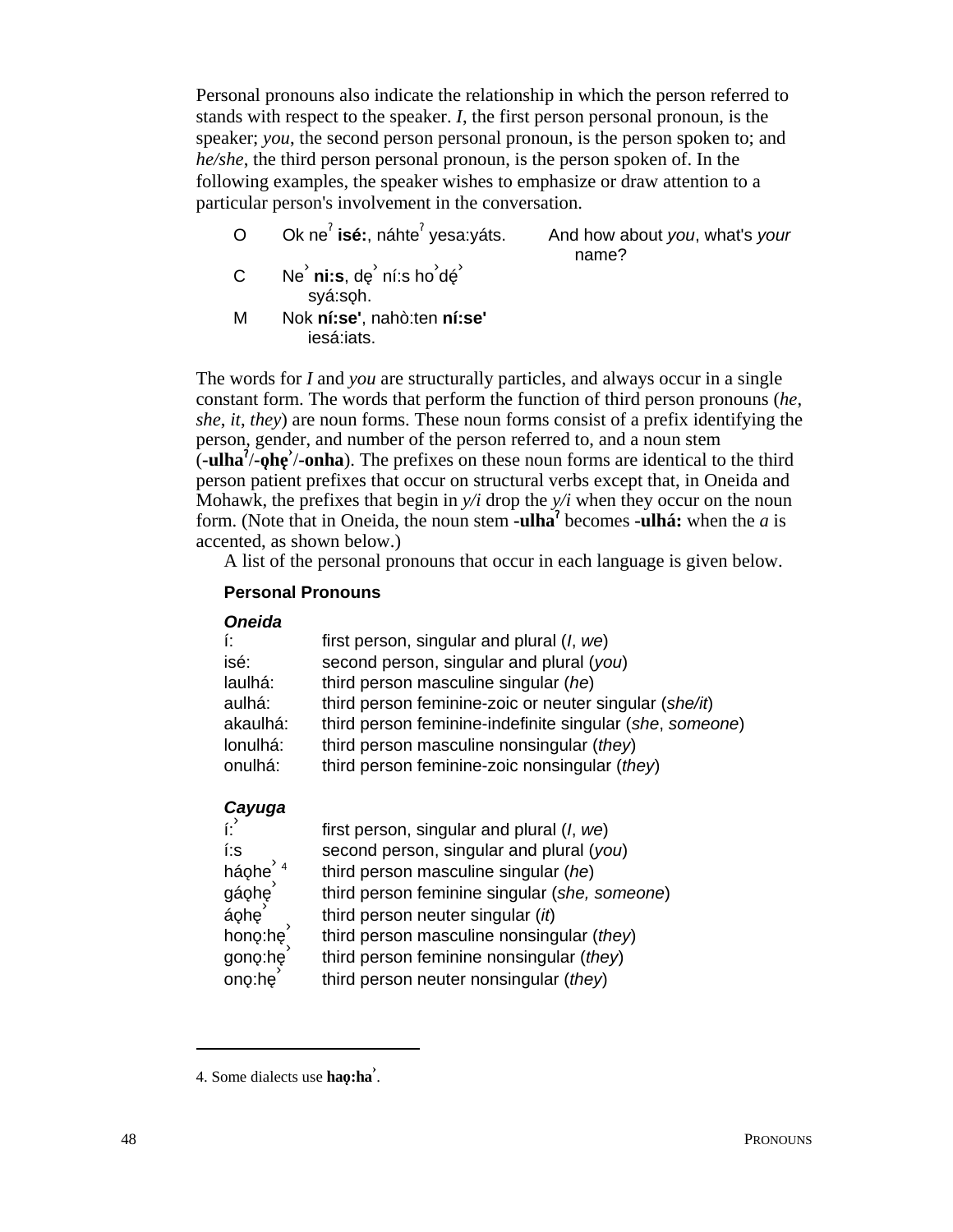| <b>Mohawk</b> |                                                        |
|---------------|--------------------------------------------------------|
| ì:'i          | first person, singular and plural $(l, we)$            |
| í:se          | second person, singular and plural (you)               |
| raónha        | third person masculine singular (he)                   |
| aónha         | third person feminine-zoic or neuter singular (she/it) |
| akaónha       | third person feminine-indefinite singular              |
|               | (she, someone)                                         |
| ronónha       | third person masculine nonsingular (they)              |
| onónha        | third person feminine-zoic nonsingular (they)          |

To emphasize that the person referred to is the only one, the ending **-tsí:wa**<sup>7</sup>/-eh/-a can be added to the stem **-ulha**<sup>7</sup>/-ohe<sup>3</sup>/-onha:

| $\Omega$ | akulha <sup>7</sup> tsí:wa <sup>7</sup> | I alone; I, by myself    |
|----------|-----------------------------------------|--------------------------|
|          | laulha $\lambda$ tsí:wa $\lambda$       | he alone; he, by himself |
| C        | agọhé: <b>ุeh</b>                       |                          |
|          | haohé: eh                               |                          |

M akonhà:'**a** raonhà:'**a**

Possessive Pronouns **4.2**

> *Possessive pronouns* identify the possessor of the object referred to; *mine*, *yours*, and *his* are possessive pronouns. In Iroquoian languages, possessive pronouns, like personal pronouns, are used only for emphasis – that is, in contexts in which the identity of the possessor is known, but needs to be emphasized. Possessive pronouns are often used together with personal pronouns, as in the examples below.

| O            | í: akwa:w/                      | it is mine  |
|--------------|---------------------------------|-------------|
|              | laulhá: lao:w/                  | that is his |
| $\mathsf{C}$ | í: agá:weh<br>hao:hé hó:weh     |             |
| M            | i:'i akwá:wen<br>raónha raó:wen |             |

Structurally, the words that perform the function of possessive pronouns are noun forms. They are composed of a possessive noun prefix that identifies the person, gender, and number of the person referred to, and a noun stem  $-\frac{a w \lambda}{n}$  in Oneida, **-á:weh** in Cayuga, and **-á:wen** in Mohawk. The prefixes that appear on these noun forms are identical to the prefixes that occur on possessive noun forms (section 2.7).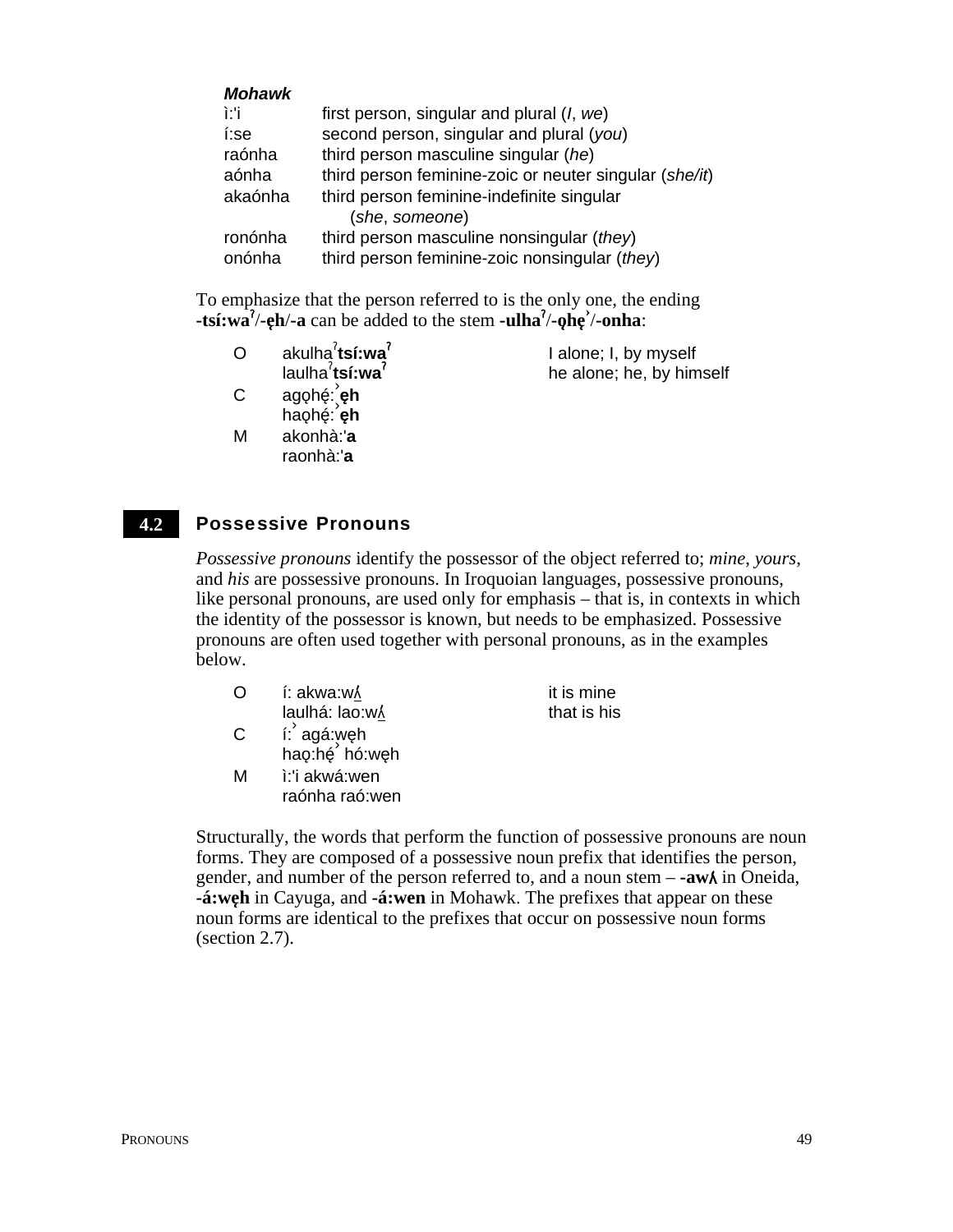A list of the possessive pronouns that occur in each language is given below.

## **Possessive Pronouns**

| <b>Oneida</b> |                                                             |
|---------------|-------------------------------------------------------------|
| akwa:wʎ       | first person singular ( <i>mine</i> )                       |
| ukya:wʎ       | first person dual (ours)                                    |
| ukwa:wʎ       | first person plural (ours)                                  |
| sa:wʎ         | second person, singular and plural (yours)                  |
| lao:w۸        | third person masculine singular (his)                       |
| ao:wʎ         | third person feminine-zoic or neuter singular (hers/its)    |
| ako:wʎ        | third person feminine-indefinite singular (hers, someone's) |
| laona:wʎ      | third person masculine nonsingular (theirs)                 |
| aona:wʎ       | third person feminine-zoic nonsingular (theirs)             |

## *Cayuga*

| agá:węh  | first person singular (mine)                     |
|----------|--------------------------------------------------|
| ogyá:weh | first person dual (ours)                         |
| ogwá:weh | first person plural (ours)                       |
| sá:weh   | second person, singular and plural (yours)       |
| hó:weh   | third person masculine singular (his)            |
| gó:weh   | third person feminine singular (hers, someone's) |
| ó:weh    | third person neuter singular (its)               |
| honá:weh | third person masculine nonsingular (theirs)      |
| goná:wẹh | third person feminine nonsingular (theirs)       |
| oná:weh  | third person neuter nonsingular (theirs)         |

## *Mohawk*

| aká:wen   | first person singular ( <i>mine</i> )                       |
|-----------|-------------------------------------------------------------|
| onkiá:wen | first person dual (ours)                                    |
| onkwá:wen | first person plural (ours)                                  |
| sá:wen    | second person, singular and plural (yours)                  |
| raó:wen   | third person masculine singular (his)                       |
| aó:wen    | third person feminine-zoic or neuter singular (hers/its)    |
| akó:wen   | third person feminine-indefinite singular (hers, someone's) |
| laoná:wen | third person masculine nonsingular (theirs)                 |
| aoná:wen  | third person feminine-zoic nonsingular (theirs)             |
|           |                                                             |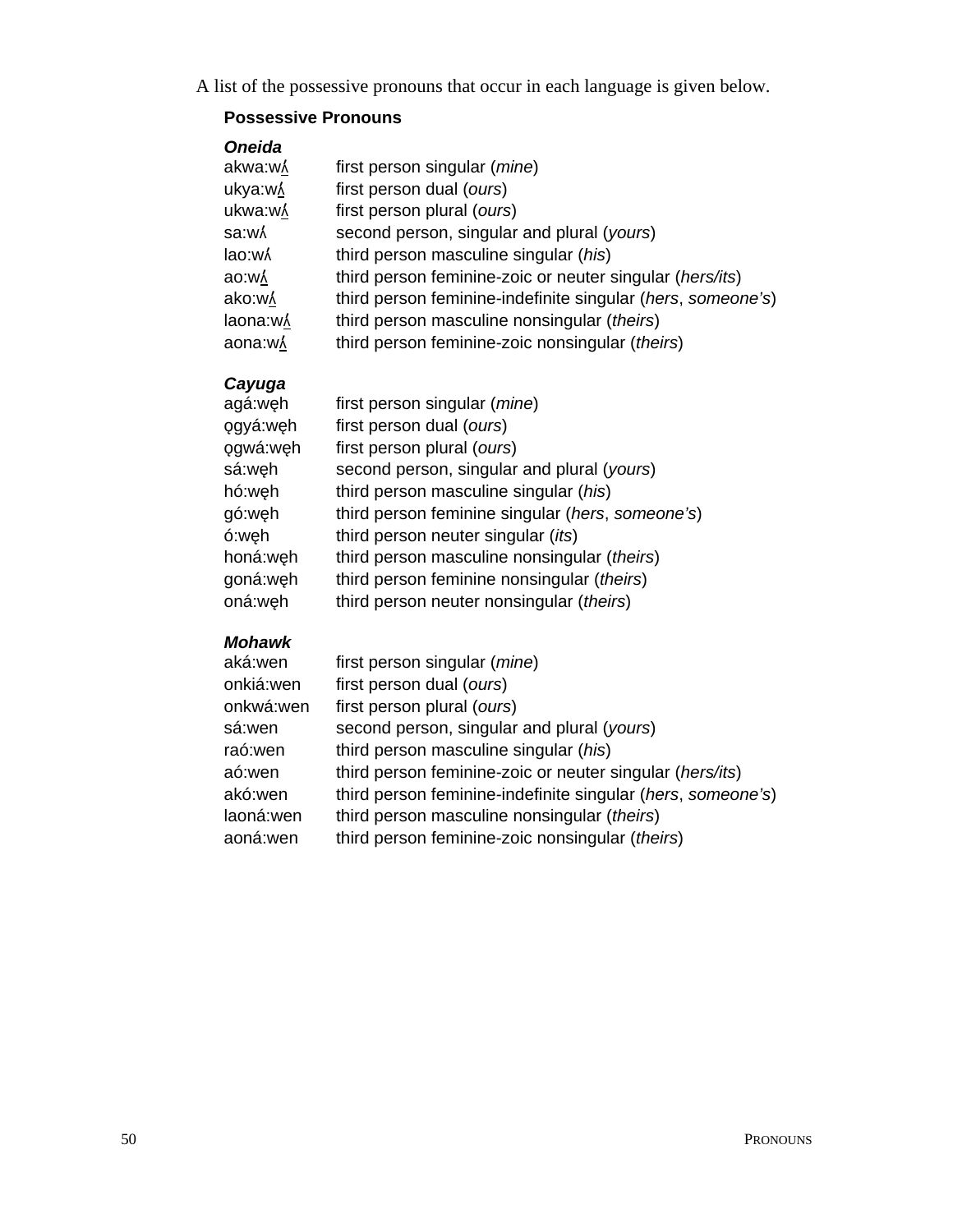#### Possessive Pronouns in Interrogative Sentences  $4.3$

Possessive pronouns sometimes occur in interrogative sentences. In questions that ask for the identity of a possessor, the feminine-indefinite (Oneida and Mohawk) or the feminine (Cayuga) possessive pronoun is used, preceded by an interrogative particle.

Úhka $^7$ ako:w $\overline{\Lambda}$ .  $\circ$ 

Whose is it?

- Só: naht gó:węh.  $\mathsf{C}$
- M Onhka akó:wen.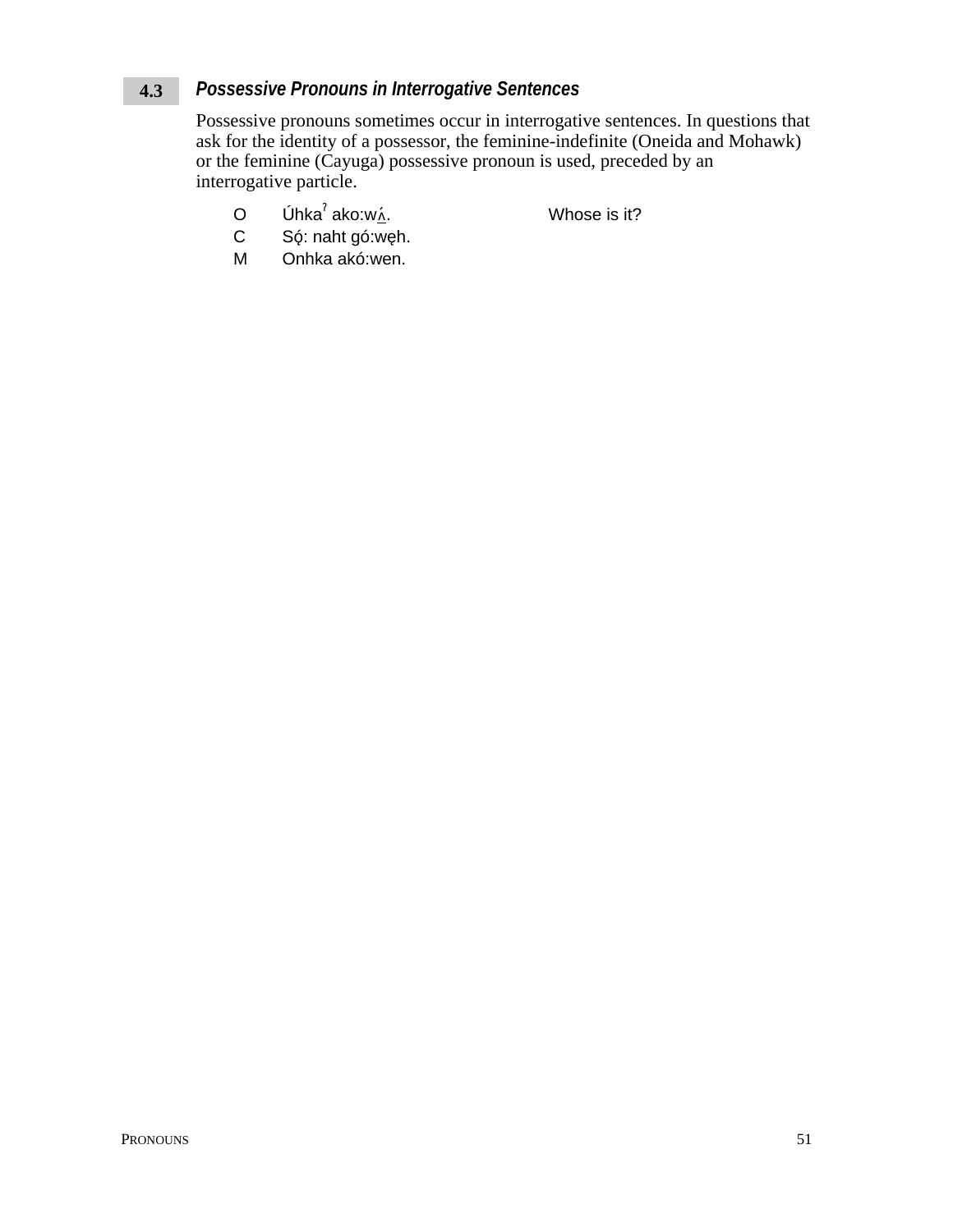# **5 VERBS**

#### The Basic Verb Form **5.1**

Structurally, a verb form is made up of at least three elements – a *base*, a *pronominal prefix*, and an *aspect suffix*. (For reasons that are discussed in detail in this section, the aspect suffix of a verb is often referred to as the *verb ending*.) The base and the aspect suffix together constitute *the stem* of the verb. In addition, a verb form often has one or more *prepronominal prefixes*, which, as the term suggests, appear before the pronominal prefix. The typical structure of a verb, then, is:



The aspect suffixes, prepronominal prefixes, and pronominal prefixes are discussed in detail in this section. Verb bases are examined in a separate section (see chapter 8, Stem Formation).

#### Aspect Suffixes and Modal Prefixes **5.2**

As seen in the diagram above, the stem is divided into two parts: the base and the aspect suffix, or ending. The base conveys the basic meaning of the verb – that is, it refers to or describes an action, event, or state. The aspect suffix conveys information about the action or event as it is viewed from the perspective of time – information, for example, about its completion, duration, or progression in time. More specifically, an aspect suffix will indicate whether the overall event is viewed as consisting of several events occurring repeatedly over a period of time, or whether it is viewed as a single, complete event. While the category of aspect in Iroquoian languages is not unrelated to the category of tense in English, it generally expresses more complex concepts of time and hence more subtle meanings. Unfortunately, it is not always possible to convey the difference between the concepts of tense and aspect in English translations of Iroquoian verb forms.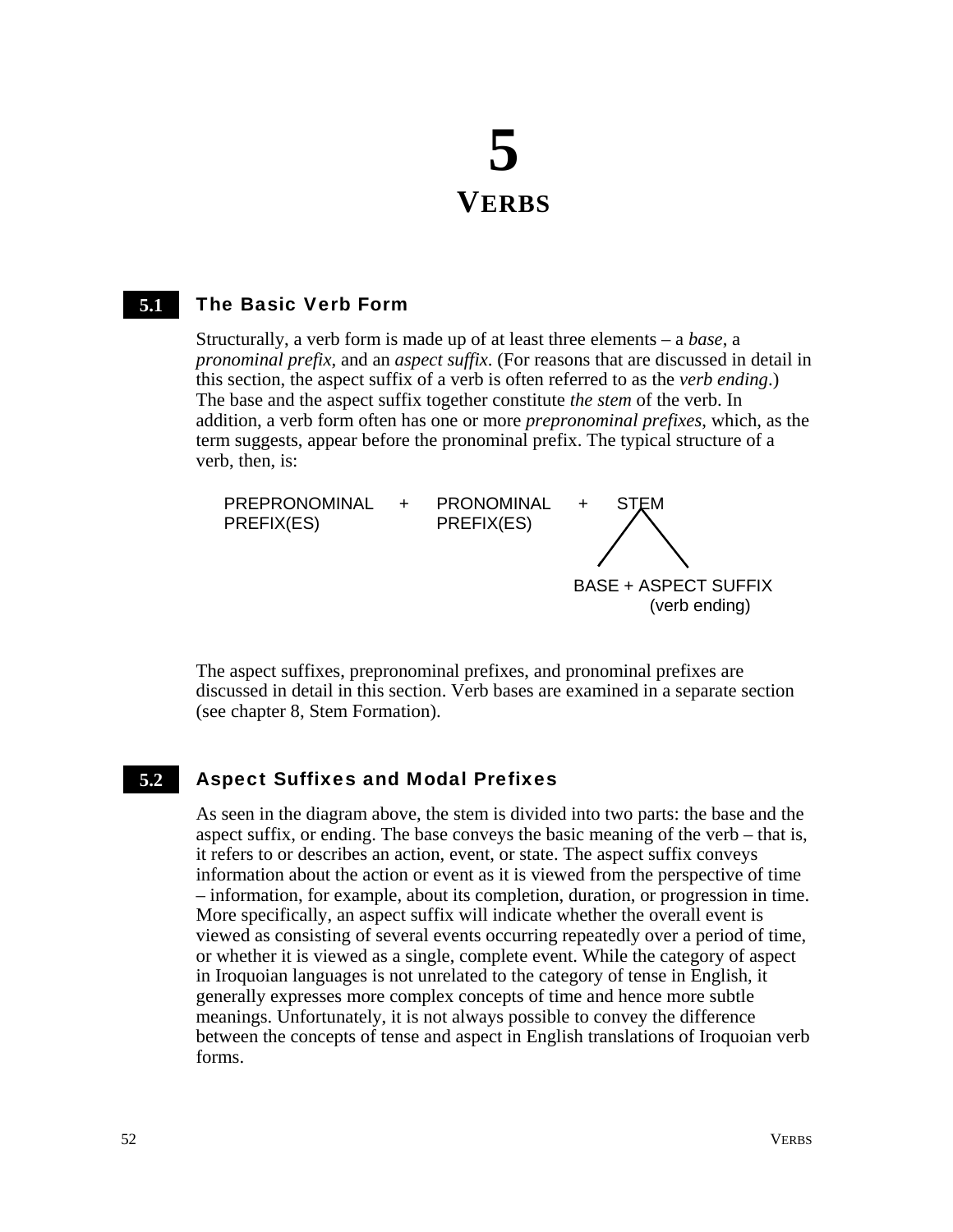The *habitual (serial) aspect* describes *ongoing* or *continuing action*, as well as *recurring action* and events; that is, the habitual aspect would be used to describe an action that is performed over a given period of time (*I keep reading*) or that is performed regularly at intervals (*I read every day*). The *punctual aspect* refers to an action that is a complete event. In describing actions as complete events, the punctual aspect focuses on the conclusion (and occasionally on the initiation) of the action or event rather than on its progression. The *stative (perfective) aspect* describes states. The state may be an inherent condition – for example, *he's tall* – or it may be the result of an earlier action – for example, *I have cooked it* (that is, I have cooked it and so now it is cooked). As the translation of the last example shows, the state is not described in the form of the verb, but it is contained in its meaning by implication.

Verb forms in the punctual aspect must take one of three *prepronominal prefixes:* the *factual (aorist),* the *future,* or the *optative (indefinite)*. These three prepronominal prefixes are termed *modal prefixes.* The *factual mode* is used to refer to an action or event that is completed, and so can be considered an established fact. The English translation of the verb form often includes the word *did* (*he left*, *he did leave*). The *future mode* is used to refer to an action or event that has not yet taken place, but that is quite certain to take place at some point in the future (*he will leave*). The *optative mode* is used to refer to an action or event that has not yet taken place but that might take place (*he might leave*), ought to take place (*he should leave*), or might take place at some point in the future if certain conditions are met (*he would leave*).

In addition to the three aspects (habitual, punctual, stative) and the three modes of the punctual aspect (factual, future, optative), verbs can also occur in the *imperative form*. The imperative form is used to give commands or express requests.

The six forms mentioned above – habitual, factual-punctual, future-punctual, optative-punctual, stative, and imperative – are illustrated below.

O kato:láts wa<sup>?</sup>kato:lá<u>te</u>?

∧kato:láte<sup>′</sup> akato:láte<sup>7</sup> wakatola:tú sato:lát

C gadó:wa:s aga:dó:wa:t ega:dó:wa:t a:gadó:wa:t agadowá:doh sadó:wa:t

I hunt, I'm hunting I hunted, I did hunt I will hunt I might hunt, I should hunt I have (already) hunted hunt!

I hunt, I'm hunting I hunted, I did hunt I will hunt I might hunt, I should hunt I have (already) hunted hunt!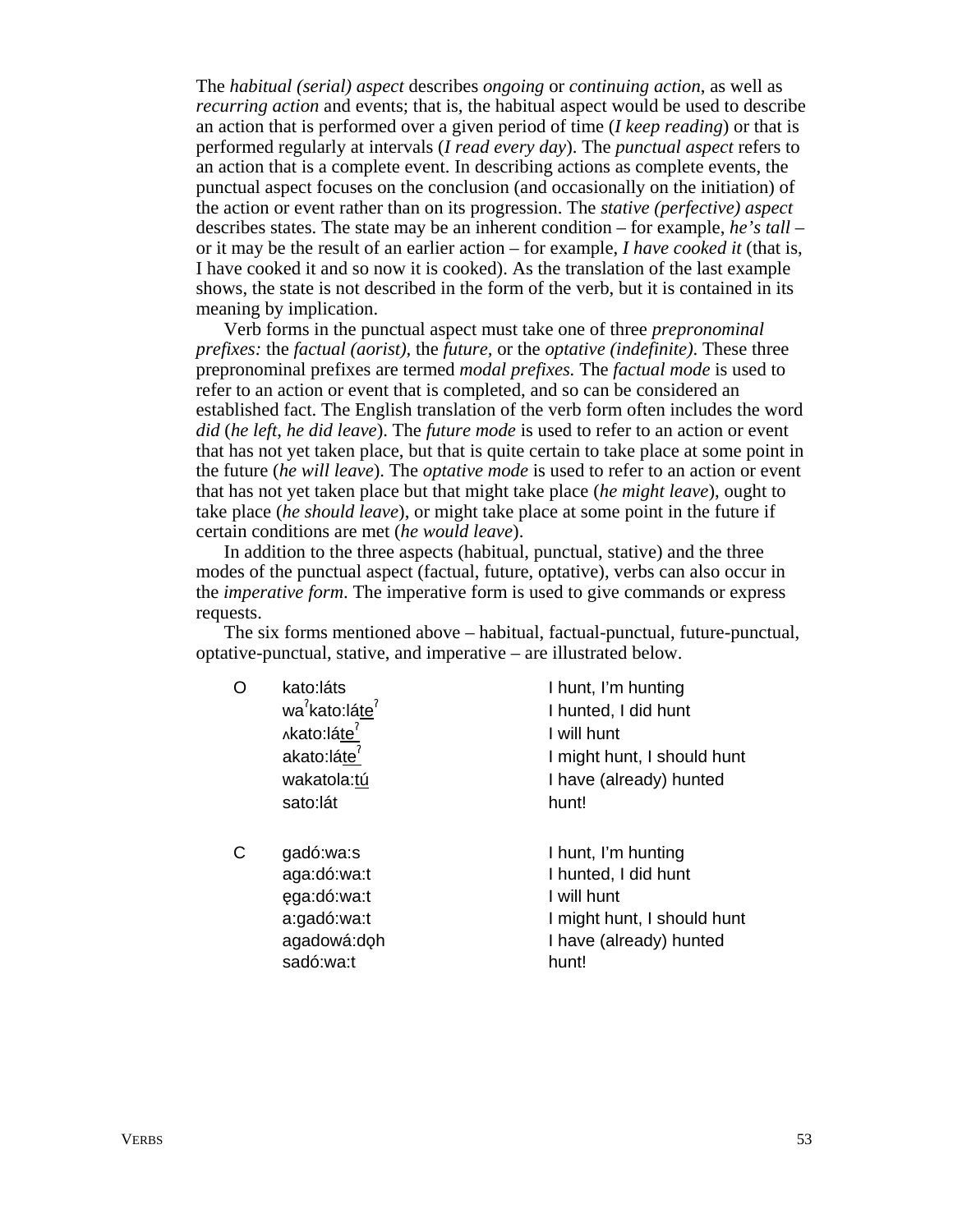| М | kató:rats    | I hunt, I'm hunting         |
|---|--------------|-----------------------------|
|   | wa'kató:rate | I hunted, I did hunt        |
|   | enkató:rate  | I will hunt                 |
|   | akató:rate   | I might hunt, I should hunt |
|   | wakatorá:ton | I have (already) hunted     |
|   | sató:rat     | hunt!                       |
|   |              |                             |

#### *The Form of the Aspect Suffixes and Modal Prefixes* **5.3**

Each aspect category (habitual, punctual, stative) has several suffixes. These suffixes can be very difficult to identify. One reason is that suffixes that belong to the same category can differ from one another quite radically; for example, **-s** and **-ha**<sup>2</sup> are two common habitual aspect suffixes in Oneida, and **-u** and **-e**<sup>2</sup> are two common stative aspect suffixes. Another reason is that there are no reliable patterns that can be used to determine which particular suffix will occur on a particular verb base. Finally, it is often quite difficult to divide the stem into a base and an aspect suffix – that is, to decide exactly where the base ends and the aspect suffix begins. An analysis of the three aspect forms of the Oneida verb *to get up*, given below, will help to illustrate the point. (It should be noted that the English form of the infinitive, with the preposition *to*, does not occur in the Native languages.)

| $\mathbf O$ | katkétskwas<br>wa <sup>?</sup> katkétsko <sup>?</sup> | I get up, I keep getting up |
|-------------|-------------------------------------------------------|-----------------------------|
|             |                                                       | I got up                    |
|             | <b>wakatkétskw</b>                                    | I have gotten up            |

The first form has the habitual suffix **-as**, which is added to the base **-atketskw-**. The second form has the punctual suffix  $\cdot$ <sup>2</sup> (and the factual prefix **wa**<sup>2</sup> $\cdot$ ), but the final sound of the base (**w**) has been replaced by **o**; thus, in this form, **-atketskw**becomes **-atketsko-**. The third form has the stative suffix **-**, and the same form of the base as that found in the habitual aspect form. Because the addition of the aspect suffix so often results in a modification of the last sound(s) of the base, it is easier to think of the stem as a unit comprising the base and the aspect suffix, and to identify the habitual, punctual, and stative aspect forms according to the characteristic sounds that occur at the end of the verb form.

The habitual stem in Oneida and Mohawk often ends in **-s**, **-ha**§ , or **-as**. For example, the habitual form for *I hunt* on page 59 ends in **-s**, and the habitual form for *I get up*, given above, ends in **-as**. In Oneida, many habitual aspect forms also end in **-he<sup>?</sup>**. (See the form for *I sew* on page 59.) In Cayuga, **-ahs** is a common ending. The punctual aspect most often ends in  $\cdot$ <sup>2</sup> or  $\cdot$  e<sup>7</sup> in Oneida and Mohawk, although in Mohawk the **'** occurring at the end of a word is often not pronounced and therefore not shown in written forms. The endings **-ne**<sup>?</sup> and  $-\lambda^2$  in Oneida and **-ne** and **-en** in Mohawk are also quite common. In Cayuga, punctual aspect forms end in **- ›** , **-h**, or **-k**; often, however, the punctual form is not marked by any suffix, so that the end of the base is the end of the verb form. The stative aspect form often ends in **-u**, **-e**§ , or **-** in Oneida. Common endings in Mohawk are **-on**, **-e**, and **-en**. Many stative aspect forms in Oneida and Mohawk do not have a suffix; with these forms, the end of the base is the the end of the verb form. Common stative aspect endings in Cayuga are **-oh** and **o**: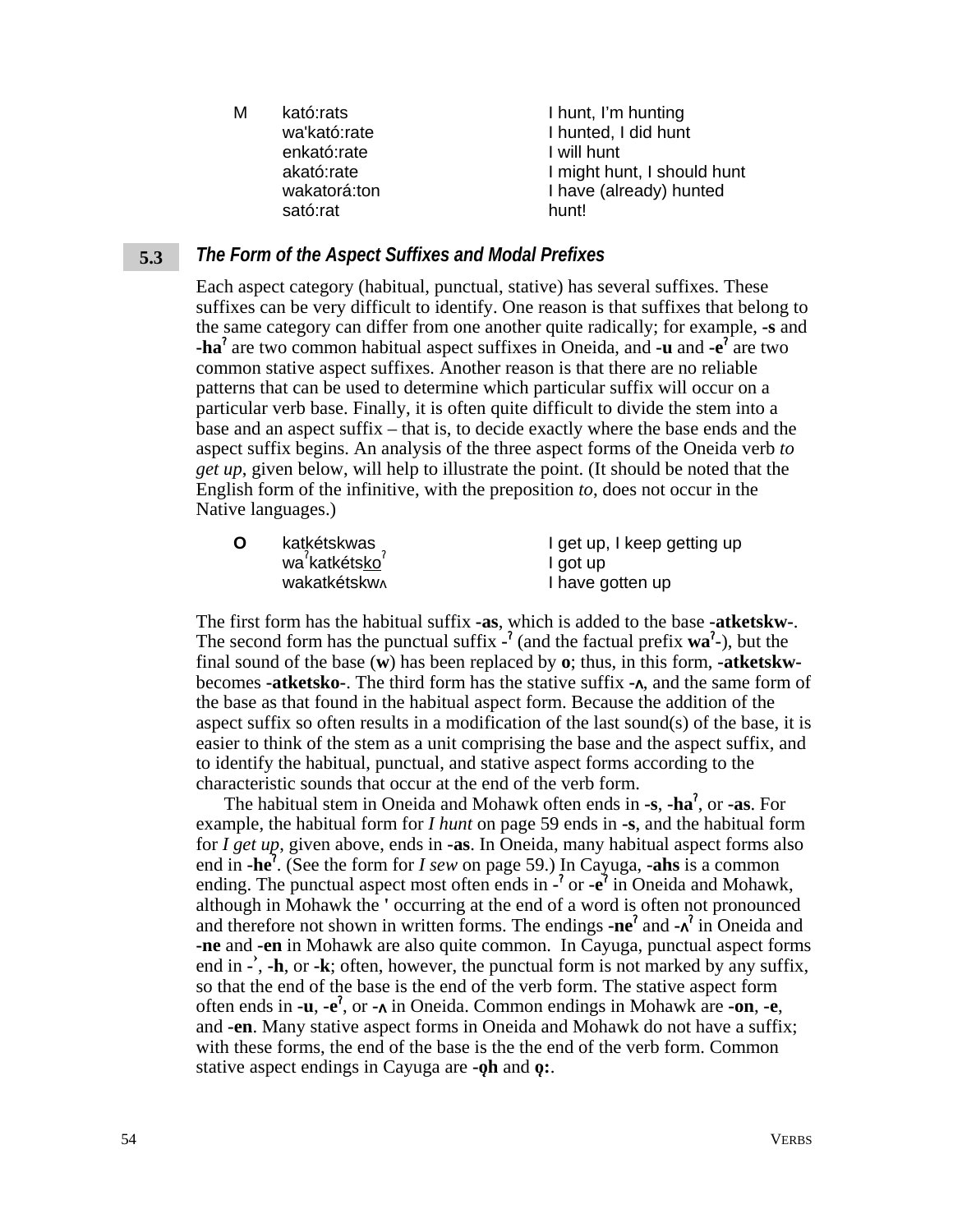Since verbs in the punctual aspect require one of the three modal prepronominal prefixes, a straightforward way of identifying a verb in the punctual aspect is to look for a prepronominal prefix. The future prefix is always  $\lambda$ -/ $\epsilon$ -/en-. The factual prefix is wa<sup>2</sup>, wa-, or we- in Oneida, wa<sup>1</sup>-, wa-, or we- in Mohawk, and a- or ein Cayuga. The optative prefix is  $a$ - or  $a$ :- in all three languages.

The imperative form is characterized in Mohawk and Oneida by the absence of modal prefixes and aspect suffixes. It is formed by taking any one of the three modes of the punctual aspect and removing the final  $\ell$  (if there is one) or  $e^{\ell}$ , as well as the modal prefix. In Cayuga also, the imperative lacks the modal prefixes; a final -', however, is replaced by -h.

#### Uses of the Aspect-Mode Categories  $5.4$

#### The Habitual Aspect  $5.5$

The habitual aspect describes an action or event that occurs continuously over a period of time, or that keeps on occurring at regular intervals (she is sewing, she sews regularly, it rains off and on):

| $\mathsf{C}$<br>М | ke <sup>2</sup> níkhuhe <sup>2</sup><br>kníkoha<br>ke'níkhons | I sew (regularly), I'm a sewer                            |
|-------------------|---------------------------------------------------------------|-----------------------------------------------------------|
|                   | yok^no:lé:se <sup>7</sup>                                     | it keeps raining, it rains off and<br>on, it always rains |
| М                 | ohsdáogye's<br>iokennó:re's                                   |                                                           |

Both the habitual and the stative aspects can be used to describe ongoing or continuing action – for example, an event that is occurring at the time of speaking. The aspect used depends on the verb and its meaning. The first example above shows a verb that uses the habitual aspect to describe an action that is occurring (that is, continuing to occur) at the time of speaking. For examples of verbs that use the stative aspect to convey this meaning, see the section that follows.

Since the habitual aspect also describes repeated or *habitual action*, it often occurs with verbs that describe an occupation:

 $\Omega$ lato:láts he hunts (regularly), he's a hunter

- $\mathsf{C}$ hadó:wa:s
- м rató:rats

#### The Stative Aspect 5.6

The stative aspect is most often used to describe a state or condition. The state or condition may be one of two kinds: it may be constant and inherent, as in the first example below, or it may be the result or consequence of an action that has been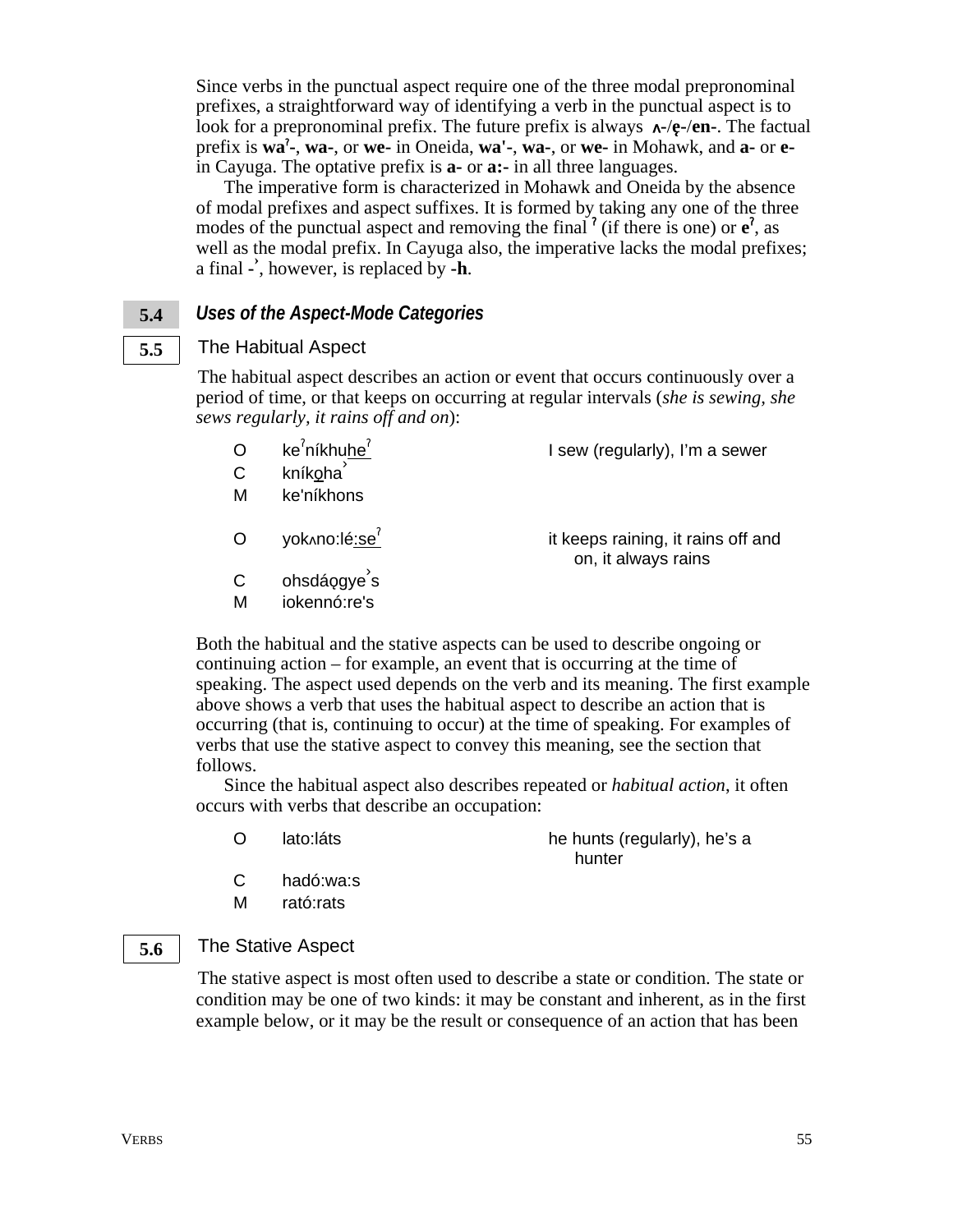performed in the past, as in the second example. Note that in the first instance – when the state is constant and inherent – the verb form describes the state, as an adjective does in English; in the second instance – when the state is a consequence of an action – the verb describes an action that has been completed and that results in a state or condition. In other words, in the second instance, the state or condition is contained in the meaning of the verb by implication.

O lahn vés he's tall

- C hahné:ye:s M rahnén:ies
- 

O wakká:tshi I have taken it apart (and so now it's taken apart)

- C dewagekáhso:
- M wakeríhsion

Verbs that describe a condition that is considered constant or unchanging occur only in the stative aspect and do not have a habitual or punctual aspect form. The meanings expressed by such verbs often correspond to the meanings expressed by adjectives in English, as shown in the first example above.

With some verbs, the stative aspect decribes an action or event that was completed in the past.

| O   | lohya:tú:  | he has written                |
|-----|------------|-------------------------------|
|     | lohtáti    | he has gone away, he has left |
| C   | hohyá:do   |                               |
|     | hohdé:gyo: |                               |
| . A |            |                               |

M rohiá:ton rohténtion

As pointed out in the previous section, some verbs require the stative aspect to describe ongoing or continuing action (see the previous section for verbs that use the habitual aspect to convey this meaning). The example below shows a verb form that uses the stative aspect to describe an action occurring (that is, continuing to occur) at the time of speaking:

O teholihwáhkw he's singing

- C hodré:no:t
- M rarén:note

#### The Punctual Aspect **5.7**

The punctual aspect conveys the idea that the action or event described constitutes a single, complete event. The punctual aspect always occurs in one of the three modes – the *factual* or *aorist mode*, the *future mode*, or the *optative* or *indefinite mode* – that convey information related to the time of the action or, more precisely, to its completion or the probability of its completion. The *factual (aorist) mode* describes an event that is considered an established fact. It is often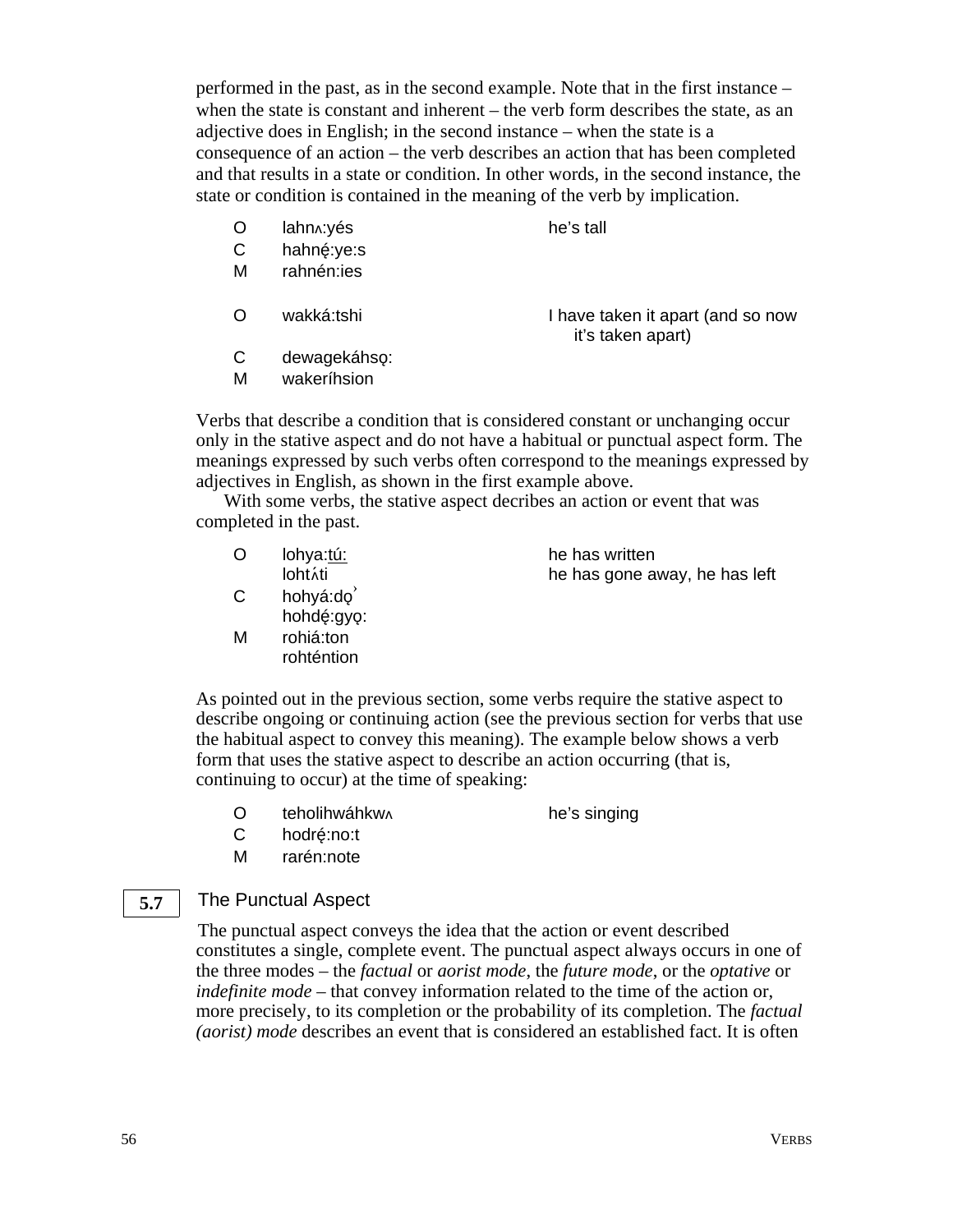used to refer to an action or event that has taken place in the recent past. The meaning expressed by this use of the factual form is translated into English by the auxiliary verb *do*:

I opened the door

- O wa<sup>7</sup>katkétsko<sup>7</sup> I got up, I did get up
- C agá:tge<sup>3</sup>
- M wa'katkétsko
- O wa<sup>2</sup>kenhotu:kó:
- C agenhodó:go
- M wa'kehnhotón:ko

With some verbs, the factual emphasizes the initiation of the established event. This use of the factual form is translated into English by using the verb *to start* with the verb describing the action or event *(it started to snow).* The verbs with which the factual mode is most often used to convey this meaning include verbs that describe weather conditions:

| $\mathsf{C}$<br>м | wa <sup>'</sup> ok^:nóle <sup>'</sup><br>a ohsdáodi<br>wa'okén:nore | it started to rain |
|-------------------|---------------------------------------------------------------------|--------------------|
| $\Omega$          | uta <sup>ʔ</sup> klo: <u>kó:</u><br>awadagra:dé:ni                  | it started to snow |

M ónkeren'ne

With verbs that describe motion, and in particular the manner in which someone is moving, the factual mode also focuses on the starting point of the action. This use of the factual is often translated by phrases that suggest that the actor has set off for the purpose of performing the action.

| $\mathsf{C}$<br>М | wa <sup>'</sup> ekhunyá:na <sup>'</sup><br>a'ekonyáhna<br>wa'ekhonià:ne or<br>wa'ekhonnià:na | she left to cook                   |
|-------------------|----------------------------------------------------------------------------------------------|------------------------------------|
|                   | wahatolátha <sup>7</sup>                                                                     | he went off to hunt (he set off in |
|                   | ahadowá:ta                                                                                   | order to hunt)                     |

M wahatorátha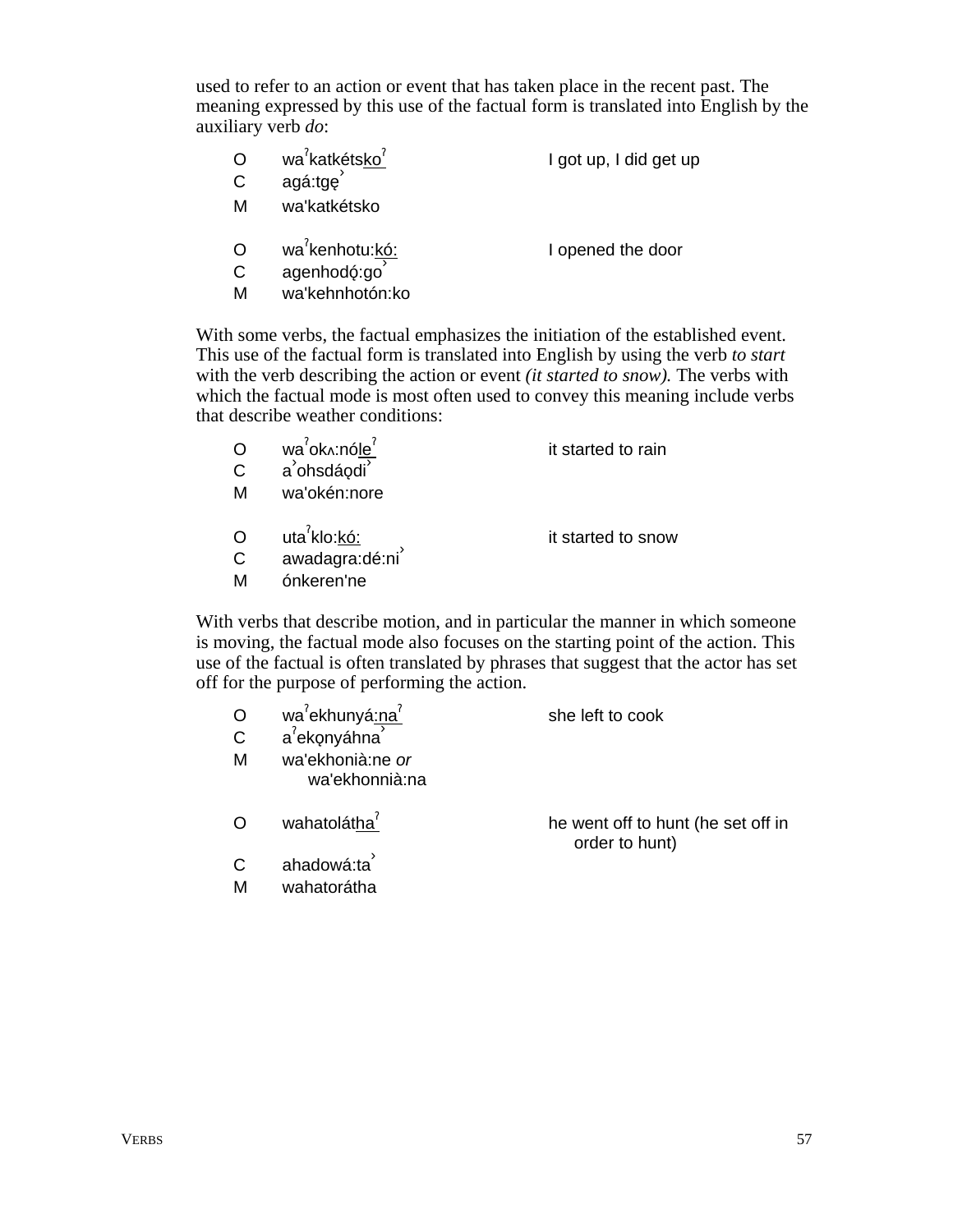The *future mode* is used to describe an action that is very likely to take place in the future – that is, to convey a high degree of probability with regard to its occurrence:

| Ő            | ∧kekhu:ní:     | I will cook it |
|--------------|----------------|----------------|
| $\mathsf{C}$ | ęge:kó:ni      |                |
| М            | enkekhón:ni    |                |
| O            | ∧haht∧:tí:     | he will leave  |
| C            | ehahdé:di      |                |
| М            | enhahtén:ti    |                |
| O            | t^katkal^:lu   | I will swing   |
| C            | dęgadohwí:da't |                |

M enkathónwihá:ren

The *optative (indefinite) mode* is used to describe an action or event that *might* take place – that is, to convey a degree of uncertainty as to whether the act or event will take place – or an action or event that *should* take place:

- 
- O a:kekhu:ní: I might cook it, I should cook it
- $C$  a: $\alpha$ ekó:ni<sup>'</sup>
- M a:kekhón:ni

However, the optative is most often used in subordinate clauses that follow certain verbs (e.g., *to want*, *to know how to*), including the negative verb that can be translated as *not to be able*:

- O yáh ki $^{\text{?}}$  thau:tú: usahsahtʌ:<u>tí:</u> you can't go home
	-
- $C$  tawa:dóh osahsahdé:di
- M iah thaón:ton onsahsahtén:ti

## The Imperative

**5.8**

The *imperative mode* is used to express commands:

- O Senho:tú. Close the door!
- C Senhóha:.
- M Sehnhó:ton.

A negative command (*don't do it!*) is expressed by using the particle **ták** § /**ahgwih**/**tóhsa** and adding the *future* prepronominal prefix to the regular imperative verb form in Oneida and Cayuga:

- O Tákʌ<sup>ʔ</sup> Don't close the door!
- C Ahgwíh ehsénhoha:.
- M Tóhsa sehnhó:ton.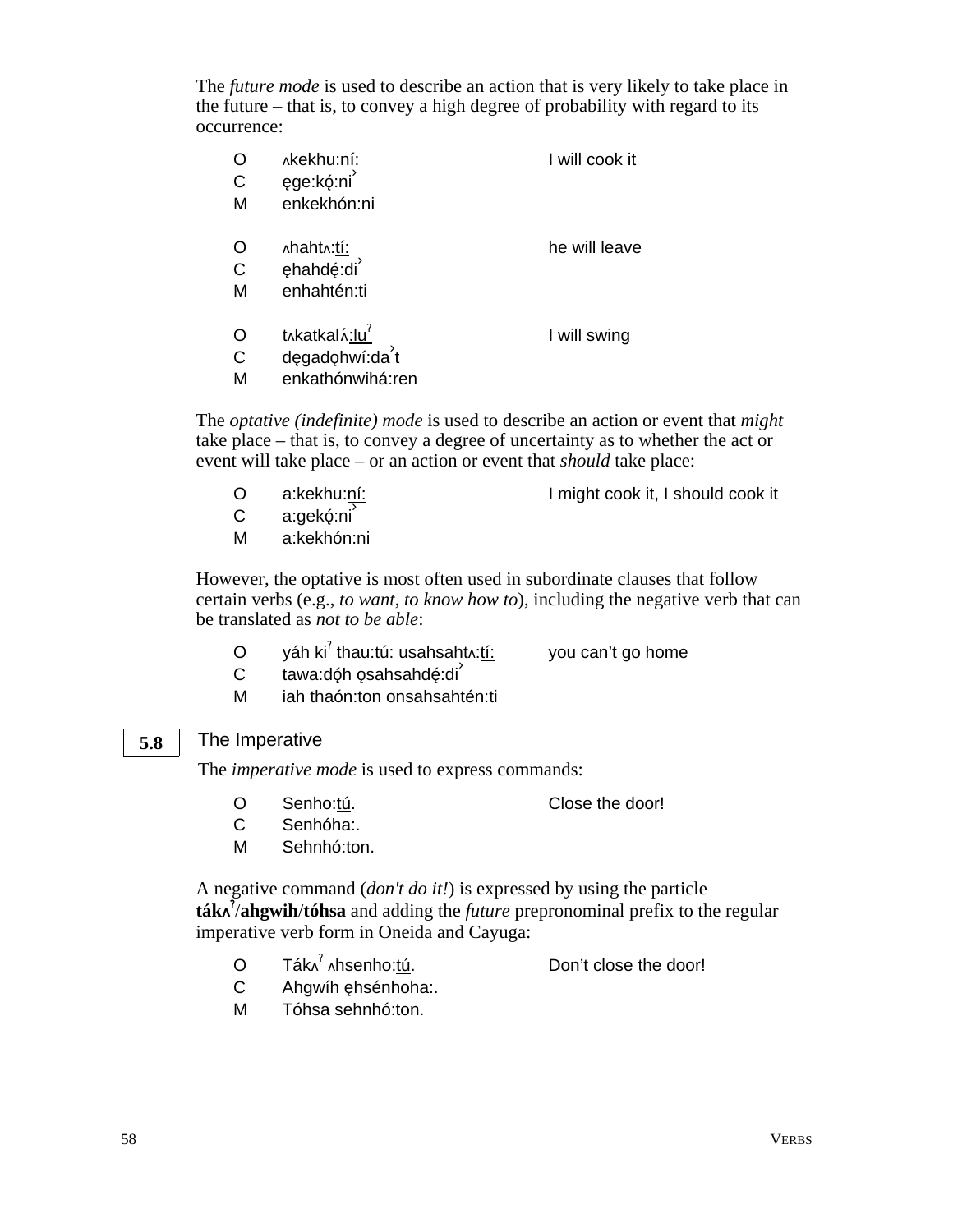The same construction, but with the *optative* prefix added to the imperative verb, conveys a suggestion or admonition:

O Senhotú kwí: ták^ utahutáyahte<sup>?</sup> tsí:ks. Close the door so that the flies can't come in.

- ostandus ahgwíh o:daga:dí:yo<sup>3</sup><br>C Senhóha: ahgwíh o:daga:dí:yo<sup>3</sup> "''ੱ',"<br>otré da
- M Sehnhó:ton tóhsa aontakontáweia'te ne tsì:ks.

#### *Additional Aspect-Mode Categories* **5.9**

Verbs in the habitual or stative aspect can take on endings that convey additional meanings relating to the time of the action or event. There are two main categories of endings: the *past* and the *continuative (modalizer)*.

#### The Habitual Past **5.10**

The *habitual past (former past) mode* describes an action or event that occurred regularly in the past but that has ceased to occur at the time of speaking. The habitual past suffix is added to the habitual aspect suffix. In the examples below, the first verb in each language is in the *habitual form*; the second is in the *habitual past form*.

| ∩ | kato:láts                 | I hunt, I'm hunting |
|---|---------------------------|---------------------|
|   | kato:látskwe <sup>7</sup> | I used to hunt      |
| C | gadó:wa:s                 |                     |

kató:rats**kwe** The habitual past suffix is  $-(h)$ **kwe**<sup>?</sup> in Oneida,  $-\text{ge}$ **he** $\text{or}$   $-\text{k}$  in Cayuga, and

**-(h)kwe** in Mohawk.

M kató:rats

gado.wa.o<br>gadowas**géhe** 

In some cases, a verb form that ends in the habitual suffix undergoes a change when the past suffix is added to the verb form. In Oneida, for example, the  $\degree$  of the habitual ending **-ha**<sup>2</sup> is deleted:

| $\Omega$ | kethé:tha <sup>7</sup><br>kethé:thahkwe <sup>7</sup> | I pound, I'm a pounder<br>I used to pound, I used to be |
|----------|------------------------------------------------------|---------------------------------------------------------|
|          |                                                      | a pounder                                               |

Also, in Oneida, the habitual suffix  $-\text{he}^2$  is replaced by the suffix  $-\text{ha}^2$ , and the <sup>?</sup> is deleted:

| Ō | ke <sup>?</sup> níkhu <b>he</b> <sup>?</sup> | I sew, I'm a sewer |
|---|----------------------------------------------|--------------------|
|   | $ke^2$ nikhú <b>hahkwe</b> <sup>?</sup>      | I used to sew      |

Because the addition of the habitual past suffix often causes significant changes in the form of the habitual ending, the entire habitual past ending (which includes the habitual and the habitual past suffixes) is in bold in the above example.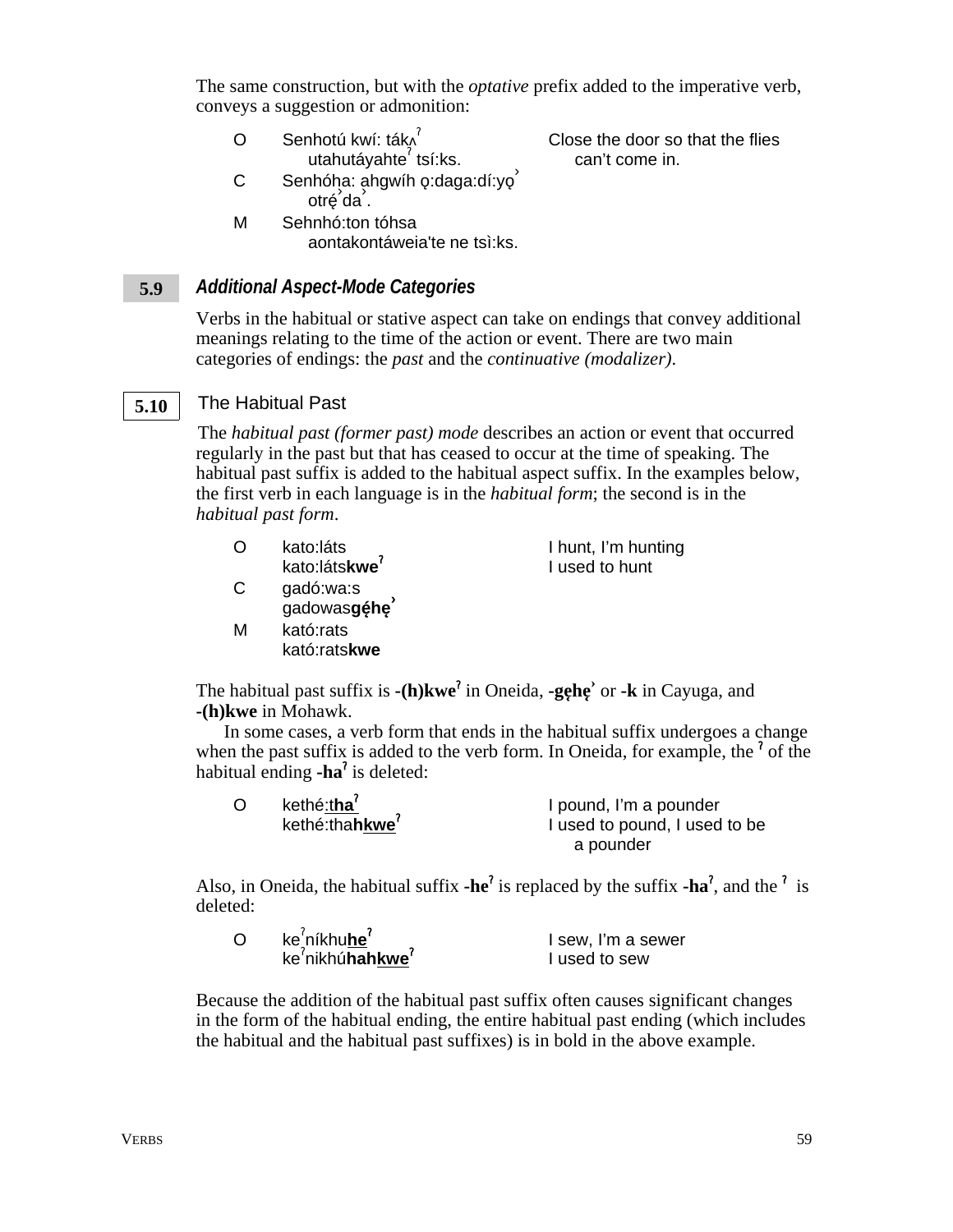The habitual past suffix also occurs on some verbs that designate states or attributes and that normally occur only in the stative aspect. With these verbs, the habitual past describes a state that has persisted over time in the past:

| O            | wakathu:té:<br>wakathu:téhkwe <sup>r</sup>          | I hear<br>I used to hear                             |
|--------------|-----------------------------------------------------|------------------------------------------------------|
| $\mathsf{C}$ | aga:tó:de<br>aga:tó:dek                             |                                                      |
| M            | wakathón:te<br>wakathón:tehkwe                      |                                                      |
| $\circ$      | knáke <u>le<sup>?</sup></u><br>knákle <b>hkwe</b> ? | I live, I reside<br>I used to live, I used to reside |
| C            | gená:gre<br>gená:grek                               |                                                      |
| M            | kenákere<br>kenákere <b>hkwe</b>                    |                                                      |

#### The Stative Past **5.11**

The *stative past (remote past) mode* describes a state or condition that has prevailed in the past or an action or event that was completed in the past. In other words, the uses of the stative past parallel those of the stative aspect, except that the stative past refers to the past or, in cases where the stative aspect itself refers to action completed in the past, to a more remote past. The stative past suffix is added to the stative aspect form.

The stative past suffix is most often found on verbs that designate inherent states or attributes. With such verbs, which normally occur only in the stative aspect, the stative past describes a state that persisted over time in the past:

| O | lólehs^                                   | he is fat  |
|---|-------------------------------------------|------------|
|   | $\text{lobe}^{\text{?}}$ s $\land$ : hné: | he was fat |
| С | hóhsę:<br>hohsę́ <b>hne:</b>              |            |
| м | róre'sen<br>rore'sèn:ne                   |            |

With verbs that use the stative aspect to describe an action that has been completed, the stative past describes an action that was completed in a more remote past, or at a more distant point in time. The first verb in each language is in the *stative form*; the second is in the *stative past form*:

| $\bigcap$ | wakatkáthu                                                 | I have seen it |
|-----------|------------------------------------------------------------|----------------|
|           | wakatkathú:ne <sup>'</sup>                                 | I had seen it  |
| C         | atgátg <u>a</u> htwęh<br>atgatg <u>a</u> htwę́ <b>hne:</b> |                |
|           |                                                            |                |
| M         | wakatkáhthon                                               |                |

wakatkahthón**:ne**

60 VERBS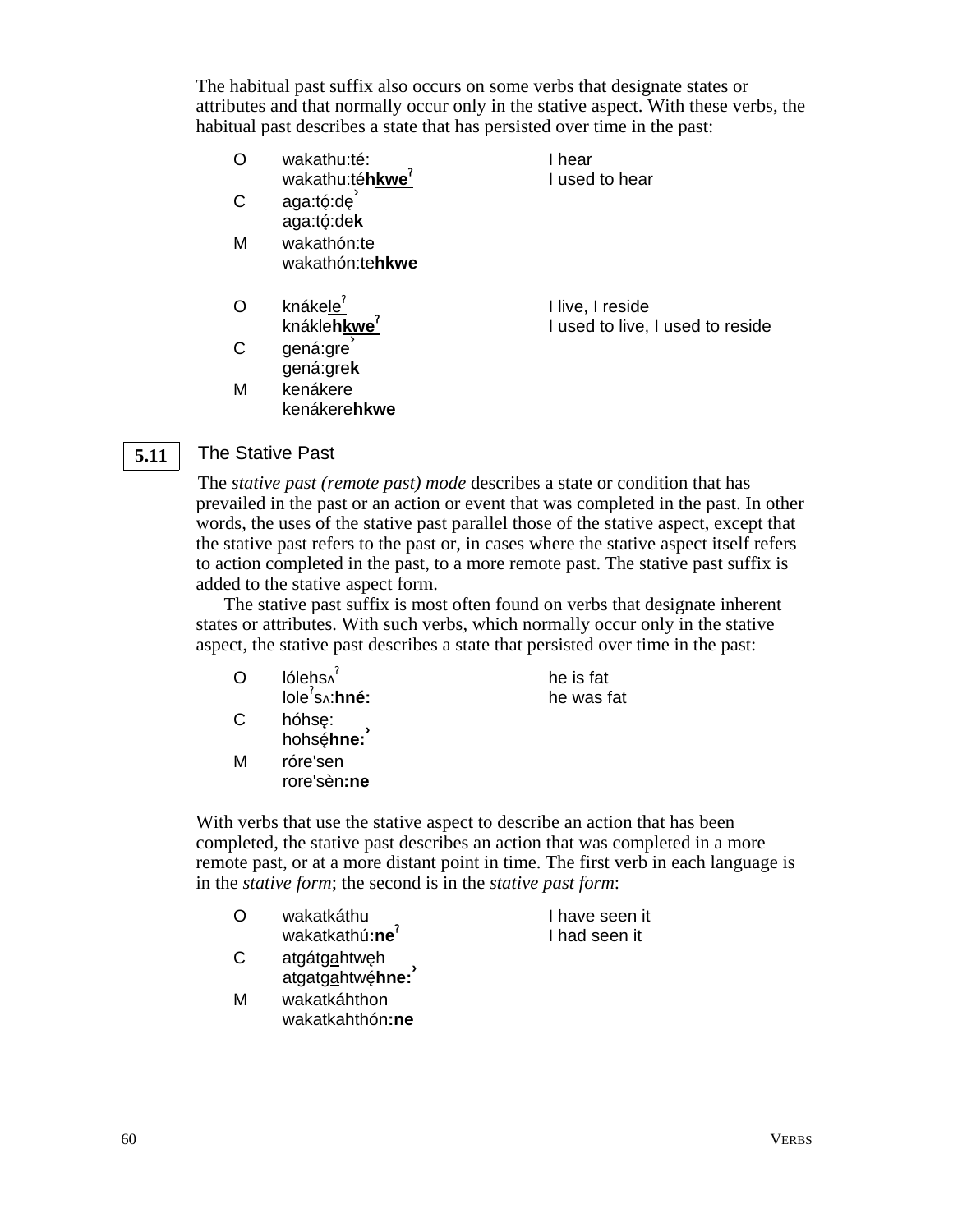With verbs that use the stative aspect to describe an ongoing or continuous action or event, the stative past describes an action or event that took place over a period of time in the past:

| O | wakatnutolyá:tu<br>wakatnutolya <sup>?</sup> tú:ne <sup>?</sup> | I'm playing   |
|---|-----------------------------------------------------------------|---------------|
|   |                                                                 | I was playing |
| С | hodęnidę́oh<br>hodęnidę́ohne:                                   | he is humble  |
|   |                                                                 | he was humble |
| М | wakatkarí:ton                                                   | I'm playing   |
|   | wakatkaritón:ne                                                 | I was playing |
|   |                                                                 |               |

Stative past forms end in **-:ne<sup>?</sup>** or **-:hné:** in Oneida (the first **:** indicates that the vowel that precedes is lengthened), **-hne:›** in Cayuga, and **-:ne** in Mohawk.

#### The Future-Stative **5.12**

With verbs that describe a state or attribute, the continuative ending – **-hake**<sup>?</sup> or **-ke**§ in Oneida, **-he**3**:k**, **-ho**3**:k**, or **-k** in Cayuga, and **-hake** or **-ke** in Mohawk – can be added, with the future prepronominal prefix, to convey the idea that the state or attribute will persist in the future. The first example in each language is in the *stative aspect form*; the second is in the *future-stative form*.

- O la<sup>?</sup>sháts<u>te<sup>?</sup></u> ha§ shátste**ke**§ he is strong he will be strong C ha<sup>2</sup>shá:sde<sup>3</sup> na sha.sac<br>ęhá shasde:**k**
- M ra'shátste enha'shátste**ke**

Certain verbs, including the verb *to hear*, refer to an act but suggest a state in the Native language. Again, the first example in each language is in the *stative aspect form*; the second is in the *future-stative form*.

O wakathu:té:

wakathu:té**ke**§

- $C$  aga:tó:de $\overline{C}$ e3wagató3:de:**k**
- M wakathón:te enwakathón:te**ke**

I hear (I am in a state of hearing, of listening) I will be hearing it

#### Pronominal Prefixes **5.13**

The pronominal prefixes identify who or what is carrying out the action described by the verb, or who or what is affected by the action described by the verb, or both. In the case of verbs that describe states or attributes, the pronominal prefixes identify who or what exists in the state described by the verb, or who or what has the particular attribute referred to. (In terms of English grammar, the pronominal prefix on a verb identifies the subject or object of the verb, or both.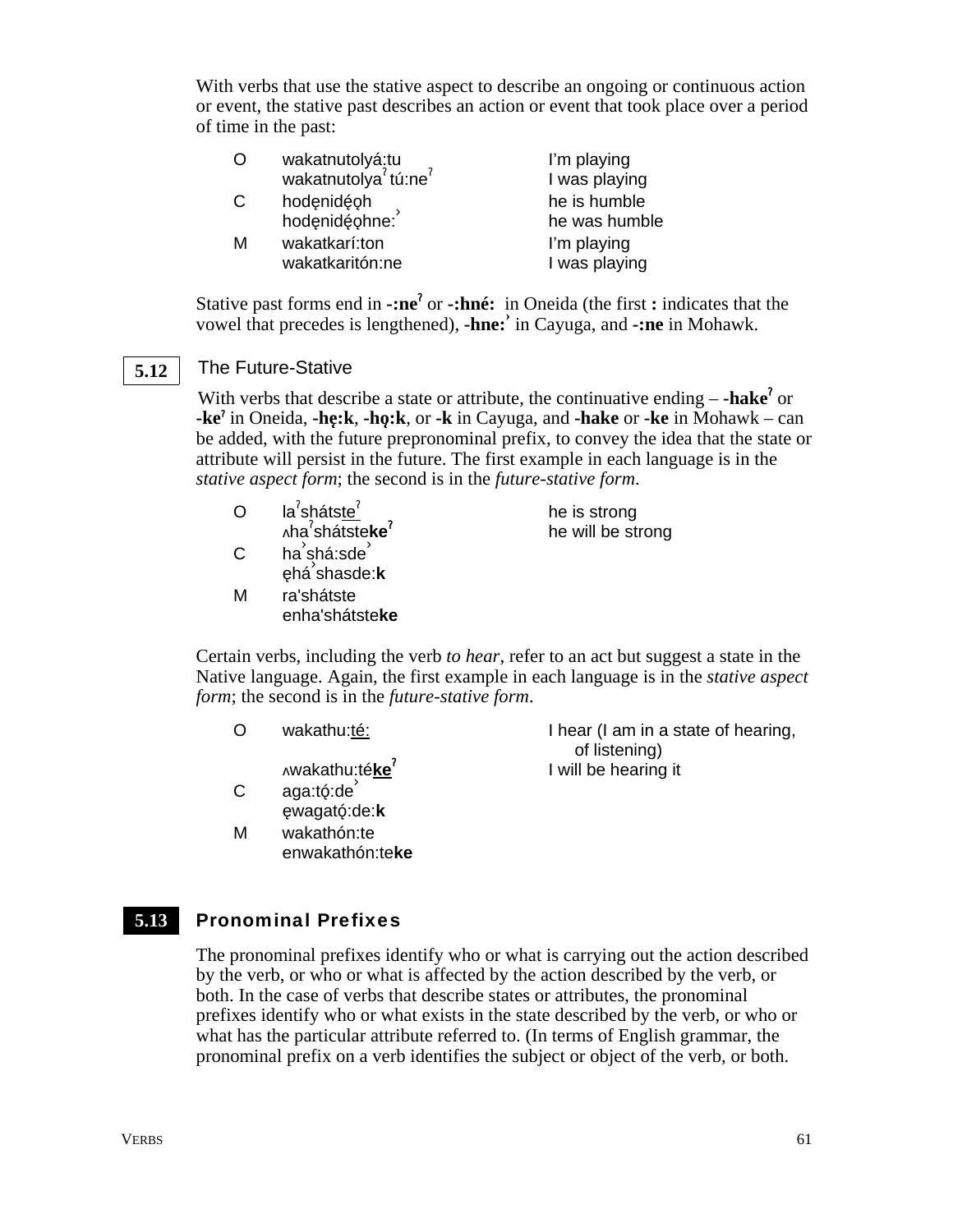These terms should be used with caution, however, as the usual grammatical distinction between subject and object does not always apply to Iroquoian verb forms. The concepts expressed by the pronominal prefix categories are often more complex and more subtle than those suggested by the grammatical function of subject and object.) The pronominal prefixes fall into three basic categories: *agent* (or *subjective*)*, patient* (or *objective*), and *interactive*.

*Agent (subjective) pronominal prefixes* and *patient (objective) pronominal prefixes* occur on verbs that refer to only one participant in the action or state described by the verb – the person who is carrying out the action or the person whose state is described by the verb. Generally speaking, agent (subjective) pronominal prefixes are used with verbs that indicate or suggest that the participant is actively or voluntarily involved in the action of the verb, while patient (objective) pronominal prefixes are used with verbs that suggest that the participant has a more passive role in the action or state described by the verb, or is involuntarily affected by the action. This distinction, however, is not the sole factor involved in determining whether a verb will have an agent or a patient pronominal prefix. The prefix used with a verb is also determined by the specific aspect category of the verb, as described below. In other words, it is not the meaning of the verb alone that determines whether an agent or patient pronominal is used. The verb in the first example in each language has an agent pronominal prefix; the verb in the second example has a patient pronominal prefix.

| Ō  | tekátkwa <sup>r</sup> | I dance, I am a dancer |
|----|-----------------------|------------------------|
|    | waknuhwáktanihe       | I am sick              |
| C. | degá:tkwa             |                        |
|    | aknohokdá:nih         |                        |
| Μ  | tekenonniáhkhwa       |                        |

*Interactive pronominal prefixes* occur on verbs that identify two persons – the person who performs the action and the person who is affected by the action or is the recipient of the action:

O **khe**ya §

**wak**enonhwáktani

I help her

- <sup>C</sup> **ke**ya› dagé:nhahs
- M **khe**ia'takénhas

Agent, patient, and interactive pronominal prefixes give information about the participant(s) in the action or state described by the verb according to three grammatical categories: *person, number,* and *gender*.

The grammatical category of *person* makes it possible to distinguish between the speaker, the listener or the person being spoken to, and the person or thing talked about. The *first person* is used when the verb refers to or includes the speaker (*I am leaving, we are leaving*). The *second person* is used when the verb refers to the *listener*, or, more precisely, the person addressed by the speaker (*you are eating*). The *third person* is used when the verb refers to the person(s) or thing(s) being talked about (*he is leaving; they are eating; it is big*). In addition, two other prefixes – the *first person inclusive* and the *first person exclusive* – occur in Iroquoian languages. The *first person inclusive prefix* is used when the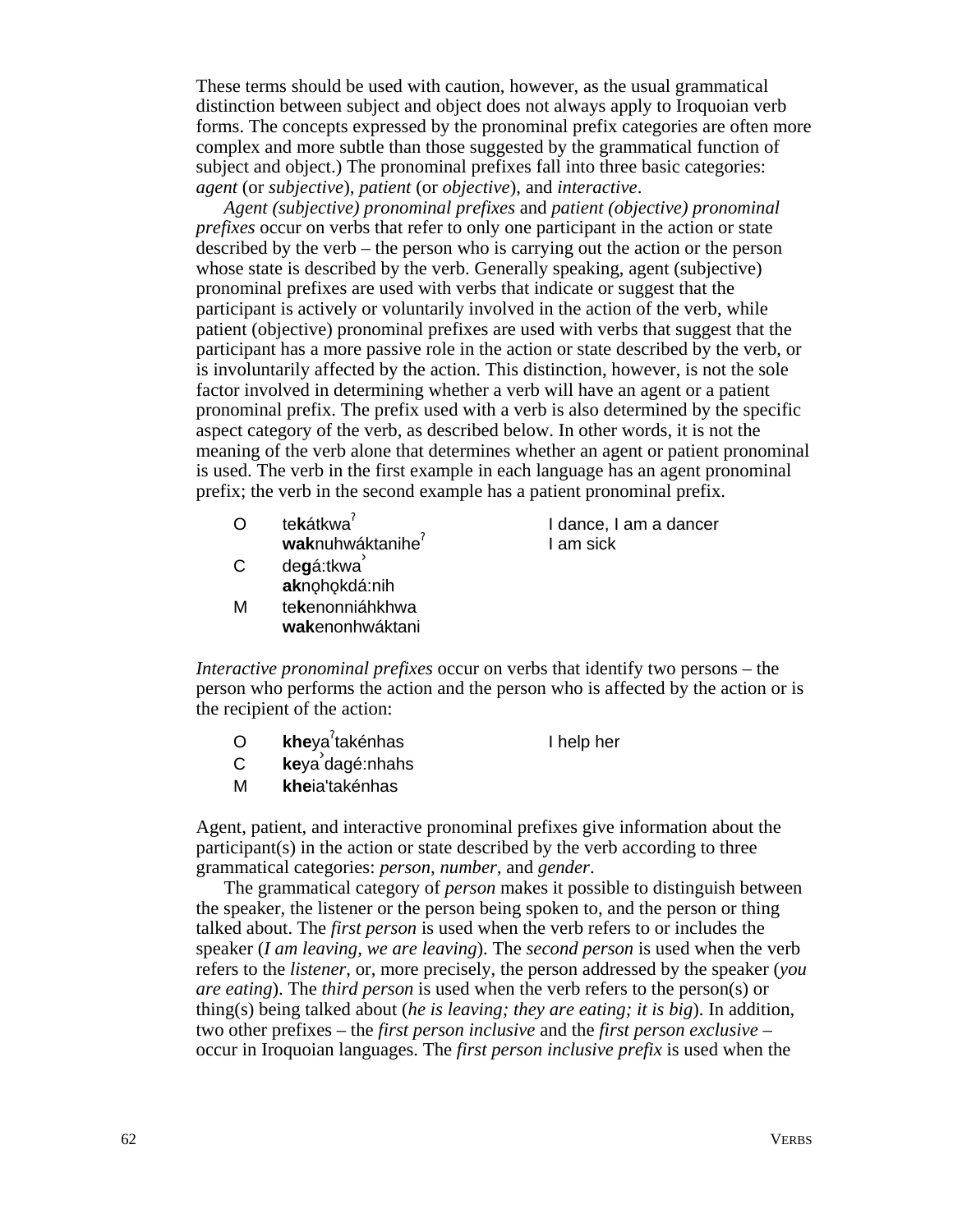verb refers both to the speaker and the listener – in other words, when both the speaker and the listener are included in the pronominal reference (*we*, meaning *I and you*). The *first person exclusive prefix* is used when the verb refers to the speaker and some person other than the listener or a group from which the listener is excluded (*we*, meaning *the person speaking and his/her companion(s), but not you, the person(s) being addressed*).

The grammatical category of *number* refers to the number of individuals involved in the action or event described by the verb. A *singular* prefix indicates that only one person or thing is involved in the action; a *dual* prefix indicates that there are exactly two person involved; and a *plural* prefix indicates that there are more than two persons involved. Note that in Oneida and Mohawk, the dual and plural prefixes apply only to persons; they are not used to refer to things or objects, which are always grammatically singular.

The grammatical category of *gender* classifies persons and things into four categories in Oneida and Mohawk – *masculine, feminine-indefinite, femininezoic*, and *neuter* – and three categories in Cayuga – *masculine, feminine,* and *neuter*. The masculine prefixes are used to refer to male persons in all three languages. To refer to a female person, either the feminine-indefinite or the feminine-zoic prefix is used in Oneida and Mohawk. The feminine-zoic prefix is also used in Oneida and Mohawk to refer to animals. To refer to a female person in Cayuga, the feminine prefix is used. The neuter prefix is used to refer to inanimate objects and animals. To refer to a mixed group of males and females, Oneida and Mohawk use the masculine (dual or plural), but Cayuga uses the feminine (plural). Note that in Oneida and Mohawk, the feminine-zoic and the neuter prefixes are almost always identical.

#### *The Agent (Subjective) Pronominal Prefixes* **5.14**

The *agent* or *subjective pronominal prefixes* identify the person carrying out the action of the verb or the person whose state or condition is described by the verb through the grammatical categories of person, gender, and number. (In terms of English grammar, agent pronominal prefixes refer to the subject of the verb, although the term *subject* is not truly appropriate for Iroquoian languages.) There are fifteen agent pronominal prefixes in Oneida and Mohawk, and fourteen in Cayuga, reflecting the varieties of combinations that are possible with regard to person, gender, and number.

The agent pronominal prefixes are illustrated in tables 1–6. Two tables are given for each language, illustrating the two most common types of stems in Iroquoian languages – a-stems, which begin with the vowel *a*, and C-stems, which begin with a consonant.

Tables 1 and 2 outline the agent pronominal prefixes for Oneida; tables 3 and 4 outline the agent pronominal prefixes for Cayuga; and tables 5 and 6 outline the agent pronominal prefixes for Mohawk. In each table, the person, gender (where applicable), and number of the prefix illustrated are identified in the first column; the verb form with the prefix is given in the second column, with the prefix in bold; and the translation of the verb form is given in the third column. The same two verbs have been used for all three languages: the verb meaning *to get up, arise*, which is an a-stem verb, and the verb meaning *to crave (to have a craving for something to eat)*, which is a C-stem verb. In a few cases, the two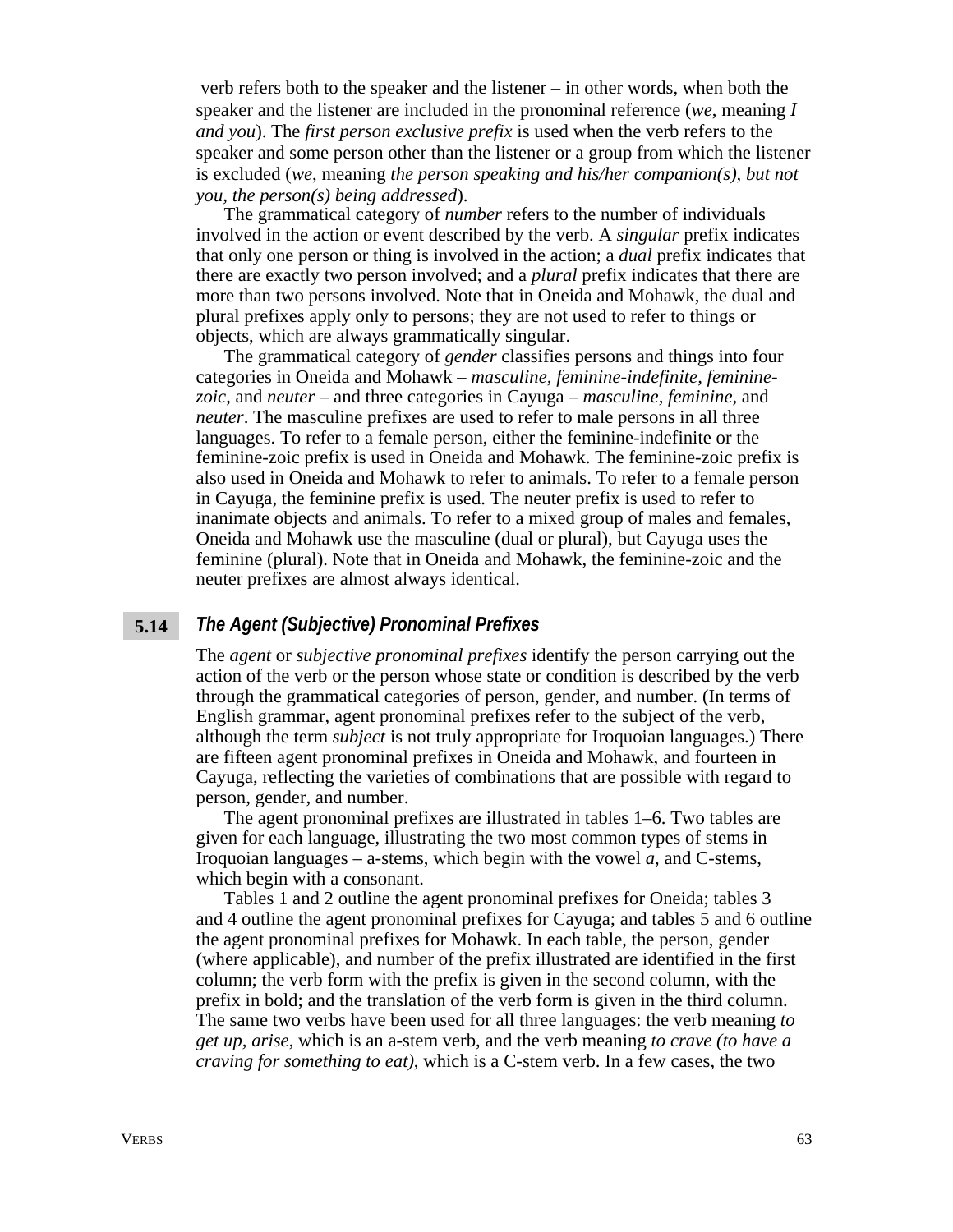verb types use the same prefix for a particular person, gender, and number combination, but, for the most part, the prefixes used by the two verb types differ.

As mentioned above, the two types of stems illustrated – those that begin with the vowel  $a$  and those that begin with a consonant – are by far the two most common types of stems in Iroquoian languages. Other stem categories in the languages include: *e-stems*,  $A$ -/e-/en-stems, *i-stems*, *o-stems*, and  $u$ -/o-/on-stems. However, since these occur relatively rarely, they are not illustrated here.

Determining the stem category of a verb involves identifying a few verb forms with different pronominal prefixes, and then matching the pronominal prefixes to the sets given in the tables. For example, the Oneida verb used in the examples below is a C-stem (the person and number, and the gender when relevant, of the actor or subject are shown in parentheses after the verb form):

| klistálhos (1 singular)                | I'm ironing                    |
|----------------------------------------|--------------------------------|
| yelistálhos (3 feminine-indefinite     | she's ironing                  |
| singular)                              |                                |
| tnilistálhos (1 inclusive dual)        | we two (you and I) are ironing |
| kutilístalhos (3 feminine-zoic plural) | they (the women) are ironing   |

The verb below, on the other hand, is an a-stem. Note that the first sound of the stem – the vowel  $a$  – is eliminated after pronominal prefixes that end in the vowel *u*.

| I see (it)<br>she sees (it) |
|-----------------------------|
|                             |
| we two (you and I) see it   |
| they (the women) see (it)   |
|                             |

### **Table 1. Agent pronominal prefixes for a-stem verbs – Oneida**

| 1 singular         | katkétskwas    | I get up, arise                                                                     |
|--------------------|----------------|-------------------------------------------------------------------------------------|
| 1 exclusive dual   | yakyatkétskwas | we two (someone and I, but not you,<br>the person being addressed) get<br>up, arise |
| 1 exclusive plural | yakwatkétskwas | we (the others present and I, but not<br>you) get up, arise                         |
| 1 inclusive dual   | tyatkétskwas   | we two (you and I) get up, arise                                                    |
| 1 inclusive plural | twatkétskwas   | we all (all of you and I) get up, arise                                             |
| 2 singular         | satkétskwas    | you (singular) get up, arise                                                        |
| 2 dual             | tsyatkétskwas  | you two get up, arise                                                               |
| 2 plural           | swatkétskwas   | you (plural) get up, arise                                                          |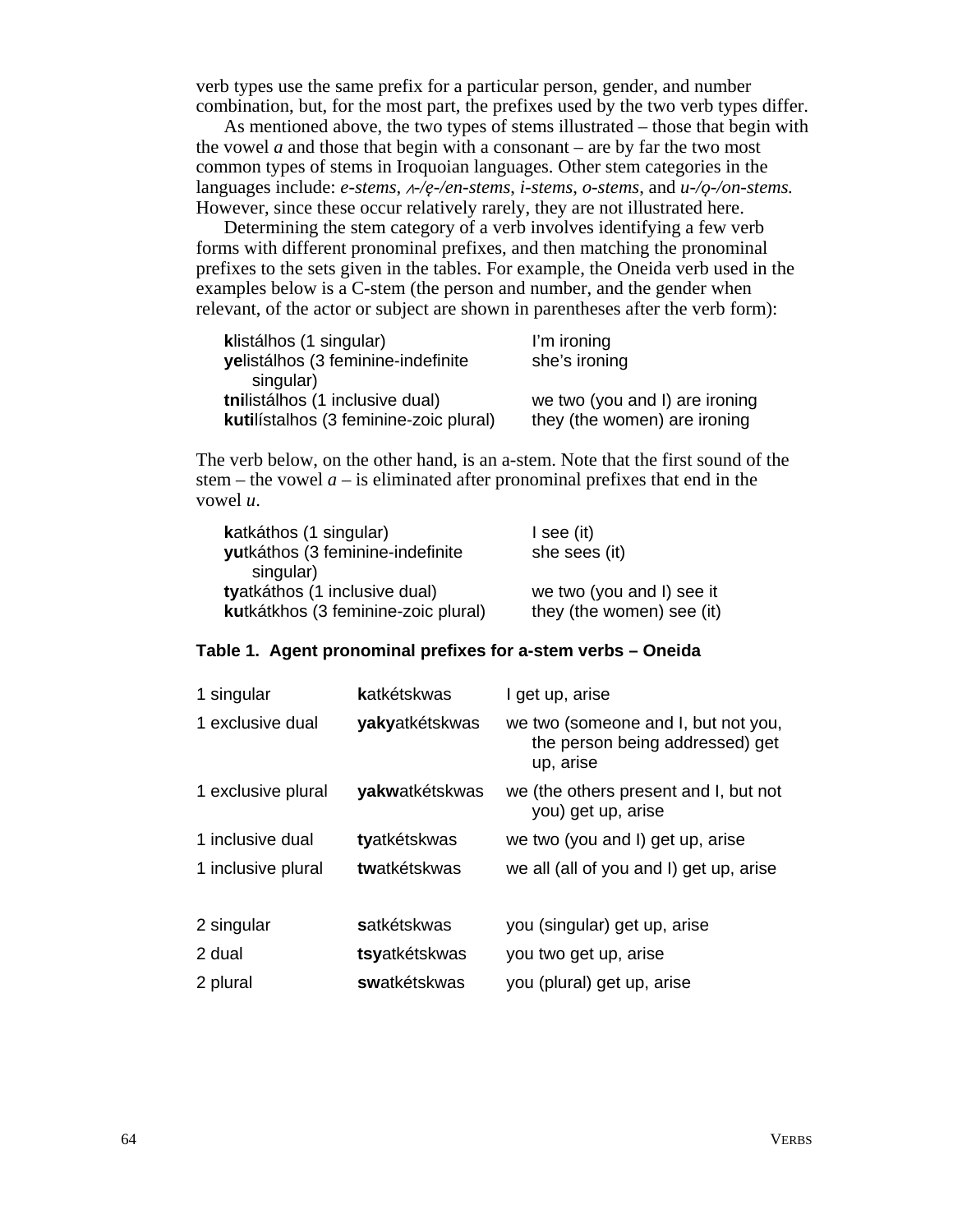| 3 feminine-zoic<br>singular           | watkétskwas        | she, or it, gets up, arises                                                |
|---------------------------------------|--------------------|----------------------------------------------------------------------------|
| 3 masculine<br>singular               | latkétskwas        | he gets up, arises                                                         |
| 3 feminine-<br>indefinite<br>singular | yutkétskwas        | she, or someone, gets up, arises                                           |
| 3 feminine-zoic<br>dual               | kyatkétskwas       | the two (two female persons) get up,<br>arise                              |
| 3 feminine-zoic<br>plural             | kutkétskwas        | they (female persons) get up, arise                                        |
| 3 masculine dual                      | yatkétskwas        | the two (two male persons, or a male<br>and a female person) get up, arise |
| 3 masculine plural                    | <b>lutkétskwas</b> | they (male persons, or male and<br>female persons) get up, arise           |

## **Table 2. Agent pronominal prefixes for C-stem verbs – Oneida**

| 1 singular                            | <b>k</b> nú waks  | I crave (it)                                                                     |
|---------------------------------------|-------------------|----------------------------------------------------------------------------------|
| 1 exclusive dual                      | yakninú waks      | we two (someone and I, but not you,<br>the person being addressed)<br>crave (it) |
| 1 exclusive plural                    | yakwanú waks      | we (the others present and I, but not<br>you) crave (it)                         |
| 1 inclusive dual                      | tninú waks        | we two (you and I) crave (it)                                                    |
| 1 inclusive plural                    | twanú waks        | we all (all of you and I) crave (it)                                             |
|                                       |                   |                                                                                  |
| 2 singular                            | snú waks          | you (singular) crave (it)                                                        |
| 2 dual                                | sninú waks        | you two crave (it)                                                               |
| 2 plural                              | swanú waks        | you (plural) crave (it)                                                          |
|                                       |                   |                                                                                  |
| 3 feminine-zoic<br>singular           | <b>ka</b> nú·waks | she, or it, craves (it)                                                          |
| 3 masculine<br>singular               | lanú waks         | he craves (it)                                                                   |
| 3 feminine-<br>indefinite<br>singular | yenú waks         | she, or someone, craves (it)                                                     |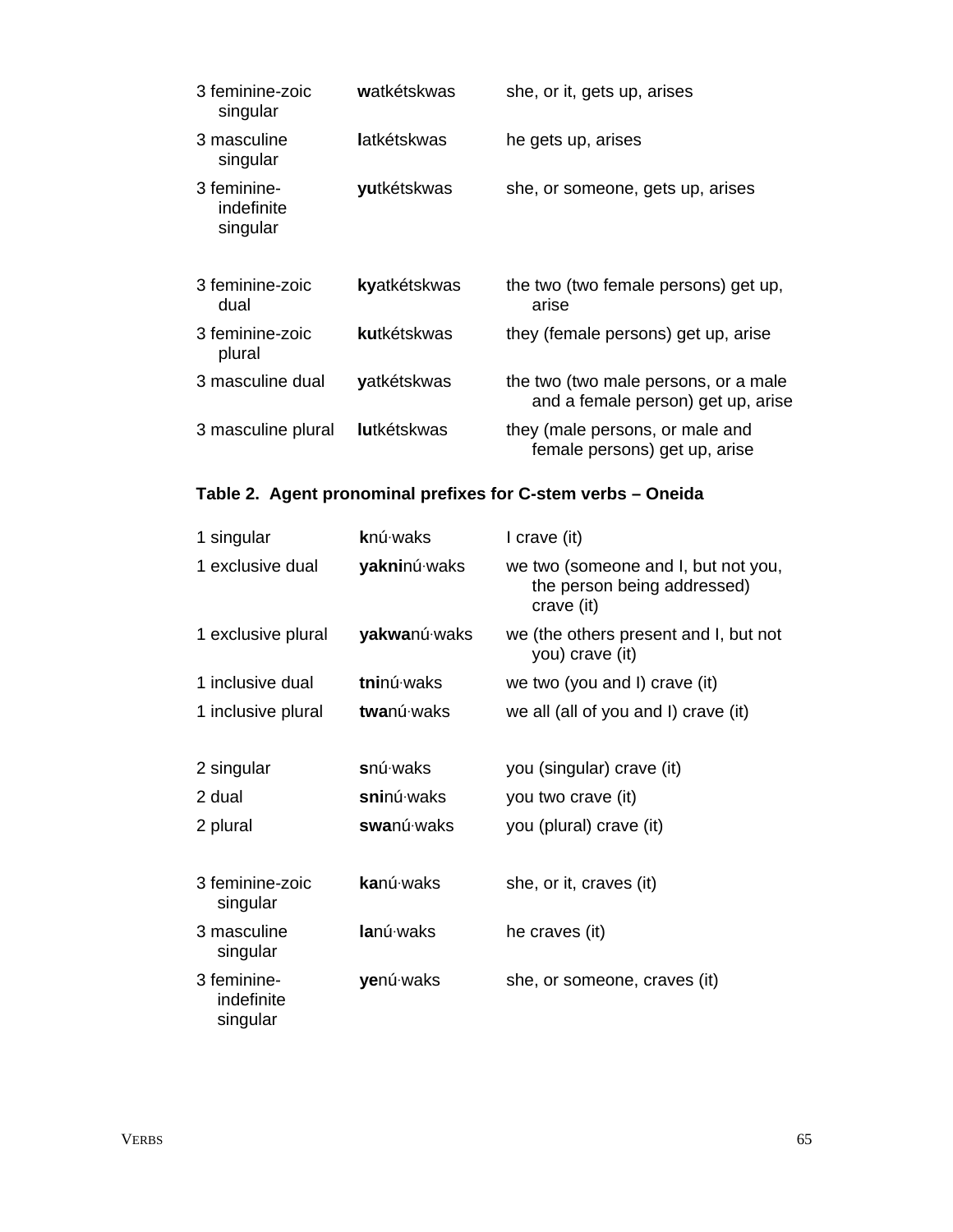| 3 feminine-zoic<br>dual   | kninú waks        | the two (two female persons) crave (it)                                 |
|---------------------------|-------------------|-------------------------------------------------------------------------|
| 3 feminine-zoic<br>plural | kutinú waks       | they (female persons) crave (it)                                        |
| 3 masculine dual          | <b>ni</b> nú waks | the two (two male persons, or a male<br>and a female person) crave (it) |
| 3 masculine plural        | latinú waks       | they (male persons, or male and<br>female persons) crave (it)           |

## **Table 3. Agent pronominal prefixes for a-stem verbs – Cayuga**

| 1 singular              | gatgéhehs       | I get up, arise                                                                     |
|-------------------------|-----------------|-------------------------------------------------------------------------------------|
| 1 exclusive dual        | agyátgehehs     | we two (someone and I, but not you,<br>the person being addressed) get<br>up, arise |
| 1 exclusive plural      | agwátgehehs     | we (the others present and I, but not<br>you) get up, arise                         |
| 1 inclusive dual        | gyatgę́hęhs     | we two (you and I) get up, arise                                                    |
| 1 inclusive plural      | dwatgę́hęhs     | we all (all of you and I) get up, arise                                             |
| 2 singular              | satgéhehs       | you (singular) get up, arise                                                        |
| 2 dual                  | jatgę́hęhs      | you two get up, arise                                                               |
| 2 plural                | swatgę́hęhs     | you (plural) get up, arise                                                          |
| 3 neuter singular       | watgę́hęhs      | it gets up, arises                                                                  |
| 3 masculine<br>singular | hatgéhehs       | he gets up, arises                                                                  |
| 3 feminine<br>singular  | <b>otgéhehs</b> | she, or someone, gets up, arises                                                    |
| 3 neuter plural         | genátgehehs     | they (animals) get up, arise                                                        |
| 3 feminine plural       | gáotgehehs      | they (female persons, or male and<br>female persons) get up, arise                  |
| 3 masculine plural      | henátgehehs     | they (male persons) get up, arise                                                   |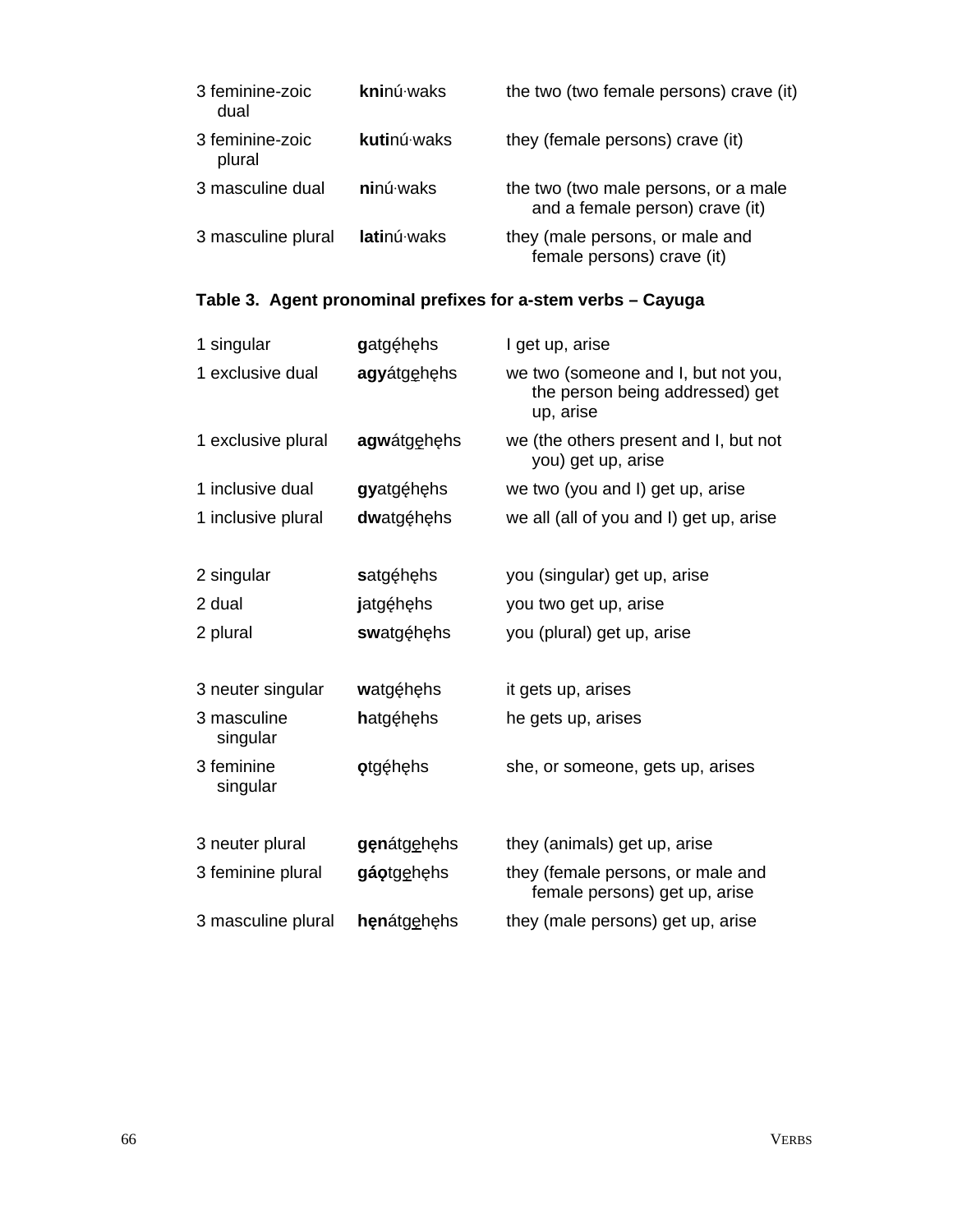## **Table 4. Agent pronominal prefixes for C-stem verbs – Cayuga**

| 1 singular                                                   | knó:wa:s       | I crave (it)                                                                        |  |
|--------------------------------------------------------------|----------------|-------------------------------------------------------------------------------------|--|
| 1 exclusive dual                                             | akni:nó:wa:s   | we two (someone and I, but not you, the<br>person being addressed) crave (it)       |  |
| 1 exclusive plural                                           | agwa:nó:wa:s   | we (the others present and I, but not<br>you) crave (it)                            |  |
| 1 inclusive dual                                             | kninó:wa:s     | we two (you and I) crave (it)                                                       |  |
| 1 inclusive plural                                           | dwanó:wa:s     | we all (all of you and I) crave (it)                                                |  |
| 2 singular                                                   | snó:wa:s       | you (singular) crave (it)                                                           |  |
| 2 dual                                                       | sninó:wa:s     | you two crave (it)                                                                  |  |
| 2 plural                                                     | swanó:wa:s     | you (plural) crave (it)                                                             |  |
| 3 neuter singular                                            | ganó:wa:s      | it craves (it)                                                                      |  |
| 3 masculine<br>singular                                      | hanó:wa:s      | he craves (it)                                                                      |  |
| 3 feminine<br>singular                                       | enó:wa:s       | she, or someone, craves (it)                                                        |  |
| 3 neuter plural                                              | gadi:nó:wa:s   | they (animals) crave (it)                                                           |  |
| 3 feminine plural                                            | gaenó:wa:s     | they (female persons, or male and<br>female persons) crave (it)                     |  |
| 3 masculine plural                                           | hadi:nó:wa:s   | they (male persons) crave (it)                                                      |  |
| Table 5. Agent pronominal prefixes for a-stem verbs - Mohawk |                |                                                                                     |  |
| 1 singular                                                   | katkétskwas    | I get up, arise                                                                     |  |
| 1 exclusive dual                                             | iatiatkétskwas | we two (someone and I, but not you,<br>the person being addressed) get<br>up, arise |  |
| 1 exclusive plural                                           | iakwatkétskwas | we (the others present and I, but not<br>you) get up, arise                         |  |
| 1 inclusive dual                                             | tiatkétskwas   | we two (you and I) get up, arise                                                    |  |

1 inclusive plural **tew**atkétskwas we all (all of you and I) get up, arise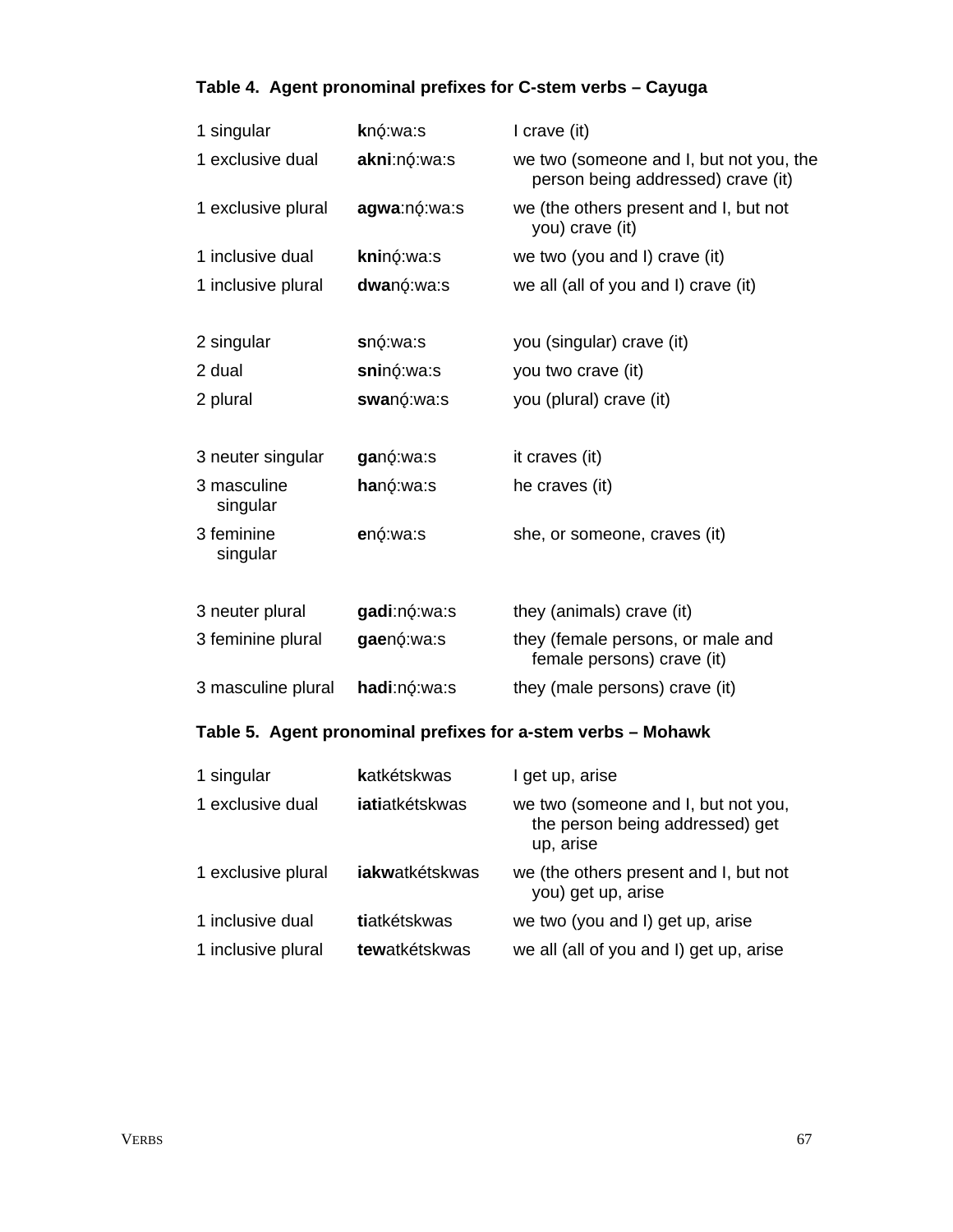| 2 singular                            | satkétskwas                     | you (singular) get up, arise                                               |
|---------------------------------------|---------------------------------|----------------------------------------------------------------------------|
| 2 dual                                | tsiatkétskwas                   | you two get up, arise                                                      |
| 2 plural                              | sewatkétskwas                   | you (plural) get up, arise                                                 |
| 3 feminine-zoic<br>singular           | watkétskwas                     | she, or it, gets up, arises                                                |
| 3 masculine<br>singular               | ratkétskwas                     | he gets up, arises                                                         |
| 3 feminine-<br>indefinite<br>singular | iontkétskwas                    | she, or someone, gets up, arises                                           |
| 3 feminine-zoic<br>dual               | kiatkétskwas<br>or tiatkétskwas | the two (two female persons) get up,<br>arise                              |
| 3 feminine-zoic<br>plural             | kontkétskwas                    | they (female persons) get up, arise                                        |
| 3 masculine dual                      | iatkétskwas                     | the two (two male persons, or a male<br>and a female person) get up, arise |
| 3 masculine plural                    | rontkétskwas                    | they (male persons, or male and<br>female persons) get up, arise           |

## **Table 6. Agent pronominal prefixes for C-stem verbs – Mohawk**

| 1 singular         | kenón:waks             | I crave (it)                                                                  |
|--------------------|------------------------|-------------------------------------------------------------------------------|
| 1 exclusive dual   | <b>jakeni</b> nón:waks | we two (someone and I, but not you,<br>the person being addressed) crave (it) |
| 1 exclusive plural | <b>jakwa</b> nón:waks  | we (the others present and I, but not<br>you) crave (it)                      |
| 1 inclusive dual   | teninón: waks          | we two (you and I) crave (it)                                                 |
| 1 inclusive plural | tewanón: waks          | we all (all of you and I) crave (it)                                          |
| 2 singular         | senón:waks             | you (singular) crave (it)                                                     |
| 2 dual             | seninón: waks          | you two crave (it)                                                            |
| 2 plural           | sewanón: waks          | you (plural) crave (it)                                                       |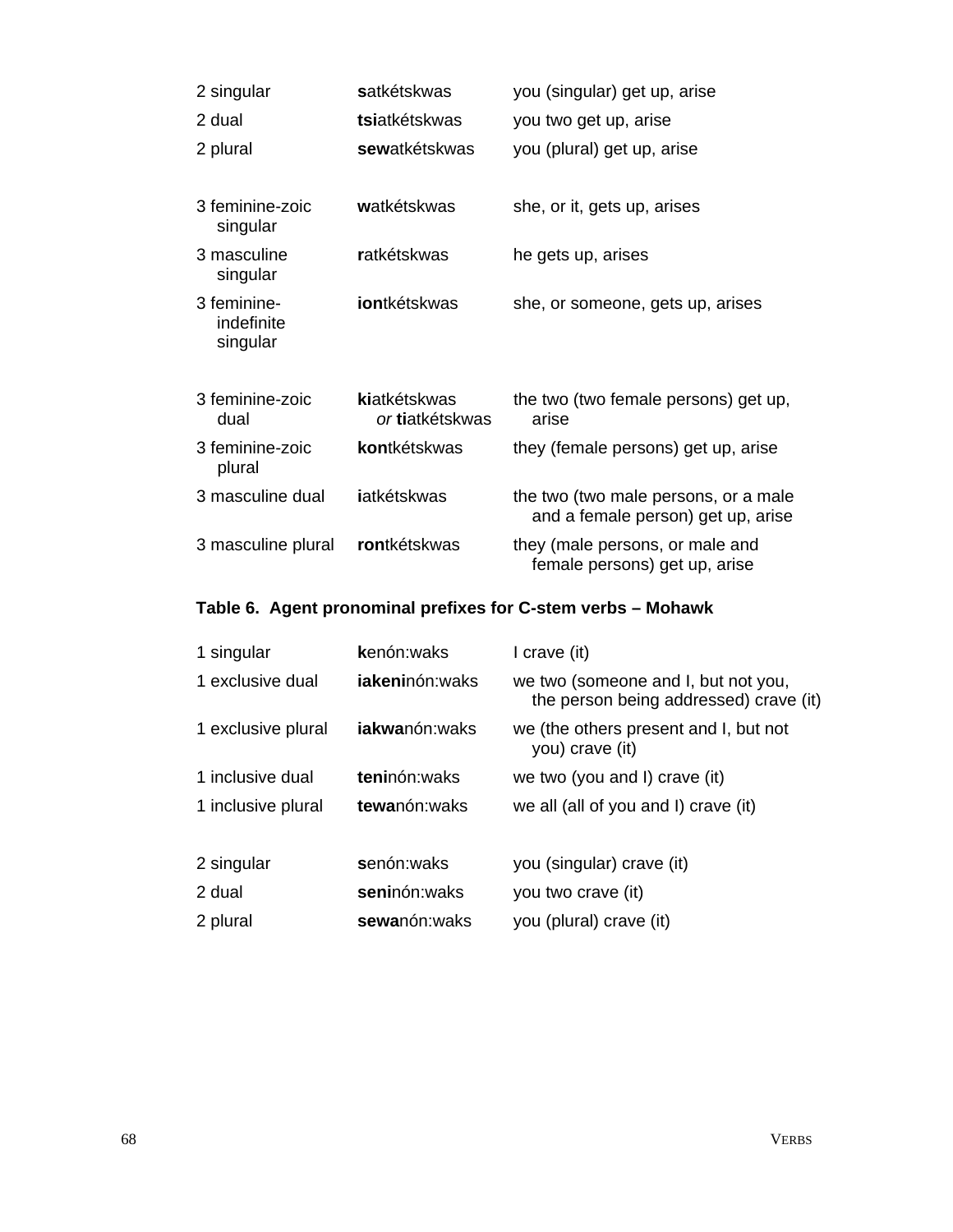| 3 feminine-zoic<br>singular           | <b>ka</b> nón:waks   | she, or it, craves (it)                                                 |
|---------------------------------------|----------------------|-------------------------------------------------------------------------|
| 3 masculine<br>singular               | ranón:waks           | he craves (it)                                                          |
| 3 feminine-<br>indefinite<br>singular | <b>ie</b> nón:waks   | she, or someone, craves (it)                                            |
| 3 feminine-zoic<br>dual               | <b>keni</b> nón:waks | the two (two female persons) crave (it)                                 |
| 3 feminine-zoic<br>plural             | kontinón: waks       | they (female persons) crave (it)                                        |
| 3 masculine dual                      | ninón:waks           | the two (two male persons, or a male<br>and a female person) crave (it) |
| 3 masculine plural                    | ratinón: waks        | they (male persons, or male and<br>female persons) crave (it)           |

#### Uses of the Agent (Subjective) Pronominal Prefixes **5.15**

The agent (subjective) pronominal prefixes occur with habitual and punctual aspect stems – that is, with verbs that have either the habitual or the punctual aspect ending. The first example in each language is a verb form in the habitual aspect; the second example is a future verb form in the punctual aspect.

| O | kathlo:líhe <sup>7</sup> | I tell about (it) (habitually) |
|---|--------------------------|--------------------------------|
|   | Akathlo:lí:              | I will tell about (it)         |

- C gatró:wihs ęga:tró:wi
- M kathró:ris enkathró:ri

The neuter agent pronominal prefix occurs with stative aspect stems in contexts in which the identity of the person who carried out the action is considered unimportant or irrelevant. In these contexts, the neuter agent pronominal prefix indicates that the state described is the result of an action:

| O | kahya:tú: | it is written (it is written as a result of its |
|---|-----------|-------------------------------------------------|
|   |           | having been written by someone)                 |

- C g<u>a</u>hyá:dọ<sup>ʾ</sup>
- M kahiá:ton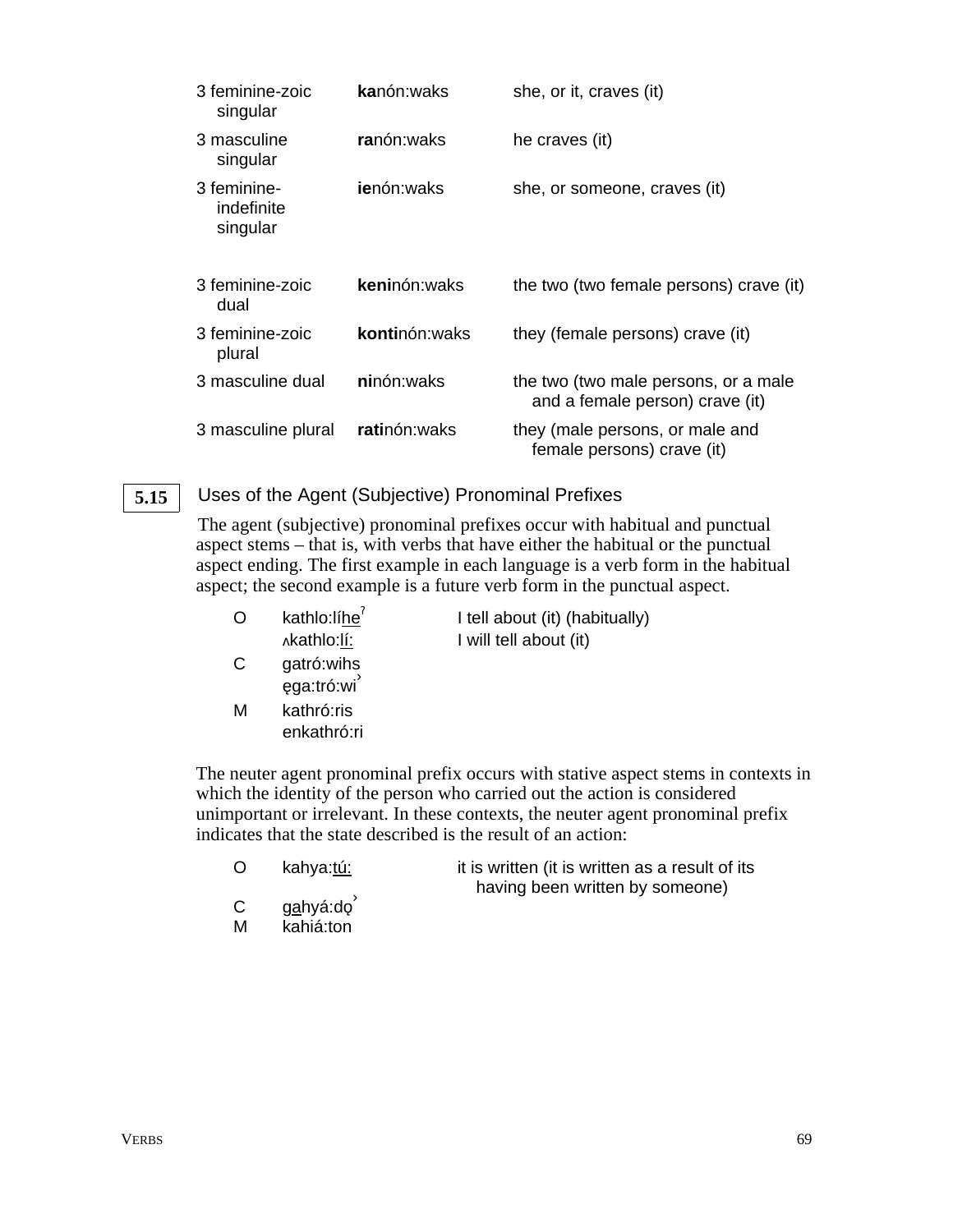Agent pronominal prefixes also occur with some verbs that have only a stative aspect form:

O khn vés I'm tall

- C kné:ye:s
- M khnén:ies

#### *The Patient (Objective) Pronominal Prefixes* **5.16**

Like the agent pronominal prefixes, the *patient* or *objective pronominal prefixes* identify the person engaged in the action of the verb or the person whose state or condition is described by the verb through the grammatical categories of person, gender, and number. However, there are fewer patient categories than agent categories; there are eleven patient pronominal prefixes in Oneida and Mohawk, and twelve in Cayuga.

The patient pronominal prefixes are illustrated in tables 7–12. As with the agent pronominal prefixes, two tables are given for each language, illustrating the two most common types of stems – a-stems, which begin with the vowel *a*, and C-stems, which begin with a consonant.

Tables 7 and 8 outline the patient pronominal prefixes for Oneida; tables 9 and 10 outline the patient pronominal prefixes for Cayuga; and tables 11 and 12 outline the patient pronominal prefixes for Mohawk. In each table, the person, gender (where applicable), and number of the prefix illustrated are identified in the first column; the verb form with the prefix is given in the second column, with the prefix in bold; and the translation of the verb form is given in the third column. The same two verbs have been used for all three languages: the verb meaning *to be sick*, which is an a-stem verb, and the verb meaning *to tell about (something)*, which is a C-stem verb. In some cases, the two verb types use the same prefix for a particular person, gender, and number combination.

### **Table 7. Patient pronominal prefixes for a-stem verbs – Oneida**

| 1 singular              | wakathlo:lí  | I am telling about (it)               |
|-------------------------|--------------|---------------------------------------|
| 1 dual                  | yukyathlo:lí | we two are telling about (it)         |
| 1 plural                | yukwathlo:lí | we are telling about (it)             |
|                         |              |                                       |
| 2 singular              | sathlo:lí    | you (singular) are telling about (it) |
| 2 dual                  | tsyathlo:lí  | you two are telling about (it)        |
| 2 plural                | swathlo:lí   | you (plural) are telling about (it)   |
| 3 feminine-zoic         | yothlo:lí    | she is telling about (it)             |
| singular                |              |                                       |
| 3 masculine<br>singular | lothlo:lí    | he is telling about (it)              |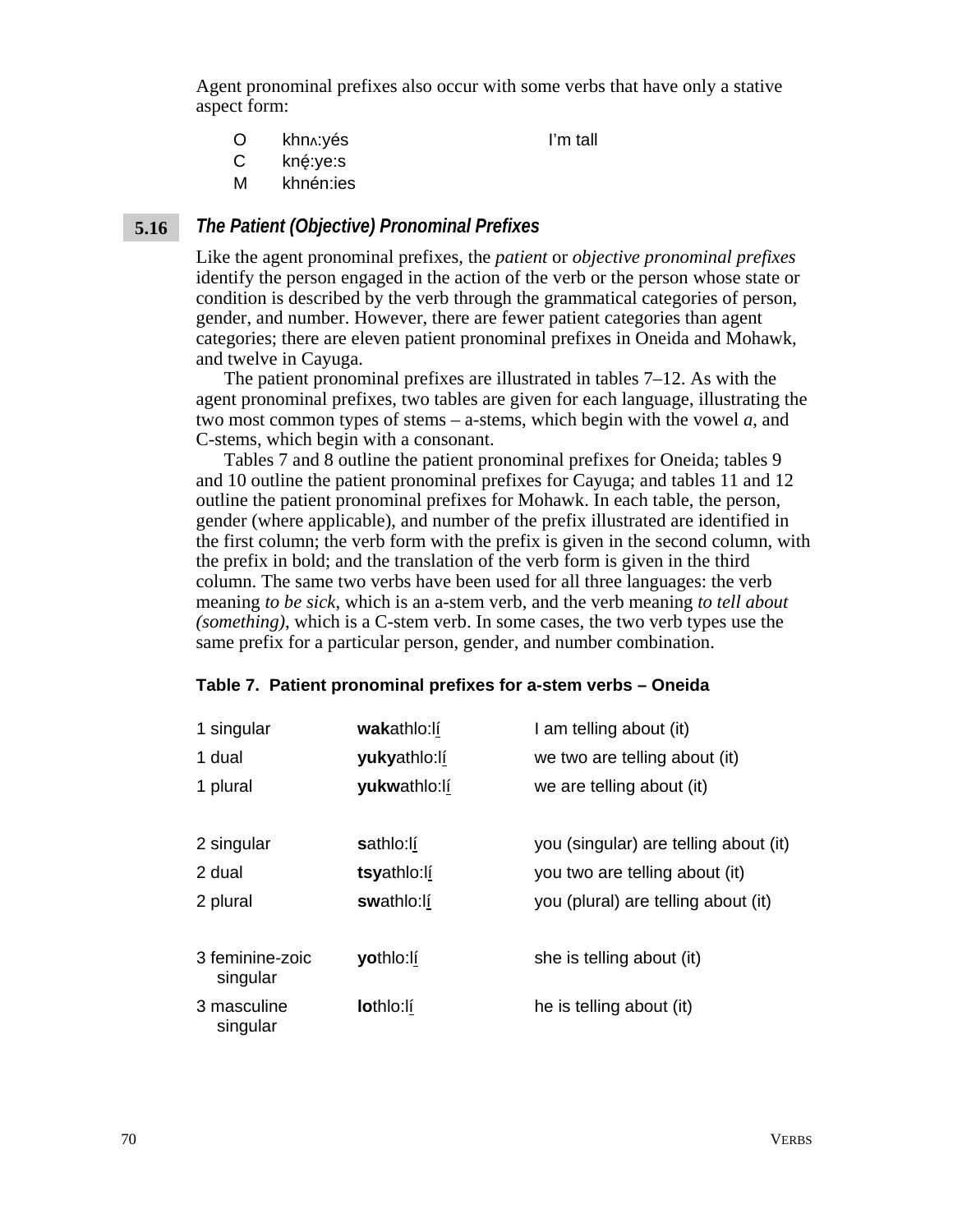| 3 feminine-<br>indefinite<br>singular | yakothlo:lí        | she, or someone, is telling about (it)                                       |
|---------------------------------------|--------------------|------------------------------------------------------------------------------|
| 3 feminine-zoic<br>nonsingular        | yonathlo:lí        | they (female persons) are telling<br>about (it)                              |
| 3 masculine<br>nonsingular            | <b>lonathlo:lí</b> | they (male persons, or male and<br>female persons) are telling<br>about (it) |

## **Table 8. Patient pronominal prefixes for C-stem verbs – Oneida**

| 1 singular                            | waknuhwáktanihe <sup>7</sup>   | I am sick                                                   |
|---------------------------------------|--------------------------------|-------------------------------------------------------------|
| 1 dual                                | yukninuhwáktanihe <sup>r</sup> | we two are sick                                             |
| 1 plural                              | yukwanuhwáktanihe <sup>7</sup> | we are sick                                                 |
|                                       |                                |                                                             |
| 2 singular                            | sanuhwáktanihe <sup>7</sup>    | you (singular) are sick                                     |
| 2 dual                                | sninuhwáktanihe <sup>7</sup>   | you two are sick                                            |
| 2 plural                              | swanuhwáktanihe <sup>r</sup>   | you (plural) are sick                                       |
|                                       |                                |                                                             |
| 3 feminine-zoic<br>singular           | yonuhwáktanihe <sup>'</sup>    | she is sick                                                 |
| 3 masculine<br>singular               | lonuhwáktanihe <sup>?</sup>    | he is sick                                                  |
| 3 feminine-<br>indefinite<br>singular | yakonuhwáktanihe <sup>7</sup>  | she, or someone, is sick                                    |
| 3 feminine-zoic<br>nonsingular        | yotinuhwáktanihe <sup>'</sup>  | they (female persons) are sick                              |
| 3 masculine<br>nonsingular            | lotinuhwáktanihe <sup>'</sup>  | they (male persons, or male and<br>female persons) are sick |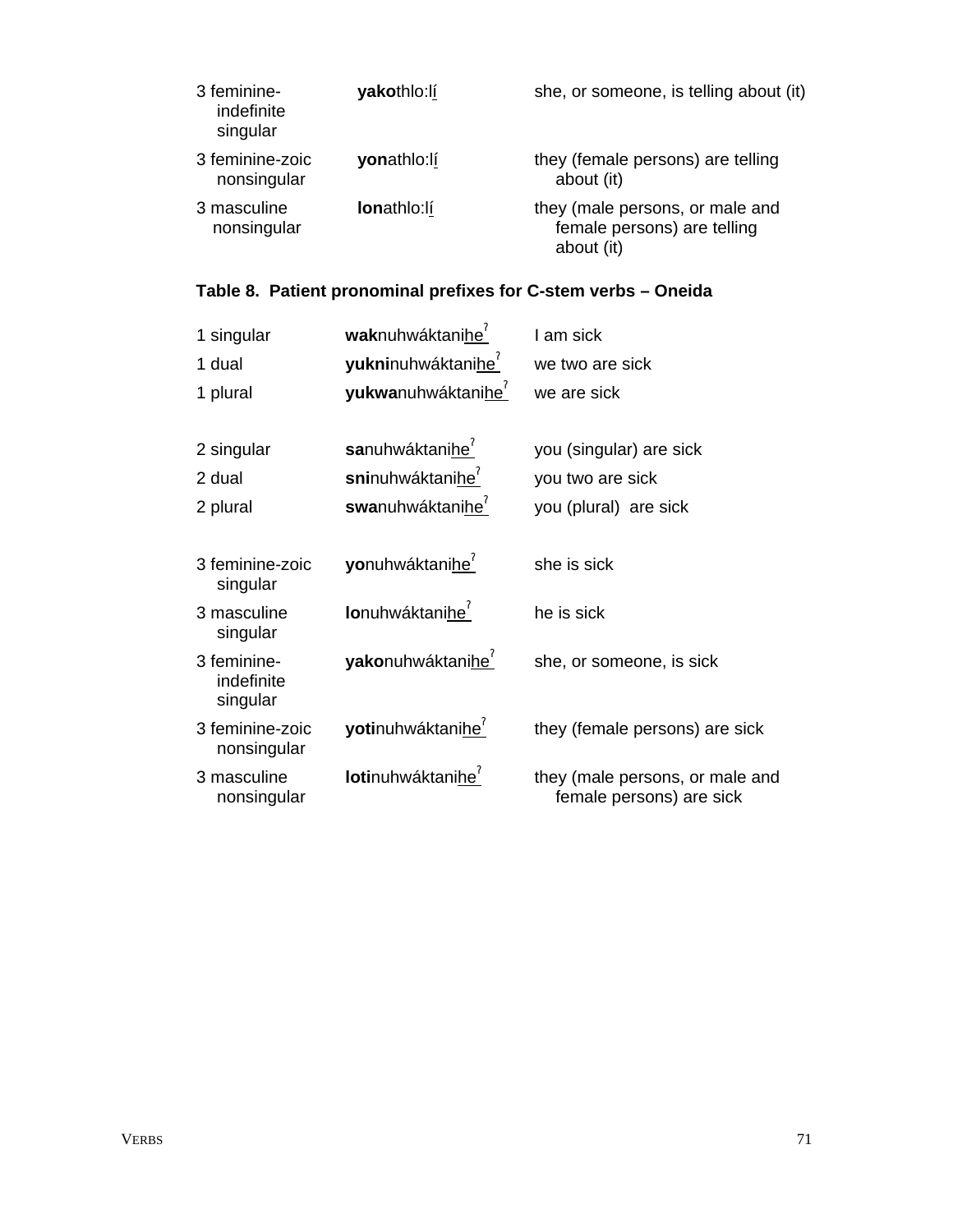## **Table 9. Patient pronominal prefixes for a-stem verbs – Cayuga**

| 1 singular                 | aga:tró:wi:  | I am telling about (it)                                                     |
|----------------------------|--------------|-----------------------------------------------------------------------------|
| 1 dual                     | ogya:tró:wi: | we two are telling about (it)                                               |
| 1 plural                   | ogwa:tró:wi: | we are telling about (it)                                                   |
|                            |              |                                                                             |
| 2 singular                 | satró:wi:    | you (singular) are telling about (it)                                       |
| 2 dual                     | jatró:wi:    | you two are telling about (it)                                              |
| 2 plural                   | swatró:wi:   | you (plural) are telling about (it)                                         |
|                            |              |                                                                             |
| 3 neuter singular          | otró:wi:     | it is telling about (it)                                                    |
| 3 masculine<br>singular    | hotró:wi:    | he is telling about (it)                                                    |
| 3 feminine<br>singular     | gotró:wi:    | she, or someone, is telling about (it)                                      |
|                            |              |                                                                             |
| 3 neuter<br>nonsingular    | ona:tró:wi:  | they (animals) are telling about (it)                                       |
| 3 masculine<br>nonsingular | hona:tró:wi: | they (male persons) are telling<br>about (it)                               |
| 3 feminine<br>nonsingular  | gona:tró:wi: | they (female persons, or male and<br>female persons) are telling about (it) |

## **Table 10. Patient pronominal prefixes for C-stem verbs – Cayuga**

| 1 singular              | aknohokdá:nih          | I am sick                |
|-------------------------|------------------------|--------------------------|
| 1 dual                  | okninohókdanih         | we two are sick          |
| 1 plural                | <b>ogwa</b> nohókdanih | we are sick              |
|                         |                        |                          |
| 2 singular              | sanohokdá:nih          | you (singular) are sick  |
| 2 dual                  | sninohokdá:nih         | you two are sick         |
| 2 plural                | swanohokdá:nih         | you (plural) are sick    |
|                         |                        |                          |
| 3 neuter singular       | onohokdá:nih           | it is sick               |
| 3 masculine<br>singular | honohokdá:nih          | he is sick               |
| 3 feminine<br>singular  | gonohokdá:nih          | she, or someone, is sick |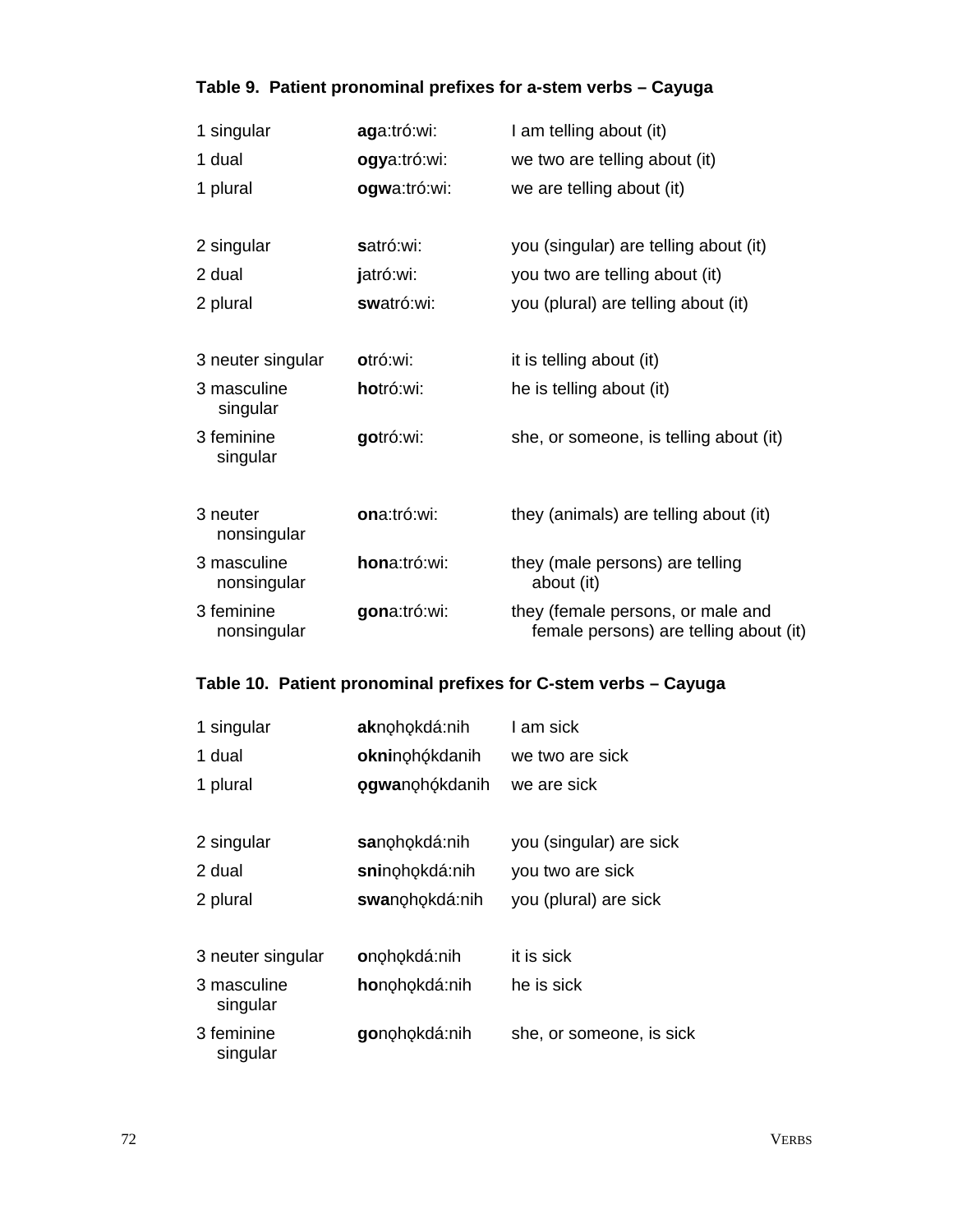| 3 neuter<br>nonsingular    | odinohókdanih  | they (animals) are sick                                       |
|----------------------------|----------------|---------------------------------------------------------------|
| 3 masculine<br>nonsingular | hodinohókdanih | they (male persons) are sick                                  |
| 3 feminine<br>nonsingular  | godinohókdanih | they (female persons, or male and<br>female persons) are sick |

## **Table 11. Patient pronominal prefixes for a-stem verbs – Mohawk**

| 1 singular                            | wakathró:ri        | I am telling about (it)                                                   |
|---------------------------------------|--------------------|---------------------------------------------------------------------------|
| 1 dual                                | iontiathró:ri      | we two are telling about (it)                                             |
| 1 plural                              | ionkwathró:ri      | we are telling about (it)                                                 |
|                                       |                    |                                                                           |
| 2 singular                            | sathró:ri          | you (singular) are telling about (it)                                     |
| 2 dual                                | tsiathró:ri        | you two are telling about (it)                                            |
| 2 plural                              | sewathró:ri        | you (plural) are telling about (it)                                       |
|                                       |                    |                                                                           |
| 3 feminine-zoic<br>singular           | iothró:ri          | she is telling about (it)                                                 |
| 3 masculine<br>singular               | rothró:ri          | he is telling about (it)                                                  |
| 3 feminine-<br>indefinite<br>singular | iakothró:ri        | she, or someone, is telling about (it)                                    |
| 3 feminine-zoic<br>nonsingular        | <b>ionathró:ri</b> | they (female persons) are telling<br>about (it)                           |
| 3 masculine<br>nonsingular            | ronathró:ri        | they (male persons, or male and<br>female persons) are telling about (it) |
|                                       |                    |                                                                           |

## **Table 12. Patient pronominal prefixes for C-stem verbs – Mohawk**

| 1 singular | wakenonhwáktani            | I am sick               |
|------------|----------------------------|-------------------------|
| 1 dual     | <b>ionkeni</b> nonhwáktani | we two are sick         |
| 1 plural   | ionkwanonhwáktani          | we are sick             |
|            |                            |                         |
| 2 singular | sanonhwáktani              | you (singular) are sick |
| 2 dual     | seninonhwáktani            | you two are sick        |
| 2 plural   | sewanonhwáktani            | you (plural) are sick   |
|            |                            |                         |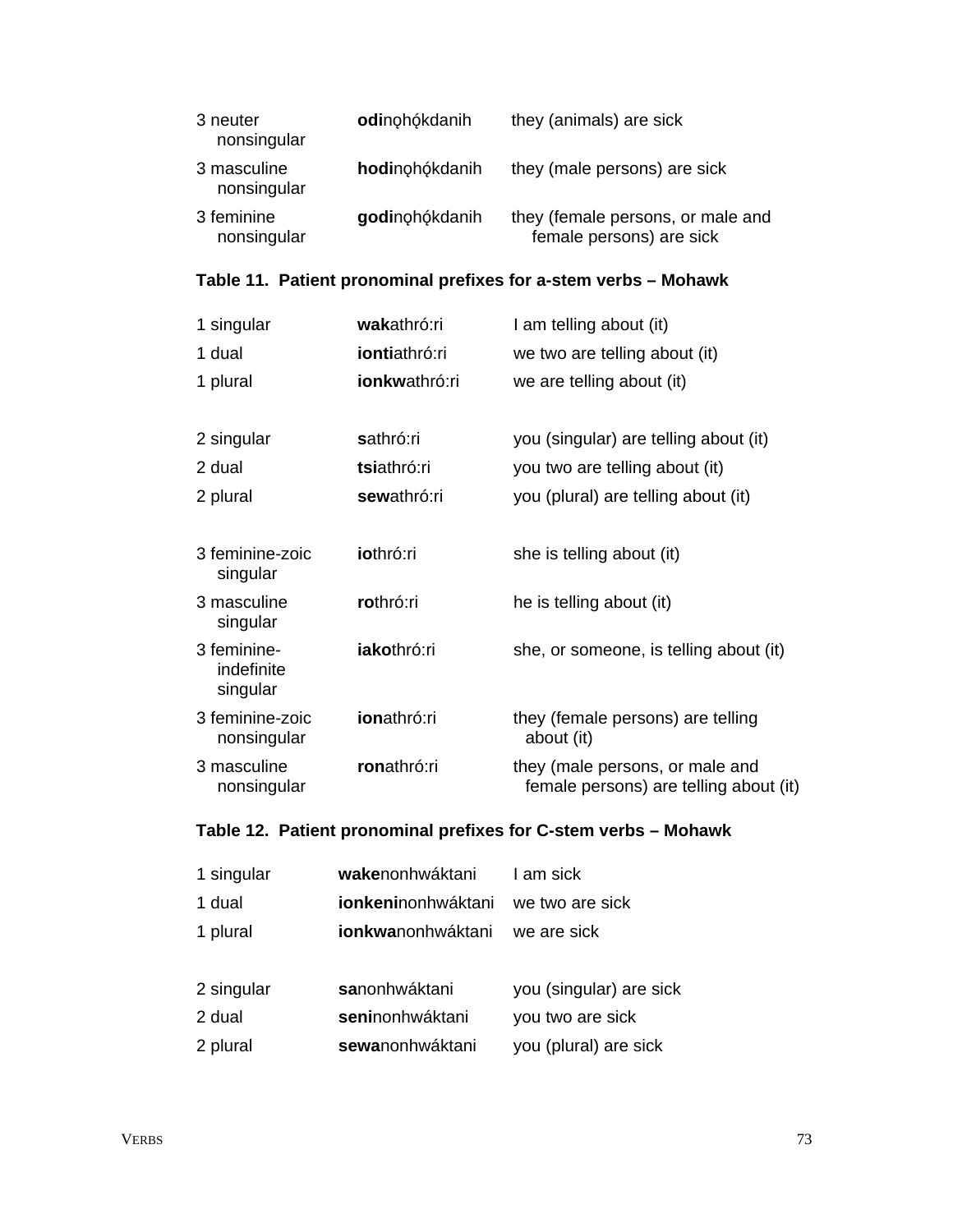| 3 feminine-zoic<br>singular           | iononhwáktani           | she is sick                                                 |
|---------------------------------------|-------------------------|-------------------------------------------------------------|
| 3 masculine<br>singular               | rononhwáktani           | he is sick                                                  |
| 3 feminine-<br>indefinite<br>singular | <b>iako</b> nonhwáktani | she, or someone, is sick                                    |
| 3 feminine-zoic<br>nonsingular        | iotinonhwáktani         | they (female persons) are sick                              |
| 3 masculine<br>nonsingular            | <b>roti</b> nonhwáktani | they (male persons, or male and<br>female persons) are sick |

#### Uses of the Patient (Objective) Pronominal Prefixes **5.17**

The patient (objective) pronominal prefixes occur with the stative stem of verbs that take agent pronominal prefixes in the habitual and punctual aspects. For example, the verb *to tell about (something)* requires a patient pronominal prefix in the stative aspect form:

| O | wakathlo:lí | I am talking about (it) |  |
|---|-------------|-------------------------|--|
|   |             |                         |  |

- C **ag**a:tró:wi:
- M **wak**athró:ri

A small group of verbs take patient pronominal prefixes in all three aspect categories. The verb used in the examples below belongs to this group. The three examples in each language correspond to the three aspect categories (habitual, stative, and punctual):

| O | lo:tá:s                                                            | he sleeps            |
|---|--------------------------------------------------------------------|----------------------|
|   | lotá:u                                                             | he has gone to sleep |
|   | ^ho:táwe <sup>?</sup>                                              | he will sleep        |
| С | $h\acute{o}$ : da s<br>hodá <sup>'</sup> oh<br>ęhó:da <sup>'</sup> |                      |
|   |                                                                    |                      |
| M | ró:ta's                                                            |                      |
|   | rotà:'on                                                           |                      |
|   | en <b>hó</b> :ta'we'                                               |                      |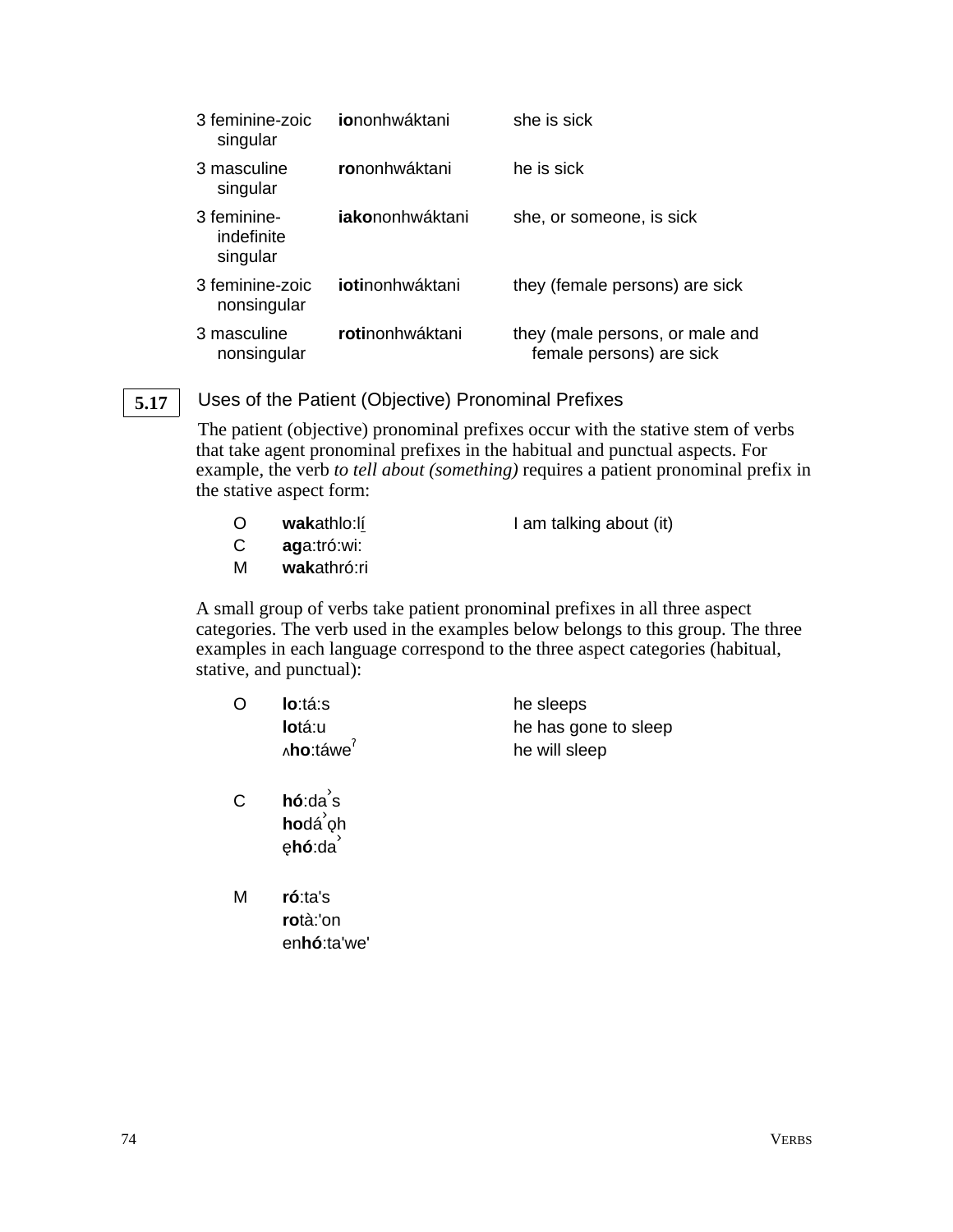Patient prefixes also occur with some verbs that have only a stative aspect form:

- O **lo**:tht **yako**tshá:nit he is poor she is energetic, a good worker C **hó**:deht
- **go**tsáhniht
- M **ró**:ten **iako**tshà:ni

#### *Interactive Pronominal Prefixes* **5.18**

Interactive pronominal prefixes identify both the *actor* (or *subject*) – the person who is carrying out the action – and the *undergoer* (or *object*) – the person towards whom the action is directed or who is the recipient of the action:

- O wa**hi**hlo:lí: I told him
- C a**hi**hó:wi<sup>'</sup>
- M wa**hi**hró:ri

There are over fifty different interactive pronominal prefixes in the languages under study, and these are illustrated in tables 13–15, using C-stem verbs only. (Because of the large number of prefixes, it simply would not be practical to illustrate both C-stem and a-stem verbs. It should be noted, however, that the forms of the prefixes used for a-stem verbs would, in some instances, differ from those given for C-stem verbs in the tables that follow.)

Table 13 illustrates the interactive prefixes used with C-stem verbs in Oneida; table 14 illustrates the interactive prefixes used with C-stem verbs in Cayuga; and table 15 illustrates the interactive prefixes used with C-stem verbs in Mohawk. The same verb – **-hloli-**/**-h(r)owi**/**-hrori-** (*to tell someone*) – is used for all three languages.

Each table is organized into four sections, each section representing possible combinations of actor (subject) and undergoer (object), and listing some of the variations, in terms of number and gender, within the combinations. Section 1 illustrates the prefixes used when both the actor and the undergoer are first or second person (for example, *I tell you, you tell me*); section 2 illustrates the prefixes used when the actor is first or second person, and the undergoer is third person (for example, *I tell him, you tell them*); section 3 illustrates the prefixes used when the actor is third person and the undergoer is first or second person (for example, *he tells me, they tell you*); and section 4 illustrates the prefixes used when both the actor and undergoer are third person (for example, *he tells her, she tells them*). This four-part organization represents only one of many possible ways of grouping the many variations of verb forms with interactive prefixes, and teachers are encouraged to experiment with other modes of organization that may be helpful for teaching purposes.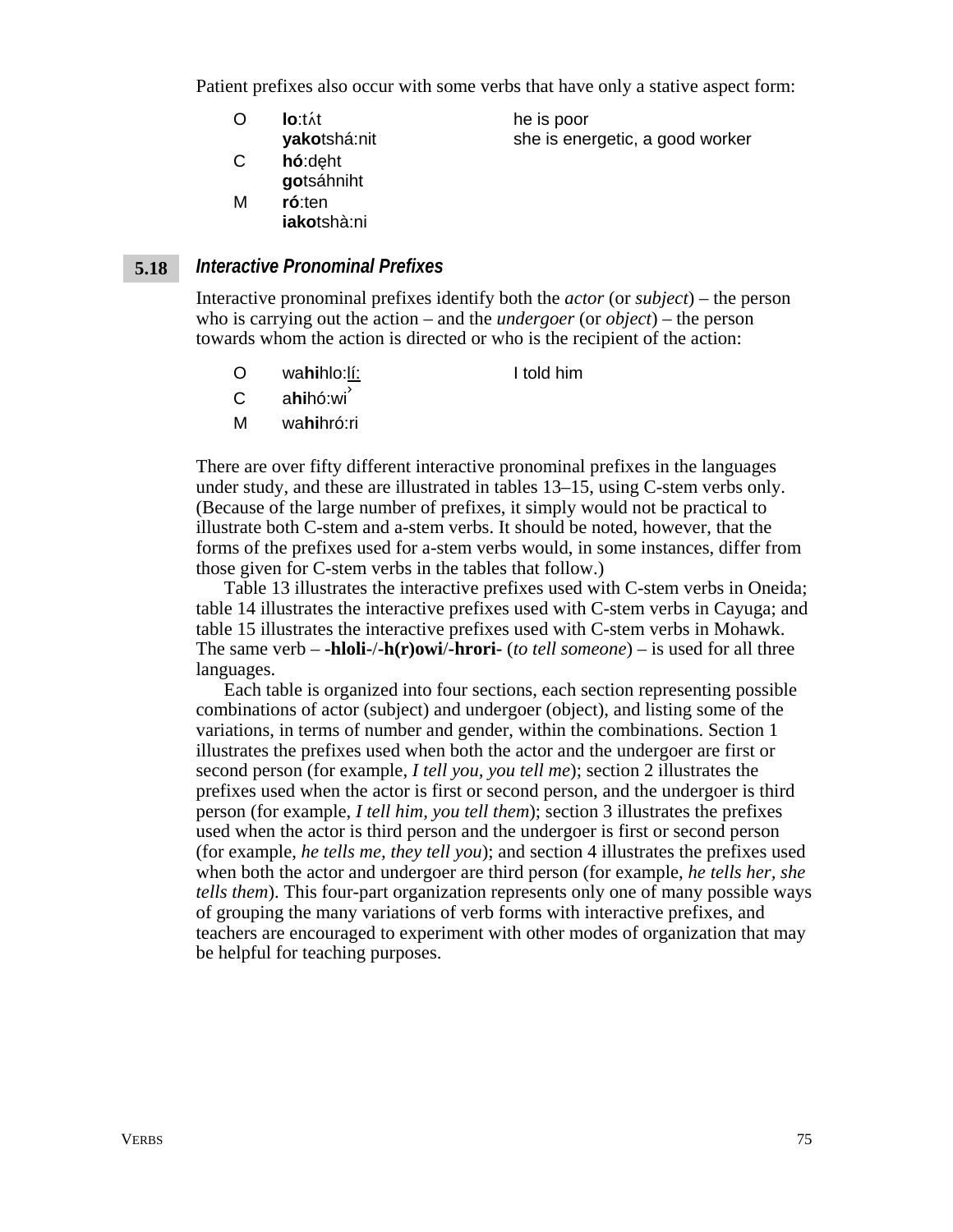## **Table 13. Interactive pronominal prefixes for C-stem verbs – Oneida**

*Notes*

\*The abbreviations used in the examples are: sg (singular), du (dual), and pl (plural).

\*\* The third person singular undergoer can be masculine (him); feminine-indefinite (her or someone); or feminine-zoic (her), which is also used for neuter (it). The third person plural or nonsingular undergoer can be masculine (male persons), feminine (female persons), or a combination of these (a mixed group of both male and female persons). The term *nonsingular* refers to a category that includes both the dual and the plural.

+ The indefinite pronominal prefix is translated into English as *someone*.

|                                                                                                                                   | 1. The actor is first person and the undergoer is second person, or vice versa<br>1 singular, dual, or plural actor & 2 singular, dual, or plural undergoer                                                                     |
|-----------------------------------------------------------------------------------------------------------------------------------|---------------------------------------------------------------------------------------------------------------------------------------------------------------------------------------------------------------------------------|
| kuhlo:líhe                                                                                                                        | I tell you (sg)*                                                                                                                                                                                                                |
| knihlo:líhe <sup>'</sup>                                                                                                          | I tell you (du), we (du) tell you (sg) or you (du)                                                                                                                                                                              |
| kwahlo: $líhe7$                                                                                                                   | I tell you (pl), we (du) tell you (pl), we (pl) tell you                                                                                                                                                                        |
|                                                                                                                                   | 2 singular, dual, or plural actor & 1 singular, dual, or plural undergoer                                                                                                                                                       |
| skhlo:líhe <sup>'</sup>                                                                                                           | you (sg) tell me                                                                                                                                                                                                                |
| sknihlo:lí <u>he<sup>?</sup></u>                                                                                                  | you (sg) tell us (du), you (du) tell me or us (du)                                                                                                                                                                              |
| skwahlo:líhe <sup>'</sup>                                                                                                         | you (sg) tell us (pl), you (du) tell us (pl), you (pl) tell me<br>or us                                                                                                                                                         |
|                                                                                                                                   | 2. The actor is first or second person, and the undergoer is third person<br>1 singular actor & 3 singular or nonsingular undergoer**                                                                                           |
| khehlo:líhe <sup>'</sup>                                                                                                          | I tell her or them                                                                                                                                                                                                              |
| lihlo:líhe <sup>7</sup>                                                                                                           | I tell him                                                                                                                                                                                                                      |
| khlo:líhe <sup>1</sup>                                                                                                            | I tell her (zoic) or it                                                                                                                                                                                                         |
| yakhihlo:líhe <sup>1</sup><br>shaknihlo:líhe <sup>7</sup><br>shakwahlo:líhe <sup>'</sup><br>yaknihlo:líhe<br>yakwahlo:líhe        | 1 exclusive dual or plural actor & 3 singular or nonsingular undergoer<br>we (du) or we (pl) tell her or them<br>we (du) tell him<br>we (pl) tell him<br>we (du) tell her (zoic) or it<br>we all (pl) tell her (zoic) or it     |
| yethihlo:líhe<br>ethnihlo:líhe <sup>'</sup><br>ethwahlo:líhe <sup>'</sup><br>tnihlo:líhe <sup>7</sup><br>twahlo:líhe <sup>7</sup> | 1 inclusive dual or plural actor & 3 singular or nonsingular undergoer<br>we (du) or we (pl) tell her or them<br>we (du) tell him<br>we all (pl) tell him<br>we (du) tell her (zoic) or it<br>we all (pl) tell her (zoic) or it |
| shehlo:líhe <sup>'</sup><br>etshlo:líhe <sup>'</sup><br>shlo:líhe <sup>7</sup>                                                    | 2 singular actor & 3 singular or nonsingular undergoer<br>you (sg) tell her or them<br>you (sg) tell him<br>you (sg) tell her (zoic) or it                                                                                      |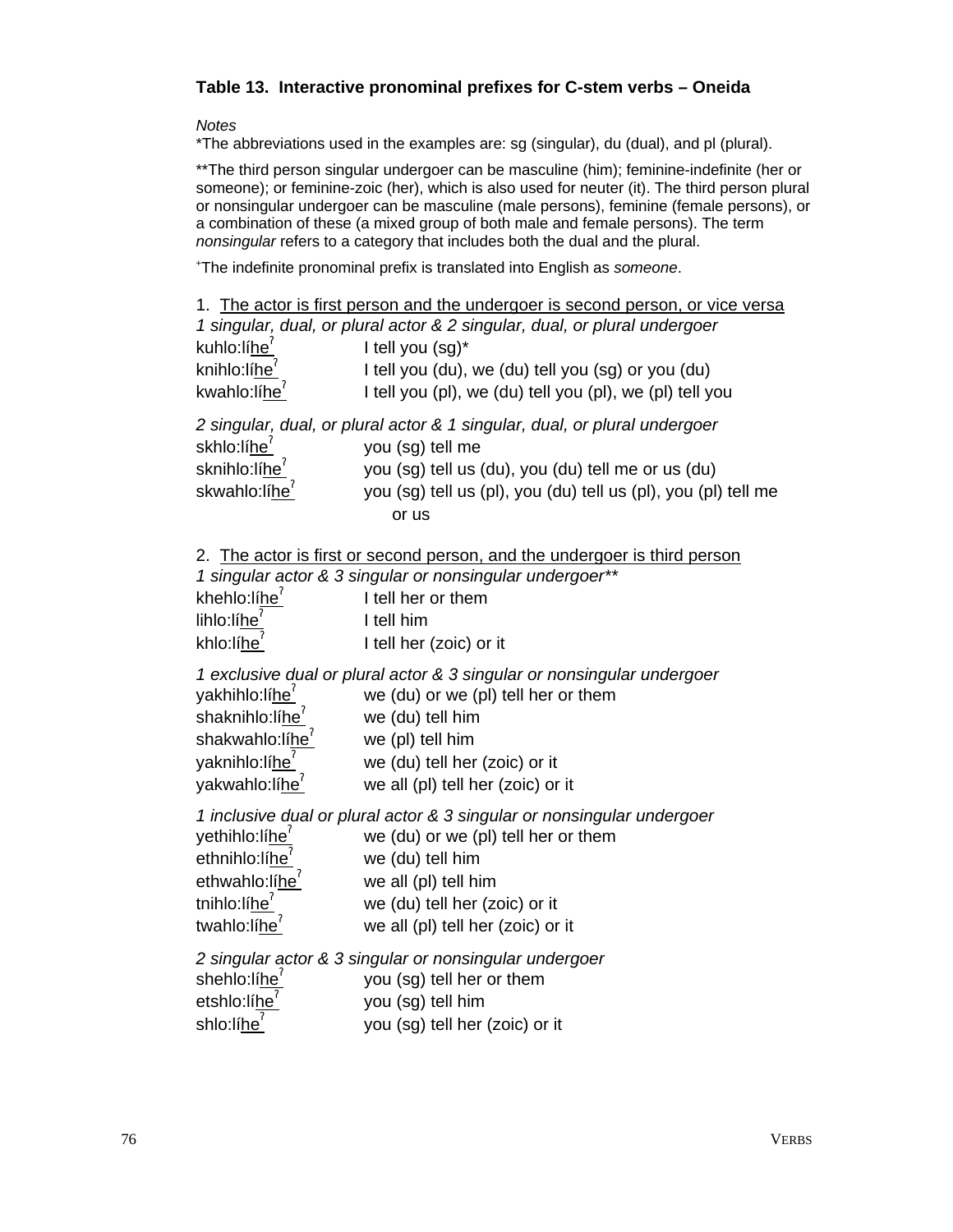| yetshihlo:líhe <sup>'</sup><br>etsnihlo:líhe <sup>'</sup><br>etswahlo:líhe <sup>7</sup><br>snihlo:líhe <sup>?</sup><br>swahlo:líhe <sup>7</sup> | 2 dual or plural actor & 3 singular or nonsingular undergoer<br>you (du) or you (pl) tell her or them<br>you (du) tell him<br>you (pl) tell him<br>you (du) tell her (zoic) or it<br>you (pl) tell her (zoic) or it |
|-------------------------------------------------------------------------------------------------------------------------------------------------|---------------------------------------------------------------------------------------------------------------------------------------------------------------------------------------------------------------------|
| lakhlo:líhe <sup>7</sup><br>shuknihlo:lí <u>he<sup>'</sup></u><br>shukwahlo:lihe <sup>'</sup> he tells us (pl)                                  | 3. The actor is third person and the undergoer is first or second person<br>3 masculine singular actor & 1 singular, dual, or plural undergoer<br>he tells me<br>he tells us (du)                                   |
| yahlo:lí <u>he<sup>′</sup></u><br>etsnihlo:líhe <sup>?</sup><br>etswahlo:líhe <sup>7</sup>                                                      | 3 masculine singular actor & 2 singular, dual, or plural undergoer<br>he tells you (sg)<br>he tells you (du)<br>he tells you (pl)                                                                                   |
| 1 singular, dual, or plural undergoer<br>yukhlo:lí <u>he</u> ʻ<br>yukhihlo:lí <u>he<sup>?</sup></u>                                             | 3 feminine-indefinite singular, <sup>+</sup> or masculine or feminine nonsingular actor &<br>she, someone, or they tell me<br>she, someone, or they tell us (du) or us (pl)                                         |
| 2 singular, dual, or plural undergoer<br>yesahlo:líhe <sup>'</sup><br>yetshihlo:líhe <sup>2</sup>                                               | 3 feminine-indefinite singular, or masculine or feminine nonsingular actor &<br>she, someone, or they tell you (sg)<br>she, someone, or they tell you (du) or you (pl)                                              |
| wakhlo:líhe<br>yuknihlo:líhe <sup>?</sup><br>yukwahlo:líhe <sup>7</sup>                                                                         | 3 feminine-zoic singular actor & 1 singular, dual, or plural undergoer<br>she (zoic) tells me<br>she (zoic) tells us (du)<br>she (zoic) tells us (pl)                                                               |
| sahlo:líhe <sup>7</sup><br>snihlo:lí <u>he<sup>′</sup></u><br>swahlo:líhe <sup>'</sup>                                                          | 3 feminine-zoic singular actor & 2 singular, dual, or plural undergoer<br>she (zoic) tells you (sg)<br>she (zoic) tells you (du)<br>she (zoic) tells you (pl)                                                       |
| shakohlo:líhe <sup>'</sup><br>lohlo:líhe <sup>1</sup><br>lahlo:líhe                                                                             | 4. Both the actor and the undergoer are third person<br>3 masculine singular actor & 3 singular or nonsingular undergoer<br>he tells her or them<br>he tells him<br>he tells her (zoic) or it                       |
| yakohlo:líhe<br>lohlo:líhe <sup>7</sup><br>yohlo:líhe <sup>7</sup>                                                                              | 3 feminine-zoic singular actor & 3 singular or nonsingular undergoer<br>she tells her or them<br>she tells him<br>she tells her (zoic) or it                                                                        |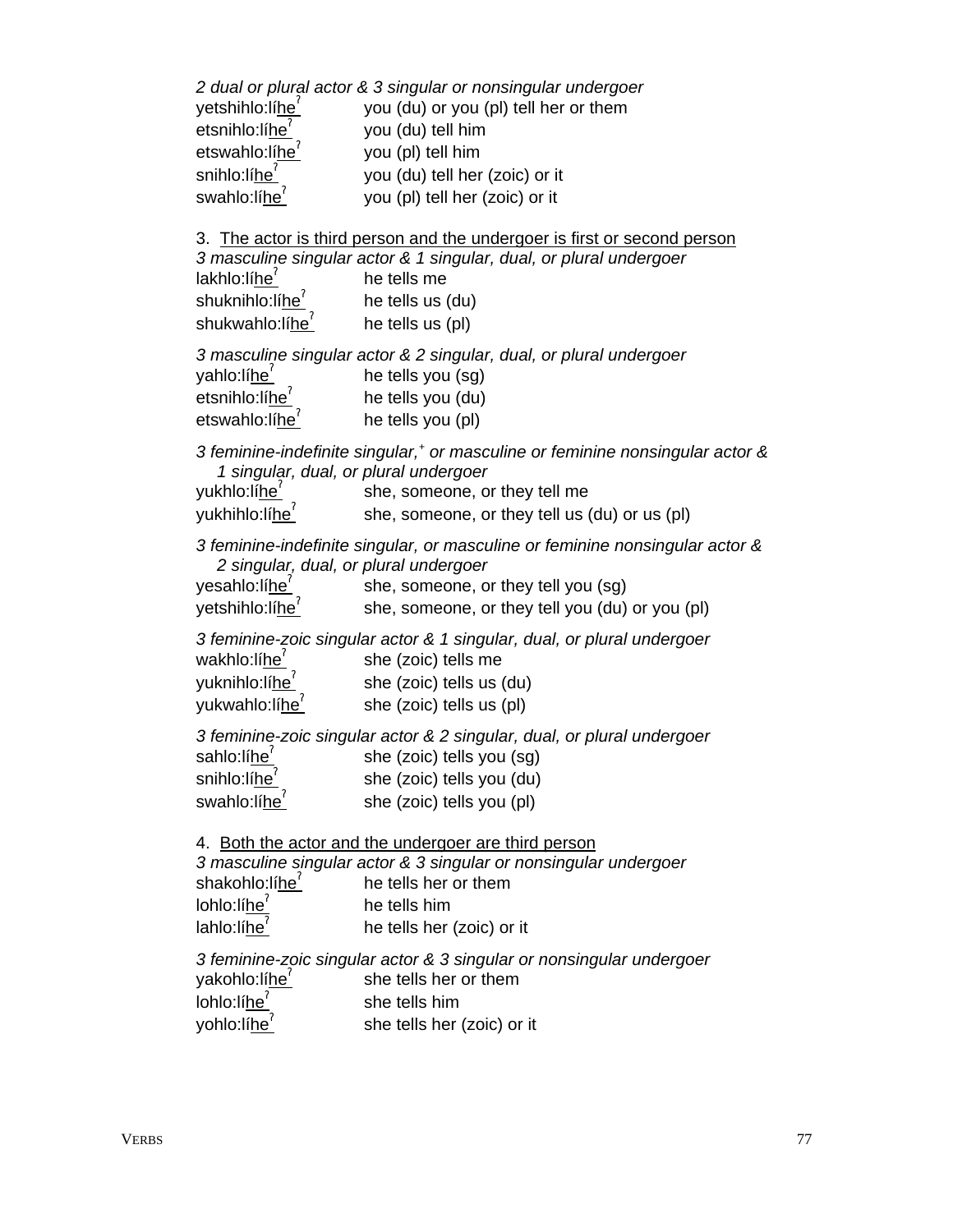## *3 feminine-indefinite singular, or masculine or feminine nonsingular actor & 3 singular or nonsingular undergoer*

| yutathlo:líhe <sup>7</sup>   | she tells her or someone                               |
|------------------------------|--------------------------------------------------------|
| luwahlo:líhe <sup>7</sup>    | she or they tell him                                   |
| kuwahlo:líhe <sup>'</sup>    | she or they tell her (zoic) or it                      |
| shakotihlo:líhe <sup>7</sup> | they (males, or males and females) tell her or someone |
| yakotihlo:líhe <sup>'</sup>  | they (females) tell her or someone                     |
| luwatihlo:líhe <sup>'</sup>  | they tell them (males, or males and females)           |
| kuwatihlo:líhe <sup>7</sup>  | they tell them (females)                               |
|                              |                                                        |

## **Table 14. Interactive pronominal prefixes for C-stem verbs – Cayuga**

*Notes*

\*The abbreviations used in the examples are: sg (singular), du (dual), and pl (plural).

\*\*The third person singular undergoer can be masculine (him), feminine (her), or neuter (it). The third person plural undergoer can be masculine (male persons), feminine (female persons), a combination of these (a mixed group of male and female persons), or neuter when the reference is to things or animals. The term *nonsingular* refers to a category that could be dual *or* plural.

|                          | 1. The actor is first person and the undergoer is second person, or vice versa |
|--------------------------|--------------------------------------------------------------------------------|
|                          | 1 singular, dual, or plural actor & 2 singular, dual, or plural undergoer      |
| gọhó:wihs                | I tell you (sg)*                                                               |
| knihó:wihs               | I tell you (du), we (du) tell you (sg) or you (du)                             |
| gwahó:wihs               | I tell you (pl), we (du) tell you (pl), we (pl) tell you                       |
|                          | 2 singular, dual, or plural actor & 1 singular, dual, or plural undergoer      |
| skró:wihs                | you (sg) tell me                                                               |
| sknihó:wihs              | you (sg) tell us (du), you (du) tell me or us (du)                             |
| sgwahó:wihs              | you (sg) tell us (pl), you (du) tell us (pl), you (pl) tell me or us           |
|                          | 2. The actor is first or second person, and the undergoer is third person      |
|                          | 1 singular actor & 3 singular or nonsingular undergoer**                       |
| kehó:wihs                | I tell her                                                                     |
| hehó:wihs                | I tell him                                                                     |
| kró:wihs                 | I tell it                                                                      |
| gakehó: wihs l tell them |                                                                                |
|                          | 1 exclusive dual or plural actor & 3 singular or nonsingular undergoer         |
| akihó:wihs               | we (du) or we (pl) tell her or them                                            |
| shaknihó:wihs            | we (du) tell him                                                               |
| shagwahó:wihs            | we (pl) tell him                                                               |

| SHAYWAHU.WIHS | $wc$ (bi) reinim |
|---------------|------------------|
| aknihó:wihs   | we (du) tell it  |
| agwahó:wihs   | we (pl) tell it  |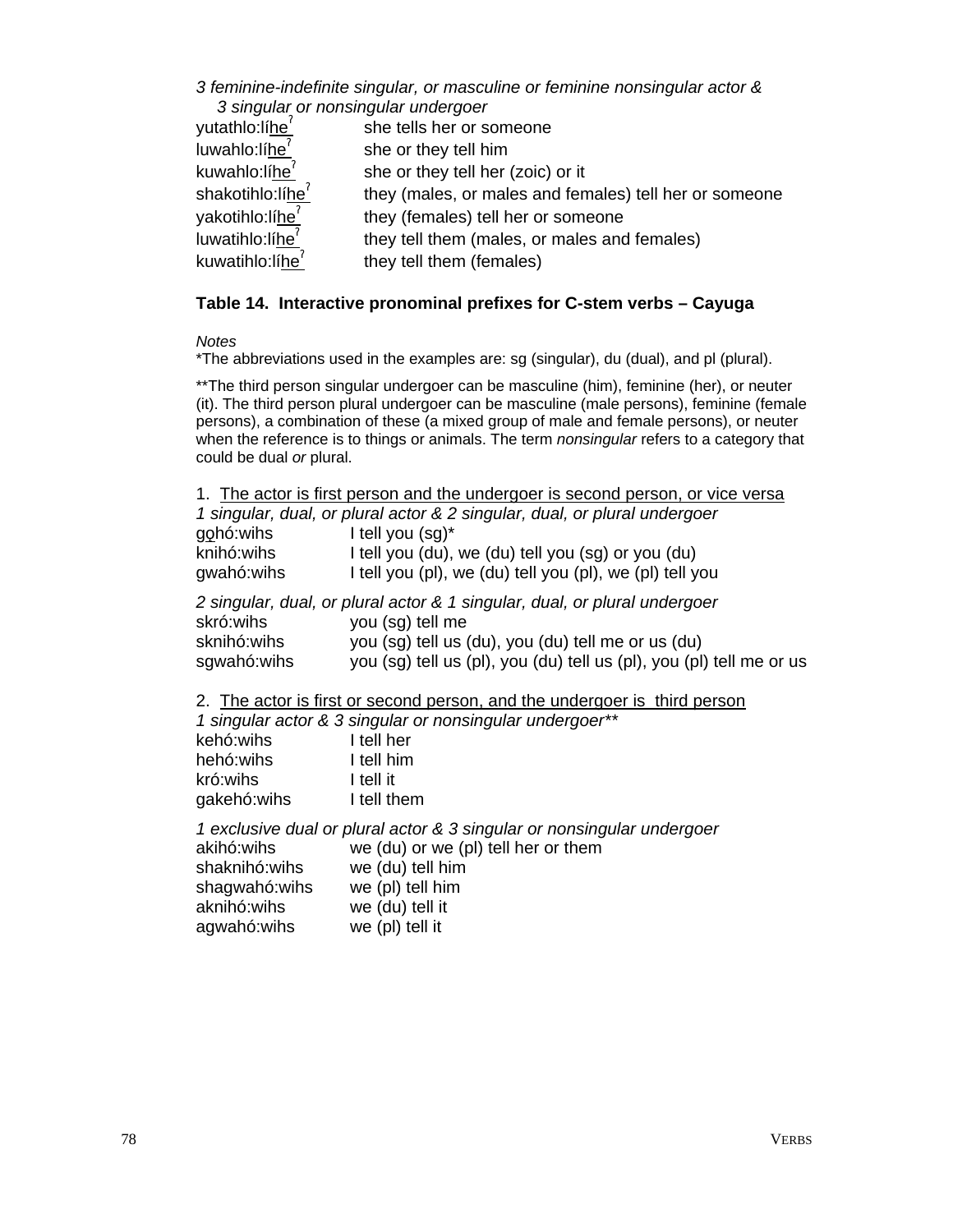*1 inclusive dual or plural actor & 3 singular or nonsingular undergoer* etihó:wihs we (du) or we (pl) tell her or them shetnihó:wihs we (du) tell him shedwahó:wihs we all (pl) tell him knihó:wihs we (du) tell it dwahó:wihs we all (pl) tell it *2 singular actor & 3 singular or nonsingular undergoer* shehó:wihs you (sg) tell her hehsró:wihs you (sg) tell him shró:wihs you (sg) tell it gashehó:wihs you (sg) tell them *2 dual or plural actor & 3 singular or nonsingular undergoer* etsihó:wihs you (du) or you (pl) tell her or them shesnihó:wihs you (du) tell him sheswahó:wihs you (pl) tell him snihó:wihs you (du) tell it swahó:wihs you (pl) tell her or it 3. The actor is third person and the undergoer is first or second person *3 masculine singular actor & 1 singular, dual, or plural undergoer* hakró:wihs he tells me shoknihó:wihs he tells us (du) shogwahó:wihs he tells us (pl) *3 masculine singular actor & 2 singular, dual, or plural undergoer* hyahó:wihs he tells you (sg) shesnihó: wihs he tells you (du) sheswahó:wihs he tells you (pl) *3 feminine singular actor & 1 singular, dual, or plural undergoer* okró:wihs she tells me o3kihó:wihs she tells us (du) or us (pl) *3 feminine singular actor & 2 singular, dual, or plural undergoer* esahó:wihs she tells you (sg) etsihó:wihs she tells you (du) or you (pl) *3 neuter singular actor & 1 singular, dual, or plural undergoer* akró:wihs it tells me o3knihó:wihs it tells us (du) o3gwahó:wihs it tells us (pl) *3 neuter singular actor & 2 singular, dual, or plural undergoer* sahó:wihs it tells you (sg) snihó:wihs it tells you (du) swahó:wihs it tells you (pl)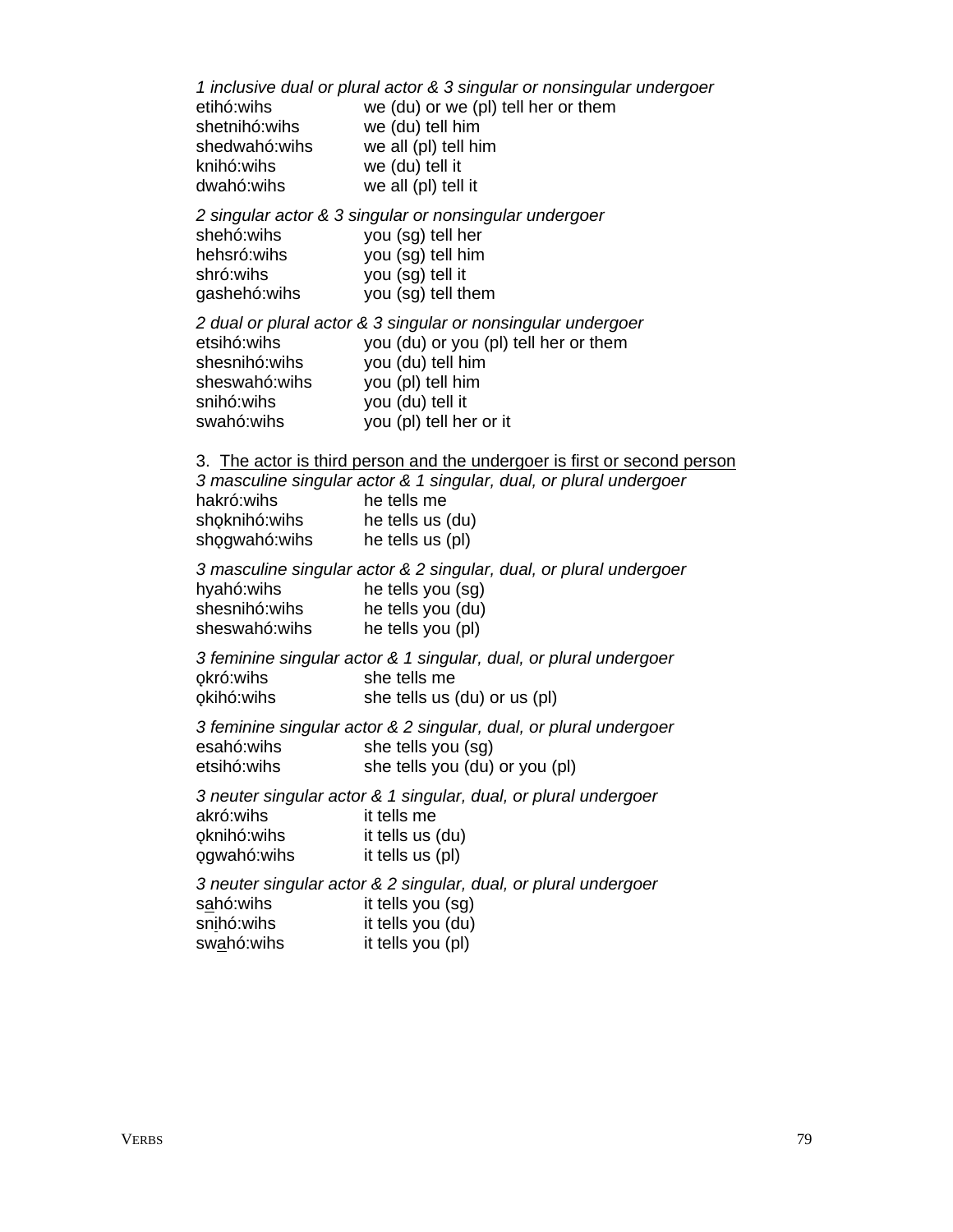*3 masculine, feminine, or neuter nonsingular actor & 1 singular, dual, or plural undergoer* gaokró:wihs they tell me

| yaynı u.wii is | <b>THEY TELL LITE</b>        |
|----------------|------------------------------|
| okihó:wihs     | they tell us (du) or us (pl) |

*3 masculine, feminine, or neuter nonsingular actor & 2 singular, dual, or plural undergoer*

| gaesahó:wihs | they tell you (sg)             |
|--------------|--------------------------------|
| etshihó:wihs | they tell you (du) or you (pl) |

4. Both the actor and the undergoer are third person

| 3 masculine singular actor & 3 singular or nonsingular undergoer |                                                      |  |  |  |
|------------------------------------------------------------------|------------------------------------------------------|--|--|--|
| shagohó: wihs                                                    | he tells her or them (females, or males and females) |  |  |  |
| howahó:wihs                                                      | he tells him                                         |  |  |  |
| hahó:wihs                                                        | he tells it                                          |  |  |  |
| howadihó:wihs                                                    | he tells them (males)                                |  |  |  |

*3 feminine singular actor & 3 singular or nonsingular undergoer* oda:tró:wihs she tells her howa:hó:wihs she tells him she tells them (females, or males and females) howa.no.wins<br>gaodatró:wihs she tells them (females)<br>howadihó:wihs she tells them (males)

*3 neuter singular actor & 3 singular or nonsingular undergoer* gohó:wihs it tells her hohó:wihs it tells him ohó:wihs it tells it godihó: wihs it tells them (females, or males and females) hodihó:wihs it tells them (males) odihó:wihs it tells them (animals)

*3 masculine, feminine, or neuter nonsingular actor & 3 singular or nonsingular undergoer* howadihó:wihs they tell him or them (males)

| .              |                                                        |
|----------------|--------------------------------------------------------|
| sagodihó: wihs | they (males) tell her or them (females, or males and   |
|                | females)                                               |
| gaodatró: wihs | they (females) tell her or them (females, or males and |
|                | females)                                               |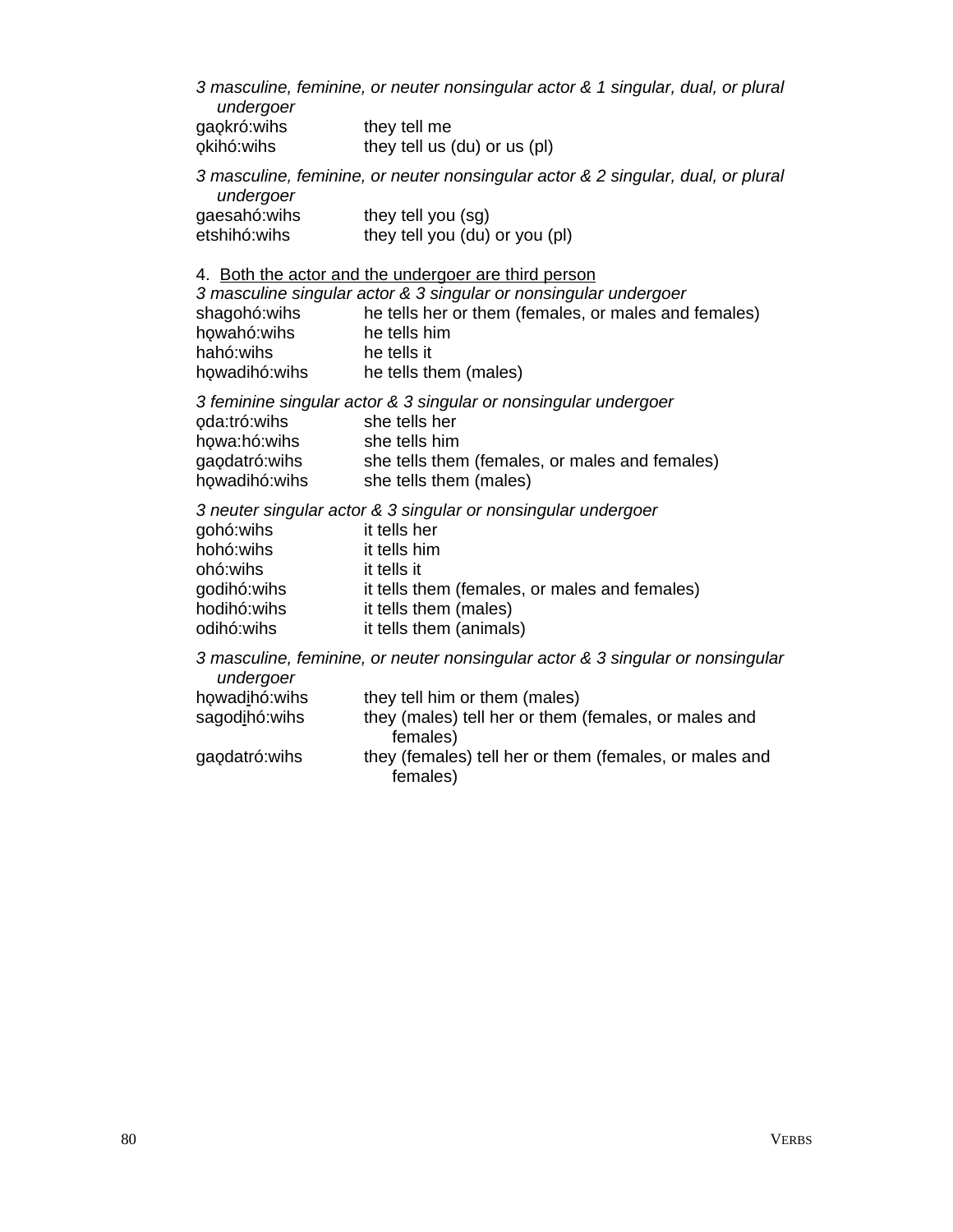## **Table 15. Interactive pronominal prefixes for C-stem verbs – Mohawk**

*Notes*

\*The abbreviations used in the examples are: sg (singular), du (dual), and pl (plural).

\*\* The third person singular undergoer can be masculine (him), feminine-indefinite (her or someone), feminine-zoic (her), which is also used for neuter (it). The third person plural undergoer can be masculine (male persons), feminine (female persons), or a combination of these (a mixed group of male and female persons). The term *nonsingular* refers to a category that includes both the dual and the plural.

+ The indefinite pronominal prefix is translated into English as *someone*.

| konhró:ris<br>kenihró:ris<br>kwahró:ris                                          | 1. The actor is first person and the undergoer is second person, or vice versa<br>1 singular, dual, or plural actor & 2 singular, dual, or plural undergoer<br>I tell you (sg)*<br>I tell you (du), we (du) tell you (sg) or you (du)<br>I tell you (pl), we (du) tell you (pl), we (pl) tell you |
|----------------------------------------------------------------------------------|---------------------------------------------------------------------------------------------------------------------------------------------------------------------------------------------------------------------------------------------------------------------------------------------------|
| takhró:ris<br>takenihró:ris<br>takwahró:ris                                      | 2 singular, dual, or plural actor & 1 singular, dual, or plural undergoer<br>you (sg) tell me<br>you (sg) tell us (du), you (du) tell me or us (du)<br>you (sg) tell us (pl), you (du) tell us (pl), you (pl) tell me<br>or us                                                                    |
| khehró:ris<br>rihró:ris<br>khró:ris                                              | 2. The actor is first or second person, and the undergoer is third person<br>1 singular actor & 3 singular or nonsingular undergoer**<br>I tell her or them<br>I tell him<br>I tell her (zoic) or it                                                                                              |
| iakhihró:ris<br>shakenihró:ris<br>shakwahró:ris<br>iakenihró:ris<br>iakwahró:ris | 1 exclusive dual or plural actor & 3 singular or nonsingular undergoer<br>we (du) or we (pl) tell her or them<br>we (du) tell him<br>we (pl) tell him<br>we (du) tell her (zoic) or it<br>we (pl) tell her (zoic) or it                                                                           |
| iethihró:ris<br>tshitenihró:ris<br>tshitewahró:ris<br>tenihró:ris<br>tewahró:ris | 1 inclusive dual or plural actor & 3 singular or nonsingular undergoer<br>we (du) or we (pl) tell her or them<br>we (du) tell him<br>we all (pl) tell him<br>we (du) tell her (zoic) or it<br>we all (pl) tell her (zoic) or it                                                                   |
| shehró:ris<br>etshró:ris<br>shró:ris                                             | 2 singular actor & 3 singular or nonsingular undergoer<br>you (sg) tell her or them<br>you (sg) tell him<br>you (sg) tell her (zoic) or it                                                                                                                                                        |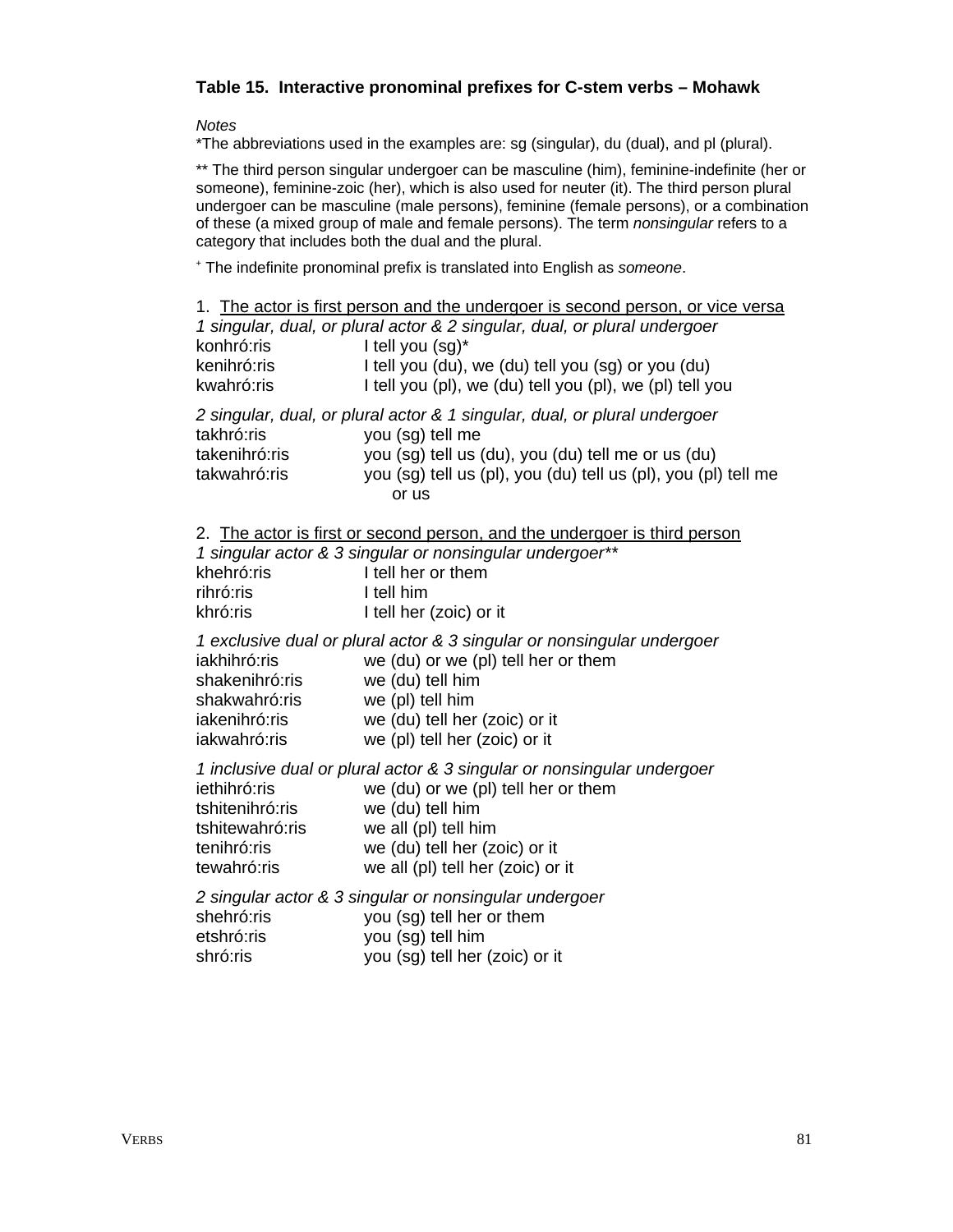*2 dual or plural actor & 3 singular or nonsingular undergoer* ietshihró:ris you (du) or you (pl) tell her or them tshisenihró:ris you (du) tell him tshisewahró:ris you (pl) tell him senihró:ris you (du) tell her (zoic) or it sewahró:ris you (pl) tell her (zoic) or it 3. The actor is third person and the undergoer is first or second person *3 masculine singular actor & 1 singular, dual, or plural undergoer* rakhró: ris he tells me shonkenihró: ris he tells us (du) shonkwahró: ris he tells us (pl)

*3 masculine singular actor & 2 singular, dual, or plural undergoer* iahró:ris he tells you (sg) tshisenihró:ris he tells you (du) tshisewahró:ris he tells you (pl)

*3 feminine-indefinite singular,+ or masculine or feminine nonsingular actor & 1 singular, dual, or plural undergoer* ionkhró:ris she, someone, or they tell me

| טו וועוועוטו  | $0.10, 00.1100.10, 0.100$ , ton the           |
|---------------|-----------------------------------------------|
| ionkhihró:ris | she, someone, or they tell us (du) or us (pl) |

*3 feminine-indefinite singular, or masculine or feminine nonsingular actor & 2 singular, dual, or plural undergoer*

| iesahró:ris   | she, someone, or they tell you (sg)             |  |  |  |  |
|---------------|-------------------------------------------------|--|--|--|--|
| ietshihró:ris | she, someone, or they tell you (du) or you (pl) |  |  |  |  |

*3 feminine-zoic singular actor & 1 singular, dual, or plural undergoer* wakhró:ris she (zoic) tells me ionkenihró: ris she (zoic) tells us (du) ionkwahró: ris she (zoic) tells us (pl)

*3 feminine-zoic singular actor & 2 singular, dual, or plural undergoer* sahró: ris she (zoic) tells you (sg) senihró:ris she (zoic) tells you (du) sewahró: ris she (zoic) tells you (pl)

4. Both the actor and the undergoer are third person

*3 masculine singular actor & 3 singular or nonsingular undergoer* shakohró: ris he tells her or them rohró: ris he tells him rahró:ris he tells her (zoic) or it

*3 feminine-zoic singular actor & 3 singular or nonsingular undergoer* iakohró: ris she tells her or them rowahró: ris she tells him iohró: ris she tells her (zoic) or it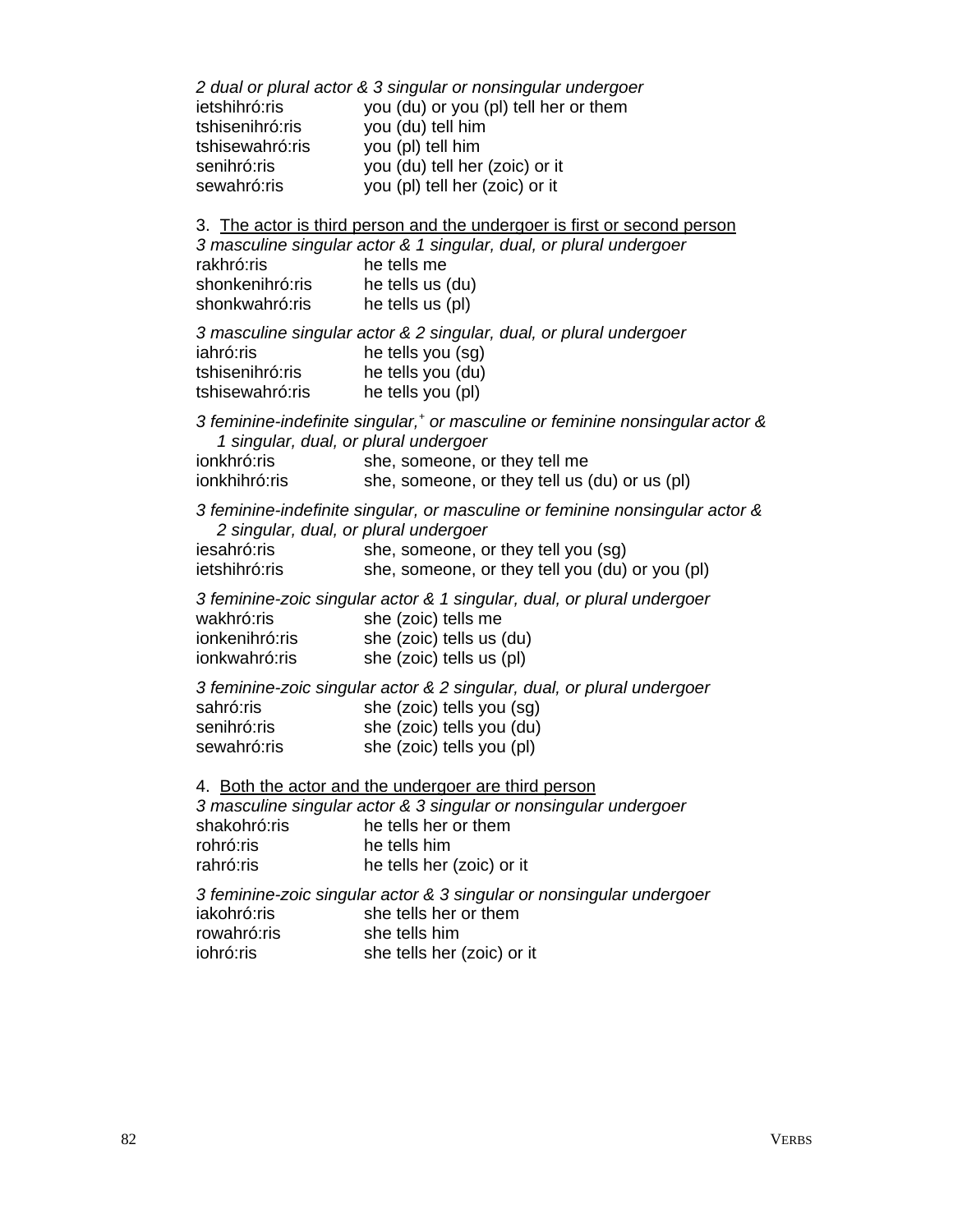## *3 feminine-indefinite singular, or masculine or feminine nonsingular actor & 3 singular or nonsingular undergoer*

| iontathró:ris  | she tells her or someone                               |
|----------------|--------------------------------------------------------|
| ronwahró:ris   | she or they tell him                                   |
| konwahró:ris   | she or they tell her (zoic) or it                      |
| shakotihró:ris | they (males, or males and females) tell her or someone |
| iakotihró:ris  | they (females) tell her or someone                     |
| ronwatihró:ris | they tell them (males)                                 |
| konwatihró:ris | they tell them (females)                               |
|                |                                                        |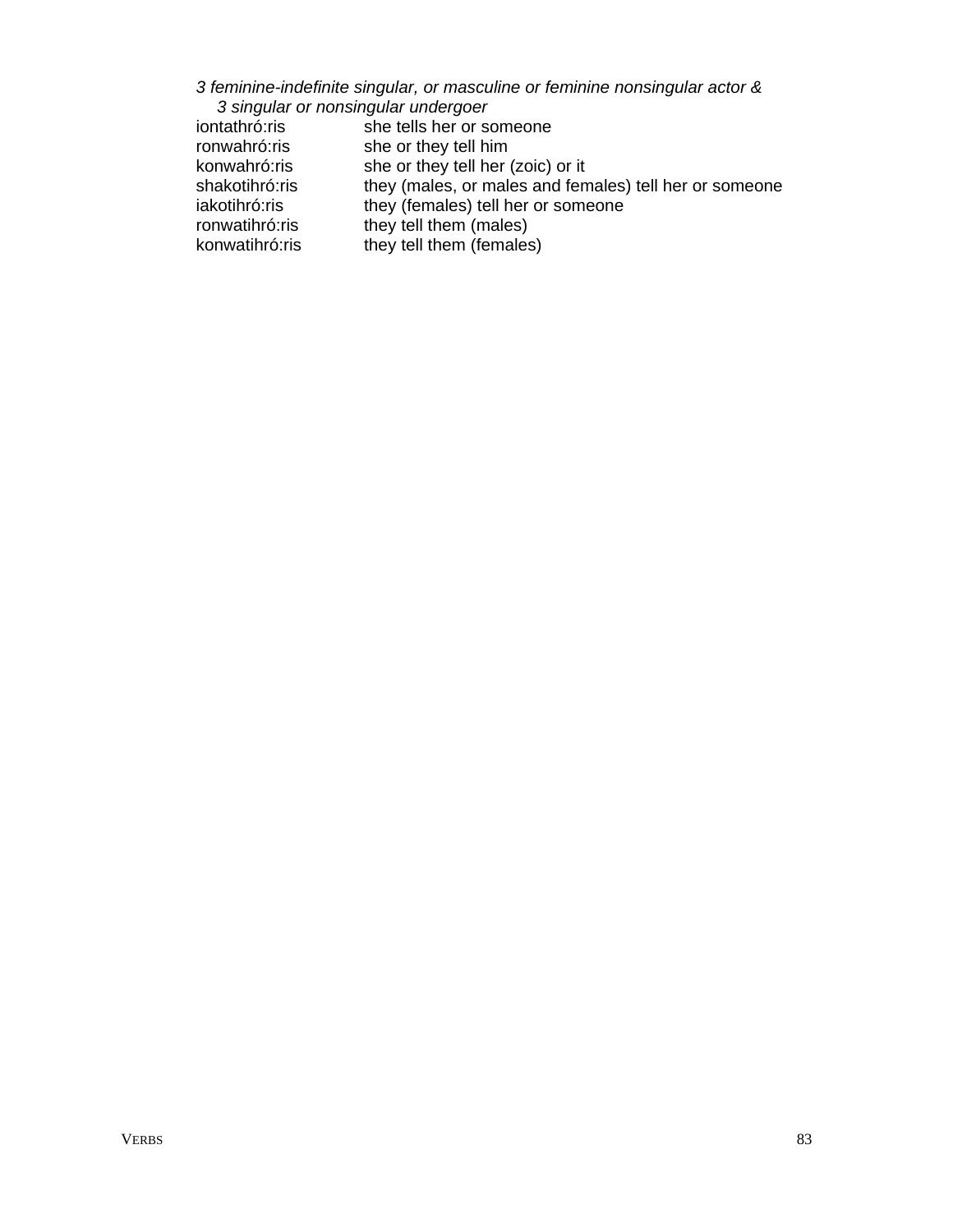**6**

## **NON-MODAL PREPRONOMINAL PREFIXES**

The non-modal prepronominal prefixes modify the basic meaning of the verb in various ways. Their forms and functions are described below.

#### The Dualic **6.1**

The basic meaning conveyed by the *dualic prepronominal prefix* is *two*. This meaning is especially clear in verbs that involve numbers or quantities, such as the counting verbs in the first two examples in each language. The idea of *two* is also implicit in verbs that involve two objects (especially body parts that come in pairs), a change in position or location (something is moved from one place to another), or a change of state (something changes, or is changed from one state to another). Verbs whose inherent meaning involves the idea of *two* always occur with the dualic prepronominal prefix – that is, they do not have a basic verb form without the dualic prepronominal prefix.

| O | tekahwistake             | two dollars (literally the dollars number two)                                                     |
|---|--------------------------|----------------------------------------------------------------------------------------------------|
|   | tew hnisla: ké           | two days (literally the days number two)                                                           |
|   | teyusháthos              | she is crying (literally she is crying with two [eyes])                                            |
|   | t <sub>^</sub> hahsútel^ | he will connect (literally he will join one thing to<br>another)                                   |
|   | wá:tkehkwe <sup>7</sup>  | I picked it up ( <i>literally</i> I picked it up by moving it<br>from there to here)               |
|   | t^kte:ní:                | I will change it (literally I will change something<br>from one state to another)                  |
|   | teyohlí:u                | it got broken, it is broken (literally it has<br>changed from one state to another by<br>breaking) |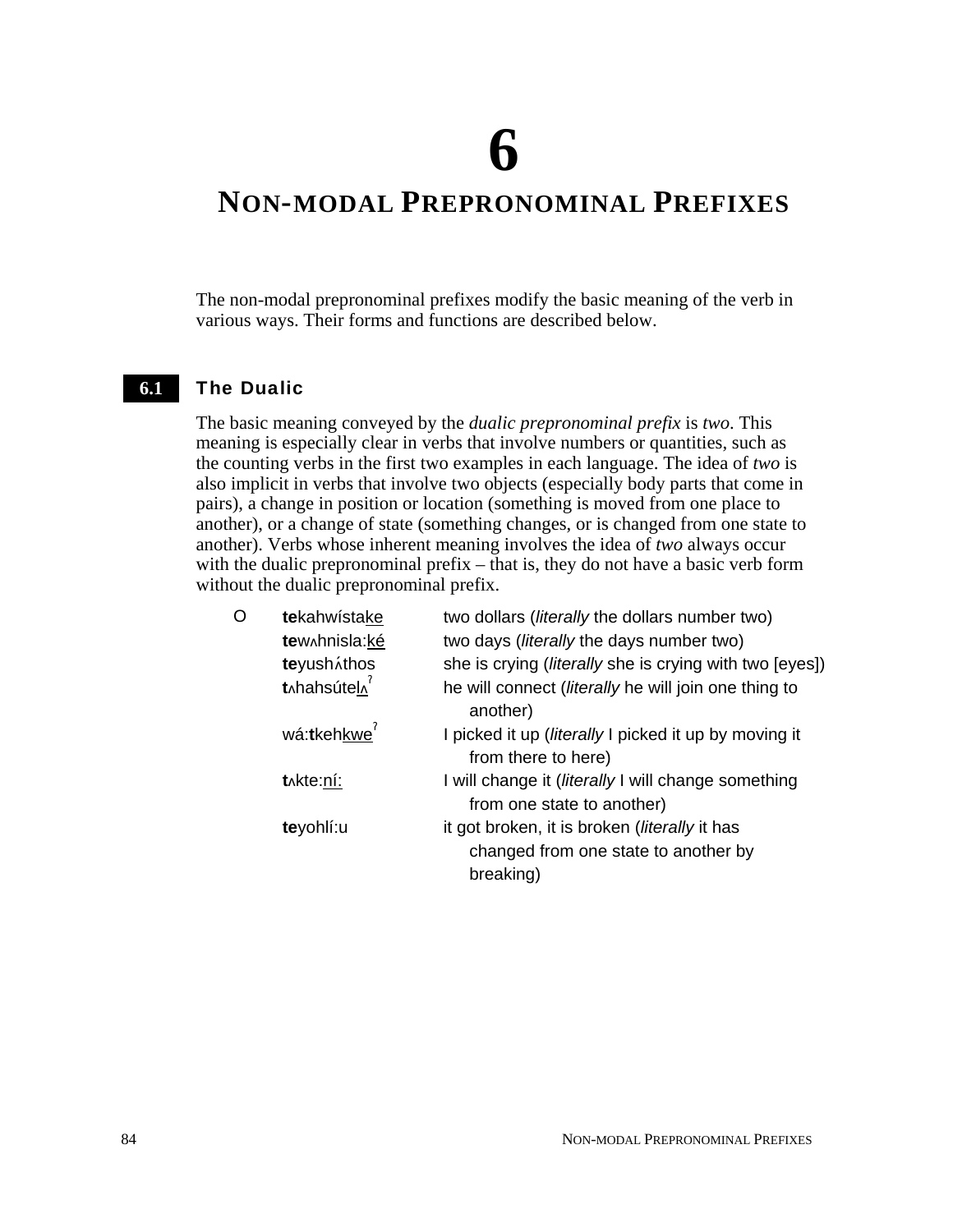| C | degahwihsdá:ge:<br>dewęhnihsrá:ge:<br>deyóhsętwahs<br>deháhsodre | two dollars (literally the dollars number two)<br>two days (literally the days number two)<br>she is crying (literally she is crying with two [eyes])<br>he will connect (literally he will join one thing to<br>another) |
|---|------------------------------------------------------------------|---------------------------------------------------------------------------------------------------------------------------------------------------------------------------------------------------------------------------|
|   | atgehk                                                           | I picked it up (literally I picked it up by moving it<br>from there to here)                                                                                                                                              |
|   | dękdé:ni                                                         | I will change it (literally I will change something<br>from one state to another)                                                                                                                                         |
|   | deyóhi <sup>'</sup> oh                                           | it got broken, it is broken ( <i>literally</i> it has<br>changed from one state to another by<br>breaking)                                                                                                                |
| Μ | tekahwistake<br>tewenhniserá:ke<br>teionshénthos                 | two dollars (literally the dollars number two)<br>two days ( <i>literally</i> the days number two)<br>she is crying ( <i>literally</i> she is crying with two [eyes])                                                     |
|   | tenhahsónteren<br>wà:tkehkwe                                     | he will connect ( <i>literally</i> he will join one thing to<br>another)<br>I picked it up (literally I picked it up by moving it<br>from there to here)                                                                  |
|   | tenkté:ni                                                        | I will change it (literally I will change something<br>from one state to another)                                                                                                                                         |

In many cases, however, the meaning expressed by the dualic prepronominal prefix is difficult to identify; most verbs that occur with the dualic prefix simply require the prefix:

| O | tewakatuhutsyo:ní                     | I want it                          |
|---|---------------------------------------|------------------------------------|
|   | or tewakatuhwatsyo:ní                 |                                    |
|   | wa'tkaw  il                           | I stirred it                       |
|   | tekawe <sup>7</sup> ésta <sup>7</sup> | I am piercing it, I am pricking it |
|   |                                       |                                    |

- C dewagadohwejó:nih atgáwenye: atgawenyo.<br>**de**gá<sup>'</sup>ehsta
- M **te**wakatonhwentsió:ni wa'**t**kawénrie **te**kawe'éhstha

Some verbs occur both with and without the dualic prefix. In these cases, the meaning of the verb that has the dualic prefix is related to the meaning of the verb without the prefix, but the precise meaning that is added by the dualic prefix is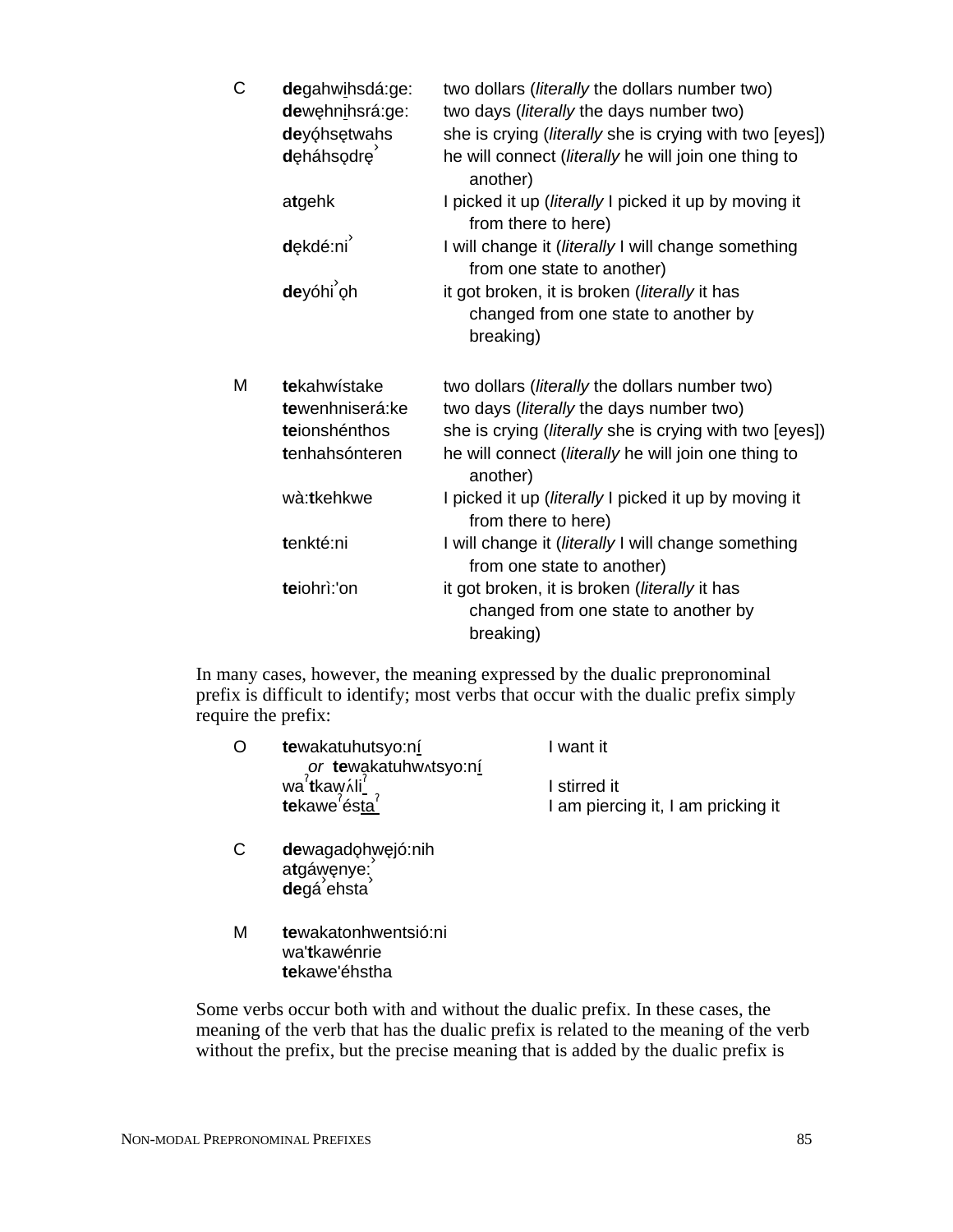difficult to pinpoint. Four pairs of examples are given for each language below. In each pair, the first example is a verb without the dualic prefix; the second example is the same verb with the dualic prefix.

| O | wa <sup>?</sup> któ:lala <u>ke<sup>?</sup></u><br>wa <sup>?</sup> tektó:lala <u>ke</u> ? | I pressed down on it<br>I squeezed, I squished it                                      |
|---|------------------------------------------------------------------------------------------|----------------------------------------------------------------------------------------|
|   | waha:yá: <u>ke<math>^2</math></u><br>wa $^2$ tha:yá: <u>ke<math>^2</math></u>            | he cut (off a piece), he severed it<br>he cut it, he broke it                          |
|   | wa <sup>2</sup> utu:kóhte <sup>2</sup><br>wa <sup>2</sup> tyutu:kóhte <sup>2</sup>       | she passed by, she continued on<br>she passed (a grade at school),<br>she went through |
|   | wahati: <u>yʌ́:</u><br>wa <sup>?</sup> thati: <u>yʌ́:</u>                                | they put it down, they laid it down<br>they gambled, they bet on the outcome           |
| С | akdóha:k<br>atkdóha:k                                                                    | I pressed down on it<br>I squeezed, I squished it                                      |
|   | ahá:ya <sup>ʾ</sup> k<br>a <b>t</b> á:ya <sup>ʾ</sup> k                                  | he cut (off a piece), he severed it<br>he cut it, he broke it                          |
|   | $a$ <sup>'</sup> o:dó:goht<br>agyo:dó:goht                                               | she passed by, she continued on<br>she passed (a grade at school),<br>she went through |
|   | aha:dí:yę;<br>ata:dí:ye:                                                                 | they put it down, they laid it down<br>they gambled, they bet on the outcome           |
| М | wa'ktò:rarake<br>wa'tektò:rarake                                                         | I pressed down on it<br>I squeezed, I squished it                                      |
|   | wahà:ia'ke<br>wa'thà:ia'ke                                                               | he cut (off a piece), he severed it<br>he cut it, he broke it                          |
|   | wa'ontóhetste<br>wa'tiontóhetste                                                         | she passed by, she continued on<br>she passed (a grade at school),<br>she went through |
|   | wahatí:ien<br>wa'thatí:ien                                                               | they put it down, they laid it down<br>they gambled, they bet on the outcome           |

Moreover, no discernible pattern emerges when one examines the verbs that require the dualic prepronominal prefix. The lack of an underlying pattern is compounded in cases where there are two different verbs with similar meanings,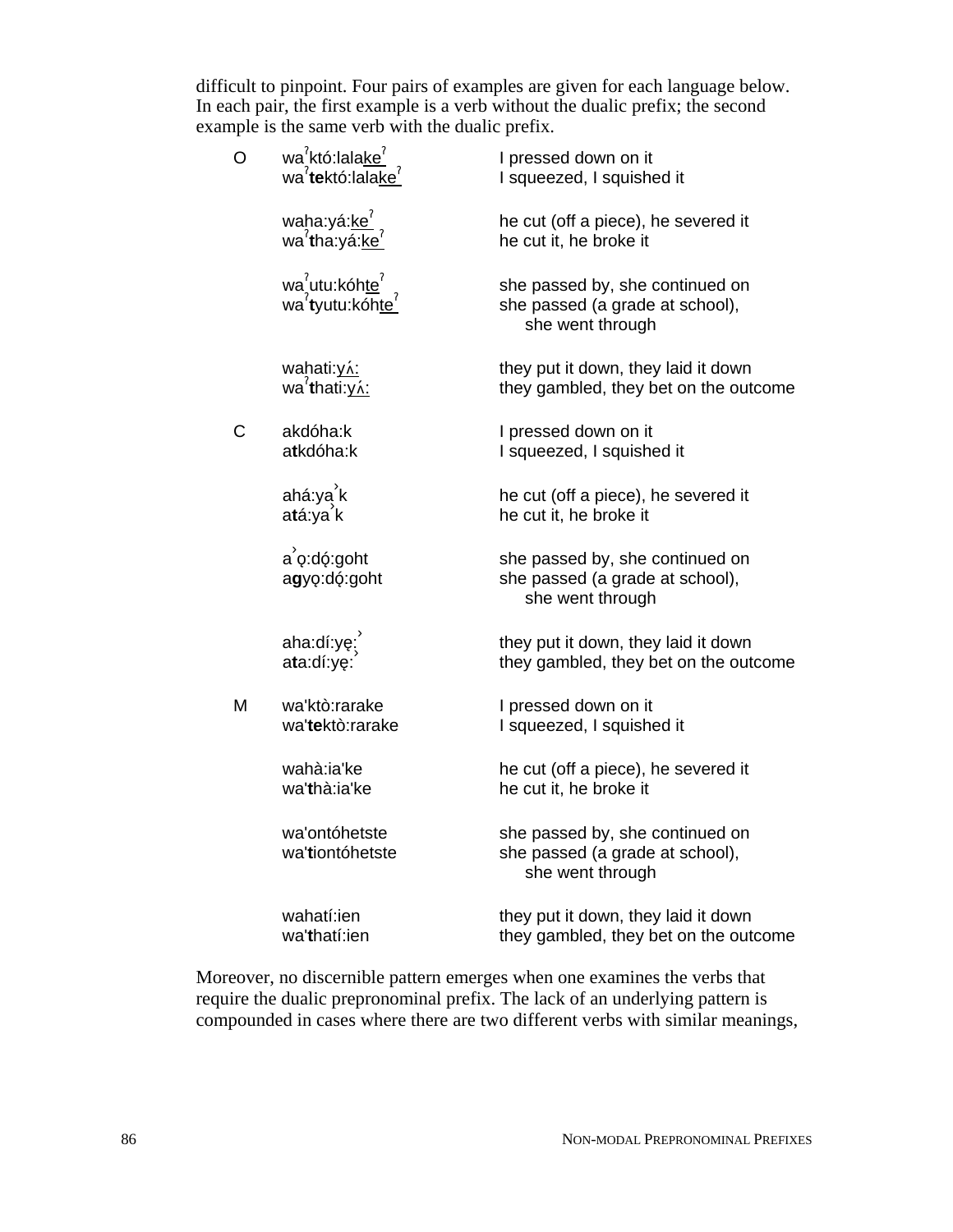only one of which requires the dualic prefix, as shown in the examples below. The first verb in each language, which does not have the dualic prefix, suggests physical suffering, pain, or hardship; the second, which has the dualic prefix, suggests this same meaning but also includes the idea of mental suffering.

- O loluhya:ká **te**hotunhukáli he is suffering (physically) he is suffering (physically and mentally)
- C háo:hyage: dehodehóganyeh
- M roronhiá:ken **te**hotonhakárien

The lack of an underlying pattern is further demonstrated by differences in the three languages, as shown in the verb form below. The verb meaning *to be bitter* is the same in Oneida and Mohawk, but the dualic prefix occurs only in Oneida. The verb has a different stem in Cayuga, and it does require the dualic prefix.

- O **te**yotska:láht it is bitter
- c **de**yosgá:nye<sup>`</sup>s
- M iotskà:ra

The dualic prepronominal prefix is **te-** or **t-** in Oneida and Mohawk, and **de-**, **d-**, **t-**, or **g-** in Cayuga. Note that the dualic prepronominal prefix comes *before* the future mode prefix  $\mathbf{A}$ -/ $\mathbf{e}$ -/en-, but *after* the factual mode prefix  $\mathbf{w}\mathbf{a}^2$ -/ $\mathbf{a}$ -/ $\mathbf{w}\mathbf{a}'$ -.

#### The Cislocative **6.2**

With verbs that involve motion in a certain direction, the *cislocative prepronominal prefix* is used to indicate direction towards a point of reference, usually the speaker. The basic meaning conveyed by the cislocative prepronominal prefix, then, is *this way, here*, or more precisely, the now rarely used *hither*. Three pairs of examples are given for each language below; in each pair, the basic verb form is given first, followed by the verb form with the cislocative prepronominal prefix.

| O | wahaláth^<br>$t$ ahaláth $\sqrt{2}$             | he climbed<br>he climbed this way (towards me)  |
|---|-------------------------------------------------|-------------------------------------------------|
|   | ∧hatiya:kʌ́ <u>ne</u><br>∧thatiya:kʌ́ <u>ne</u> | they will go out<br>they will come out this way |
|   | satkátho<br>tasatkátho                          | Look!<br>Look here, this way!                   |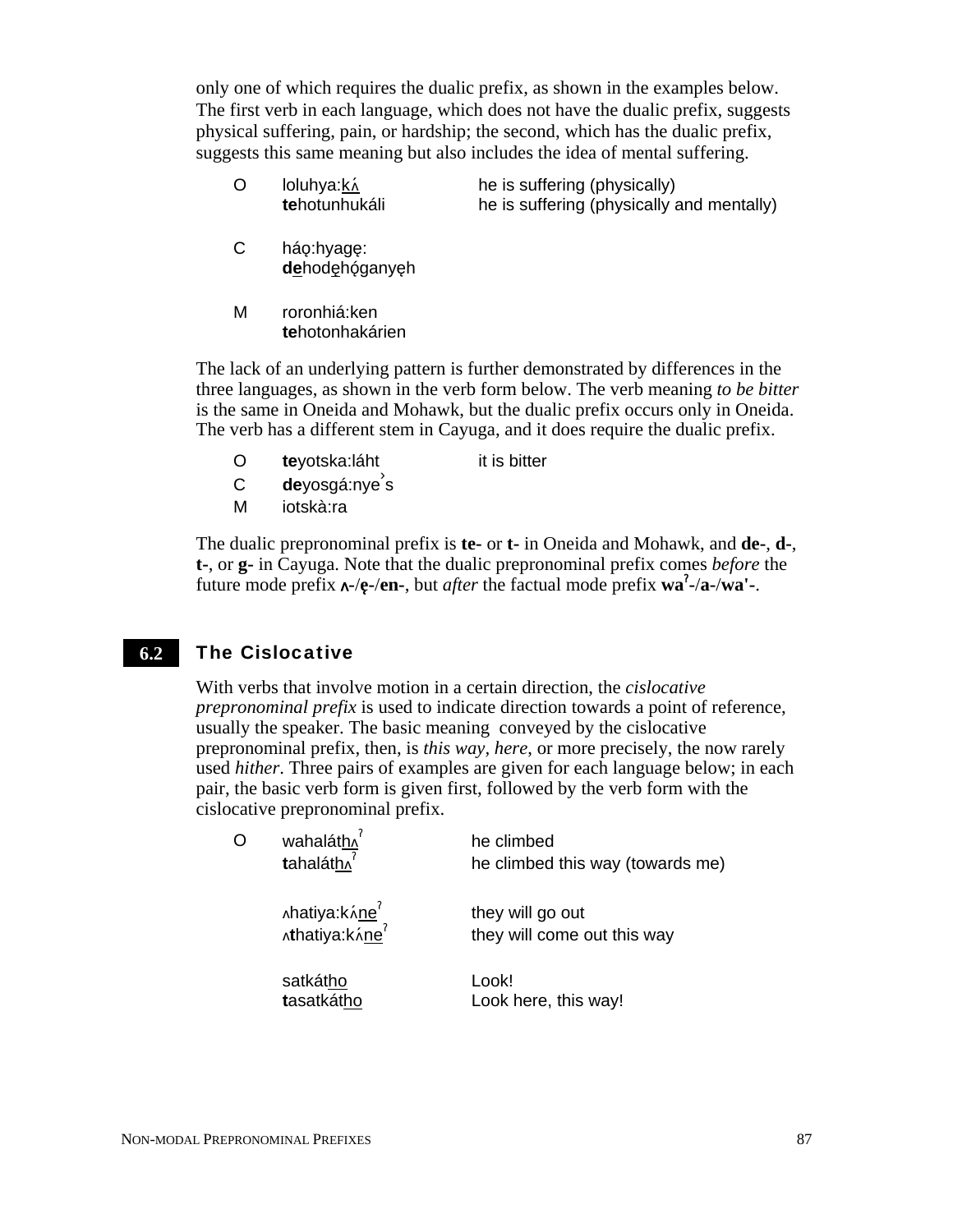| C | ahá:tę<br>dahá:te                  | he climbed<br>he climbed this way (towards me)  |
|---|------------------------------------|-------------------------------------------------|
|   | ehadiyá:ge<br>etadiyá:ge           | they will go out<br>they will come out this way |
|   | satgáhtoh<br>dasátgahtoh           | Look!<br>Look here, this way!                   |
| М | waharáthen<br>taharáthen           | he climbed<br>he climbed this way (towards me)  |
|   | enhatijá:ken'ne<br>enthatiá:ken'ne | they will go out<br>they will come out this way |
|   | satkáhtho<br>tasatkáhtho           | Look!<br>Look here, this way!                   |

In some cases, the addition of the cislocative prefix to a verb results in a change of meaning, although the meaning may still include the idea of *motion towards* the speaker (*this way*). The verb in the example below may also occur with the translocative prefix (section 6.3).

|              | waho:tí:<br>taho:tí:       | he lost it, he left it there<br>he threw it this way |
|--------------|----------------------------|------------------------------------------------------|
| $\mathsf{C}$ | ahó:di<br>d <u>a</u> hó:di | he lost it, he threw it away<br>he threw it this way |
| м            | wahó:ti<br>tahó:ti         | he lost it, he left it there<br>he threw it this way |

The cislocative prefix can occur together with the dualic prefix if the verb is one that requires the dualic prefix (section 6.1). The first verb in each pair of examples below has the dualic prefix; the second verb has both the dualic and cislocative prefixes.

|   | wa <sup>7</sup> thaláhtate <sup>7</sup><br>tutahaláhtate <sup>7</sup> | he ran<br>he ran this way |
|---|-----------------------------------------------------------------------|---------------------------|
| C | até:da:t<br>dodahé:da:t                                               |                           |
| м | wa'tharáhtate<br>tontaharáhtate                                       |                           |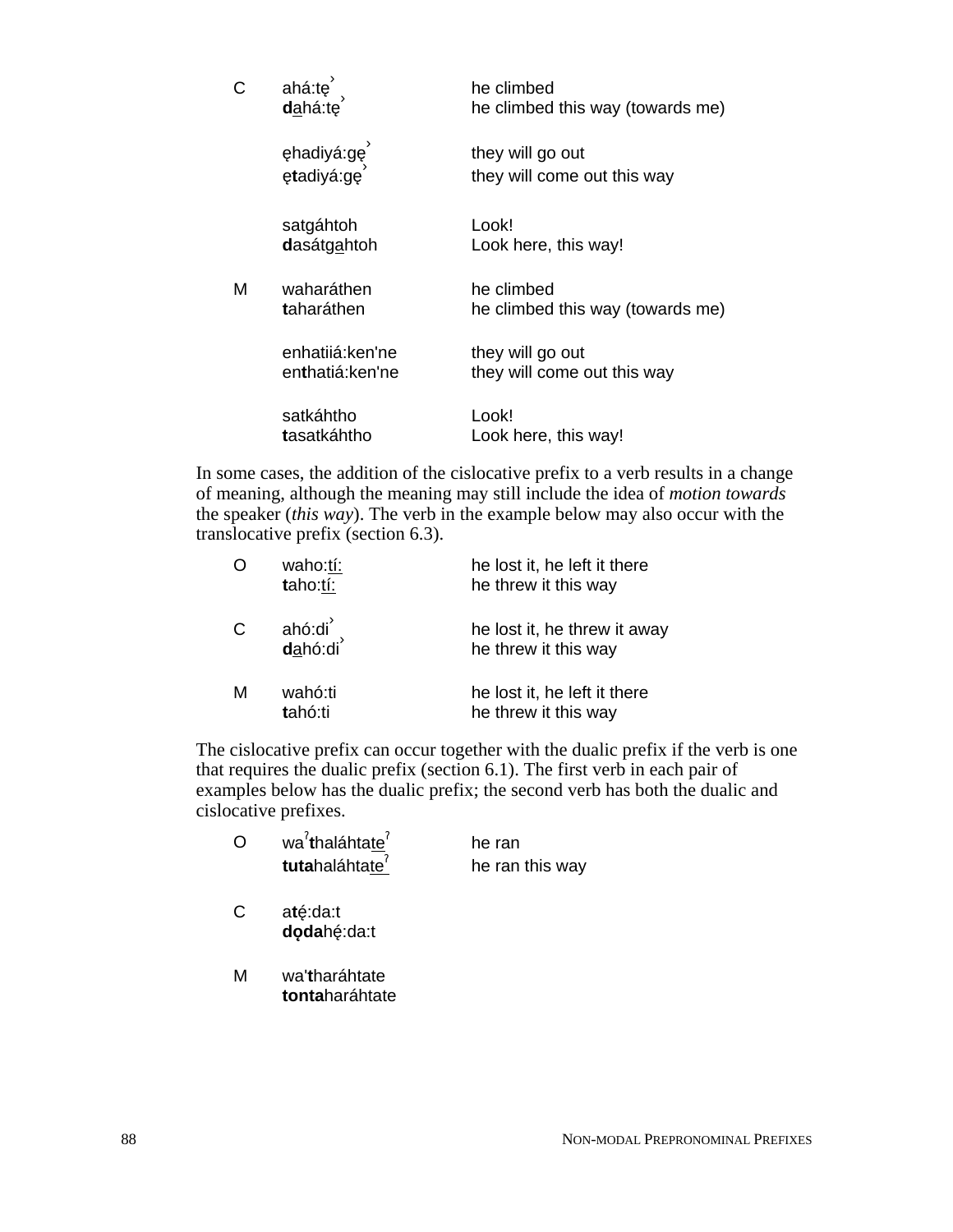Verbs whose inherent meaning involves motion in a direction always occur with the cislocative (or the translocative) prefix – in other words, they do not have a basic verb form without a prepronominal prefix.

| Ō | tahutáyahte <sup>'</sup><br>tahá:leke <sup>?</sup><br>tashakotényehte <sup>7</sup><br>takatw^nátane <sup>7</sup> | they came in, they entered<br>he pushed it this way<br>he sent her or them this way<br>I telephoned (literally I put my<br>voice into it)         |
|---|------------------------------------------------------------------------------------------------------------------|---------------------------------------------------------------------------------------------------------------------------------------------------|
| Ć | daha:dí:yo<br>daháhe:k<br>dashagodę:nyeht<br>dagadwenó:da:                                                       | they came in, they entered<br>he pushed it this way<br>he sent her or them this way<br>I telephoned ( <i>literally</i> I put my<br>voice into it) |
| Μ | tahontáweia'te<br>tahà:reke<br>tahshakoténiehte<br>takatewennáta                                                 | they came in, they entered<br>he pushed it this way<br>he sent her or them this way<br>I telephoned (literally I put my<br>voice into it)         |

With verbs that do not involve movement in a direction, the cislocative prefix indicates location. Again, three sets of examples are given for each language; the first example in each set is the basic verb form.

| O | yenáke <u>le</u> <sup>?</sup><br>tyenákele <sup>?</sup> | she lives, she resides<br>she lives there, she resides there |
|---|---------------------------------------------------------|--------------------------------------------------------------|
|   | loyo:té:<br>thoyo:té:                                   | he is working<br>he is working there                         |
|   | Ahuto:láte <sup>?</sup><br>Athuto:láte                  | they will hunt<br>they will hunt there                       |
| C | ená:gre )<br>gyená:gre                                  | she lives, she resides<br>she lives there, she resides there |
|   | $h$ óiho $d$ e $d$<br>tóiho de                          | he is working<br>he is working there                         |
|   | ehenadó:wa:t<br>etenadó:wa:t                            | they will hunt<br>they will hunt there                       |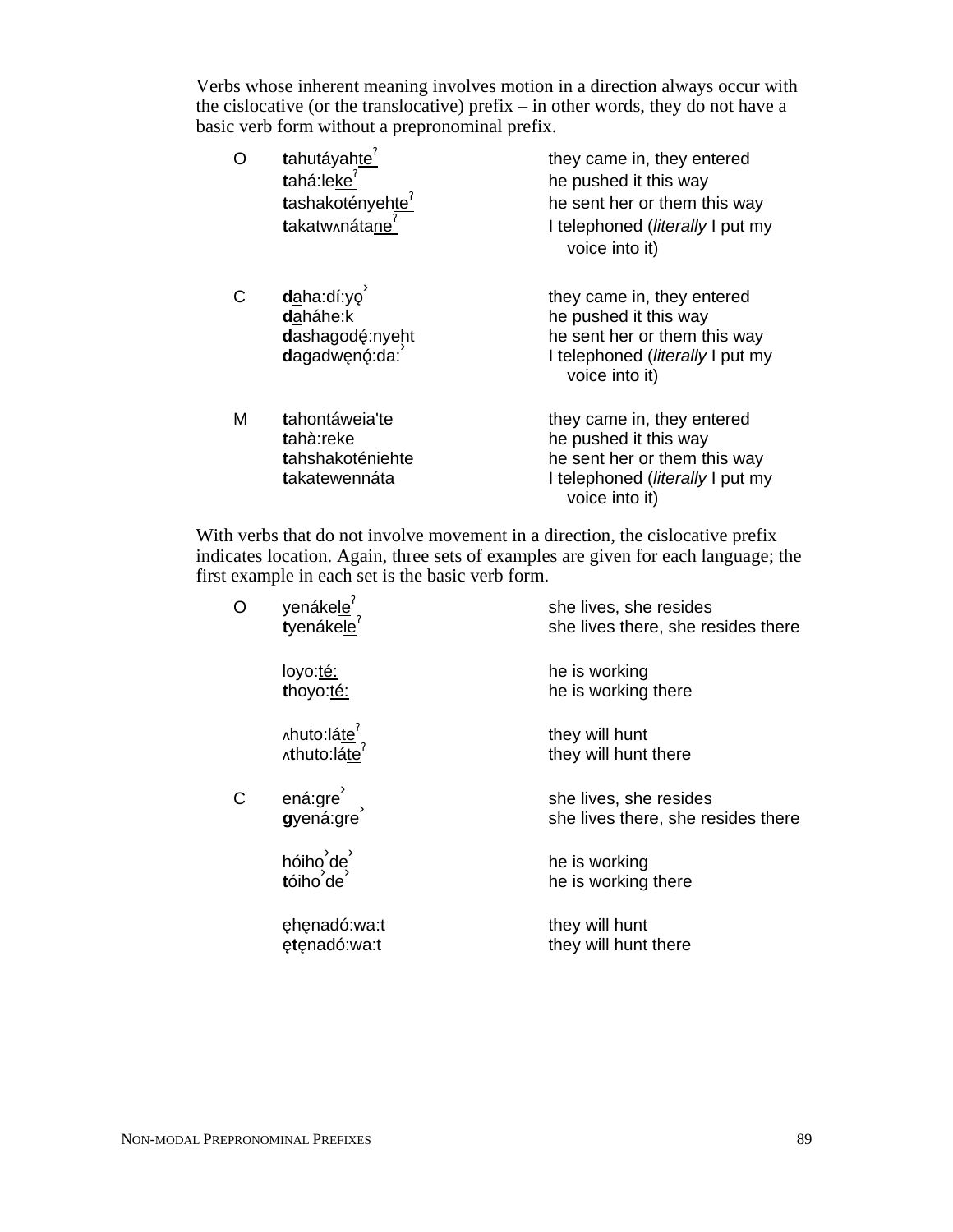| M | ienákere<br>tienákere         | she lives, she resides<br>she lives there, she resides there |
|---|-------------------------------|--------------------------------------------------------------|
|   | roió'te<br>thoió'te           | he is working<br>he is working there                         |
|   | enhontó:rate<br>enthontó:rate | they will hunt<br>they will hunt there                       |

With adjectival verbs (section 7.8), the cislocative indicates the superlative degree. Two sets of examples are given for each language. In each set, the first example is the basic adjectival verb form; the second is the verb form with the cislocative prefix. (See also section 7.11.)

| O | kano:lú:<br>né: tkano:lú:                       | it is expensive<br>it is the most expensive one |
|---|-------------------------------------------------|-------------------------------------------------|
|   | watye:s.<br>né: twatye:sá:                      | it is cheap<br>it is the cheapest one           |
|   | gano:<br>né: gyao:he: éh tgano:                 | it is expensive<br>it is the most expensive one |
|   | wagyé:sęh<br>né: gyaọ:hẹ: éh <b>d</b> wagyé:sẹh | it is cheap<br>it is the cheapest one           |
| M | kanó:ron<br>nè:'e tiaonhà:'a tkanó:ron          | it is expensive<br>it is the most expensive one |
|   | watié:sen<br>nè:'e tiaonhà:'a tewatié:sen       | it is cheap or easy<br>it is the cheapest one   |

The basic form of the cislocative prepronominal prefix is **t-** in Oneida and Mohawk, and **t-**, **d-**, or **g-** in Cayuga.

#### The Translocative **6.3**

With verbs involving motion in a certain direction, the *translocative prepronominal prefix* is used to indicate motion away from a point of reference, usually the speaker. The basic meaning conveyed by the translocative prepronominal prefix, then, is *that way, over there*, or the now rarely used *thither*.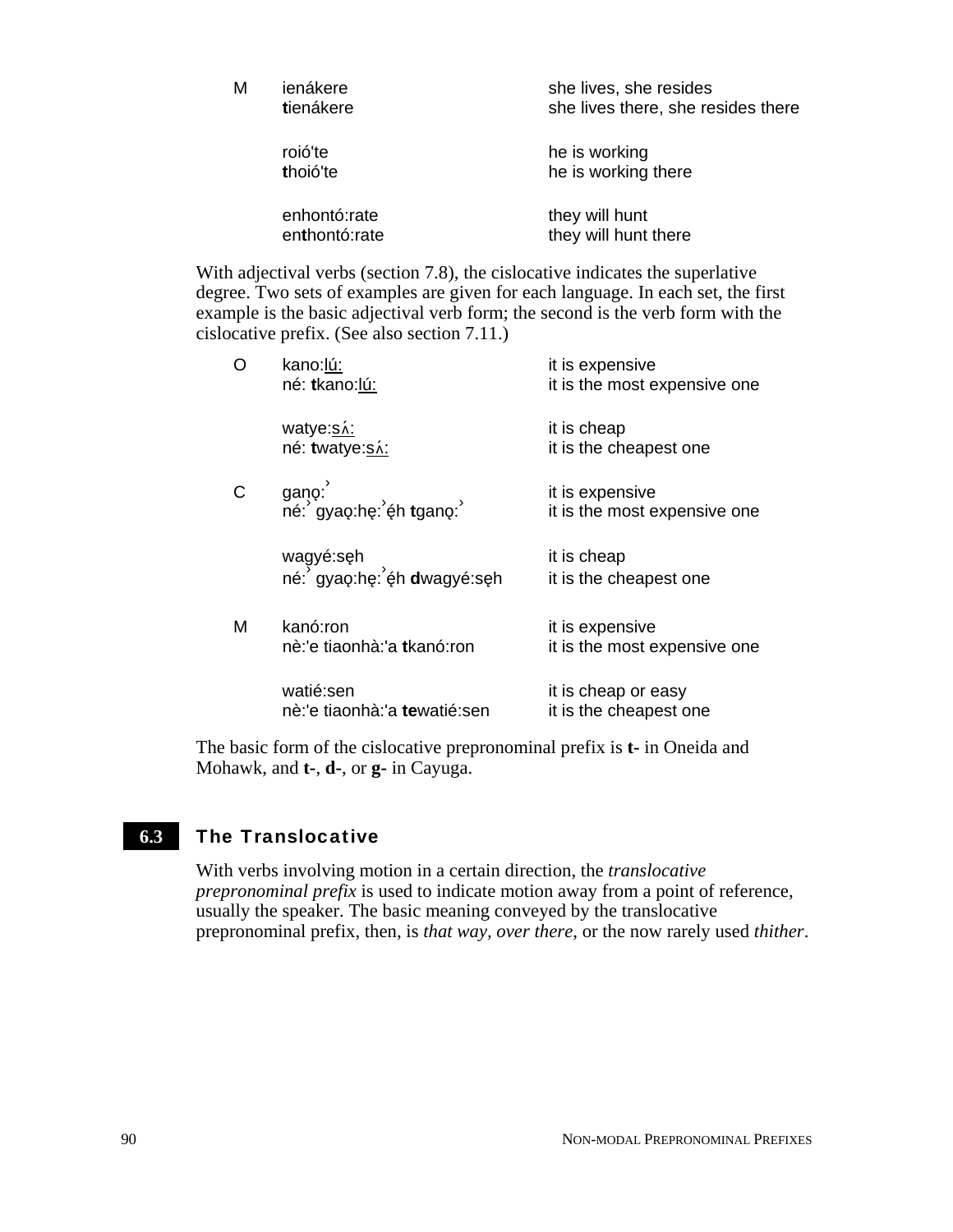Three pairs of examples are given for each language. The first example in each pair is the basic verb form; the second is the verb form with the translocative prefix.

| O | wahaláth^<br>yahaláth^                                         | he climbed<br>he climbed that way (away from me) |
|---|----------------------------------------------------------------|--------------------------------------------------|
|   | ∧hatiya:k∧́ <u>ne</u> <sup>?</sup><br>y∧hatiya:k∧́ <u>ne</u> ? | they will go out<br>they will go out that way    |
|   | satkátho<br>ya <sup>7</sup> satkátho                           | Look!<br>Look there, that way!                   |
| С | ahá: $te^{'}$ ,<br>hahá:te                                     | he climbed<br>he climbed that way (away from me) |
|   | ęhadiyá:gę <sup>3</sup><br>hehadiyá:ge                         | they will go out<br>they will go out that way    |
|   | satgáhtoh<br>ha sátgahtoh                                      | Look!<br>Look there, that way!                   |
| М | waharáthen<br>iaharáthen                                       | he climbed<br>he climbed that way (away from me) |
|   | enhatijá:ken'ne<br>ienhatijá:ken'ne                            | they will go out<br>they will go out that way    |
|   | satkáhtho<br>ia'satkáhtho                                      | Look!<br>Look there, that way!                   |

In some cases, the addition of the translocative prefix to a verb results in a change of meaning, although the meaning may still include the idea of motion *away from* a reference point (*that way*). The verb in the example below also occurs with the cislocative prefix (section 6.2).

| O            | waho:tí:<br>yaho:tí: | he lost it, he left it there<br>he threw it that way |
|--------------|----------------------|------------------------------------------------------|
| $\mathsf{C}$ | ahó:di<br>ha'hó:di'  | he lost it, he threw it away<br>he threw it that way |
| M            | wahó:ti<br>iahó:ti   | he lost it, he left it there<br>he threw it that way |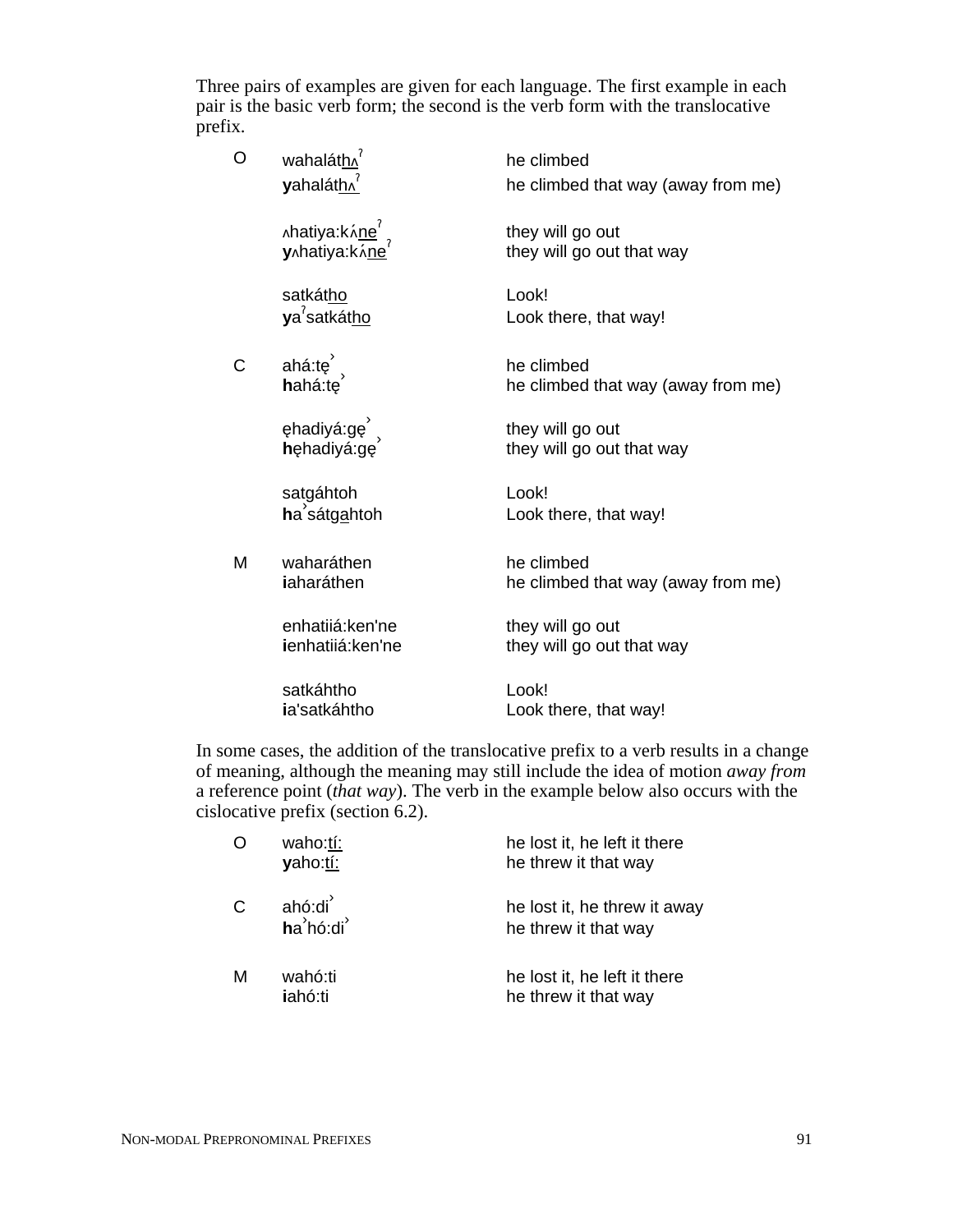Verbs whose inherent meaning involves motion in a direction always occur with the translocative (or the cislocative) prefix – in other words, they do not have a basic verb form without a prepronominal prefix.

| O | yahutáyahte <sup>7</sup><br>yahá:leke <sup>?</sup><br>ya <sup>2</sup> shakotényehte <sup>2</sup><br>ya <sup>7</sup> katw^nátane <sup>7</sup> | they went in<br>he pushed it that way<br>he sent her away<br>I telephoned ( <i>literally</i> I put my<br>voice into it) |
|---|----------------------------------------------------------------------------------------------------------------------------------------------|-------------------------------------------------------------------------------------------------------------------------|
| Ć | $ha'$ ha:dí:yo<br>ha háhe:k<br>ha shagodé:nyeht<br>ha gadwenó: da:                                                                           | they went in<br>he pushed it that way<br>he sent her away<br>I telephoned (literally I put my<br>voice into it)         |
| М | iahontáweia'te<br>iahà:reke<br>ia'shakoténiehte<br>ia'katewennáta                                                                            | they went in<br>he pushed it that way<br>he sent her away<br>I telephoned (literally I put my<br>voice into it)         |

With verbs that do not involve movement in a direction, the translocative prefix indicates a remote location. Again, the first example in each pair is the basic verb form.

| O  | yenáke <u>le<sup>?</sup><br/>yeyenákele</u> ?           | she lives, she resides<br>she lives over there, she resides<br>over there |
|----|---------------------------------------------------------|---------------------------------------------------------------------------|
|    | loyo:té:<br>yehoyo:té:                                  | he is working<br>he is working over there                                 |
|    | ∧huto:lá <u>te<sup>?</sup></u><br>y∧huto:lá <u>te</u> ? | they will hunt<br>they will hunt over there                               |
| C. | ená:gre )<br>heyénagre                                  | she lives, she resides<br>she lives over there, she resides<br>over there |
|    | hóiho de<br><b>he</b> hoihó de                          | he is working<br>he is working over there                                 |
|    | ehenadó:wa:t<br>hehenadó:wa:t                           | they will hunt<br>they will hunt over there                               |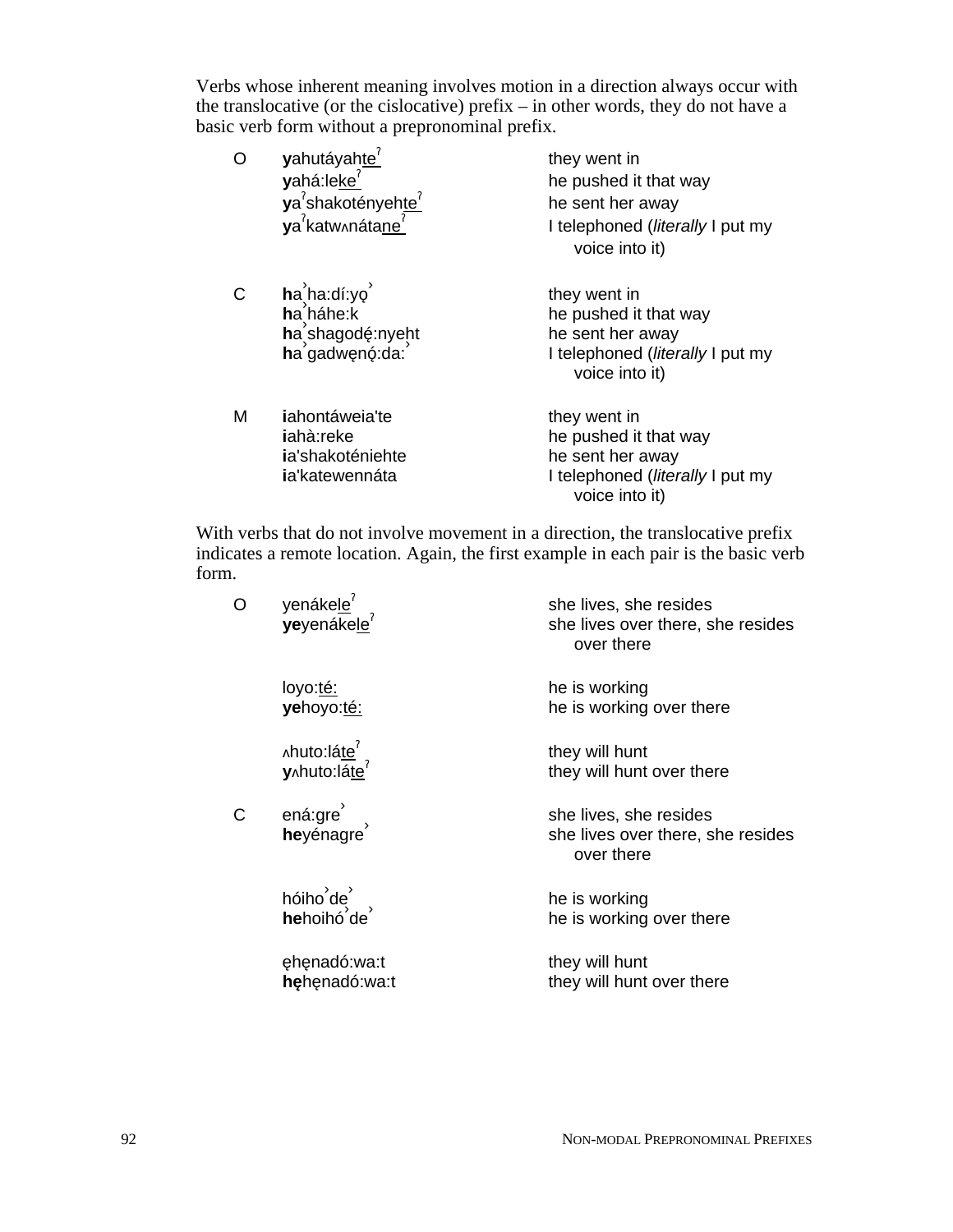| M | ienákere<br>ieienákere        | she lives, she resides<br>she lives over there, she resides<br>over there |
|---|-------------------------------|---------------------------------------------------------------------------|
|   | roió'te<br>iehoió'te          | he is working<br>he is working over there                                 |
|   | enhontó:rate<br>ienhontó:rate | they will hunt<br>they will hunt over there                               |

The translocative prefix can occur together with the dualic prefix if the verb is one that requires the dualic prefix. The dualic prefix occurs in the first example given for each language, and both the translocative and dualic prefixes occur in the second example.

| wa <sup>?</sup> thaláhtate <sup>?</sup> | he ran          |
|-----------------------------------------|-----------------|
| ya <sup>7</sup> thaláhtate <sup>7</sup> | he ran that way |

- C atáwehda:t **hatáwehda:t**
- M **wa'**tharáhtate **ia't**haráhtate

The basic form of the translocative prepronominal prefix is **y-** in Oneida, **i-** in Mohawk, and **h-** in Cayuga.

#### The Repetitive **6.4**

The *repetitive prepronominal prefix* indicates either that the action is repeated or that it takes place just once but restores the situation to a previously existing (or the usual) state of affairs. The basic meaning conveyed by the repetitive prepronominal prefix is *again*. The first example in each set of two is the basic verb form.

|  | wa <sup>7</sup> ketsh <sub>^</sub> :li:<br>saketsh .: lí: | I found it<br>I found it again                     |
|--|-----------------------------------------------------------|----------------------------------------------------|
|  | Akathlo:lí:<br>Askathlo:lí:                               | I will tell about it<br>I will tell about it again |
|  | wa <sup>7</sup> káti <sup>7</sup><br>sakáti <sup>?</sup>  | I sat down<br>I sat down again                     |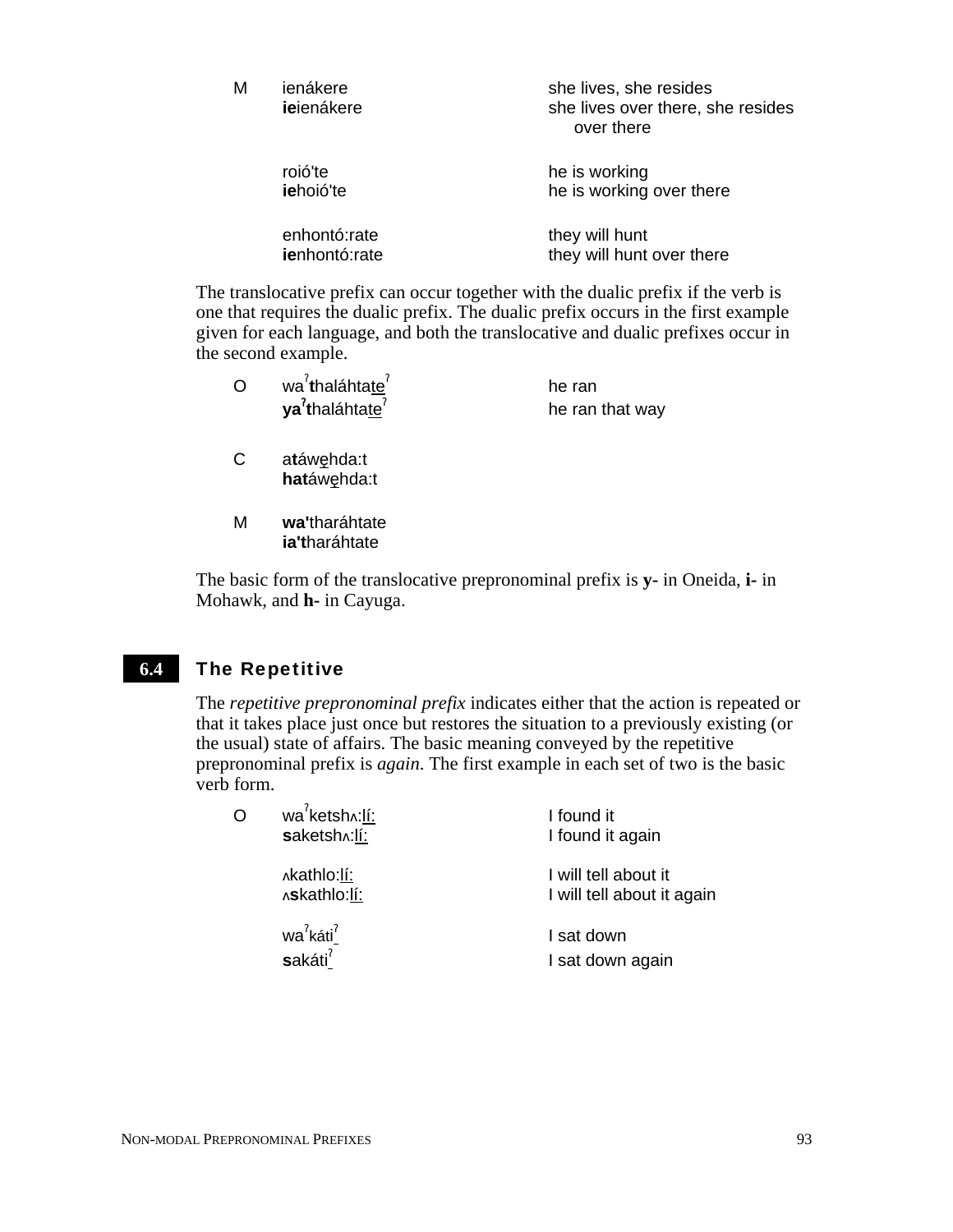| Ć | age:tsáe <i>or</i> age:tséi sage:tsáe<br>sage:tsáe <i>or</i> sage:tséi | I found it<br>I found it again                     |
|---|------------------------------------------------------------------------|----------------------------------------------------|
|   | ega:tró:wi <sup>`</sup><br>esga:tró:wi <sup>`</sup>                    | I will tell about it<br>I will tell about it again |
|   | agá:gyę: ,<br>sagá:gyę: ,                                              | I sat down<br>I sat down again                     |
| Μ | wa'ketshén:ri<br>saketshén:ri                                          | I found it<br>I found it again                     |
|   | enkathró:ri<br>en <b>s</b> kathró:ri                                   | I will tell about it<br>I will tell about it again |
|   | wa'kátien<br>sakátien                                                  | I sat down<br>I sat down again                     |

It should be noted that the meaning of the repetitive prefix does not always entail repetition of the action as implied by the English translation *again*. The verbs in the following examples usually occur with the repetitive prefix, but the action described may have occurred only once.

| O | $\mathsf{suke}^?$ nikúlh $\Lambda^?$ | I forgot                 |
|---|--------------------------------------|--------------------------|
|   | sakehyá:lane <sup>?</sup>            | I remembered, I recalled |

- C **s**ǫknigǫ́hę ̀ sogáhsha:
- M **s**onke'nikónrhen **s**akehià:ra'ne

When added to the verb  $-w$ -/-yo-,<sup>5</sup> meaning *to arrive*, or the verb -ahtati-/ **-ahde**3**di-**/**-ahtenti-**, meaning *to leave*, *set out*, the repetitive prefix conveys the meaning *to arrive home* or *to leave for home*:

| Ó | wá:kewe <sup>?</sup><br>$s$ á:kewe $7$                 | I arrived<br>I arrived again, I arrived home                   |
|---|--------------------------------------------------------|----------------------------------------------------------------|
|   | wa <sup>7</sup> uht <sub>^</sub> :tí:<br>sayuht .: tí: | she left, she went away<br>she left again, she left to go home |

<sup>5.</sup> Slashes are used to separate forms that differ in two (or all three) languages. When two forms are given, the first form refers to Oneida *and* Mohawk, and the second to Cayuga. When only one form is given – as in the case of the counting verb **-t** in the paragraph that follows – the form is the same in all three languages.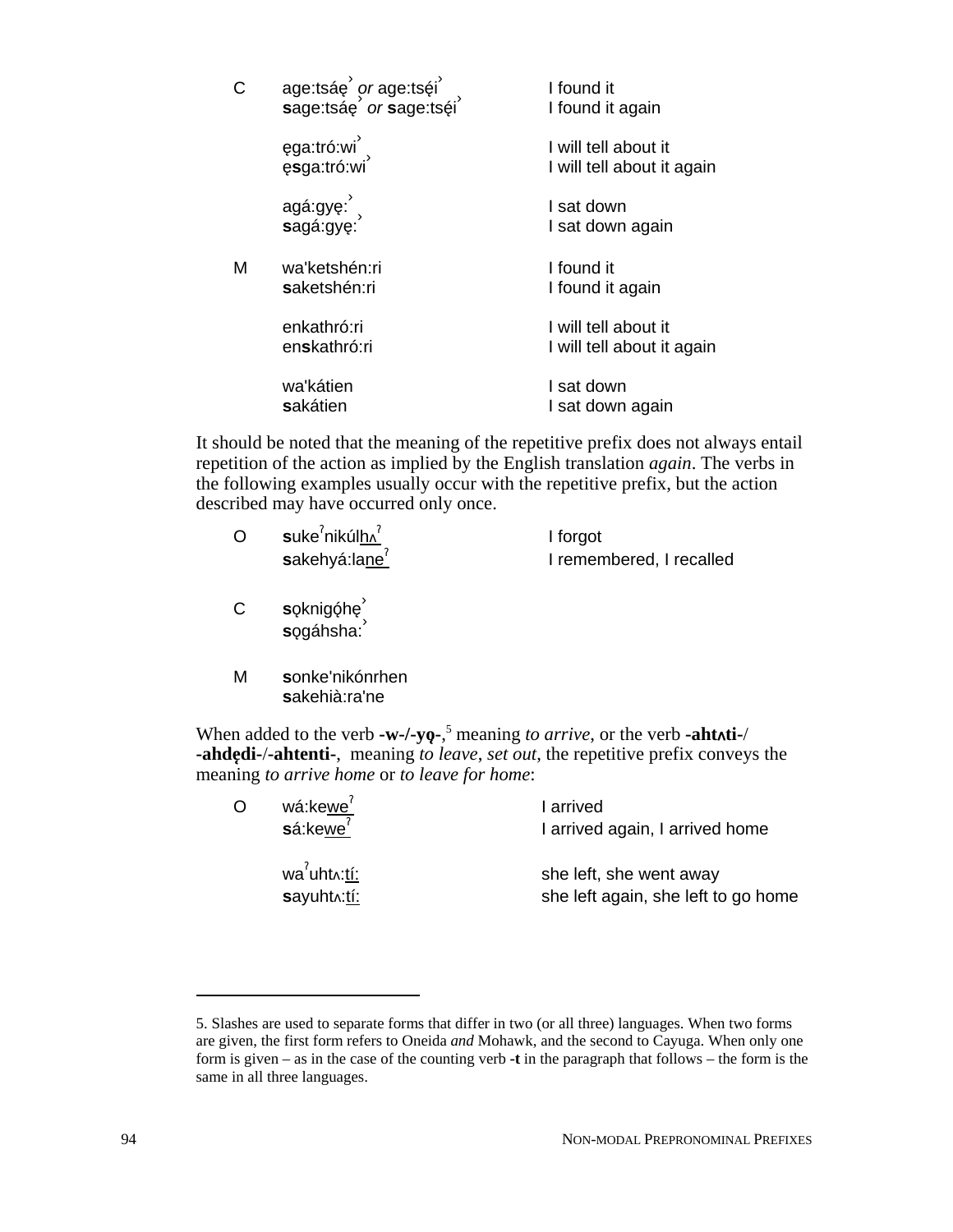| C | agyo<br>sagyo                | I arrived<br>I arrived again, I arrived home                   |
|---|------------------------------|----------------------------------------------------------------|
|   | a ohdé:di<br>saohdé:di       | she left, she went away<br>she left again, she left to go home |
| M | wà:kewe<br>sà:kewe           | I arrived<br>I arrived again, I arrived home                   |
|   | wa'onhtén:ti<br>saionhtén:ti | she left, she went away<br>she left again, she left to go home |

With some verbs, the repetitive prepronominal prefix has the meaning *one*. This meaning is especially clear when the repetitive occurs with verbs involving numbers or quantities, such as the counting verb **-t**. In Mohawk, the **-t** has been lost over time and does not appear in the examples, giving the impression that there is no verb stem; however, the mechanism of incorporation functions in the same way in Mohawk as in the other two languages.

|   | <b>skahwístat</b>               | one dollar ( <i>literally</i> the dollar<br>numbers one) |
|---|---------------------------------|----------------------------------------------------------|
|   | <b>s</b> w <sub>o</sub> hníslat | one day ( <i>literally</i> the day<br>numbers one)       |
| C | sgahwíhsda:t<br>swehnihsra:t    |                                                          |
| M | skahwíhsta<br>sewenhnísera      |                                                          |

The meaning *one* was probably the original meaning of the repetitive prepronominal prefix, and one can see how the meaning developed from *exactly one* to *once, back to the previous situation,* and then to *once again, again.*

The repetitive prefix can occur together with the dualic prefix if the verb is one that requires the dualic prefix. The dualic prefix occurs in the first example given for each language, and both the dualic and repetitive prefixes occur in the second example.

|   | wa'tkatkalhate:ní:<br>tusakatkalhate:ní:                               | I turned around<br>I turned around again |
|---|------------------------------------------------------------------------|------------------------------------------|
| C | atgatg <u>a</u> ha:dé:ni <sup>2</sup><br>dosagatgahadé:ni <sup>2</sup> |                                          |
| м | wa'tkatkarhaté:ni<br>tonsakatkarhaté:ni                                |                                          |

The basic form of the repetitive prepronominal prefix is **s-** in all three languages. Note that the repetitive prefix comes *after* the future mode prefix  $\Lambda$ -/**e**-/**en**- and *before* the factual mode prefix **a-**.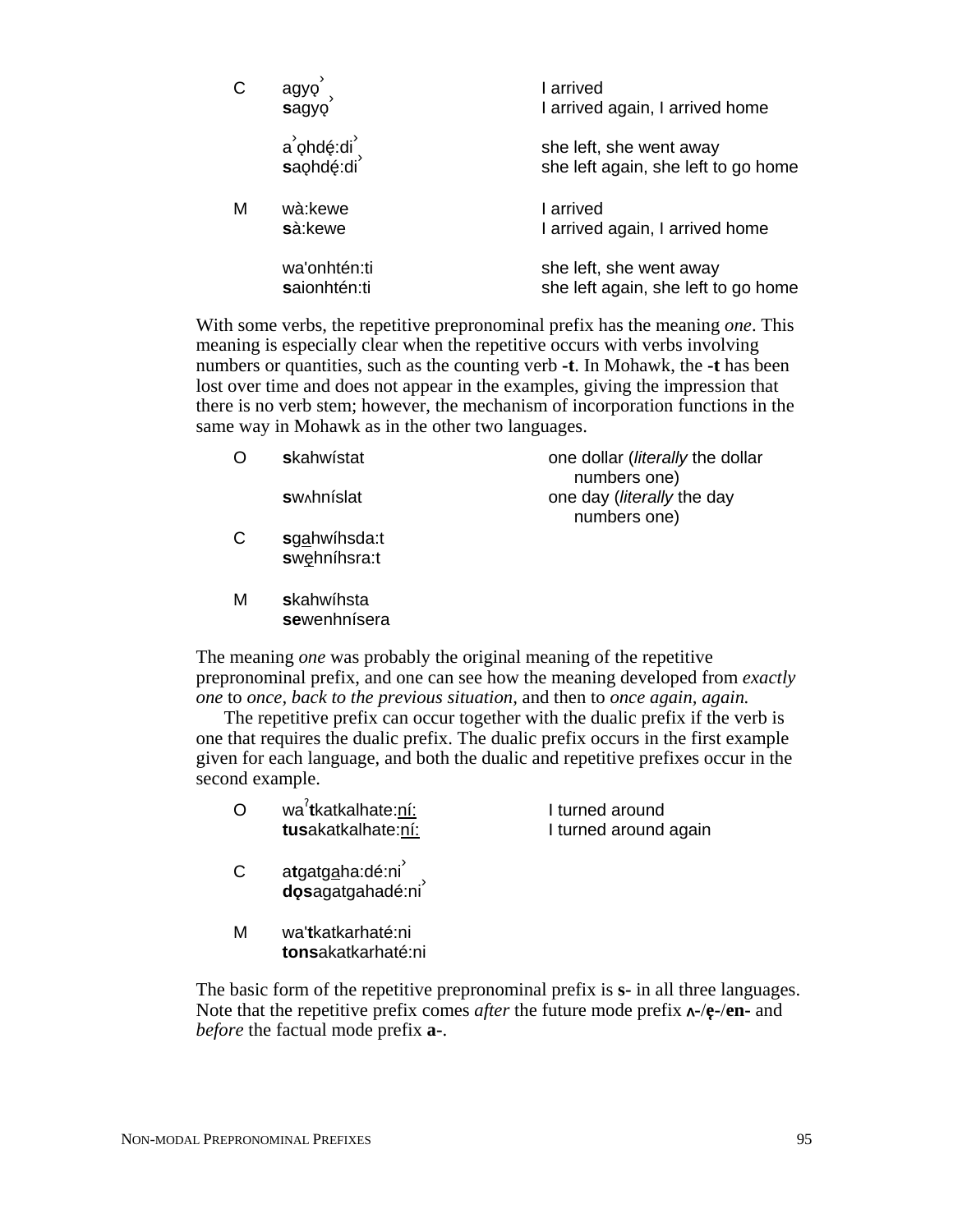#### The Negative **6.5**

 $\overline{O}$ 

 $\mathsf{C}$ 

 $M$ 

The *negative prepronominal prefix* is used to express negation. A verb with the negative prefix is always preceded by the negative particle **yáh** in Oneida, and **iáh** in Mohawk. In Cayuga, the negative particle **te**<sup>3</sup> can sometimes be omitted. Four pairs of examples are given for each language; the second example in each pair has the negative prepronominal prefix.

| kano: <u>lú:</u>                                                                        | it is expensive                            |
|-----------------------------------------------------------------------------------------|--------------------------------------------|
| yáh <b>te<sup>7</sup>kano:<u>lú:</u></b>                                                | it is not expensive                        |
| kahlúkha <sup>′</sup>                                                                   | I know (speak and understand)              |
| yáh <b>te<sup>?</sup>kahlúk<u>ha</u><sup>?</sup></b>                                    | the language<br>I do not know the language |
| lothu: <u>té:</u>                                                                       | he hears                                   |
| yáh <b>te</b> hothu: <u>té:</u>                                                         | he does not hear                           |
| wakanúh <u>te<sup>?</sup><br/>yáh <b>te<sup>?</sup></b>wakanúh<u>te</u><sup>?</sup></u> | I know<br>I do not know                    |
| ga;no: '                                                                                | it is expensive                            |
| (tę́ ) <b>de</b> gá:nọ: <sup>'</sup>                                                    | it is not expensive                        |
| <u>ga</u> hó:ka $^{'}$                                                                  | I know (speak and understand)              |
| (tę <sup>'</sup> ) <b>de</b> gáhǫka <sup>'</sup>                                        | the language<br>I do not know the language |
| hotó:de $^{'}\!\!$                                                                      | he hears                                   |
| (tę́ ) <b>de</b> ho:tǫ́:dé                                                              | he does not hear                           |
| agę́n <u>o</u> hdo <sup>′</sup>                                                         | I know                                     |
| (tẹ́) <b>d</b> 'eagęnó̥hdó                                                              | I do not know                              |
| kanó:ron                                                                                | it is expensive                            |
| iáh <b>te</b> kanó:ron                                                                  | it is not expensive                        |
| kahrónkha                                                                               | I know (speak and understand)              |
| iáh <b>te</b> kahrónkha                                                                 | the language<br>I do not know the language |
| rothón:te                                                                               | he hears                                   |
| iáh <b>te</b> hothón:te                                                                 | he does not hear                           |
| wakaterién:tere                                                                         | I know                                     |
| iáh <b>te</b> wakaterién:tere                                                           | I do not know                              |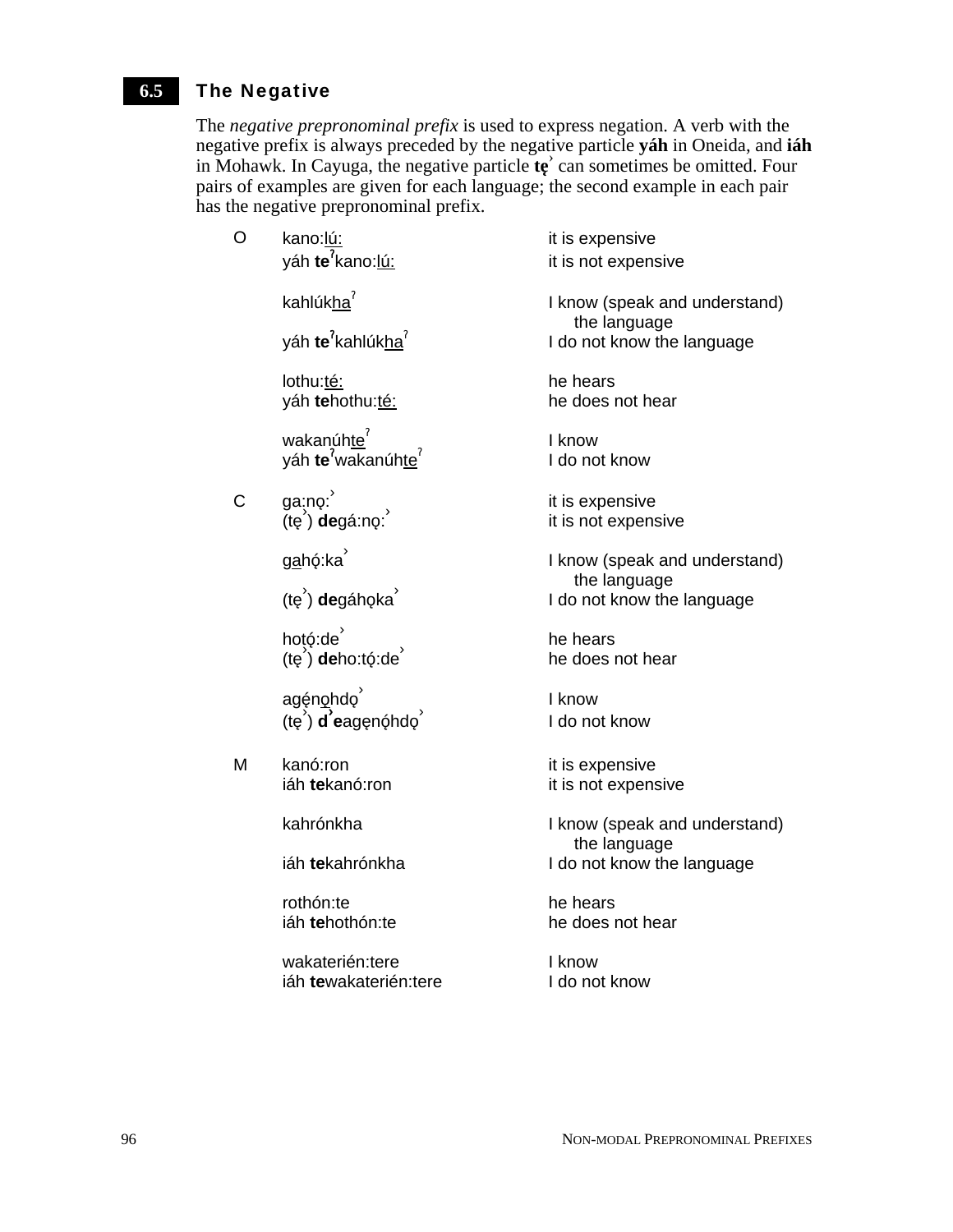The negative prefix, used together with the repetitive prefix (section 6.4), conveys the meaning *not anymore*:

O iah tho **té:ts**yot it's not that way anymore

- **c** te<sup>3</sup> **de:j**oht *or* te<sup>3</sup> **te**<sup>3</sup> **j**oht
- M iáh **téts**iot

The negative prepronominal prefix is **te<sup>2</sup>** or **te**- in Oneida, **d**<sup>2</sup>**e**- or **de**- in Cayuga, and **te-** in Mohawk. The negative prefix does not occur in combination with the future, factual, or optative modal prefixes, nor with the dualic or translocative prefixes. When the verb requires one of these prefixes, the negative prepronominal prefix is replaced by the *contrastive prepronominal prefix* (see the section that follows).

#### The Contrastive **6.6**

The *contrastive prepronominal prefix* is used to express the idea of contrast or difference. The basic meaning of the prefix is *different*. The examples below are forms of the verb *to be different*, which always has the contrastive prefix.

O **thi**ka:té: it is different (it is a different one)

- C **tigá:de**
- M **thi**ká:te

The ideas of contrast and negation are not unrelated, and the contrastive prepronominal prefix is mostly used to express negation. (The relationship between the two ideas is easily seen in the following related but contrasting statements: *This I can do*; *this*, *on the other hand*, *I cannot do*.)

The contrastive prepronominal prefix is used in place of the negative prepronominal prefix when the verb form also has a modal (factual, future, or optative) prepronominal prefix, or when the verb form also has the dualic prepronominal prefix. The first two examples for each language have the factual modal prefix (which is regularly replaced by the optative in the negative form), and the second two have the dualic prepronominal prefix.

| wahakwe:ní:<br>yáh thahakwe:ní:        | he is able to do it<br>he is not able to do it                      |
|----------------------------------------|---------------------------------------------------------------------|
| tewakatuhutsyo:ní                      | I want (it)                                                         |
| yáh tha <sup>2</sup> tewakatuhutsyo:ní | I do not want (it)                                                  |
|                                        | or tewakatuhwxtsyo:ní<br>or yáh tha <sup>2</sup> tewakatuhw^tsyo:ní |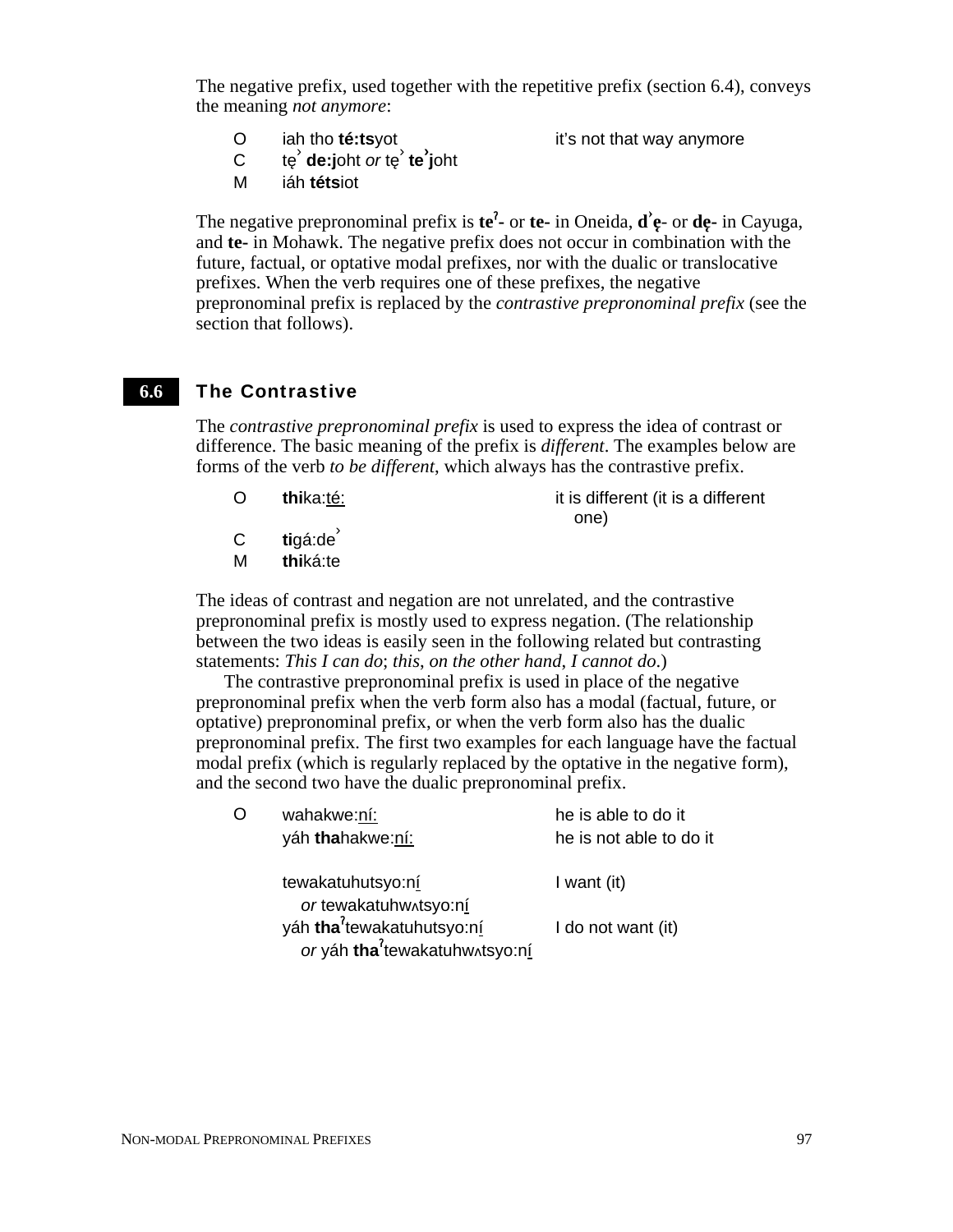| Ć | aha:gwé:ni<br>ta:hagwé:nih                                   | he is able to do it<br>he is not able to do it |
|---|--------------------------------------------------------------|------------------------------------------------|
|   | dewagadohwejó:nih<br>ta'dewagadohwę:jó:nih                   | I want (it)<br>I do not want (it)              |
| М | wahakwé:ni<br>iáh <b>tha</b> hakwé:ni                        | he is able to do it<br>he is not able to do it |
|   | tewakatonhwentsió:ni<br>iáh <b>tha'</b> tewakatonhwentsió:ni | I want (it)<br>I do not want (it)              |

The basic form of the contrastive prepronominal prefix is **th-** in Oneida and Mohawk, and **t-** in Cayuga.

#### The Partitive **6.7**

The *partitive prepronominal prefix* is used to indicate manner or extent. A verb form with the partitive prefix describes the manner in which an action is carried out or the extent or degree to which the condition or state described by the verb holds true (e.g., *it is* really *expensive*). Four pairs of examples are given for each language; the second example in each pair shows the verb form with the partitive prepronominal prefix.

| O | Akáhsehte <sup>r</sup><br>n <sub>^</sub> káhsehte <sup>?</sup> | I will hide it<br>(this is) how I will hide it, (this is)<br>where I will hide it |
|---|----------------------------------------------------------------|-----------------------------------------------------------------------------------|
|   | wahatshanu:ní:<br>nahatshanu:ní:                               | he became happy<br>he became very happy                                           |
|   | latinákele <sup>7</sup><br>nihatinákele <sup>?</sup>           | they live, they reside<br>(this is) how they live, (this is)<br>where they reside |
|   | kano:lú:<br>nikano:lú:                                         | it is expensive<br>it is really expensive                                         |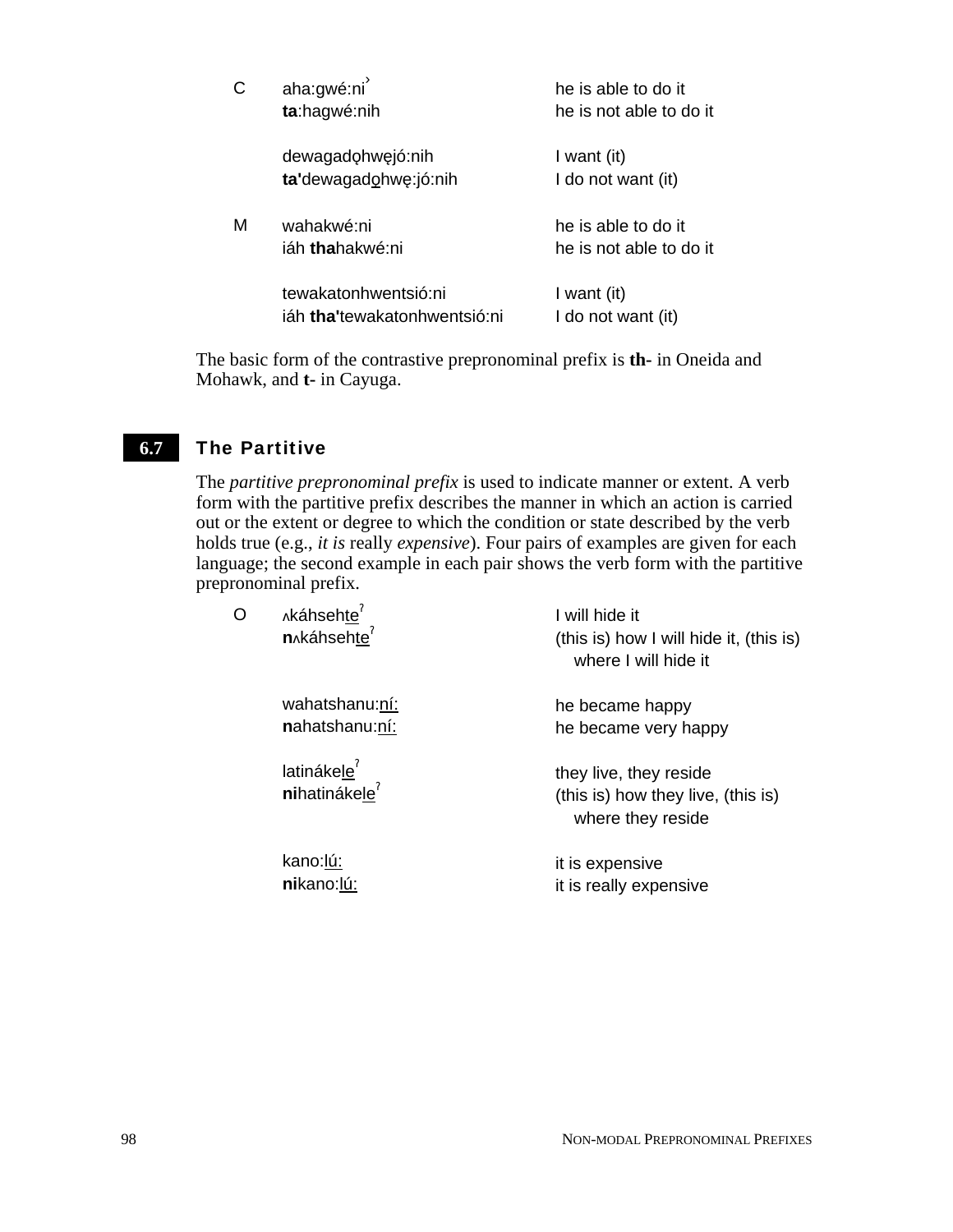| C | egáhseht<br>nęgáhseht                                 | I will hide it<br>(this is) how I will hide it, (this is)<br>where I will hide it |
|---|-------------------------------------------------------|-----------------------------------------------------------------------------------|
|   | ahatsęnó:ni <sup>'</sup><br>nahatsęnó:ni <sup>'</sup> | he became happy<br>he became very happy                                           |
|   | hadínagre<br>nihadiná:gre                             | they live, they reside<br>(this is) how they live, (this is)<br>where they reside |
|   | ga:no: ,<br><b>ni</b> gá:no:                          | it is expensive<br>it is really expensive                                         |
| М | enkáhsehte<br>nenkáhsehte                             | I will hide it<br>(this is) how I will hide it, (this is)<br>where I will hide it |
|   | wahatshennón:ni<br>nahatshennón:ni                    | he became happy<br>he became very happy                                           |
|   | ratinákere<br>nihatinákere                            | they live, they reside<br>(this is) how they live, (this is)<br>where they reside |
|   | kanó:ron<br>nikanó:ron                                | it is expensive<br>it is really expensive                                         |

Verbs whose inherent meaning involves reference to the manner in which the action is carried out always have the partitive prepronominal prefix. The verbs *to do* and *to be a particular kind*, both of which contain reference to a manner of doing in the Iroquoian languages, are two examples of such verbs. The latter verb also requires an incorporated noun; in the example below, the noun *colour* has been incorporated into the verb.

| O | Náhte <sup>2</sup> nihsatyélha <sup>2</sup> . | What do you do?                    |
|---|-----------------------------------------------|------------------------------------|
|   | Oh niwahsohkó:t.                              | What colour is it? (literally What |
|   |                                               | kind of colour is it?)             |

- .<br>C Dę<sup>ʾ</sup>ho<sup>ʾ</sup>dę<sup>ʾ</sup> niságy<u>e</u>ha<sup>ʾ</sup>. <u>⊃esina sek mongy∍na.</u><br>Dę`ho`dę` niyohs<u>o</u>hgó`dę:.
- M Oh **ni**hsatiérha. Oh **ni**wahsohkò:ten.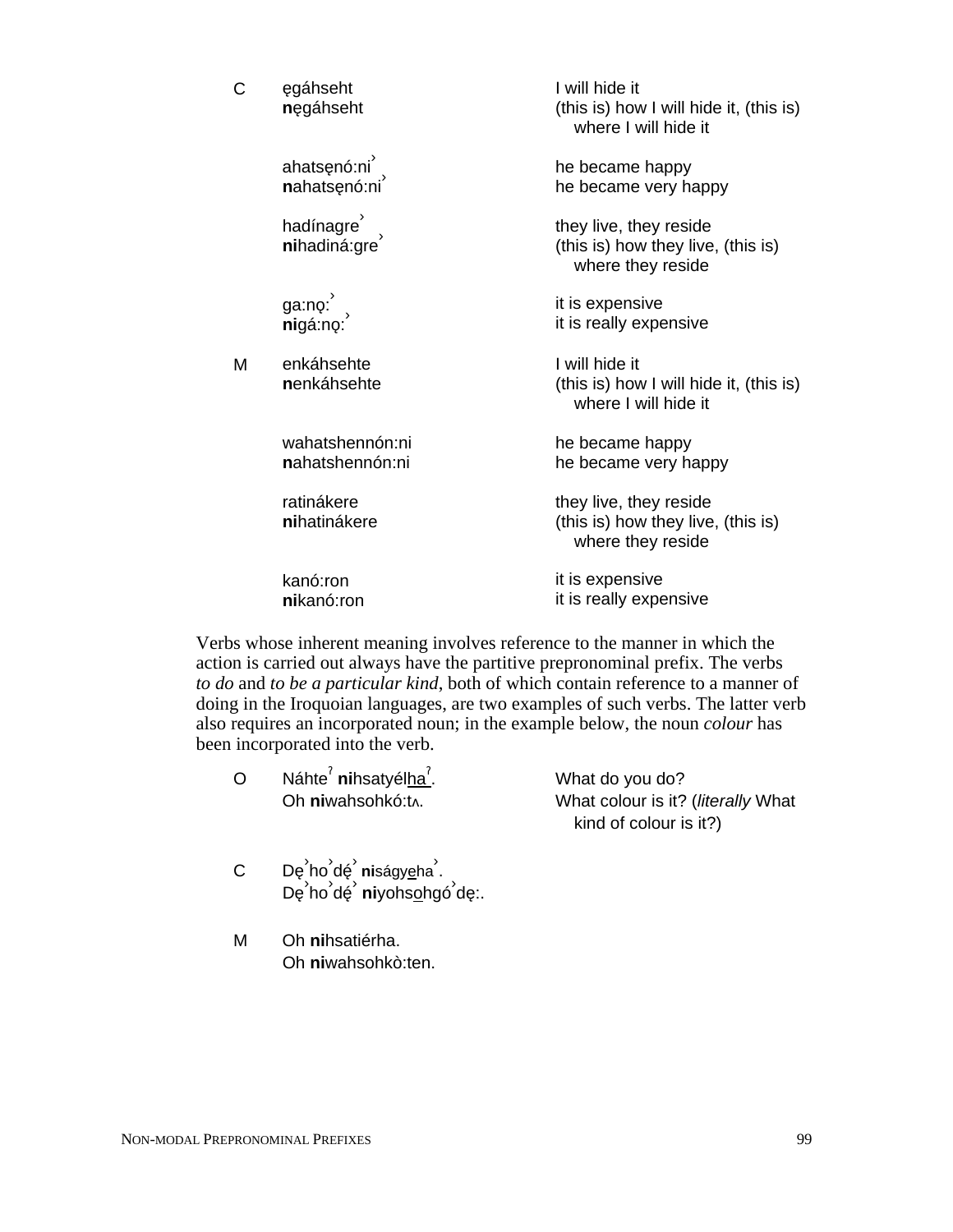The partitive prepronominal prefix is also used in questions involving quantity or amount.

| O | Tó: nikano: lú.<br>Tó: na <sup>2</sup> tesohsliyá:ku. | How much does it cost?<br>How old are you? ( <i>literally</i> How many<br>winters have you crossed?)<br>What time is it? (literally How many |
|---|-------------------------------------------------------|----------------------------------------------------------------------------------------------------------------------------------------------|
|   | Tó: niyohwistá:e.                                     | times was the metal struck?)                                                                                                                 |
|   |                                                       | How much does it cost?                                                                                                                       |
|   | Do: nigá:nọ: ٱلْكَلَّامَ<br>Dó: nisohsriyá gọh.       | How old are you? ( <i>literally</i> How many<br>winters have you crossed?)                                                                   |
|   | Dó: niyohwihsdá <sup>'</sup> e:.                      | What time is it? (literally How many<br>times was the metal struck?)                                                                         |
| м | Tó: nikanó:ron.                                       | How much does it cost?                                                                                                                       |
|   | Tó: na' tesohseriià:kon.                              | How old are you? ( <i>literally</i> How many<br>winters have you crossed?)                                                                   |
|   | Tó: nijohwistà:'e.                                    | What time is it? (literally How many<br>times was the metal struck?)                                                                         |

The use of the partitive with verbs that involve quantity is further illustrated by the following examples, in which the partitive prefix occurs with the counting verb **-ake**/**-age**.

| $\Omega$ | wísk nikahwístake     | five dollars ( <i>literally</i> five the dollars |
|----------|-----------------------|--------------------------------------------------|
|          |                       | are so in number)                                |
|          | oye:lí: niw hnisla:ké | ten days (literally ten the days                 |
|          |                       | are so in number)                                |
|          |                       |                                                  |

- C hwíhs **ni**gahwihsdá:ge: wahshé: **ni**wehnihsrá:ge:
- M wisk **ni**kahwístake oié:ri **ni**wenhniserá:ke

The partitive pronominal prefix can also indicate an unspecified amount. In the examples below, the same verb forms are used as in the preceding examples, but here they occur with the particle for *several* instead of a number.

- O tóhka<sup>?</sup> niw<sub>^</sub>hnisla: ké several days
- c do:gwá<sup>'</sup> niwehnihsrá:ge:
- M tóhka' **ni**wenhniserá:ke

The basic form of the partitive prefix is **ni-** or **n-** in all three languages.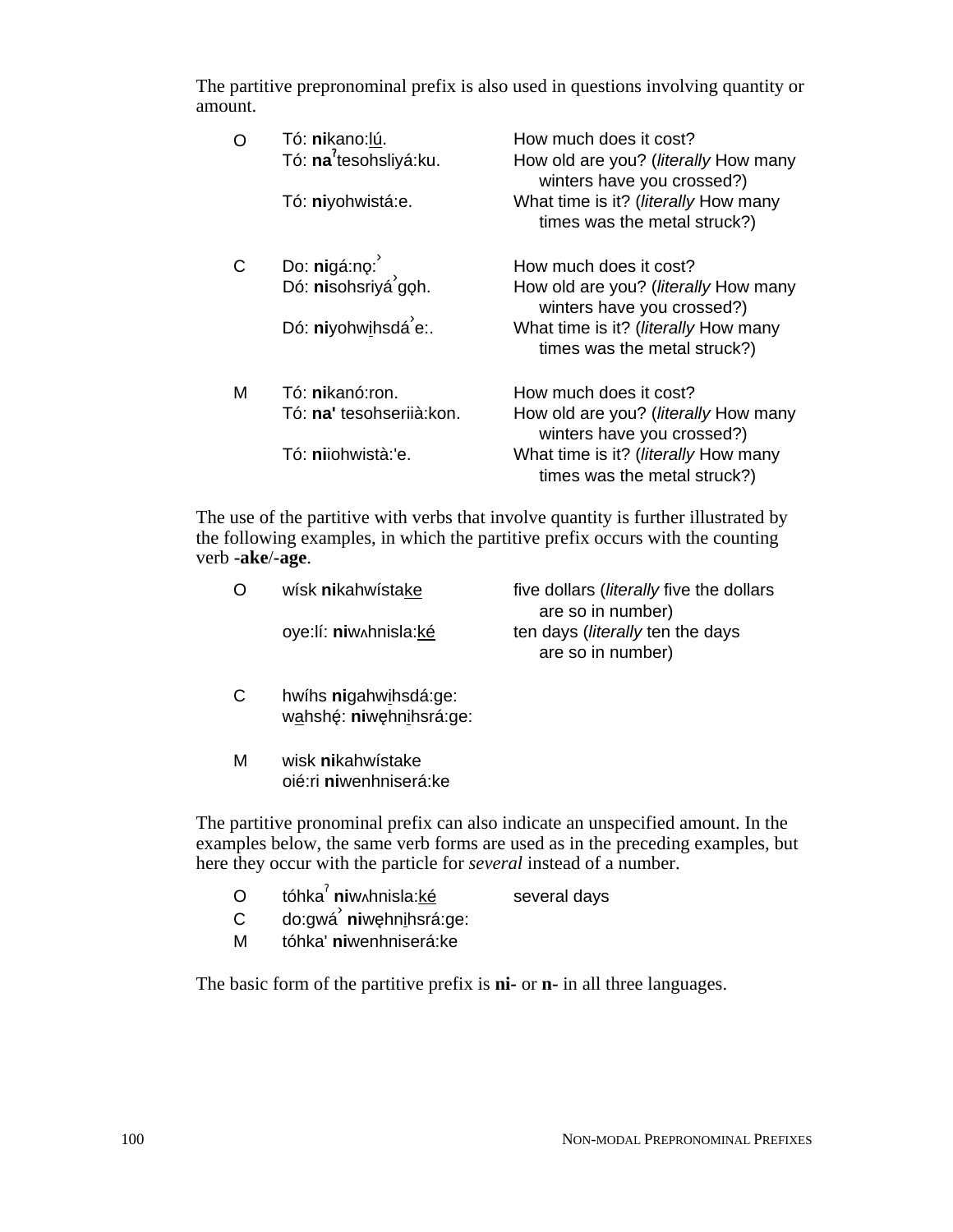#### The Coincident **6.8**

The basic idea conveyed by the *coincident prepronominal prefix* is that of sameness. In contexts in which the focus is on the time of the action, the coincident is used to indicate simultaneous occurrence – the idea that an event takes place *at the same time* as another event. The verb forms in the last examples given for Oneida and Mohawk require the dualic prepronominal prefix, while the verb form in the last example given for Cayuga requires the partitive prefix without the coincident prefix. The first example in each pair of examples is the basic verb form.

| Ō | wa <sup>7</sup> kaht <sub>^</sub> :tí:<br>tsha <sup>2</sup> kaht^:tí: | I left, I set out<br>at the time I left, at the time I set<br>out (something occurred at<br>the time I left) |
|---|-----------------------------------------------------------------------|--------------------------------------------------------------------------------------------------------------|
|   | keksáh<br>tshikeksáh                                                  | I am a child<br>when I was a child (something<br>occurred when I was a child)                                |
|   | yakúnhe <sup>'</sup><br>tshiyakúnhe <sup>?</sup>                      | she is alive<br>when she lived (something<br>occurred when she lived)                                        |
|   | tewakohsliyá:ku<br>tsha <sup>7</sup> tewakohsliyá:ku                  | my age (literally it is my age)<br>when I was that age (something<br>occurred when I was that age)           |
| Ć | agahdé:di )<br>tsa gahdé:di )                                         | I left, I set out<br>at the time I left, at the time I set<br>out (something occurred at<br>the time I left) |
|   | geksá: <sup>ʾ</sup> aḥ<br><b>tsi</b> geksá: <sup>ʾ</sup> ah           | I am a child<br>when I was a child (something<br>occurred when I was a child)                                |
|   | agó:nhe<br>tsiyágonhe                                                 | she is alive<br>when she lived (something<br>occurred when she lived)                                        |
|   | niwag <u>o</u> hsríy agoh<br><b>tsi</b> wag <u>o</u> hsríy agoh       | my age (literally it is my age)<br>when I was that age (something<br>occurred when I was that age)           |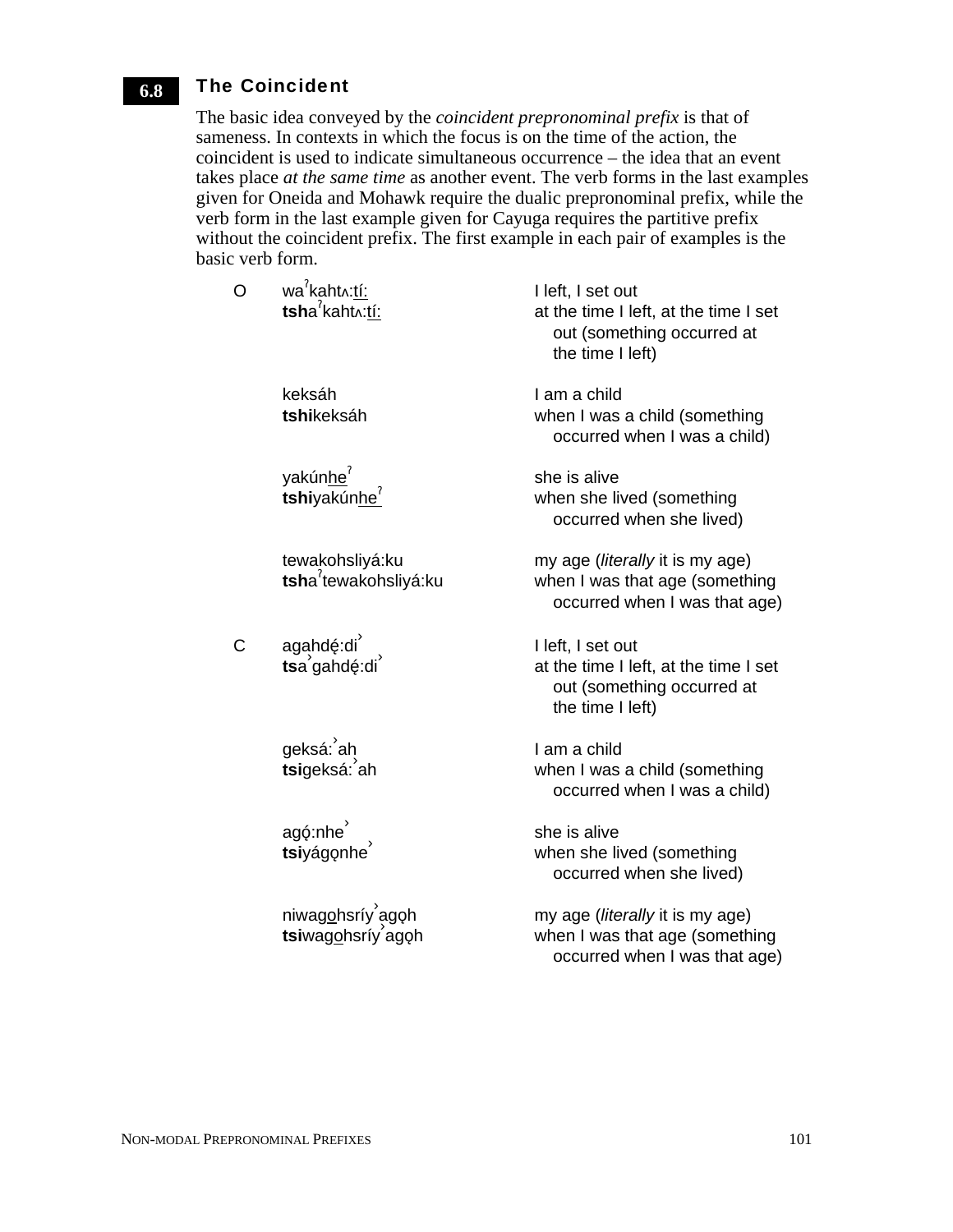| М | wa'kahtén:ti<br>sha'kahtén:ti               | I left, I set out<br>at the time I left, at the time I set<br>out (something occurred at<br>the time I left) |
|---|---------------------------------------------|--------------------------------------------------------------------------------------------------------------|
|   | keksà:'a<br>tshikeksà:'a                    | I am a child<br>when I was a child (something<br>occurred when I was a child)                                |
|   | iakónnhe<br>tshijakónnhe                    | she is alive<br>when she lived (something<br>occurred when she lived)                                        |
|   | tewakohserijà: kon<br>sha'tewakohseriià:kon | my age ( <i>literally</i> it is my age)<br>when I was that age (something<br>occurred when I was that age)   |

The coincident prefix also appears on verbs whose basic meaning focuses on the idea of sameness, such as the verb form meaning *to be the same*.

- O né: tshá:kat it is the same (as something else)
- C ne: tsa<sup>3</sup>ga:t
- M ne **sh**à:ka

The idea of sameness is sometimes conveyed by a combination of the coincident and dualic prepronominal prefixes, as in the following two verb forms:

|   | tsha <sup>7</sup> te:yót<br>tsha <sup>7</sup> téte <u>na<sup>7</sup></u><br>tsha <sup>7</sup> tehniya <sup>7</sup> tó:tʌ<br>tsha <sup>7</sup> tewahsohkó:t^ | it is the same<br>you and I are the same size<br>they look alike ( <i>literally</i> they<br>have the same kind of body)<br>it is the same colour |
|---|-------------------------------------------------------------------------------------------------------------------------------------------------------------|--------------------------------------------------------------------------------------------------------------------------------------------------|
|   | tsa dé:yoht<br>tsa dehadiy adó de:                                                                                                                          | it is the same<br>you and I are the same size<br>they look alike (literally they<br>have the same kind of body)                                  |
|   | tsa <sup>'</sup> deyohsóhg <sup>'</sup> ode:                                                                                                                | it is the same colour                                                                                                                            |
| м | sha'té:io<br>sha'tétena<br>sha'tehnija'tò:ten                                                                                                               | it is the same<br>you and I are the same size<br>they look alike ( <i>literally</i> they<br>have the same kind of body)                          |
|   | sha'teiohsohkò:ten                                                                                                                                          | it is the same colour                                                                                                                            |

The basic form of the coincident prepronominal prefix is **tsh-** or **tshi-** in Oneida, **ts-** or **ji-** in Cayuga, and **sh**- or **tshi**- in Mohawk.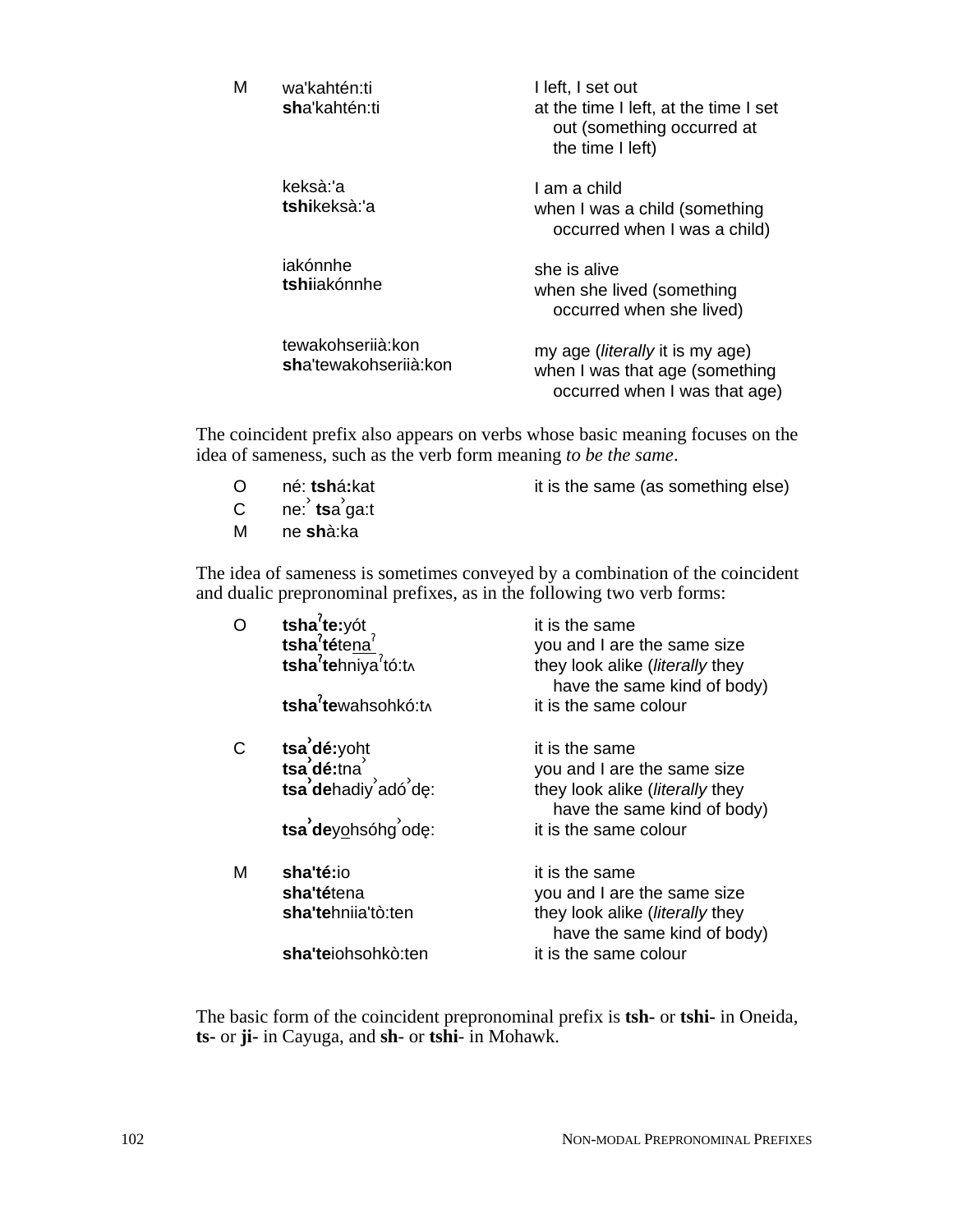# **7 NOUN INCORPORATION**

#### Basic Patterns **7.1**

In Iroquoian languages, a noun is often incorporated into a verb in order to convey some idea about the action described by the verb or the object designated by the noun. The resultant form is structurally a verb. The incorporated noun modifies the meaning of the verb and makes it more specific by relating the action of the verb exclusively to the object designated by the noun. For example, when the noun stem for *egg(s)* is incorporated into the verb *to buy*, the meaning of the verb is modified to mean *to buy eggs*.

- O o<sup>?</sup>nhúh<u>sa</u>? yehni:nú: <sub>^</sub>ye**'nhuhs**ahni:<u>nú:</u> eggs
- C o<sup>'</sup>nhóhsa<sup>'</sup> o mięnsa ,<br>ęyeḥní:no <sup>e</sup>3ye**› nho**3 **hs**ahní:no3 ›
- she will buy (it) she will buy eggs

M o'nhónhsa eniehní:non enie**'nhónhs**ahní:non

In the above example, it is the action of the verb that has been made more specific by the incorporated noun. In other cases, noun incorporation takes place to make the description of the object designated by the noun more specific. In other words, the noun is incorporated into the verb to convey certain kinds of information about the object, such as its usual position, its location, its appearance or condition, its number, or the fact that it is possessed by someone. For example, to convey the idea that an object is good, the noun designating the object is incorporated into the verb *to be good*.

|   | kákhwa <sup>7</sup><br>kakhwi:yó | food<br>it is good food |
|---|----------------------------------|-------------------------|
| C | gakwa<br>gakwí:yo:               |                         |
| м | kákhwa<br>kakhwí:io              |                         |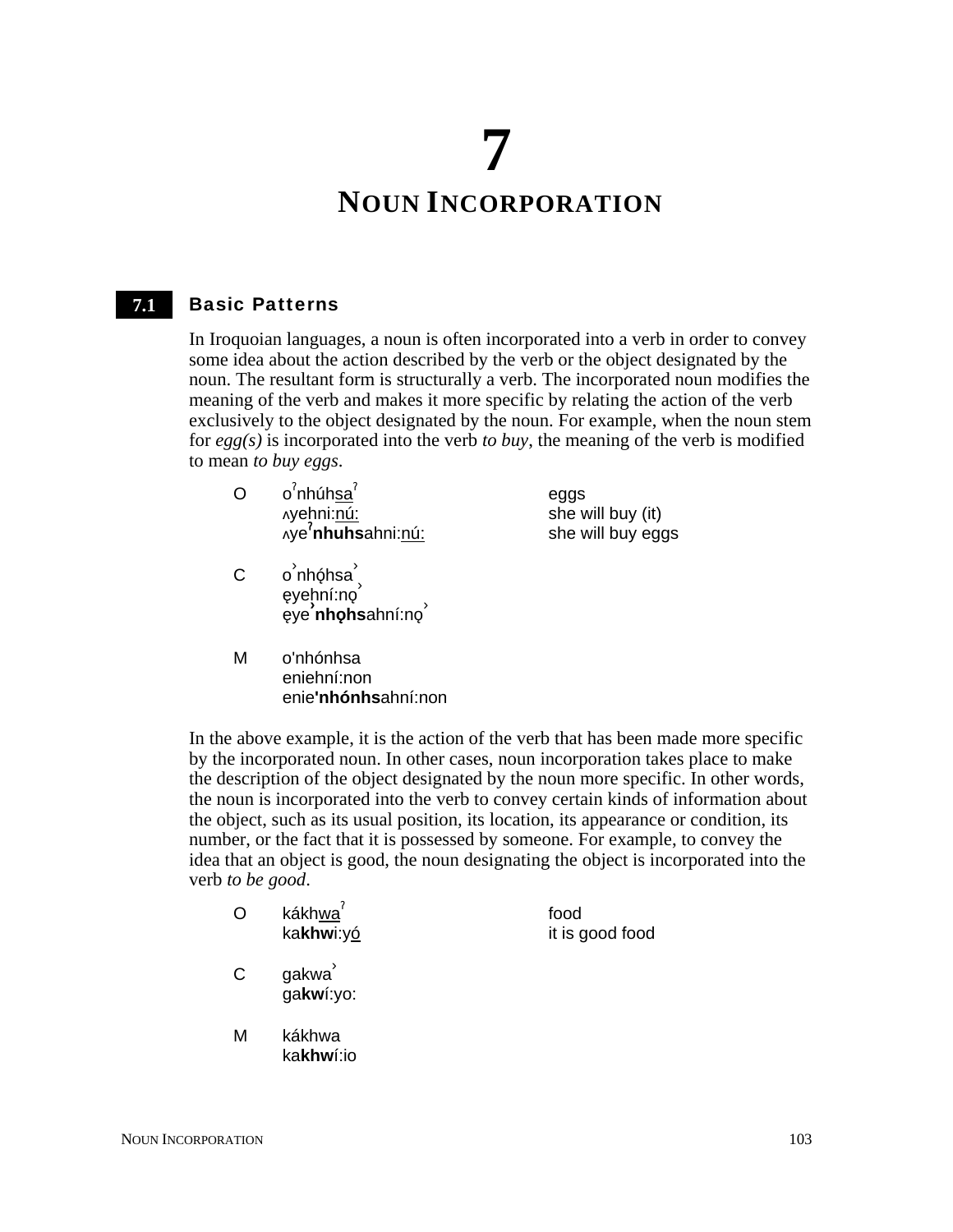There are two basic rules that govern noun incorporation. The first is that beings and objects affected by the action of the verb can be incorporated into the verb, but beings or objects that carry out or instigate the action of the verb cannot be incorporated. In simple grammatical terms, objects can be incorporated, but subjects cannot. Nouns that are incorporated into adjectival verbs (section 7.8) are considered objects affected by the verb because the description given by the adjectival verb applies to them and modifies them in some way. In other words, these incorporated noun roots are also objects of a sort.

The second rule is that unanalysable nouns cannot be incorporated.

#### Incorporation Into Active Verbs **7.2**

In the following examples, a noun is incorporated into a verb in order to convey specific (and additional) information about the action of the verb. The first set of examples gives the basic noun forms, with a noun prefix and noun suffix (section 2.3); the second set of examples gives the basic verb forms; and the third set of examples gives the same verbs with the incorporated noun stems, which are given in bold.

| O | o <sup>′</sup> wa: <u>lú:</u><br>ohnaná <u>:ta</u> ʻ<br>o <sup>?</sup> nhúh <u>sa</u>                                                            | meat<br>potato, potatoes<br>egg(s)                                                   |
|---|--------------------------------------------------------------------------------------------------------------------------------------------------|--------------------------------------------------------------------------------------|
| С | o wáhoh<br>ohón ada<br>o nhóhsa                                                                                                                  |                                                                                      |
| М | o'wà:ronk<br>ohnennà:ta<br>o'nhónhsa                                                                                                             |                                                                                      |
| O | wa <sup>7</sup> khni:nú:<br>wa <sup>′</sup> kat∧hni: <u>nú:</u><br>wa <sup>7</sup> kató <u>:kt^</u><br>wa <sup>2</sup> kate <sup>2</sup> sku:tá: | I bought (it)<br>I sold (it)<br>I ran out (of it)<br>I baked, roasted, or fried (it) |
| C | akní:no<br>agadehní:no<br>agád okdę<br>agad esgó:de                                                                                              | I bought (it)<br>I sold (it)<br>I ran out (of it)<br>I baked, roasted, or fried (it) |
| Μ | wa'khní:non<br>wa'katenhní:non<br>wa'katò:kten<br>wa'kate'skón:ten                                                                               | I bought (it)<br>I sold (it)<br>I ran out (of it)<br>I baked, roasted, or fried (it) |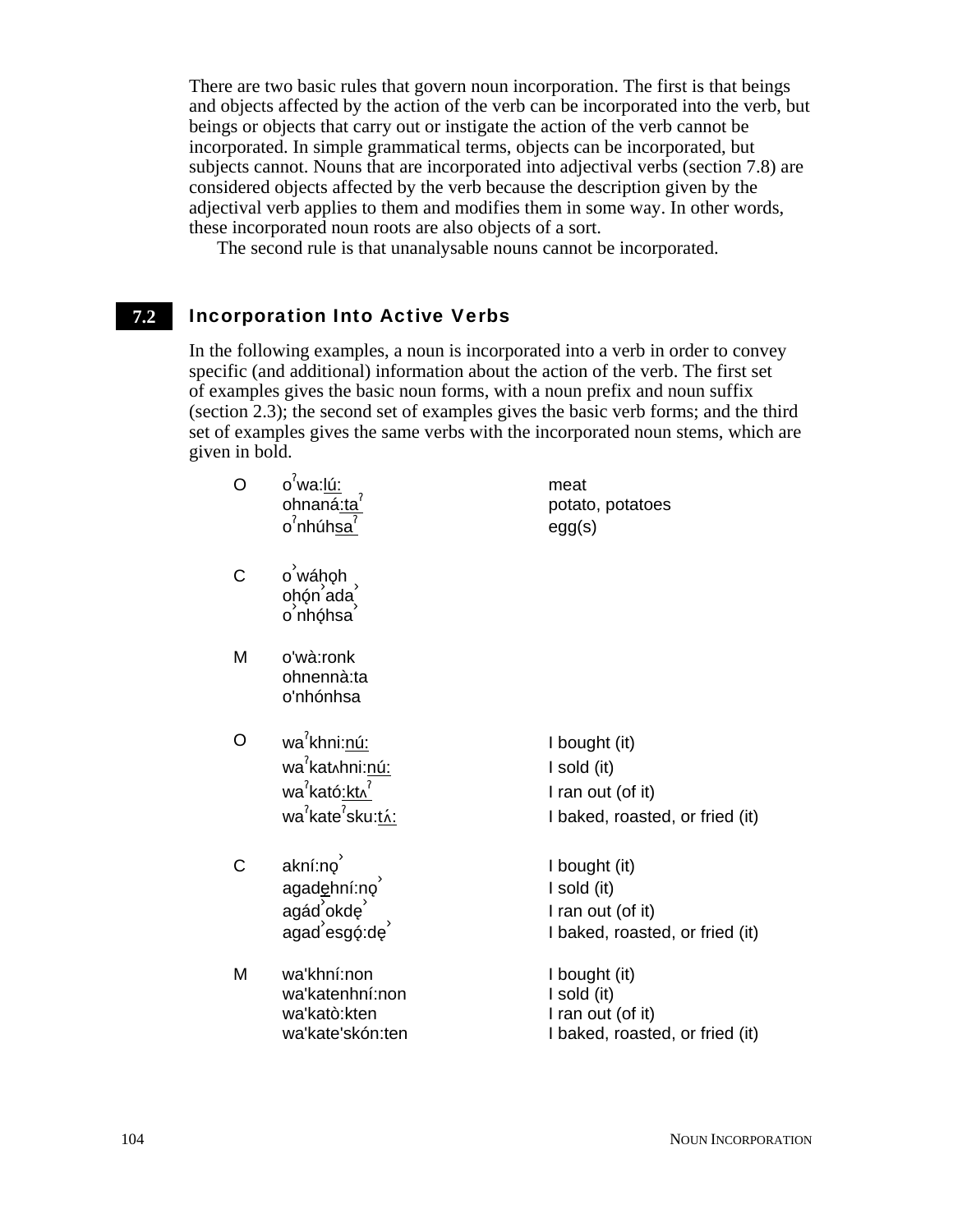O wa<sup>ʔ</sup>k**e<sup>ʔ</sup>wahl**ahni:<u>nú:</u> wa § k**hnana**§ **t**ahni:nú: wa<sup>?</sup>ke**<sup>?</sup>nhuhs**ahni:<u>nú:</u> wa<sup>ʔ</sup>kate**ˀwahl**ahni:<u>nú:</u> wa<sup>?</sup>kat**hnana<sup>?</sup>t**ahni:<u>nú:</u> wa<sup>ʔ</sup>kate**ˀnhuhs**ahni:<u>nú:</u> wa<sup>ʔ</sup>kate**ˀwahl**ó<u>:ktʌ</u>ˀ wa<sup>?</sup>kat**hnahna<sup>?</sup>t**ó<u>:ktʌ</u><sup>?</sup> wa<sup>ʔ</sup>kate**ˀnhuhs**ó<u>ːktʌ</u>ˀ wa<sup>ʔ</sup>kate**ˀwahl**u:<u>tʌ́:</u> wa<sup>ʔ</sup>kat**hnana<sup>ʔ</sup>t**u:<u>tʌ́:</u> wa<sup>?</sup>kate**<sup>?</sup>nhuhs**u:<u>tʌ́:</u>

C age<sup>ʾ</sup>**wah**ahní:no<sup>ʾ</sup> م<br>ak**o̯nʾad**ahní:no<sup>ʾ</sup> .<br>`ageʾ**nhọhs**ahní:no .<br>`agadʾ**ewah**ahní:no .<br>`agat**o̯naʾd**ahní:no .<br>| agad **enho̞hs**ahní:no agad **ʾewáh**o <sup>ʾ</sup>kdę ʾ agat**o**<sup>3</sup> **ná› d** › okde3 › agad **enhóhs** okde **agad ˈewah**ǫ́ːde̯ ˈ agat**ona d**ó:de معند بندي.<br>agad **enho̞hs**ǫ́ːdeʾ

M wa'ke**'wahr**ahní:non wa'k**hnenna't**ahní:non wa'ke**'nhonhs**ahní:non wa'kate**'wahr**ahní:non wa'kat**hnenna't**ahní:non wa'kate**'nhonhs**ahní:non wa'kate**'wahr**ò:kten wa'kat**hnenna't**ò:kten wa'kate**'nhonhs**ò:kten wa'kate**'wahr**ón:ten wa'kat**hnenna't**ón:ten wa'kate**'nhonhs**ón:ten

I bought meat I bought potatoes I bought eggs I sold meat I sold potatoes I sold eggs I ran out of meat I ran out of potatoes I ran out of eggs I roasted or fried meat I roasted or fried potatoes I fried eggs

I bought meat I bought potatoes I bought eggs I sold meat I sold potatoes I sold eggs I ran out of meat I ran out of potatoes I ran out of eggs I roasted or fried meat I roasted or fried potatoes I fried eggs

I bought meat I bought potatoes I bought eggs I sold meat I sold potatoes I sold eggs I ran out of meat I ran out of potatoes I ran out of eggs I roasted or fried meat I roasted or fried potatoes I fried eggs

The incorporated noun stem appears before the verb stem. When a noun is incorporated into a C-stem verb, such as the verb **-hninu-/-(h)nino-/-hninon-**(*to buy*), a vowel – usually *a* – separates the final consonant of the noun stem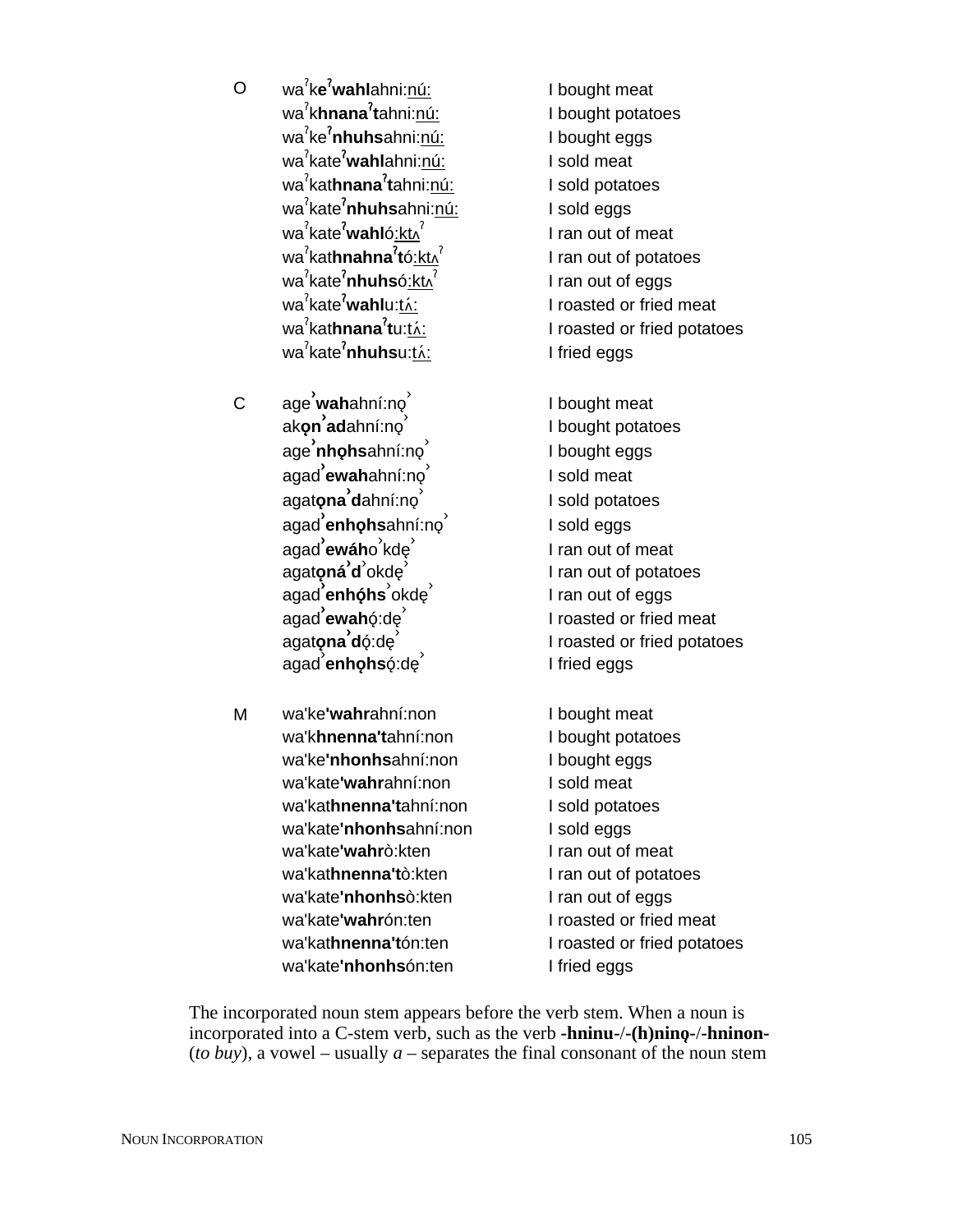from the first consonant of the C-stem verb. When a noun is incorporated into an a-stem verb that has the semireflexive (**-at-**, **-ate-**, or **-at-** in Oneida, **-at-**, **-ate-**, or **-aten-** in Mohawk, and **-at-**, **-ad-**, or **-ade-** in Cayuga), such as the verb **-athninu-**/**-ade**3**hnino**3**-**/**-atenhninon** (*to sell*), **-ato**§ **kt-**/**-adokde**3**-**/**-ato'kten-** (*to run out of*), or **-ate**§ **skut-**/**-ade› sgo**3**d-**/**-ate'skont-** (*to bake, roast,* or *fry*), the noun stem occurs after the semireflexive and before the remainder of the verb stem.

Finally, note that when the verb **-ate**§ **skut-**/**-ade› sgo**3**d-**/**-ate'skont-** (*to bake*, *roast*, *fry)* occurs without an incorporated noun, it includes the component **-** § **sk-**/**- › sg-**/**-'sk-** after the semiflexive (**-ate-**/**-ade-**) and before the verb root (**-ut-**/**-od-**/**-ont-**). This component is called an *empty noun*. Empty nouns do not refer to specific objects, but are required by certain verbs when they occur without an incorporated noun. When the verb is used with an incorporated noun, the incorporated noun replaces the empty noun.

#### Incorporation Into Positional Verbs **7.3**

Nouns are frequently incorporated into *positional verbs*, which specify the position in which the object designated by the noun is most often found. Three positional verbs that are common in all three Iroquoian languages are **-ot-**/**-od-** (*to be standing*),  $-\mathbf{y}$ **-** $\mathbf{y}$ **-** $\mathbf{y}$ **e**- $\mathbf{y}$ **e-** $\mathbf{y}$ **ien-** (*to be lying*), and **-hel-** or **-hl-** $\mathbf{y}$ **(hr)e-** or **-(hr)e**<sup>- $\mathbf{y}$ </sup> **-her-** or **-hr-** (*to be sitting on top of*). Since a verb that refers to the position of an object describes a state, the positional verb forms given below are in the stative aspect (section 5.6).

|   | kanúhsote <sup>?</sup>                                    | the house ( <i>literally</i> the house is<br>standing) |
|---|-----------------------------------------------------------|--------------------------------------------------------|
|   | kahyatúhslay^                                             | the paper (literally the paper is<br>lying)            |
|   | kana'tsyáhele <sup>7</sup>                                | the pail ( <i>literally</i> the pail is sitting)       |
| C | ga <b>nóhs</b> o:t<br>ga <b>hyadohsr</b> áe<br>ganá jahe: |                                                        |

M ka**nónhs**ote ka**hiatonhser**á:ien ka**na'tsi**áhere

Some nouns, especially those that describe features of the landscape and natural formations, almost always occur incorporated into a positional verb. (When these nouns are not incorporated into a positional verb, they occur with a locative suffix – see section 2.8.) In the following example, the noun stem **-ht-**/**-hed-**/**-hent-** *(field)* is incorporated into the positional verb  $-\mathbf{y}$  $\wedge$  $-\mathbf{y}$  $\mathbf{y}$  $\wedge$  $-\mathbf{y}$  $\mathbf{y}$  $\wedge$  $-\mathbf{y}$  $\mathbf{y}$  $\wedge$  $-\mathbf{y}$  $\mathbf{y}$  $\wedge$  $-\mathbf{y}$  $\mathbf{y}$  $\wedge$  $-\mathbf{y}$  $\mathbf{y}$  $\wedge$  $-\mathbf{y}$  $\mathbf{y}$  $\wedge$  $-\mathbf{y}$ 

O ka**h:t**áy

§ a field, a meadow (*literally* a field or meadow is lying)

- C g<u>a</u>hédae<sup>'</sup>
- M ka**hén:t**aien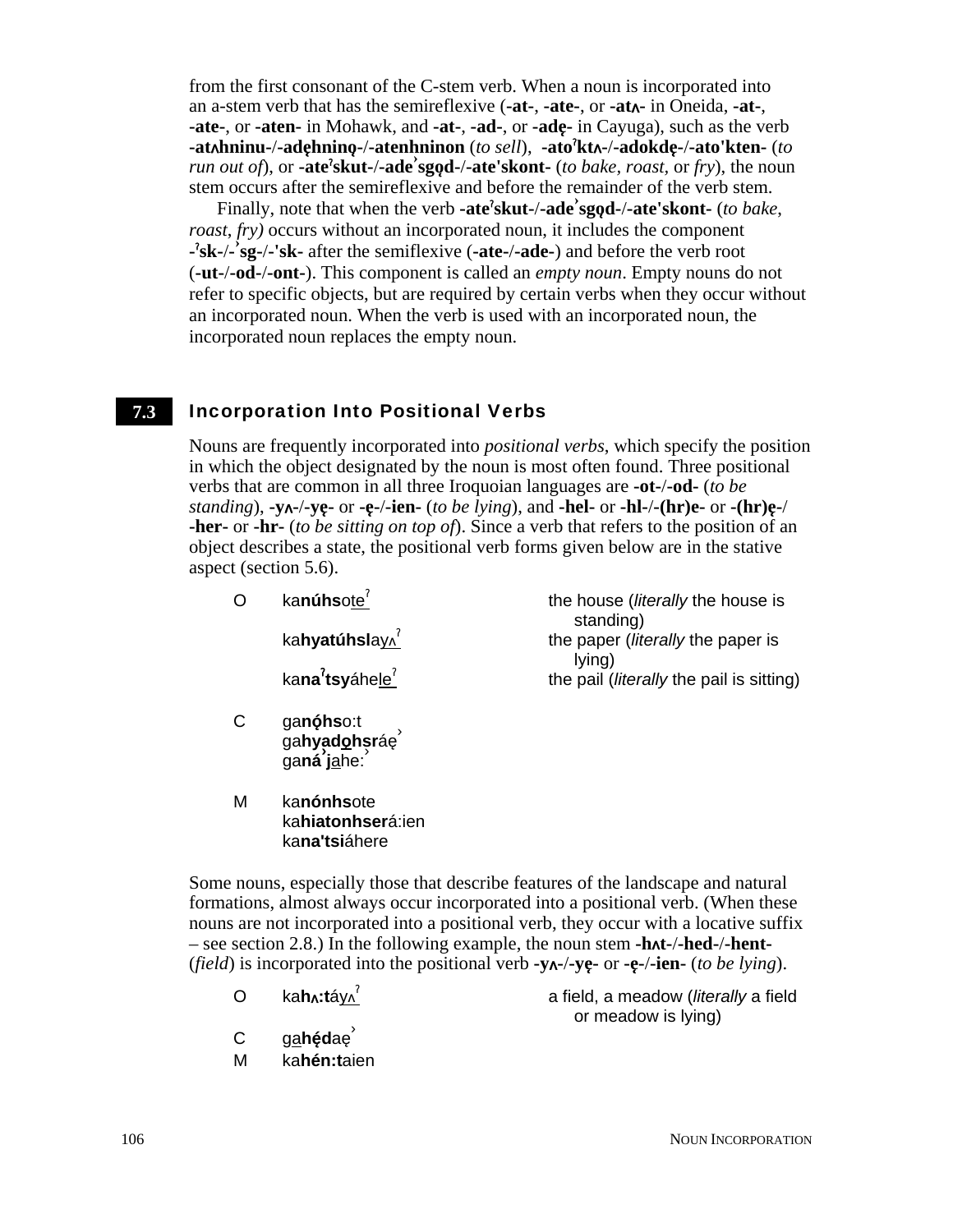Some nouns designating body parts are typically incorporated into a positional verb. In such cases, *agent* pronominal prefixes specify whose body part is being talked about. In the following example, the noun **-nawil-**/**-no› j-**/**-no'ts-** (*tooth*) is incorporated into the positional verb **-ot-**/**-od-** (*to be standing*).

- O knawi:lóte<sup>?</sup> my tooth (*literally* my tooth is standing)
- C k**no› j**o:t
- M ke**nó:ts**ote

### *The Locative Positional Verb Form* **7.4**

Since a reference to the position of an object usually contains an implicit reference to its location, positional verb forms often have the cislocative prepronominal prefix (section 6.2), as in the following examples. (In fact, the forms with the cislocative prefix are probably more common than the forms without the cislocative.)

| O | tkanúhsote <sup>7</sup><br>tkaná:tsyay^ | the house there ( <i>literally</i> the<br>house is standing there) |
|---|-----------------------------------------|--------------------------------------------------------------------|
|   |                                         | the pail there ( <i>literally</i> the pail is<br>lying there)      |
|   |                                         |                                                                    |

- C tganóhso:t •ana;;•••;<br>**t**ganá jaę
- M **t**kanónhsote **t**kanà:tsiaien

The *locative positional form* of verbs usually occurs with certain particles, which express ideas conveyed by such English prepositions or prepositional phrases as *at, behind*, and *in front of*:

| O | tsi <sup>?</sup> tkanúhsote <sup>?</sup><br>ohná: $k_A$ <sup>?</sup> tkanúhsote <sup>?</sup> | at the house<br>behind the house, at the back of |
|---|----------------------------------------------------------------------------------------------|--------------------------------------------------|
|   |                                                                                              | the house                                        |
|   | oh <sub>n</sub> :tú: tkanúhsote <sup>7</sup>                                                 | in front of the house                            |
| С | she tganóhso:t<br>ohna gé: shé tganóhso:t                                                    |                                                  |
|   | ohę: dó: shé tganóh so: t                                                                    |                                                  |
| М | tsi tkanónhsote<br>ohnà: ken tsi tkanónhsote                                                 |                                                  |
|   | ohén:ton tsi tkanónhsote                                                                     |                                                  |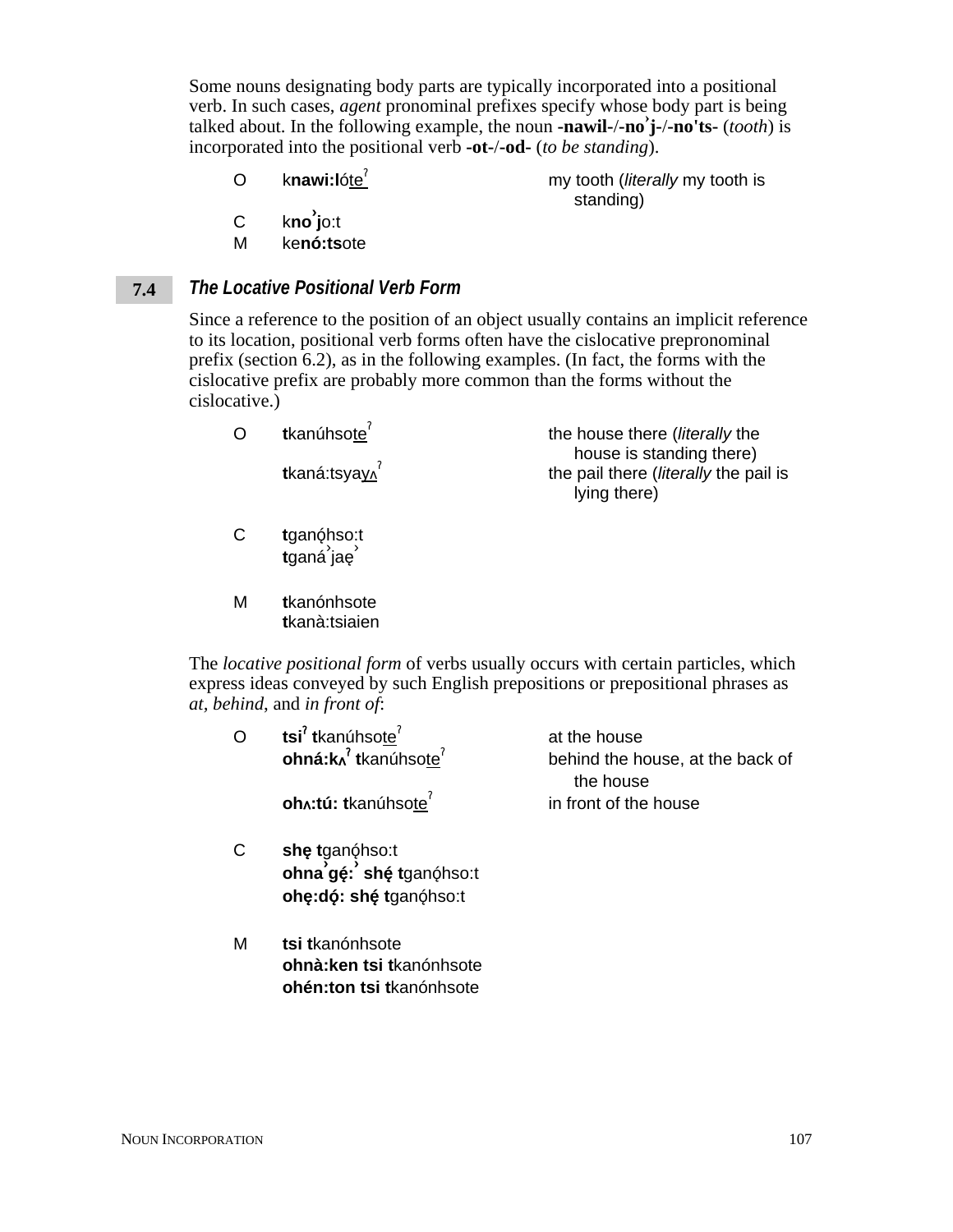### *The Distributive Positional Verb Form* **7.5**

The *distributive suffix* (section 8.10) can be added to the positional verb to convey the idea that several objects are referred to by the verb – that is, that several standing (or lying, or sitting) objects are distributed over the location specified by the verb.

are standing here and there)

- O tkanuhso:t**ú:** several houses (*literally* houses
- C tganǫhsó:d**o**<sup>`</sup>
- M tkanonhsó:t**on**

### *The Possessive Positional Verb Form* **7.6**

In some cases, nouns are incorporated into the stative aspect form of positional verbs to express possession. This construction – the *possessive positional verb form* – is used as an alternative to the *possessive noun form* (section 2.7). The positional verb **-y-**/**-ye**3**-** or **-e**3**-**/**-ien-** (*to be lying*) is used most often for this function, although other positional verbs – **-ot-**/**-od-** (*to be standing*), for example – can also be used, as shown in the first example in each set below. The patient pronominal prefix specifies the possessor.

| O | waknúhsote <sup>?</sup>                                                | my house (literally I have a house<br>standing)      |
|---|------------------------------------------------------------------------|------------------------------------------------------|
|   | waknúhsay^                                                             | my house (literally I have a house<br>lying)         |
|   |                                                                        | my car (literally I have a car lying)                |
|   | wake <sup>2</sup> sléhta <u>y∧<sup>2</sup></u><br>lohwísta <u>y∧</u> 2 | his money (literally he has money<br>or metal lying) |
|   | yakonáskway^                                                           | her pet (literally she has a pet lying)              |
| Ć | aknóhso:t                                                              | my house (literally I have a house<br>standing)      |
|   | aknóhsae <sup>1</sup>                                                  | my house (literally I have a house<br>lying)         |
|   | age drehdáe                                                            | my car ( <i>literally</i> I have a car lying)        |
|   | hohwihsdae                                                             | his money (literally he has money<br>or metal lying) |
|   | gonáhsgwaę                                                             | her pet ( <i>literally</i> she has a pet lying)      |
| Μ | wakenónhsote                                                           | my house (literally I have a house<br>standing)      |
|   | wakenónhsaien                                                          | my house (literally I have a house<br>lying)         |
|   | wake'seréhtaien                                                        | my car ( <i>literally</i> I have a car lying)        |
|   | rohwístaien                                                            | his money (literally he has money<br>or metal lying) |
|   | iakonénhskwaien                                                        | her pet (literally she has a pet lying)              |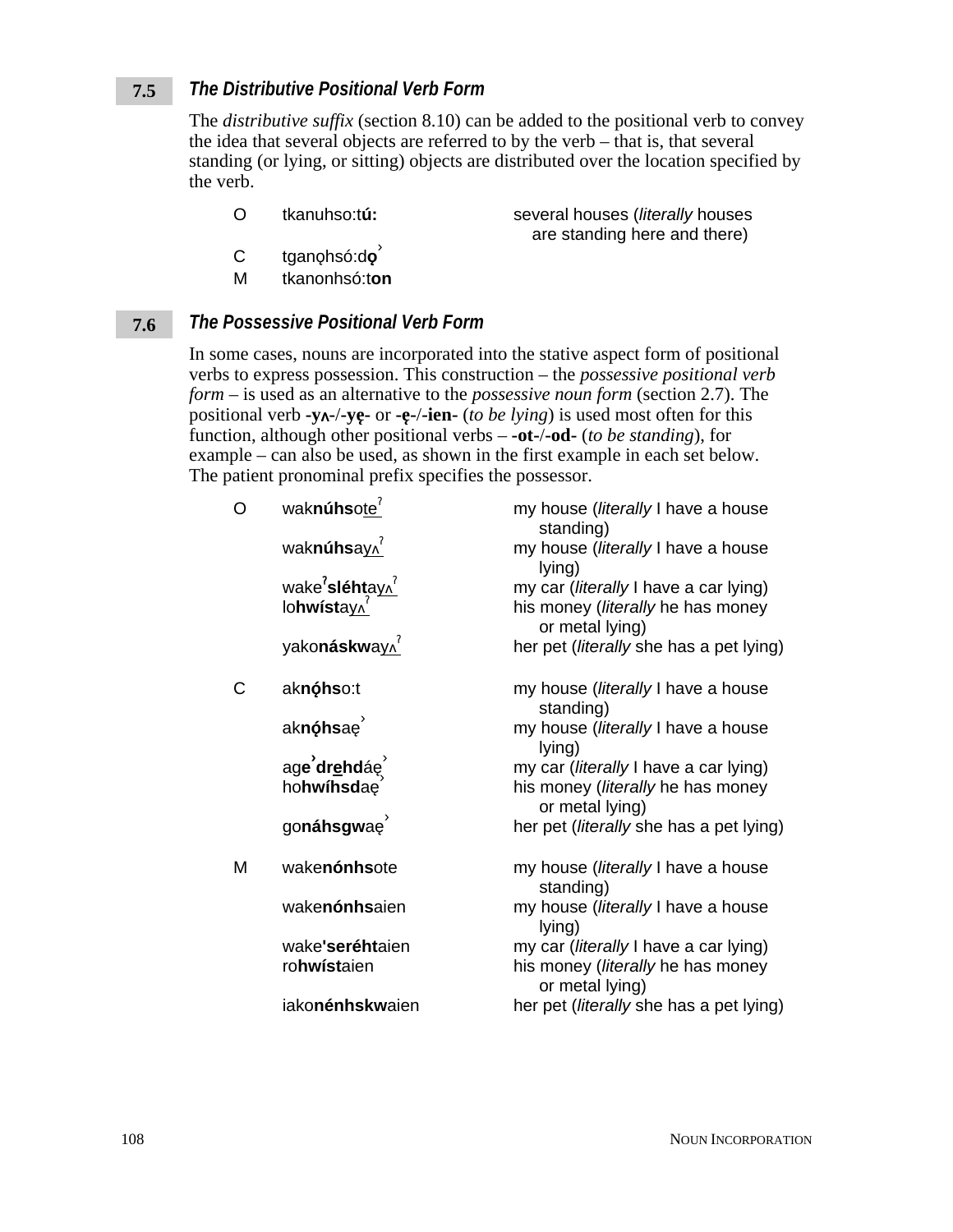The distributive suffix is added to the positional verb to indicate that several objects are owned, as in the following example:

 $\Omega$ tóhka§ niwaknuhsay:t**ú:** I have several houses (*literally* I have

houses lying here and there)

- C d<u>o</u>hgá<sup>ʾ</sup> niwakn<u>o</u>hsáę:d**o**ʾ
- M tóhka wakenonhsaién:t**on**

When a specific number of objects or beings is referred to, patterns similar to the enumeration patterns described in sections 2.14 and 2.18 are used:

- O tekniyáshe yakonáskwa<u>y∧</u><sup>?</sup> áhs∧ nikutí yakonáskwa<u>y∧<sup>?</sup></u> she has two pets she has three pets
- C dekní: gonáhsgwaę<sup>3</sup> ahsé nige:nó: gonáhsgwae<sup>3</sup>
- M tékeni iakonénhskwaien áhsen nikón:ti iakonáhskwaien

The negative prepronominal prefix (section 6.5) can be added to the verb form to indicate that the person specified by the pronominal prefix does not own the object referred to in the verb:

| $\overline{O}$    | yáh te <sup>?</sup> wakhwístay^                                              | I don't have any money ( <i>literally</i><br>I do not have money lying) |
|-------------------|------------------------------------------------------------------------------|-------------------------------------------------------------------------|
| $\mathsf{C}$<br>M | (te <sup>'</sup> ) <b>d</b> 'eakwihsdáe <sup>'</sup><br>(iáh) tewakhwístaien |                                                                         |

The negative and repetitive prepronominal prefixes used in combination (sections 6.5 and 6.4, respectively) convey the idea that the person specified by the pronominal prefix no longer owns the object referred to.

| O                         | yáh te <sup>7</sup> swake <sup>7</sup> sléhtay^                       | I do not own a car anymore     |
|---------------------------|-----------------------------------------------------------------------|--------------------------------|
|                           |                                                                       | (literally I do not have a car |
|                           |                                                                       | lying anymore)                 |
| $\mathsf{C}^{\mathsf{I}}$ | (te <sup>'</sup> ) <b>d</b> 'eswag <sup>'</sup> edréhdae <sup>'</sup> |                                |

M (iáh) **tese**wake'seréhtaien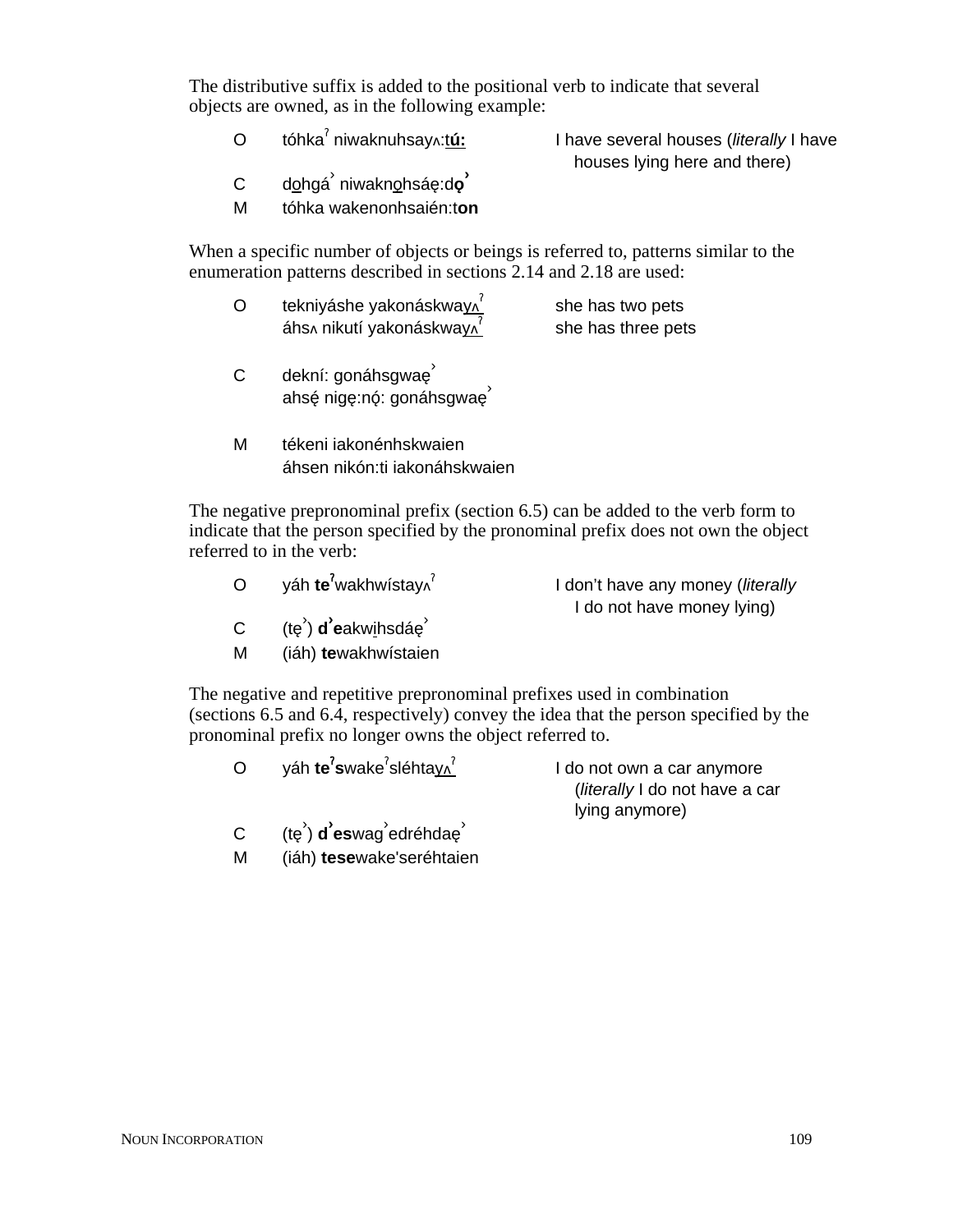### Incorporation Into Locative Verbs **7.7**

Nouns can also be incorporated into *locative verbs* to indicate specific locations. In this type of construction, the noun that designates the general location is incorporated into a locative verb that describes the location in more specific terms. For example, the phrase *on this side of the house* is conveyed by incorporating the noun stem for *house*, which designates the general location, into a locative verb meaning *to be on one side of*. Locative verbs often require specific prepronominal prefixes and/or locational particles to convey the full meaning intended (for example, to convey *which side* of the object is being referred to).

In the examples below, the noun stem for *road* – **-hah-** in all three languages – is incorporated into the locative verb **-ati-**/**-adi-** (*to be on a side*), which requires the partitive prepronominal prefix. The locational particles specify which side of the object or thing designated by the noun is being talked about.

| kaló: na <sup>2</sup> oháhati <sup>2</sup>            | this side of the road      |
|-------------------------------------------------------|----------------------------|
| ísi <sup>?</sup> na <sup>?</sup> oháhati <sup>?</sup> | the other side of the road |

- C **gaó› na›** ohahá:dih **sigwa:díh na›** ohahá:dih
- M **ká:ro na'**oháhati **ísi' na'**oháhati

In Cayuga and Mohawk, the locative verb used above can also occur with the repetitive prepronominal prefix to convey the meaning *the other side* or *across*:

| C | joháhadih | the other side of the road, across |  |
|---|-----------|------------------------------------|--|
|   |           | the road                           |  |

M **ts**ioháhati

In Oneida, the meaning *across* is expressed by the particle **el**.

| elá na $\text{a}$ oháhati $\text{a}$<br>$\circ$ | across the road |
|-------------------------------------------------|-----------------|
|-------------------------------------------------|-----------------|

In the examples below, the noun stem **-owah-** or **-hah-** (*road*) has been incorporated into the verb stem **-iyo-**/**-he**3**-**/**-ihen-** (*to be in the middle of*). This verb stem requires the coincident and dualic prepronominal prefixes (sections 6.8 and 6.1, respectively).

O tsha<sup>7</sup>teyowahi:yó

in the middle of the road

- <sup>C</sup> **tsa› de**yoháhahe3h
- M **tsha'te**iohahí:hen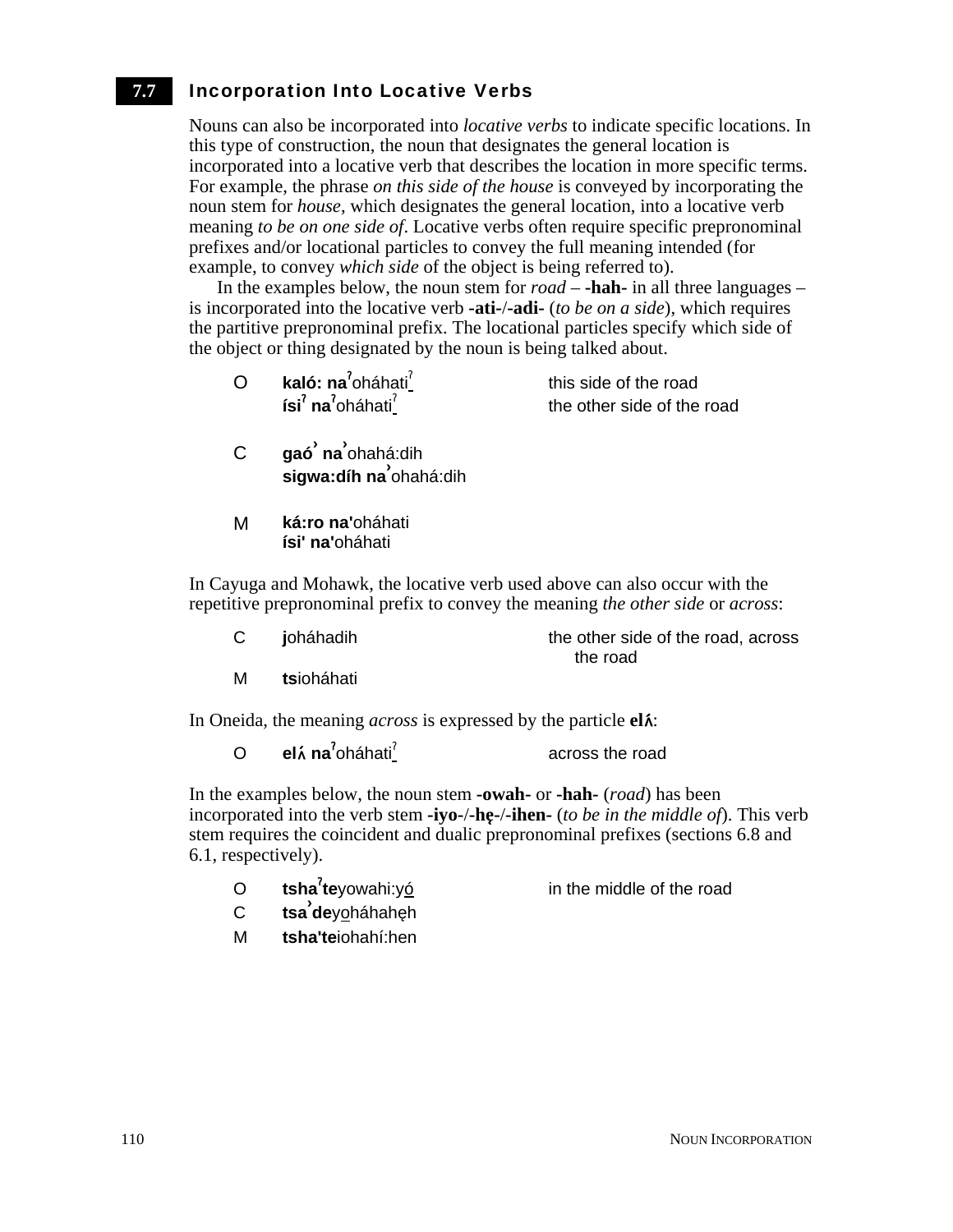### Incorporation Into Adjectival Verbs **7.8**

The ideas conveyed by adjectives in English are often expressed in Iroquoian languages by verbs. In many cases, the noun designating the object to which the adjective refers is incorporated into an *adjectival verb*. (The adjective usually makes reference to a physical attribute or quality.) Since adjectival verbs describe a state or condition, they are in the stative aspect.

| O | ka <sup>7</sup> slehti:yó<br>wahta <sup>2</sup> naw <sub>1</sub> <sup>2</sup> tslowa:n $\hat{\lambda}$<br>niwahsohkó:t^<br>kashestáku | it's a nice car<br>it's a big ball<br>it's a colour (literally it's a kind of colour)<br>it's a good-tasting syrup         |
|---|---------------------------------------------------------------------------------------------------------------------------------------|----------------------------------------------------------------------------------------------------------------------------|
| C | g adrehdí: yo:<br>e nhotrowá:neh<br>niyohsohgó de:<br>gatsehsdagá oh                                                                  | it's a nice car<br>it's a big ball<br>it's a colour ( <i>literally</i> it's a kind of colour)<br>it's a good-tasting syrup |
| M | ka'serehtí:io<br>wathenno'tsherowá:nen<br>niwahsohkò:ten<br>kashestákon                                                               | it's a nice car<br>it's a big ball<br>it's a colour ( <i>literally</i> it's a kind of colour)<br>it's a good-tasting syrup |

### *The Distributive Form of Adjectival Verbs* **7.9**

Some adjectival verbs take on an ending that indicates that the attribute or quality is being ascribed to several objects. This ending is referred to as the *distributive*.

they are colours (*literally* they are

kinds of colours)

- O ka§ slehti:yó:**se**§ ka<sup>'</sup>slehti:yó<u>:se</u><sup>'</sup> they are nice cars<br>niwahsohkó:tʌh<u>se</u><sup>?</sup> they are colours (*l*
- C g› adrehdí:yo› **s** adienar.ye د alchdó de s<br>Aiyohs<u>o</u>hgó de s
- M ka'serehtí:io**s** niwahsohkò:ten'**s**

### *The Possessive Form of Adjectival Verbs* **7.10**

To convey the idea that the object designated by the incorporated noun is the property of someone, the neuter pronominal prefix that appears on the adjectival verb is replaced by a *patient* pronominal prefix. The patient pronominal prefix specifies the possessor of the object. In the first two examples, the verb occurs with the third-person singular masculine patient pronominal prefix **lo-**/**ho-**/**ro-**; in the third example, the verb occurs with the third-person singular feminine patient pronominal prefix **yako-**/**go-**/**iako-**.

| Ō | $Io7$ slehti:yó | his car is nice     |
|---|-----------------|---------------------|
|   | loy^taká:te     | he has lots of wood |
|   | yakonuhsowa:ná  | her house is big    |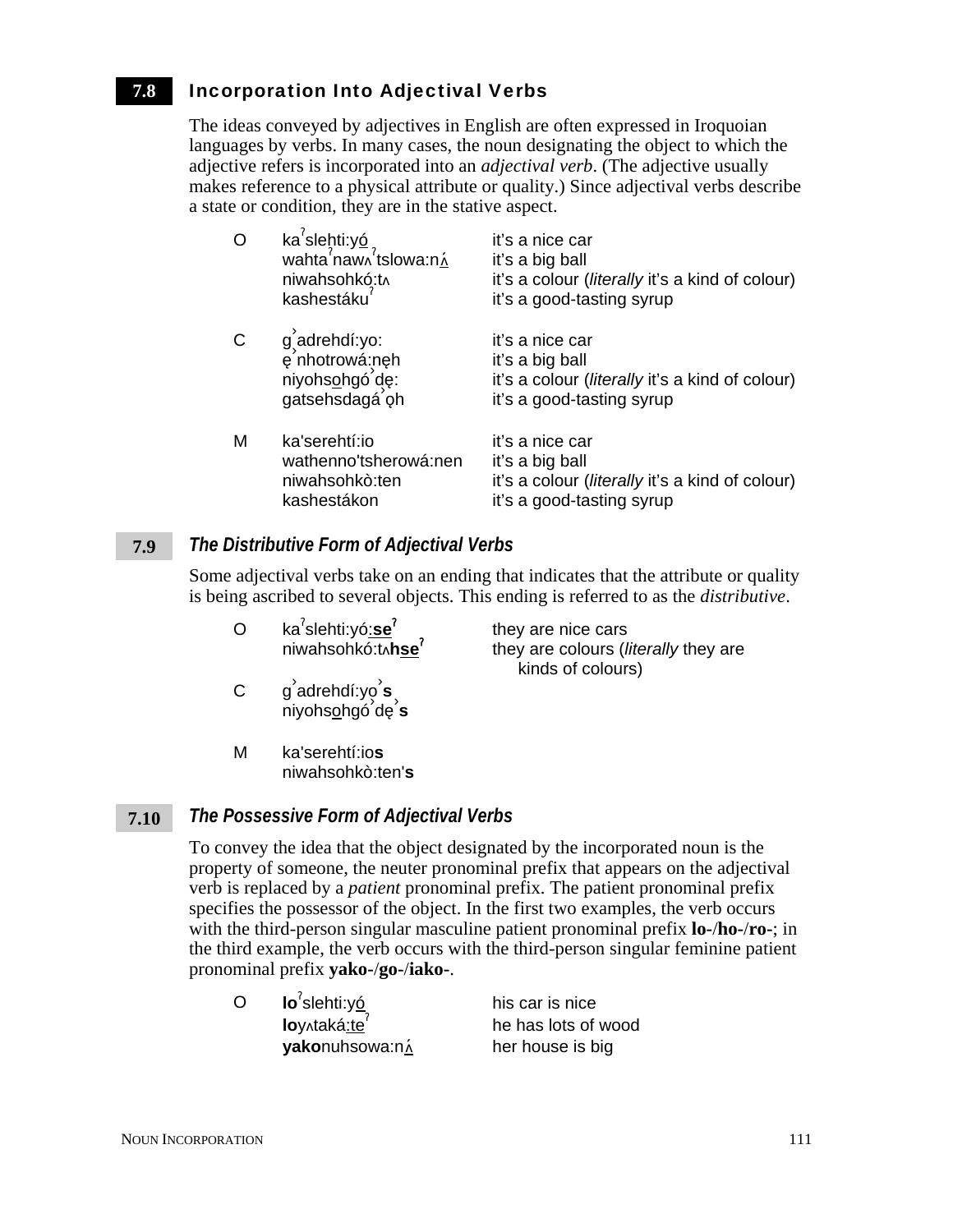| С | ho drehdí:yo: |
|---|---------------|
|   | hoyędagá de   |
|   | gonohsowá:neh |

his car is nice he has lots of wood her house is big

M **ro**'serehtí:io **ro**ientakà:te **iako**nonhsowá:nen

If the incorporated noun designates a body part, an agent pronominal prefix (section 5.15) specifies the possessor. In the examples below, the verbs occur with the third-person masculine singular agent prefix **la-** or **ha-**/**ha-**/**ra-** or **ha-**. Body parts that come in pairs usually also have the dualic prepronominal prefix and often the distributive suffix.

- O **la**§ nyúhses **teha**hsine:sú<u>:se</u><sup>?</sup> he has a long nose<br>te**ha**hsine:sú<u>:se</u><sup>?</sup> he has long legs he has long legs
- C **ha**<sup>'</sup>nyǫhse:s na nyenos.s<br>d<u>e</u>hahsiné:so<sup>'</sup>s
- M **ra**'niónhses te**ha**hsiné:shon's

### *The Comparative and Superlative Forms of Adjectival Verbs* **7.11**

The comparative and superlative forms of adjectives – the forms typically expressed in English by adding *-er* and *-est* to the basic adjective form (as in *louder* and *loudest*, for example) – are conveyed by adjectival verbs and particles. To indicate the comparative degree, the particle **s**t**ha**§ /**heyohé:**/**sénha** (*more*) is added in front of the adjectival verb.

| Ō | sáha <sup>?</sup> kano:lú:           | it's more expensive             |
|---|--------------------------------------|---------------------------------|
|   | $\sin^2$ khn x: yés tsi <sup>?</sup> | I'm taller than my older sister |
|   | ni:yót yuke <sup>?</sup> káha        |                                 |

- C heyohé: gano: í: **heyohé:** kne3:yé:s ne<sup>ʾ</sup> kehjí: ah
- M **sénha** kanó:ron **sénha** khnén:ies tsi ní:ioht ne akhtsì:'a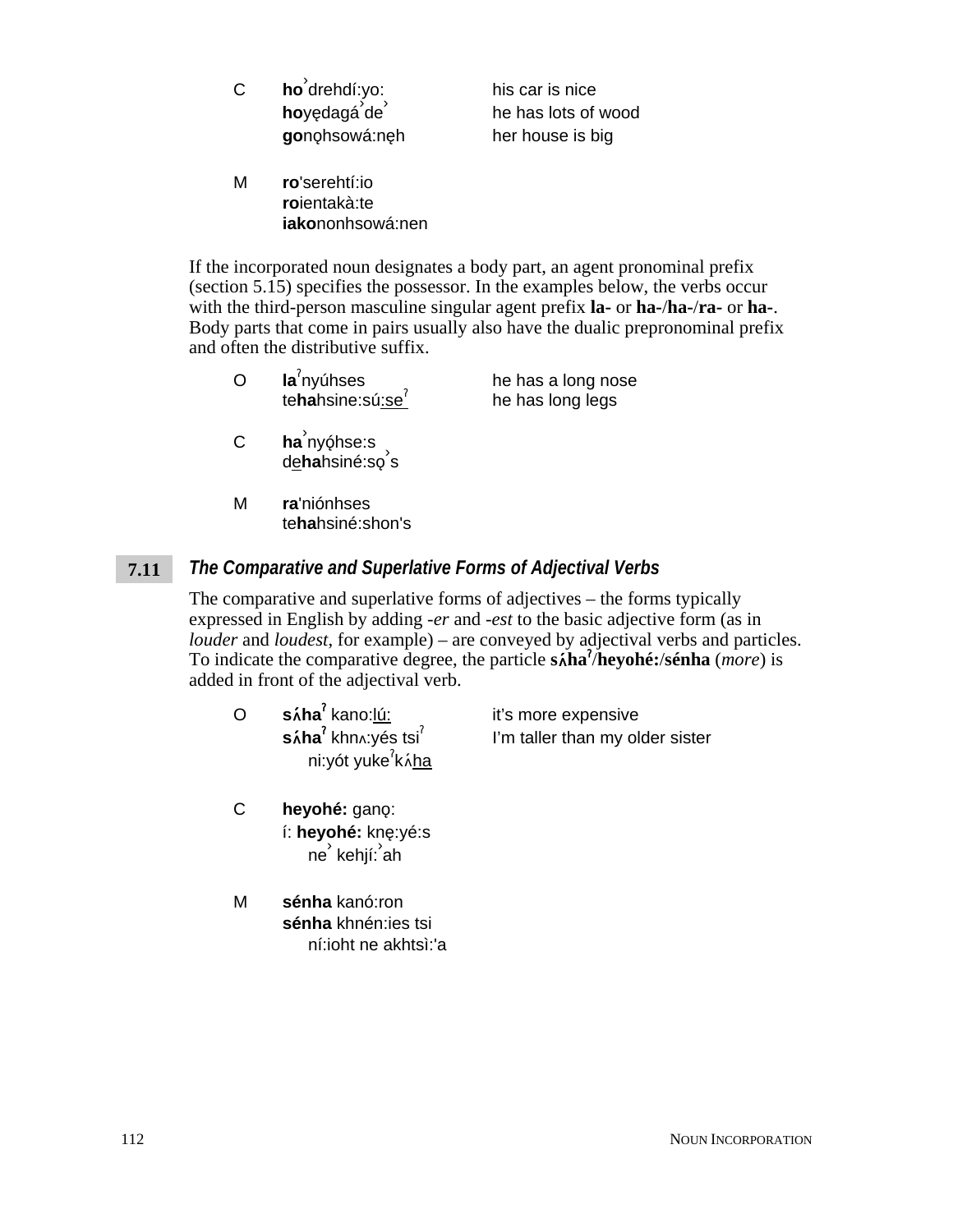The superlative degree is conveyed by adding the cislocative prepronominal prefix **t-**, **d-**, or **g-** to the adjectival verb. In all three languages, the particle **né:**/**ne›** /**né**, which is difficult to translate into English but means something like *it is the one*, forms part of the superlative construction. In Cayuga, the particle **gyao**:heternal, in Mohawk, the particle **tiaonhà:'a** are also part of the construction.

O né: tka<sup>7</sup>slehti:yó

- it's the nicest (or best) car
- <sup>C</sup> **ne› gyao**<sup>3</sup> **:he:› é**3**h t**g › adrehdí:yo:
- M **né tiaonhà:'a t**ka'serehtí:io

### Incorporation Into Verbs of Enumeration **7.12**

In order to specify the number of things that are being referred to – one, two, or a number greater than two – the stem of the noun designating the object is incorporated into a *verb of enumeration*, also referred to as a *counting verb*.

### *Patterns for Specifying One and Related Ideas* **7.13**

Basic Pattern for Specifying One Thing

To specify *one thing*, the stem of the noun designating the object is incorporated into the counting verb **-t** (*to be one*) in all three languages. In Mohawk, the **-t** has been lost over time and does not appear in the examples, giving the impression that there is no verb stem; however, the mechanism of incorporation functions in the same way in Mohawk as in the other two languages. When used to specify one thing, the counting verb **-t** requires the repetitive prepronominal prefix **s-** and the neuter agent pronominal prefix **ka-**/**ga-** (with C-stems) or **w-** (with a-stems).

| O | kanúhsa <sup>'</sup>   | house                 |
|---|------------------------|-----------------------|
|   | skanúhsat              | one house             |
|   | oshú:kale <sup>7</sup> | board                 |
|   | skashú:kalat           | one board             |
|   | ohwísta <sup>r</sup>   | money, metal          |
|   | skahwístat             | one dollar            |
|   | kátshe <sup>7</sup>    | bottle, jar           |
|   | skatshé:tat            | one bottle, one quart |
| Ć | ganóhsa                | house                 |
|   | sganóhsa:t             | one house             |
|   | ganéhsda:              | board                 |
|   | sganéhsda:t            | one board             |
|   | ohwíhsda               | money, metal          |
|   | sgahwíhsda:t           | one dollar            |
|   | gatsé da               | bottle, jar           |
|   | sgatsé da:t            | one bottle, one quart |

**7.14**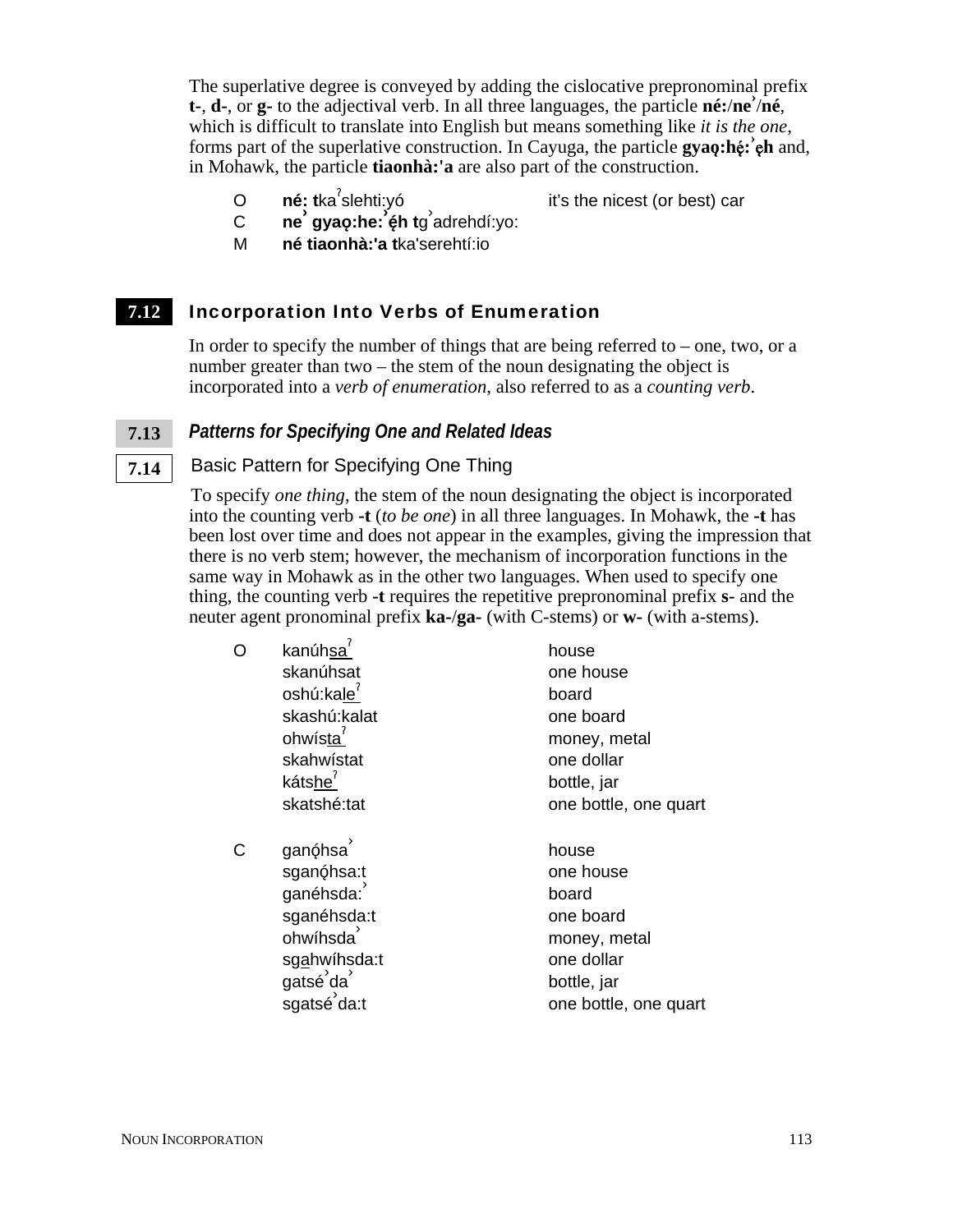| skanónhsa<br>one house     |                       |
|----------------------------|-----------------------|
|                            |                       |
| oshòn:kare<br>board        |                       |
| skashòn: kara<br>one board |                       |
| ohwíhsta<br>money, metal   |                       |
| one dollar<br>skahwíhsta   |                       |
| kátshe<br>bottle, jar      |                       |
| skatshè:ta                 | one bottle, one quart |

Note that in some cases of incorporation, the stem of the incorporated noun that appears in the verb form is slightly different from the stem in the basic noun form. For example, in the Oneida and Mohawk examples above, the basic noun stem for *bottle* is **-tshe-**, and the incorporated stem is **-tshé:t** or **-tshe**§ **t-** in Oneida and **-tshè:t-** or **-tshe't-** in Mohawk.

## **7.15**

## Patterns for Specifying One Living Being

To specify *one living being*, the noun stem for *body* – **-ya<sup>?</sup>t** - or **-yá:t-/-ya<sup>?</sup>d-/-ia't**or **-ià:t-** – is incorporated into the counting verb **-t** (*to be one*). When the verb refers to one male being, the masculine agent pronominal prefix is used; when it refers to one female being, the feminine agent pronominal prefix is used.

| shayá:tat  | one person (a male person)   |
|------------|------------------------------|
| tsyeyá:tat | one person (a female person) |

- C sayá<sup>ʾ</sup>da:t jeyá› da:t
- M shaià:ta tsieià:ta

If the speaker wishes to further specify what kind of person (e.g., child, old person) is being talked about, the word designating the kind of person is added after the verb form. In the examples below, the word for *child* has been added after the verb forms meaning *one male person* and *one female person*. In the first example, the word for *child* has a masculine prefix; in the second, it has a feminine prefix.

| O | shayá:tat laksáh  | one boy  |
|---|-------------------|----------|
|   | tsyeyá:tat yeksáh | one girl |

- C saya dá:t haksá: ah jeya› dá:t eksá:› ah
- M shaià:ta raksà:'a tsieià:ta ieksà:'a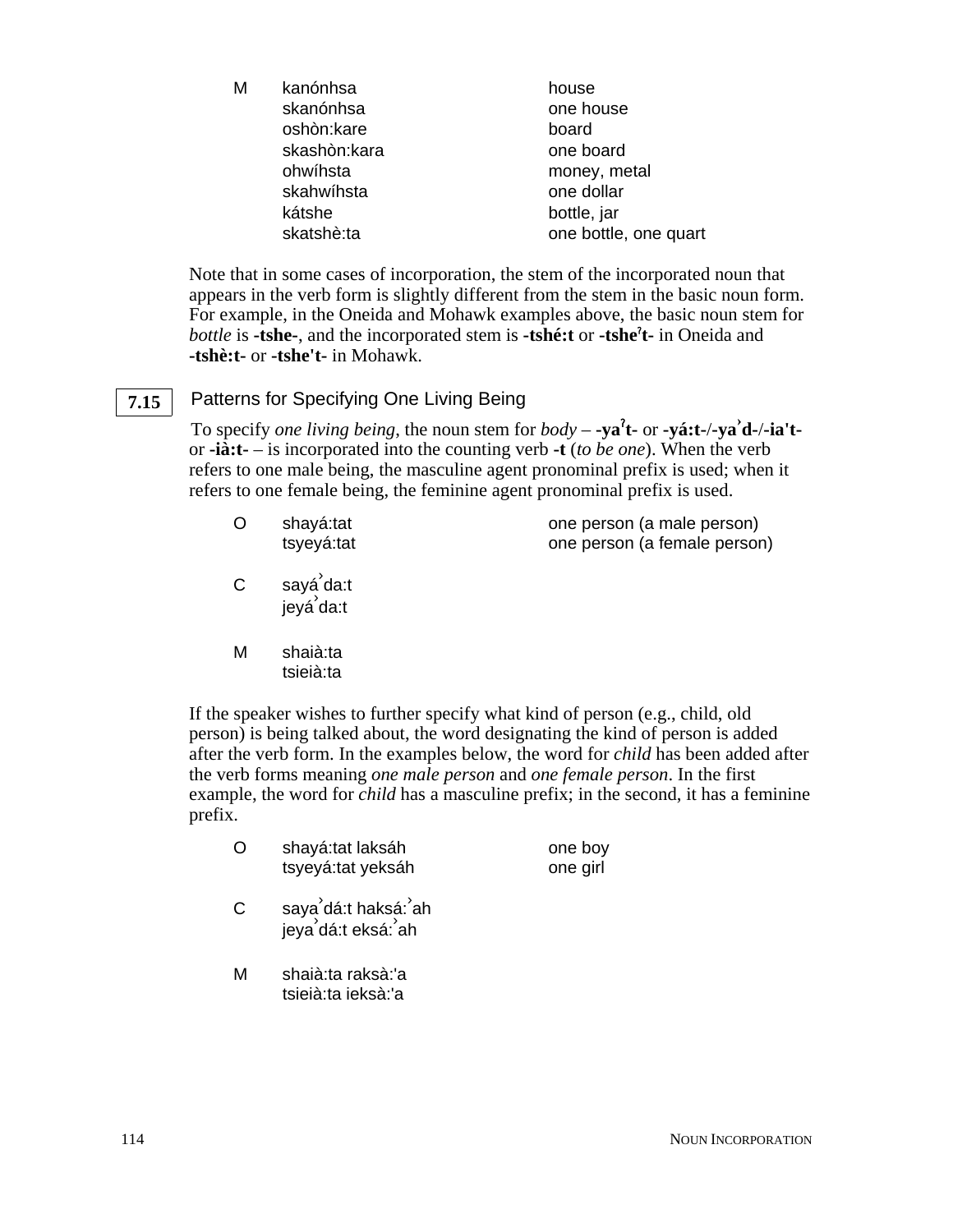This pattern is also used to specify *one animal*. If reference is also made to the specific kind of animal being talked about, the word designating the kind of animal is added after the verb form. In Oneida and Mohawk, the feminine-zoic singular pronominal prefix is used with the verb form; in Cayuga, the neuter singular pronominal prefix is required. (Sometimes when a male animal is being talked about, the masculine prefix is used.)

O skayá:tat é:lhal one dog

- C sgaya› dá:t só:wa:s
- M skaià:ta (or skaià:tat) è:rhar

For patterns used to specify *two human beings* or a number greater than two, see section 2.14, Enumeration Patterns for Nouns Designating Human Beings. For patterns used to specify *two animals* or a number greater than two, see section 2.18, Enumeration Patterns for Unanalysable Nouns.

### Patterns for Specifying One Unit of Measure **7.16**

To specify one unit of measure (for example, *one foot* or *one inch*), the stem of the noun used to designate the unit of measure – often the name of a body part – is incorporated into the counting verb **-t**. These verb forms occur with the neuter pronominal prefix.

| tsyohsí:tat   | one foot                               |
|---------------|----------------------------------------|
| tsyohyúhkalat | one inch ( <i>literally</i> one thumb) |

- C <u>jo</u>hsí da:t jowé3 › yo3hga:t
- M tsiohsì:ta skaweiónhkara

### Patterns for Conveying the Concept *each one* **7.17**

The addition of the distributive suffix  $-s(h)u^2$ / $-sq^2/s$  hon to the basic verb form for specifying one thing conveys the concept *each one* and other related ideas. For example, the fourth example below, *one foot apart*, conveys the idea that there is one foot between each object.

| ska <sup>2</sup> sléhtat                 | one car                     |
|------------------------------------------|-----------------------------|
| ska <sup>2</sup> slehtátshu <sup>2</sup> | each car, one car at a time |
| tsyohsí:tat                              | one foot (the measure)      |
| tsyohsi <sup>?</sup> tátshu <sup>?</sup> | one foot apart              |

 $\overline{O}$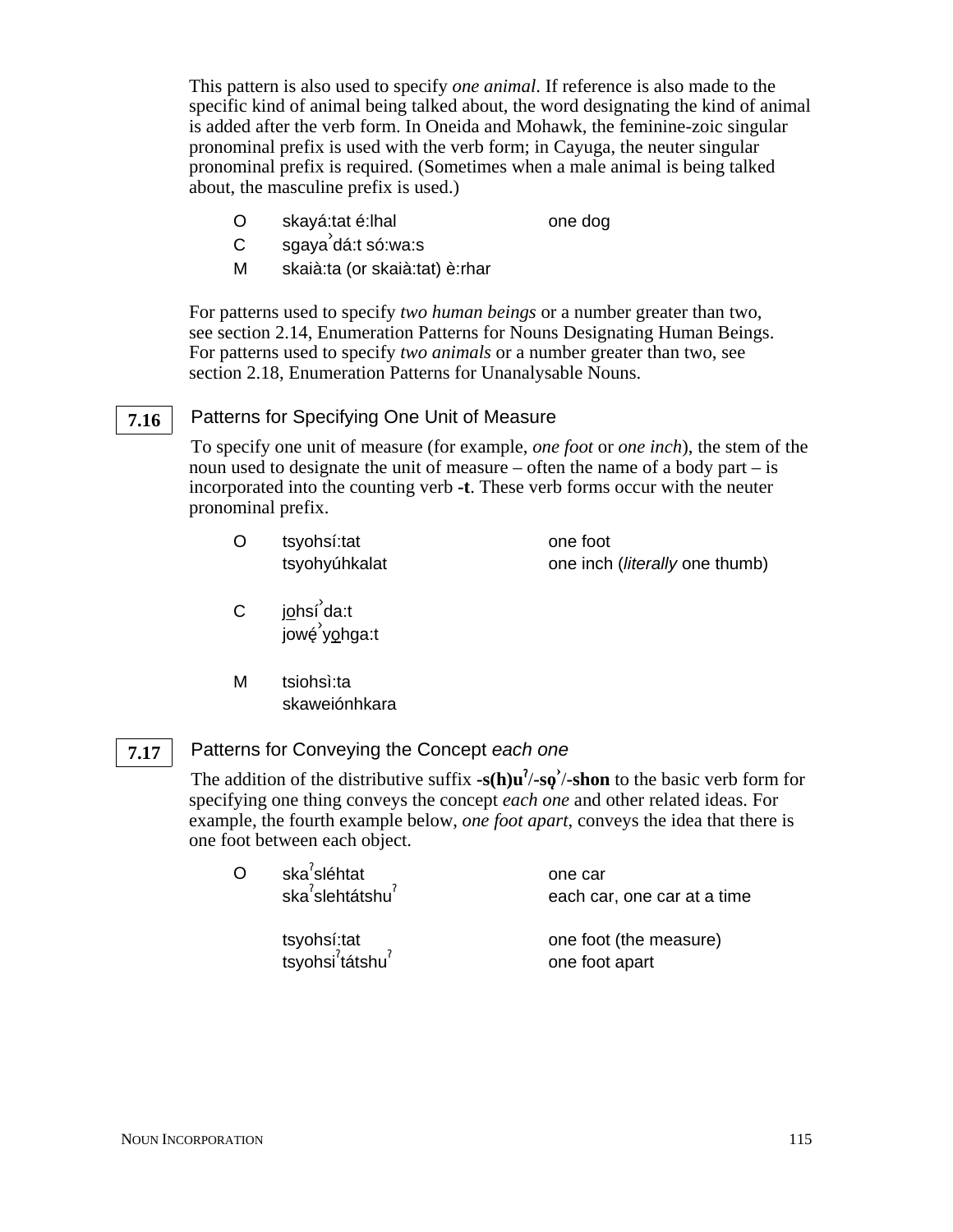|   | sg <sup>'</sup> adréhda:t<br>sg <sup>'</sup> adréhdatso | one car<br>each car, one car at a time   |
|---|---------------------------------------------------------|------------------------------------------|
|   | j <u>o</u> hsí da:t<br>j <u>o</u> hsí datso             | one foot (the measure)<br>one foot apart |
| м | ska'se'tsherá:ta<br>ska'se'tsherátshon                  | one car<br>each car, one car at a time   |
|   | sewahsí:ta<br>sewahsi'tátshon                           | one foot (the measure)<br>one foot apart |

### *Patterns for Specifying Two or a Number Greater Than Two and Related Ideas* **7.18**

### Basic Patterns for Specifying Two Things or a Number Greater Than Two **7.19**

To specify *two things* or a number greater than two, the stem of the noun designating the object is incorporated into the counting verb *to number* or *to amount to* – **-ke** in Oneida and Mohawk, **-ge:** in Cayuga. When it is used to indicate that two things are referred to, the counting verb **-ke/-ge:** requires the dualic prepronominal prefix and the neuter agent pronominal prefix.

| O | kanúhsa <sup>7</sup><br>tekanúhsake                        | house<br>two houses ( <i>literally</i> the houses number<br>two, amount to two) |
|---|------------------------------------------------------------|---------------------------------------------------------------------------------|
|   | oshú: $k$ ale <sup>7</sup><br>tekashu $\sqrt[7]{k}$ ala:ké | board<br>two boards                                                             |
|   | ohwísta <sup>'</sup><br>tekahwistake                       | money, metal<br>two dollars                                                     |
|   | kátshe <sup>7</sup><br>tekatshé:take                       | bottle, jar<br>two bottles, two quarts                                          |
|   |                                                            |                                                                                 |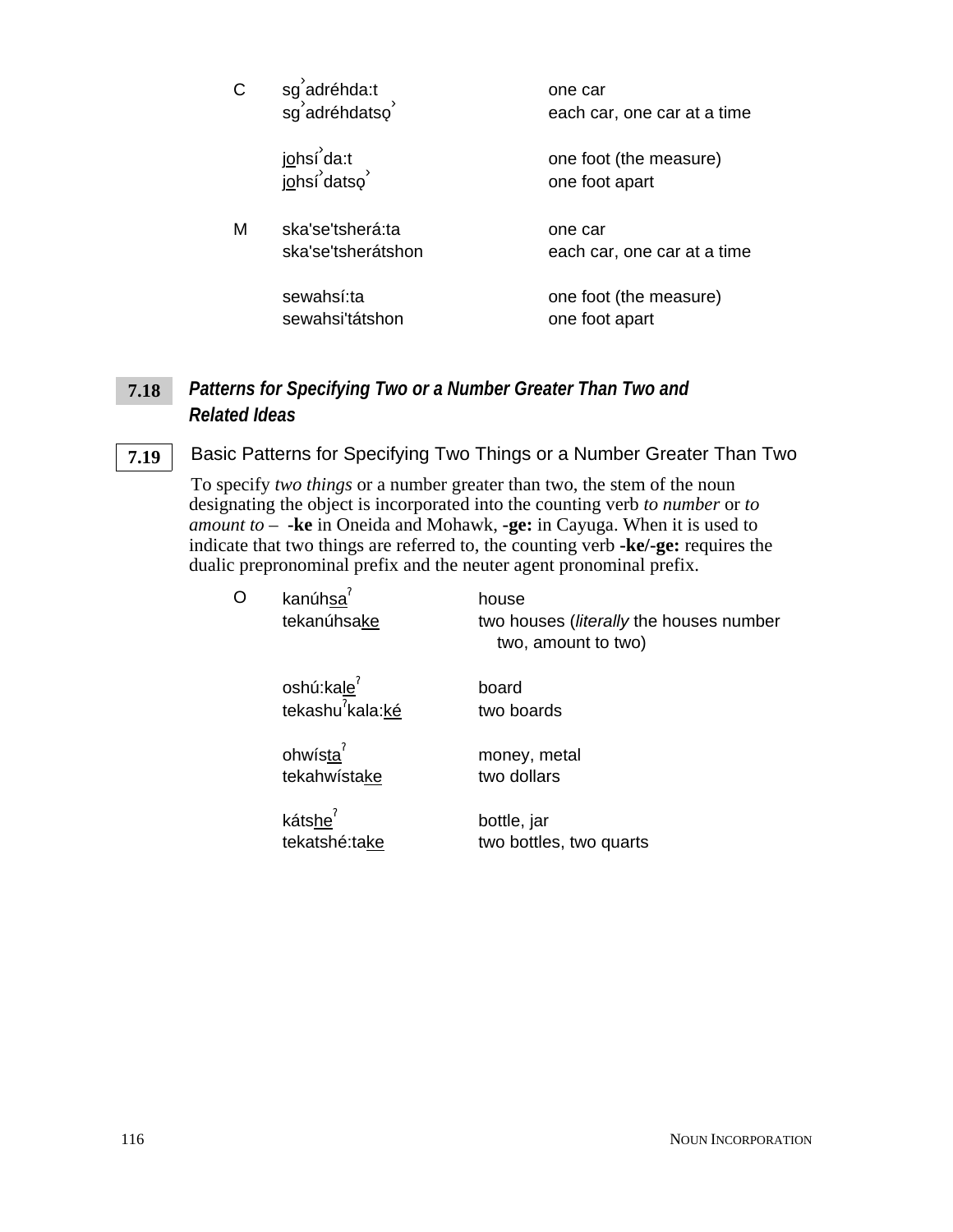| C | ganóhsa<br>deganohsá:ge:                 | house<br>two houses (literally the houses number<br>two, amount to two) |
|---|------------------------------------------|-------------------------------------------------------------------------|
|   | ganéhsda:<br>deganehsdá:ge:              | board<br>two boards                                                     |
|   | ohwíhsda <sup>'</sup><br>degahwihsdá:ge: | money, metal<br>two dollars                                             |
|   | gatsé da<br>degatse dá:ge:               | bottle, jar<br>two bottles, two quarts                                  |
| м | kanónhsa<br>tekanónhsake                 | house<br>two houses (literally the houses number<br>two, amount to two) |
|   | oshòn:kare<br>tekashon'kará:ke           | board<br>two boards                                                     |
|   | ohwíhsta<br>tekahwíhstake                | money, metal<br>two dollars                                             |
|   | kátshe<br>tekatshè:take                  | bottle, jar<br>two bottles, two quarts                                  |

When it is used to refer to a number greater than two, the counting verb **-ke**/**-ge** requires the partitive prepronominal prefix **ni-**. Specific numbers (for example, **áhs** $\sqrt{\text{abs}}$ **h**/**áhsen**, meaning *three*) are used when the speaker wishes to specify the exact number of objects. The number is added before the verb form, as in the second example. In other contexts, the particle **tóhka**§ /**dohga›** /**tóhka'** (*several*) is added before the verb form, as shown in the third example.

| റ | kanúhsa <sup>7</sup><br>áhs^ nikanúhsake<br>tóhka' nikanúhsake     | house<br>three houses<br>several houses |
|---|--------------------------------------------------------------------|-----------------------------------------|
|   | ohwísta <sup>7</sup><br>oyelí nikahwístake                         | money, metal<br>ten dollars             |
| Ć | ganóhsa <sup>1</sup><br>ahséh niganohsá:ge:<br>dohgá niganohsá:ge: | house<br>three houses<br>several houses |
|   | ohwíhsda<br>wahshé: nigahwihsdá:ge:                                | money, metal<br>ten dollars             |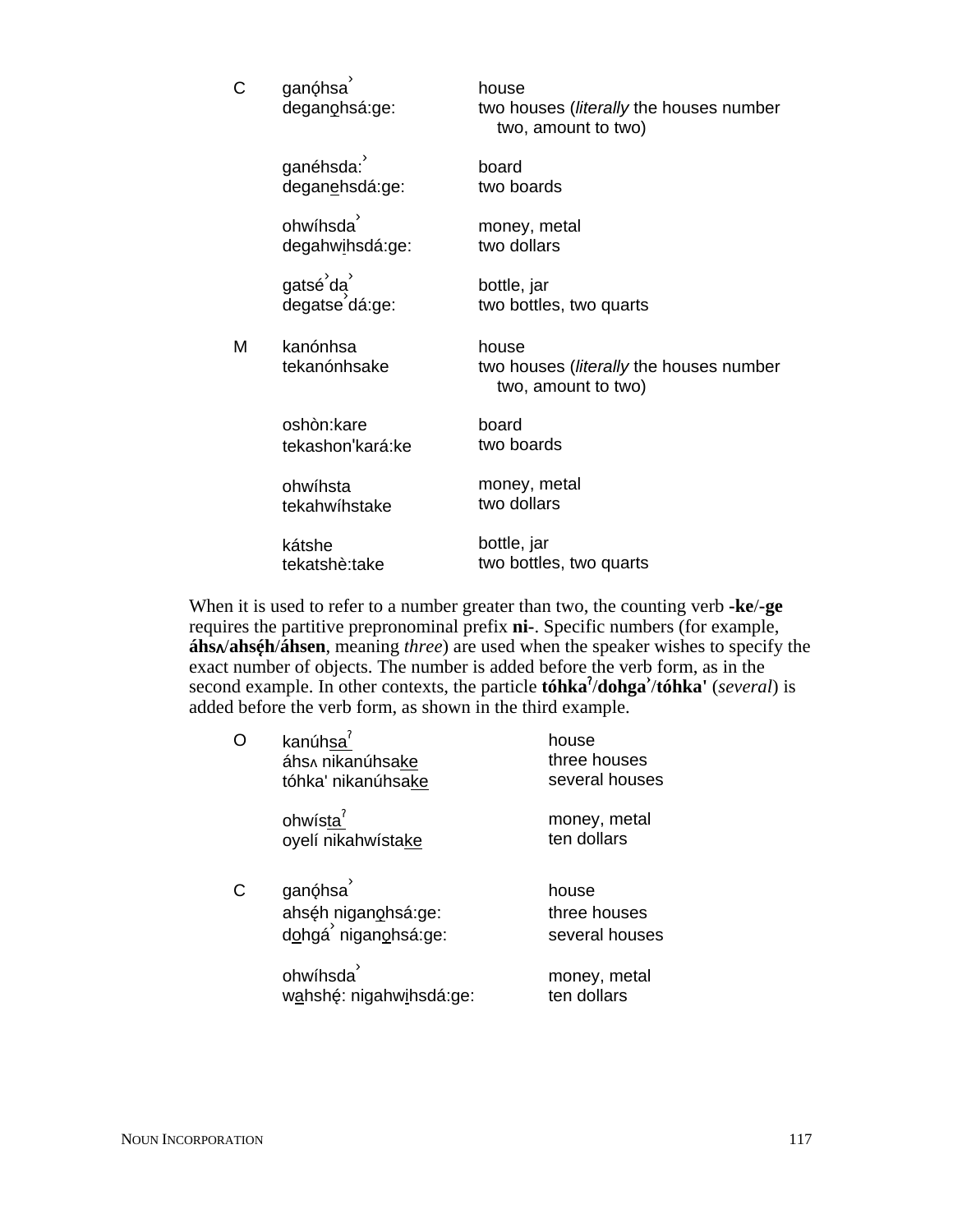M kanónhsa áhsen nikanónhsake tóhka' nikanónhsake

house three houses several houses

ohwíhsta oié:ri nikahwíhstake money, metal ten dollars

### Patterns for Conveying the Concepts *a variety of* and *every* **7.20**

The counting verb **-ke**/**-ge:** conveys the meaning *a variety of* when the dualic or partitive prepronominal prefix is replaced with a specific combination of prepronominal prefixes. In Oneida and Mohawk, the dualic or the partitive is replaced with the *partitive* plus *translocative* plus *dualic* prepronominal prefixes; in Cayuga, with the *translocative* plus *dualic* prepronominal prefixes.

| O | nika <sup>2</sup> sléhtake<br>nya <sup>7</sup> teka <sup>7</sup> sléhtake | so many cars<br>a variety of cars, all kinds of cars |
|---|---------------------------------------------------------------------------|------------------------------------------------------|
|   | káhik<br>nya <sup>2</sup> tewá:yake                                       | fruit<br>all kinds of fruit                          |
| C | niga drehdá:ge:<br>ha deg adréhdage:                                      | so many cars<br>a variety of cars, all kinds of cars |
|   | ohya<br>ha deyohyá:ge:                                                    | fruit<br>all kinds of fruit                          |
| М | nika'seréhtake<br>nia'teka'seréhtake                                      | so many cars<br>a variety of cars, all kinds of cars |
|   | káhik<br>nia'tewà:iake                                                    | fruit<br>all kinds of fruit                          |

In contexts in which reference is made to concepts of time, especially cycles of time such as *day* and *month*, the same combination of prepronominal prefixes has the meaning *every*.

- O nya<sup>7</sup>tew<sub>^</sub>hnisla:ké
- every day, one day after another
- C ha<sup>'</sup>dewęhníhsrage:
- M nia'tewenhniserá:ke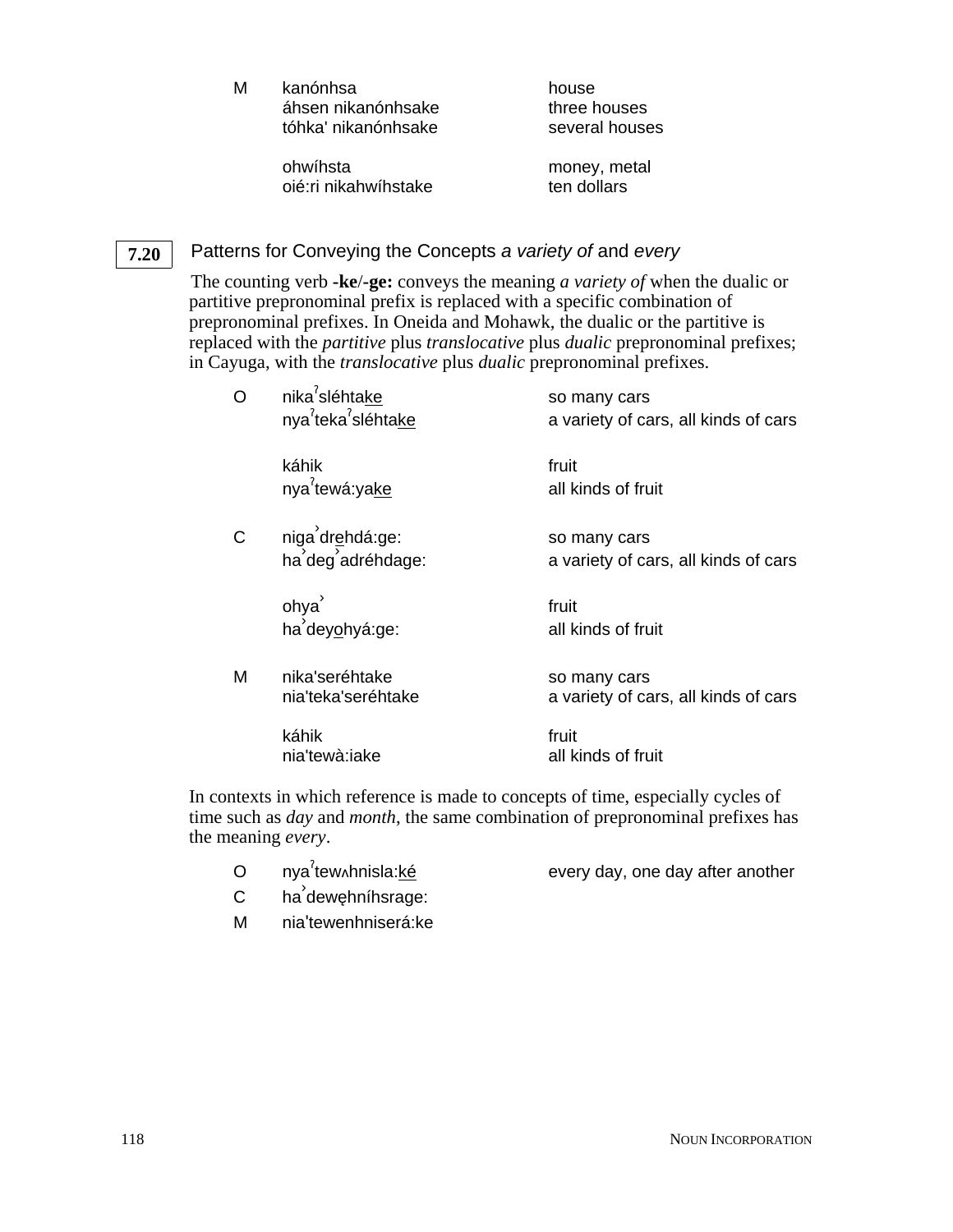### Patterns for Conveying the Concept *at a time* **7.21**

The addition of the progressive suffix (section 8.13) to the basic form for specifying two things or a number greater than two conveys the concept *at a time*.

| O | teka <sup>7</sup> sléhtake<br>teka <sup>2</sup> slehtakeháti <sup>2</sup> | two cars<br>two cars at a time     |
|---|---------------------------------------------------------------------------|------------------------------------|
|   | áhs∧ nika <sup>?</sup> sléhtake<br>áhs^ nika <sup>2</sup> slehtakeháti    | three cars<br>three cars at a time |
| C | dega dr <u>e</u> hdá:ge:<br>dega dr <u>e</u> hdag <u>e</u> há:gye         | two cars<br>two cars at a time     |
|   | ahséh niga drehdá:ge:<br>ahséh niga drehdagehá:qve                        | three cars<br>three cars at a time |
| М | teka'seréhtake<br>teka'seréhtakehátie                                     | two cars<br>two cars at a time     |
|   | áhsen nika'seréhtake<br>áhsen nika'serehtakehátie                         | three cars<br>three cars at a time |

*Patterns for Specifying Two Living Beings or a Number Greater Than Two* Although there are some similarities between the patterns for specifying two living beings or a number greater than two and those for specifying two or more objects, the patterns for living beings do not involve noun incorporation and are therefore not included in this section, which outlines patterns in which noun incorporation is a central feature. For a full treatment of patterns specifying two or more living beings, see sections 2.14 and 2.18.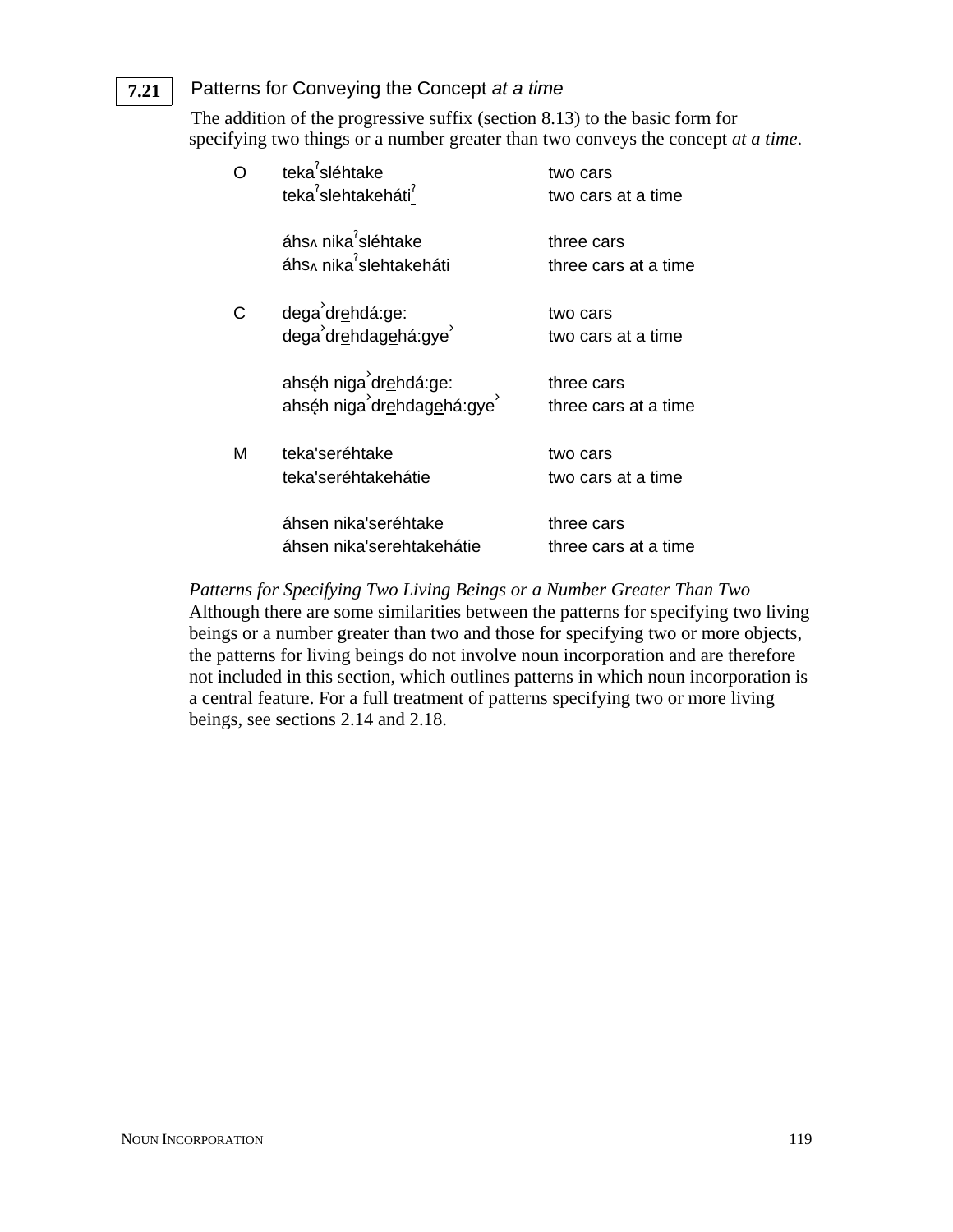# **8 STEM FORMATION**

Structurally, the nouns and verbs of Iroquoian languages typically consist of a *stem* and *affixes* attached to the stem. A noun consists of the following basic elements:

NOUN PREFIX + STEM + NOUN SUFFIX

The noun prefix and the noun suffix are attached to the noun stem. The stem, then, is the *core part* of a noun and the part that carries its basic meaning. The stem of a noun identifies an object or being. The prefixes and/or suffixes that appear on some noun stems perform a variety of functions. For example, the prefix and suffix that appear on a basic noun form indicate that the word is structurally a noun; the prefix that appears on a possessive noun form gives grammatical information about the noun (for example, the gender and number of the possessor); and the suffix that appears on the locative form of a noun specifies the location of a person or thing designated by another noun in the sentence. In the sentence *The dog is in the garden*, for example, it is the noun *garden* that would be in the locative form.

A verb consists of the following basic elements:

PRONOMINAL PREFIX(ES) + STEM

The pronominal prefixes are attached to the verb stem. Since the verb stem itself consists of two elements – a base (or core part) and an aspect suffix – a more complete representation of the structure of a verb would look like this:



BASE + ASPECT SUFFIX

For reasons that are discussed in detail in the chapter on verbs (see Chapter 5), the aspect suffix of a verb is often referred to as the *verb ending*. The base part of a verb's stem carries the verb's basic meaning; the base of a verb describes an action, event, or state. The pronominal prefixes, as well as the aspect suffixes, give grammatical information that is essential for understanding what is being said about the action or event described by the verb. (For example, the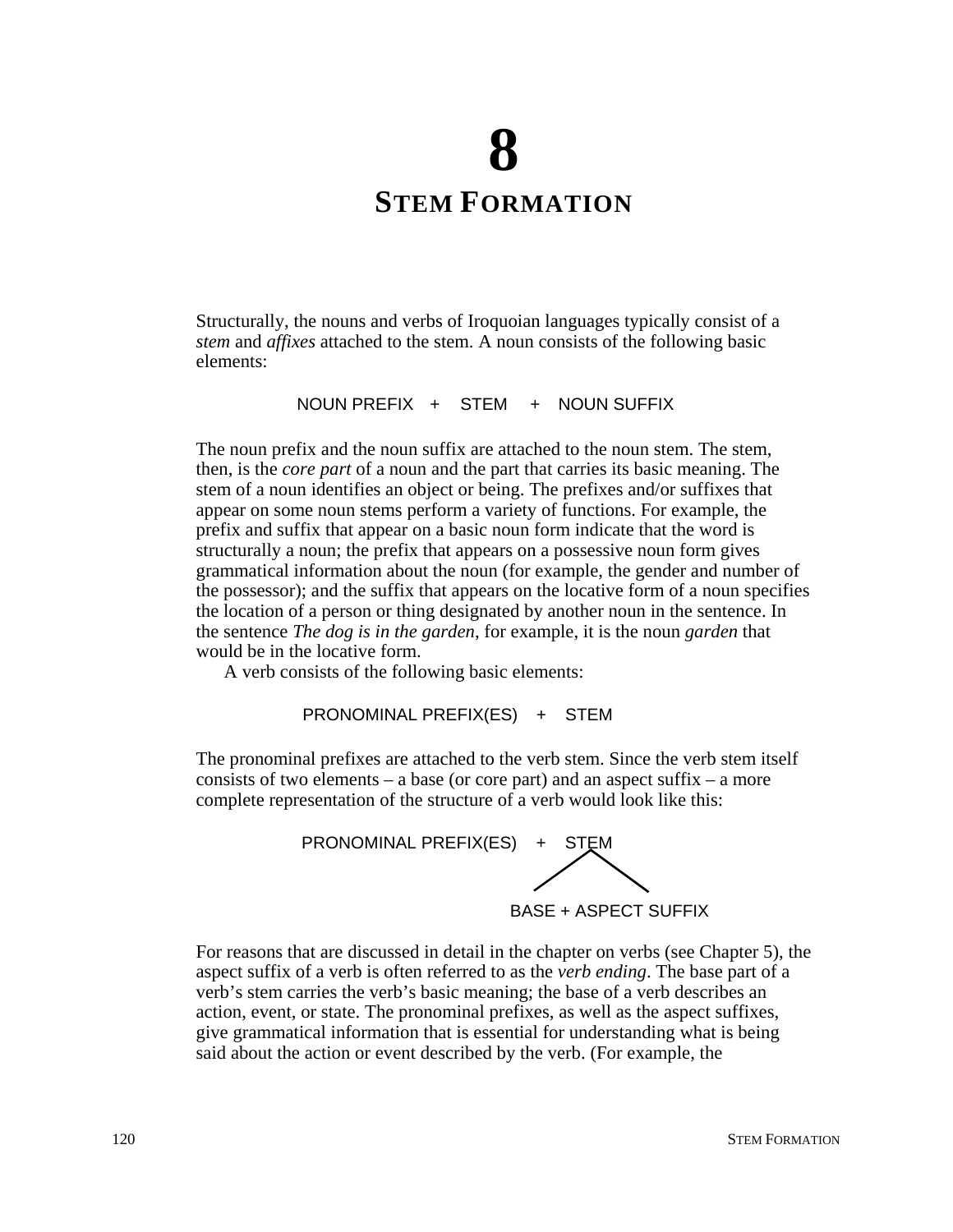pronominal prefixes will indicate the person, number, and gender of the participants, whereas the aspect suffixes will convey ideas related to the time of the action.)

Although, as pointed out above, the stem of a verb, viewed as a complete entity, consists of two parts – a base and an aspect suffix – the term *verb base* is not commonly used to describe the stem without the aspect suffix. Instead, the term *stem* is used to refer to both the complete stem – the stem with the aspect suffix – and the base part of the stem, the part without the aspect suffix. To reflect this practice, the term *verb stem* is used in the discussion that follows to refer both to the base part of the stem without the aspect suffix and the complete stem.

Noun stems and verb stems can be very simple, consisting of just a *root*. The first set of examples below represents noun forms in which the stem is just a noun root; the second set represents verb forms in which the stem is just a verb root.

| O                      | ohnaná:ta                                            | potato      |
|------------------------|------------------------------------------------------|-------------|
| C                      | ohón ada                                             |             |
| M                      | ohnennà:ta                                           |             |
| O<br>$\mathsf{C}$<br>М | tá <u>:le</u> <sup>7</sup><br>d <u>a</u> he<br>tà:re | he's coming |

However, many stems are structurally complex – that is to say, they are composed of more than one root or of a root plus some other element (or elements) that modifies the meaning of the root. From the point of view of structure, such complex stems can be classified into two subgroups:

(1) The first subgroup consists of stems that are made up of two roots – a noun root and a verb root. In such stems, the noun root is incorporated into the verb, and the resultant complex stem has the paradigm of a verb – that is, it takes on pronominal prefixes and aspect suffixes. These stems are discussed in Chapter 7, Noun Incorporation.

(2) The second subgroup consists of stems that are made up of a root and one or more suffixes that modify the meaning of the root. These suffixes are called *root suffixes*. Root suffixes are discussed later in this section.

The process of assembling or building stems out of roots and root suffixes is called *stem formation*. Some complex stems have a readily discernible meaning, so that most speakers can identify the meaning of all the components and provide a literal translation of the stem. Other complex stems have become associated with a particular meaning, and as a result have become narrower in their meaning. Although some speakers may be able to identify the components of these stems and give their literal meanings, many speakers are not aware of the meanings of these individual components and know only the current meanings of the stems. Still other stems can be identified as complex from a structural point of view, but even very knowledgeable speakers will agree that the literal meanings of the various components have been lost.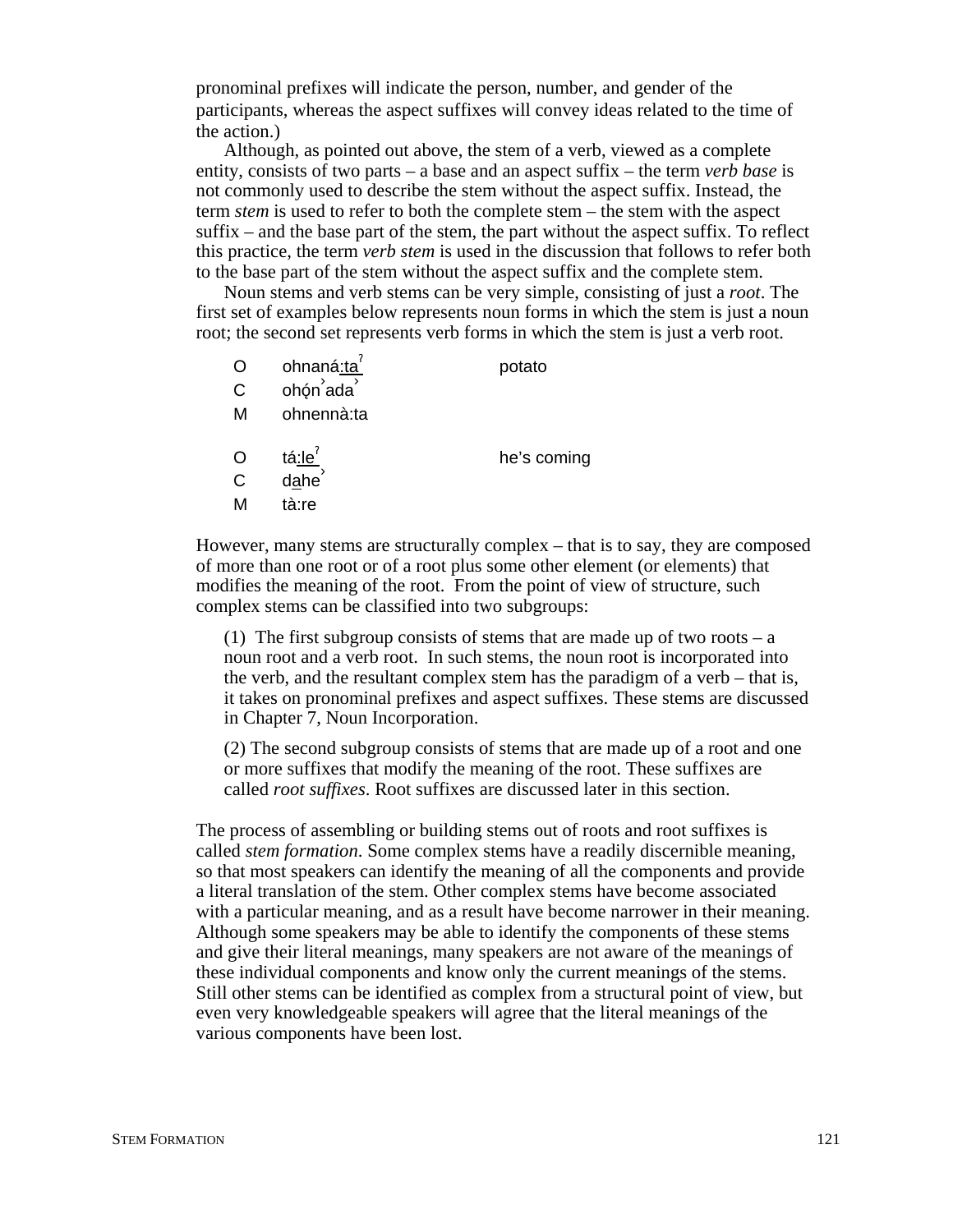It is also important to recognize that the patterns of stem formation are not as regular as the patterns relating to noun affixes and pronominal prefixes discussed earlier in this guide (chapters 2 and 5, respectively). While finding the stem of a verb – that is, separating the pronominal prefixes from the stem – is a technique that can be mastered through practice, identifying the individual components of a complex stem is a much more complex process. In fact, it is doubtful whether even the most expert speakers *consciously* manipulate such components except perhaps in certain cases of noun incorporation (incorporating, for example, the noun for *house* or *car*, or certain body parts, into the appropriate verb). Therefore, it is best to recognize that language learners are unlikely to learn to manipulate the components of stems with the ease with which they may learn to manipulate the different pronominal prefixes or the different noun affixes. As already stated, the difficulty here is caused partly by the lack of consistency in patterns; the forms of root suffixes can vary widely, even within the same language. In addition, some combinations that might seem likely from a study of sample stems turn out to be false leads. In view of these inherent difficulties, it is important that the teacher *recognize* particular groups of sounds that point to consistent patterns of meaning or function, and that he or she help students to recognize and detect them. Students who enjoy analysing words may also make a connection between words that have the same root, or the same incorporated noun, or the same root suffix. In other words, it may be helpful for students to see common elements in words that belong to different paradigms, as well as to create different forms of the same paradigm. For example, the forms for *open the door* and *close the door* have a certain element in common – the root of the verb *to close the door*. This common element results in a relationship not only of meaning, but also of structure between the two forms. Similarly, the forms for the verbs *to wash something* and *to wash one's face* share a common element – the root of the verb *to wash* – and are therefore related in both meaning and structure.

- O Senho:tú. Senhotu:kó:.
- C Senhóha:. Senho:dó:goh.
- M Senhó:ton. Senhotón:ko.
- O wa<sup>?</sup>knóha<u>le<sup>?</sup></u> wakatkuhsóhale<sup>(</sup>
- C aknóhai agatgohsóhai
- M wa'kenóhare wa'katkonhsóhare
- I washed it I washed my face

Close the door! Open the door!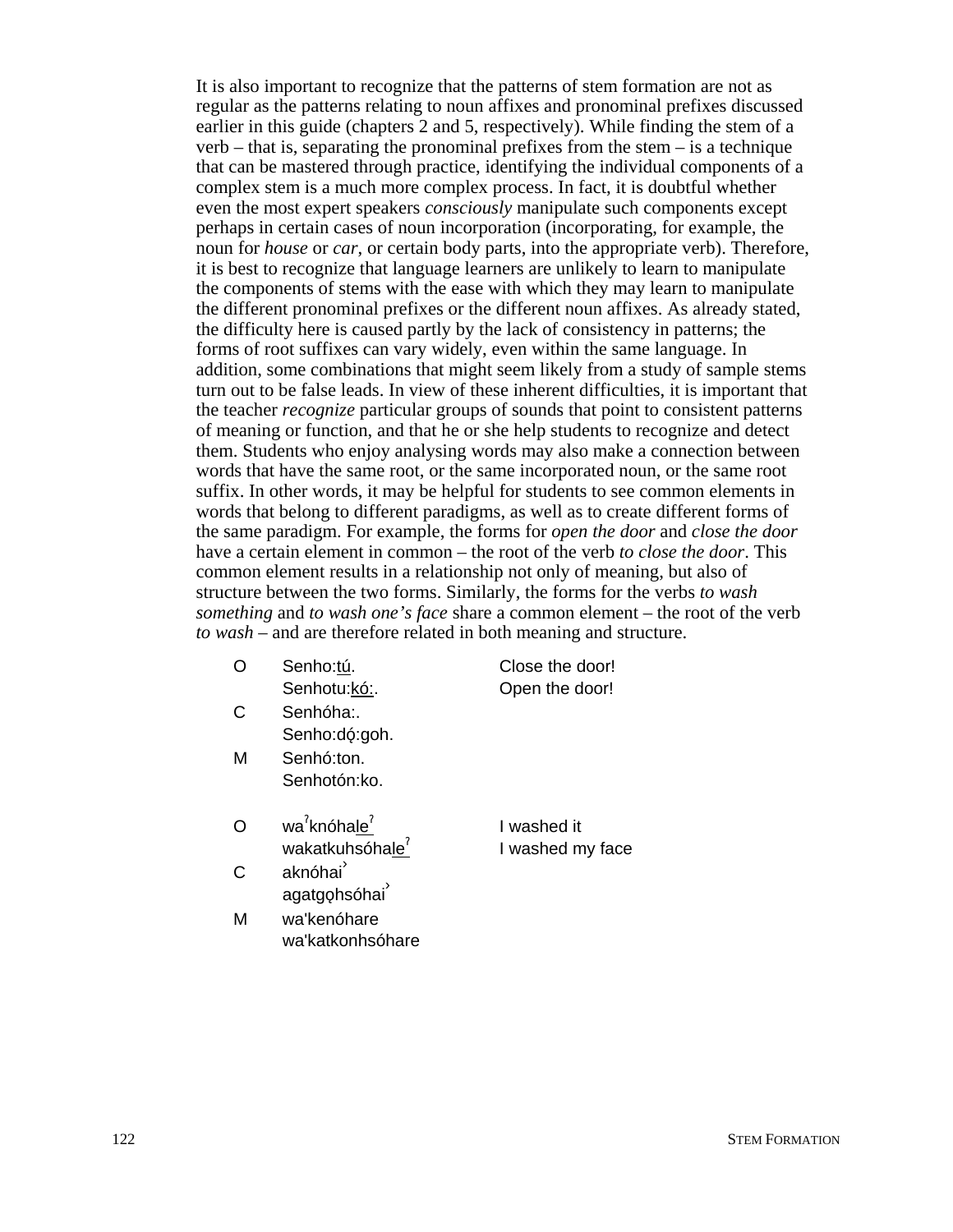It is worth repeating that the processes of stem formation are enormously complex in Iroquoian languages, and that there is much that still needs to be learned about both noun incorporation and the meanings and functions of the root suffixes. For these reasons, this section of the guide focuses on complex stems whose components are readily identifiable and have a readily discernible meaning.

### Complex Noun Stems **8.1**

Most complex noun stems are derived from verbs. A noun stem is derived from a verb by adding a *nominalizer* suffix to the verb. The nominalizer is added to a simple *verb root* to form a complex noun stem:

- O kahyatúhseli<sup>'</sup> paper
- C gahyádohsra<sup><sup>3</sup></sup>
- M kahiatónhsera

othè:sera

In the above examples, the verb root is **-hyatú-/-hyado-/-hiaton-** (*to write*), and the nominalizer suffix is **-hsel-**/-**hsr-**/**-hser-**. The noun stem, which is composed of the verb root plus the nominalizer suffix, takes the usual noun prefix **ka-**/**ga**and the noun suffix **-i**§ /**-a›** /**-a**.

In the examples below, the first example in each language is the verb; the second is the derived noun. The meaning of the derived noun is related to the meaning of the verb root that underlies it. In the first two sets of examples, the nouns *paper* and *flour* refer to the things that are connected with or produced by the action of the verb (*write* and *pound*, respectively). In the third set of examples, the nouns *butter* (in Oneida and Mohawk) and *blanket* (in Cayuga) refer to things that are often associated with the state or condition described by the verb (*it is cold* and *it is lying*).

|   | yehya:túhe'<br>kahyatúhseli <sup>?</sup> | she writes, someone writes<br>paper |
|---|------------------------------------------|-------------------------------------|
| C | ehyádoha<br>gahyádohsra                  |                                     |
| M | iehiá:tons<br>kahiatónhsera              |                                     |
|   | kethé:tha<br>othé:tsheli <sup>'</sup>    | I pound<br>flour                    |
| C | geté ta<br>oté tra                       |                                     |
| М | kethè:tha                                |                                     |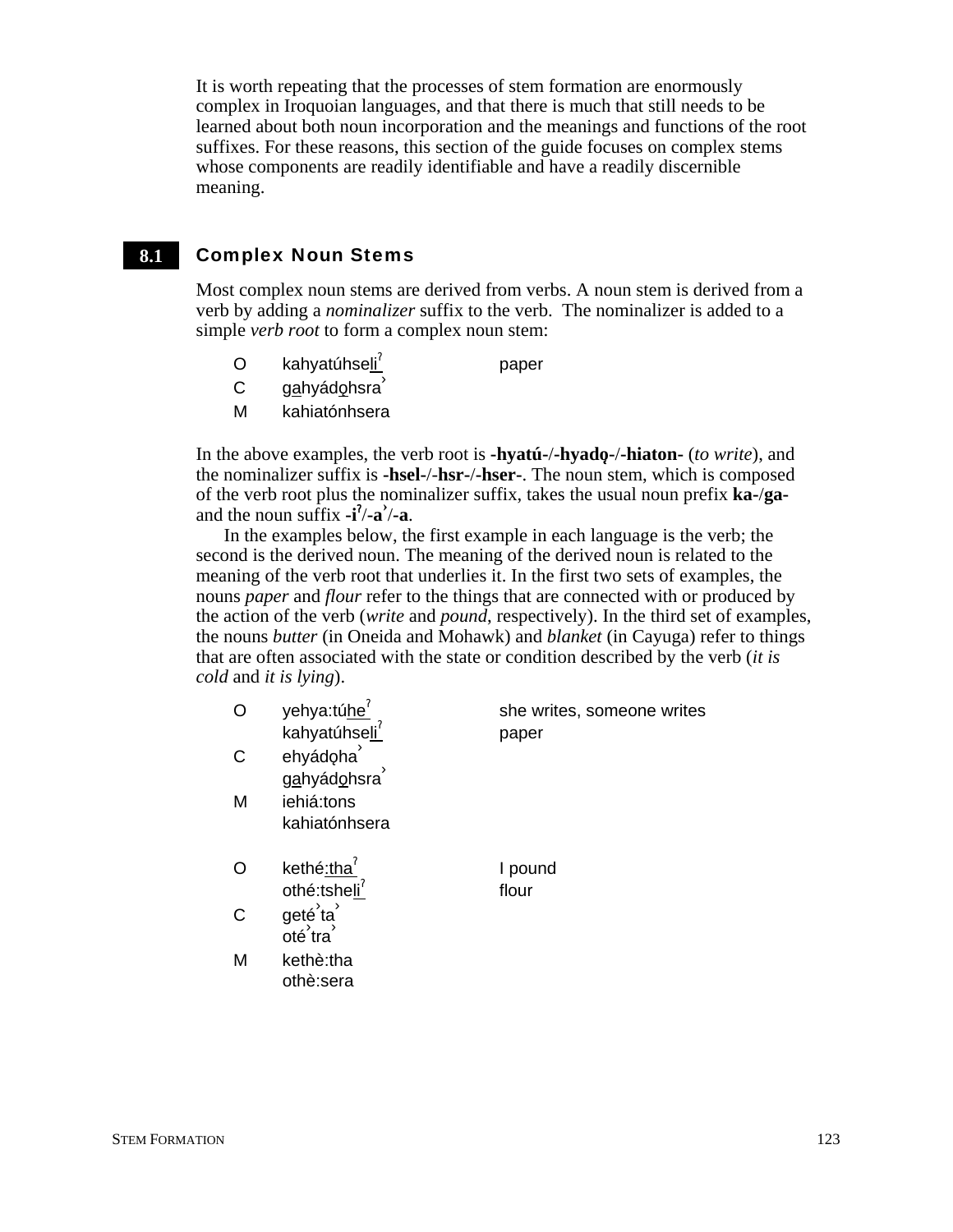| O | yowísto                  | it is cold  |
|---|--------------------------|-------------|
|   | owistóhseli <sup>7</sup> | butter      |
| C | gá:ye                    | it is lying |
|   | oyéhsra                  | blanket     |
| м | iowísto                  | it is cold  |
|   | owistóhsera              | butter      |

The nominalizer is a very important structural element because it can be added to complex verb stems, and even to whole words, which can then – in their nominalized form – be incorporated into other verbs. The following examples illustrate this process. In the Oneida and Mohawk examples, the stem for *paper* (see first set of examples on previous page) has been incorporated into the verb **-y-** (*to play*), which has the dualic prepronominal prefix; in the Cayuga example, the stem for *blanket* has been incorporated into the verb  $\text{-}(h)$ nino $\text{-}(to buy)$ .

| tekhyatúhslay^he | I'm playing cards |
|------------------|-------------------|

 $C$  agyehsrahní:no $\overline{C}$ 

M tekhiatonhserá: iens l'm playing cards

### Complex Verb Stems **8.2**

Complex verb stems are derived from nouns through noun incorporation. Noun incorporation is a pattern of stem formation in which a noun is taken into the body of a verb. The incorporated noun can be a simple *noun root* or a *nominalized verb*, which has been described in the preceding section.

In the first set of examples below, two different noun roots – **-hnana**§ **t-**/ **-ho**3**na› d-**/**-hnenna't-** (*potato*) and **-htehl-**/**-kd(eh)-**/**-htehr-** (*root, carrot*) – have been incorporated into the same verb – **-ohale-**/**-ohai-**/**-ohare-** (*to wash*). In the second set of examples, the noun root **-ks-** (*dish*), which occurs in all three languages, has been incorporated into two different verbs – **-hlunyu-** or **-hluni-**/ **-ho**3**:-**/**-hronnion-** (*to set things on top of something*) and **-ohalenyu-** or **-ohaleni-**/**-ohaiho**3**-**/**-oharenion-** (*to wash things*).

O wa<sup>?</sup>ehnana<sup>?</sup>tóha<u>le<sup>?</sup></u> wa<sup>?</sup>ehtehlóhale<sup>?</sup>

she washed potatoes she washed carrots

› I bought a blanket

- C a<sup>'</sup>ehona<sup>'</sup>dohái:<sup>'</sup> a`ekdehohai:<sup>`</sup>
- M wa'ehnenna'tóhare wa'ehtehróhare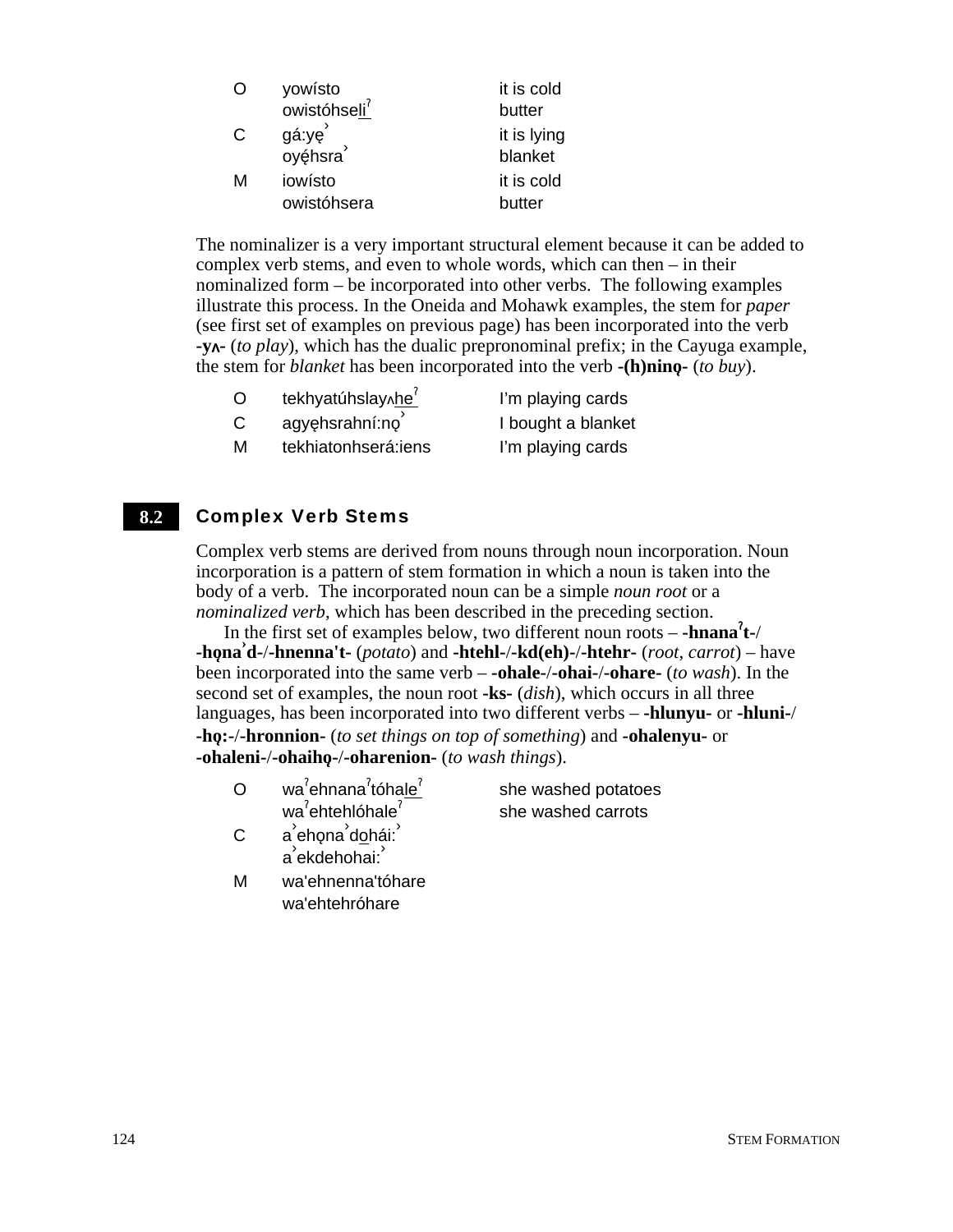| ∩ | wa <sup>7</sup> keksahlúni <sup>7</sup>  | I set out |
|---|------------------------------------------|-----------|
|   | wa <sup>2</sup> keksohaléni <sup>2</sup> | I washed  |
| C | agéksaho:<br>ageksoháiho                 |           |
|   |                                          |           |
| м | wa'keksahrónnion                         |           |

wa'keksoharénion

the dishes  $(i.e., I set the table)$ I the dishes

Often several words will contain a specific component or element that gives them a related meaning. These elements were probably noun roots at some point, but they can no longer be considered incorporated nouns because they have no corresponding basic noun forms and so never occur as independent nouns. These elements are now found only inside other word stems, each time adding a particular meaning to the host stem. For example, the element **-nh-** is found in each of the following Oneida words, all of which have a meaning that includes the idea of *an opening*.

The first example below is a noun form, with the noun prefix **ka-** and the noun suffix **-a<sup>?</sup>**. The second and third examples are verbs. The last example – **tyonhúskwalut** (*cow*) – is difficult to analyse, and consequently to classify, but its meaning suggests a noun form.

| $\Omega$ | kanhóha <sup>?</sup> | door                     |
|----------|----------------------|--------------------------|
|          | $I$ ónhute $^7$      | he's got it in his mouth |
|          | skanhúskwat          | one mouthful             |
|          | tyonhúskwalut        | COW                      |

Although, as already pointed out, such elements never occur as independent nouns, they are nevertheless significant word elements that help to explain the meaning of certain words and to shed light on the semantic relationship between them.

### *The Semireflexive Prefix* **8.3**

The *semireflexive prefix* occurs before the verb root and has a variety of functions. The most common function of the semireflexive prefix is to derive an intransitive verb (a verb that involves only one participant in the action or state described by the verb) from a transitive verb (a verb that involves two participants in the action or state described by the verb – the actor who carries out the action, and the undergoer, the person or thing that is affected by the action). In the first example given for each language, the verb has a transitive prefix (**khe-**/**ke-**), which signals an actor and an undergoer; in the second example, the semireflexive prefix, which has been added to the stem, indicates that only one person is involved in the action of the verb. Accordingly, an intransitive (agent)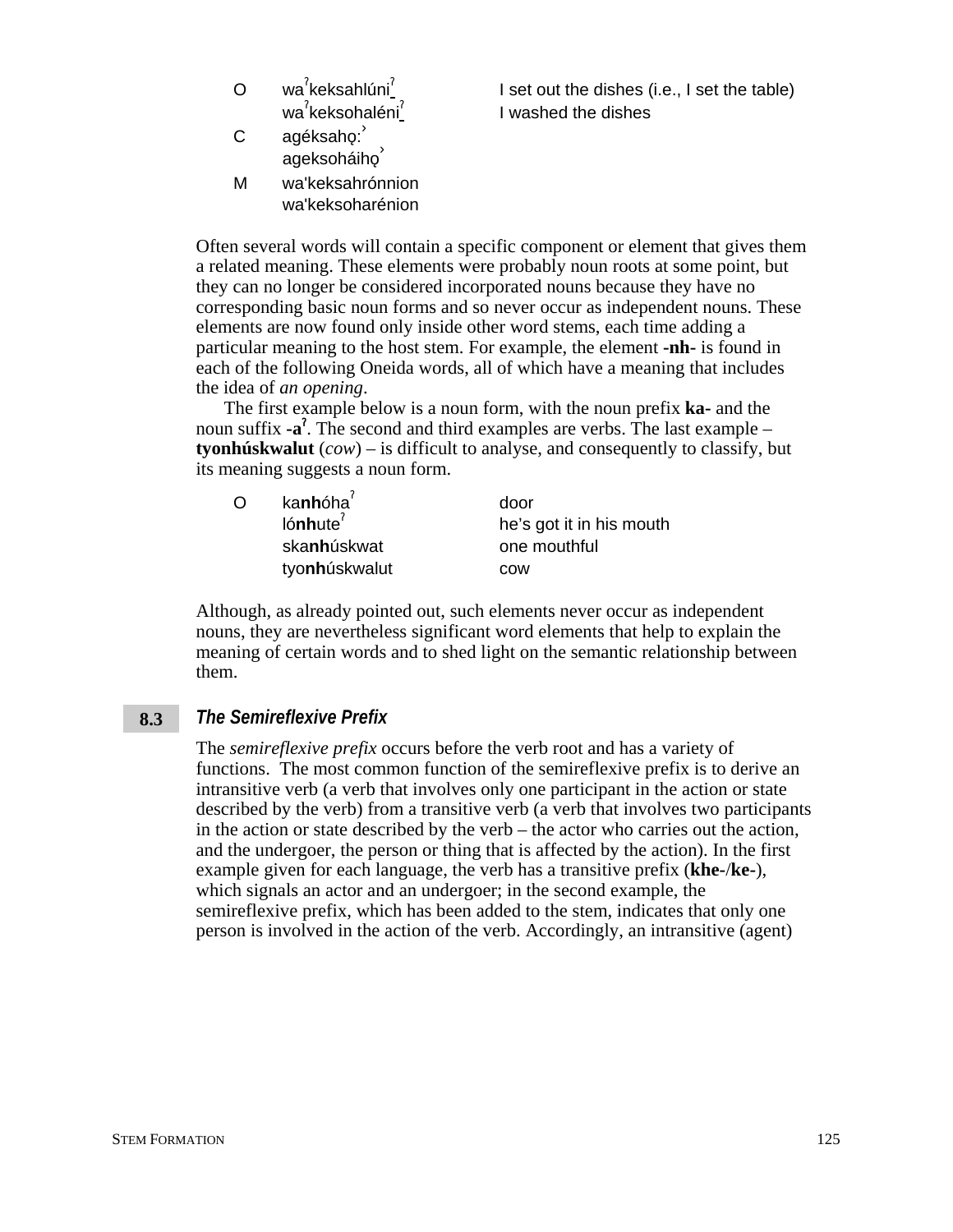pronominal prefix is required. The most common form of the semireflexive prefix is **-at-** in Oneida and Mohawk, and **-at-** or **-ad-** in Cayuga.

| O | khehslu:níhe <sup>7</sup> | I'm dressing her    |
|---|---------------------------|---------------------|
|   | katslu:níhe <sup>?</sup>  | I'm getting dressed |
| C | keya:tró:nih              |                     |
|   | gatró:nih                 |                     |

M khehserón:ni k**at**sherón:ni

The semireflexive prefix can also be added to verb stems that do not have a transitive, or interactive, pronominal prefix to signal an actor and an undergoer but that are transitive in meaning – that is, whose basic meaning involves both a doer and an undergoer. With such verbs, also, the semireflexive prefix indicates that only one participant is involved in the action. In the two sets of examples below, the first example for each language is the verb form whose meaning involves both a doer and an undergoer; the second example is the same verb with the semireflexive prefix, which has changed the meaning of the verb by indicating only one participant in the action.

|   | wa <sup>7</sup> tkaw li <sup>7</sup><br>wa <sup>?</sup> tk <b>at</b> awʎli <sup>?</sup> | I stirred it          |
|---|-----------------------------------------------------------------------------------------|-----------------------|
|   |                                                                                         | I travelled, I roamed |
| C | atgáwęnye:                                                                              |                       |
|   | atgadawę:nye:                                                                           |                       |
| м | wa'tkawénrie                                                                            |                       |
|   | wa'tk <b>at</b> awénrie                                                                 |                       |
|   |                                                                                         |                       |
|   | lahkwí:tha                                                                              | he moves it over      |
|   | latkwí:tha                                                                              | he moves over         |
|   | hagéihsta                                                                               |                       |
|   | hatgéihsta                                                                              |                       |
| M | rakwi:tha                                                                               |                       |
|   | ratkwi:tha                                                                              |                       |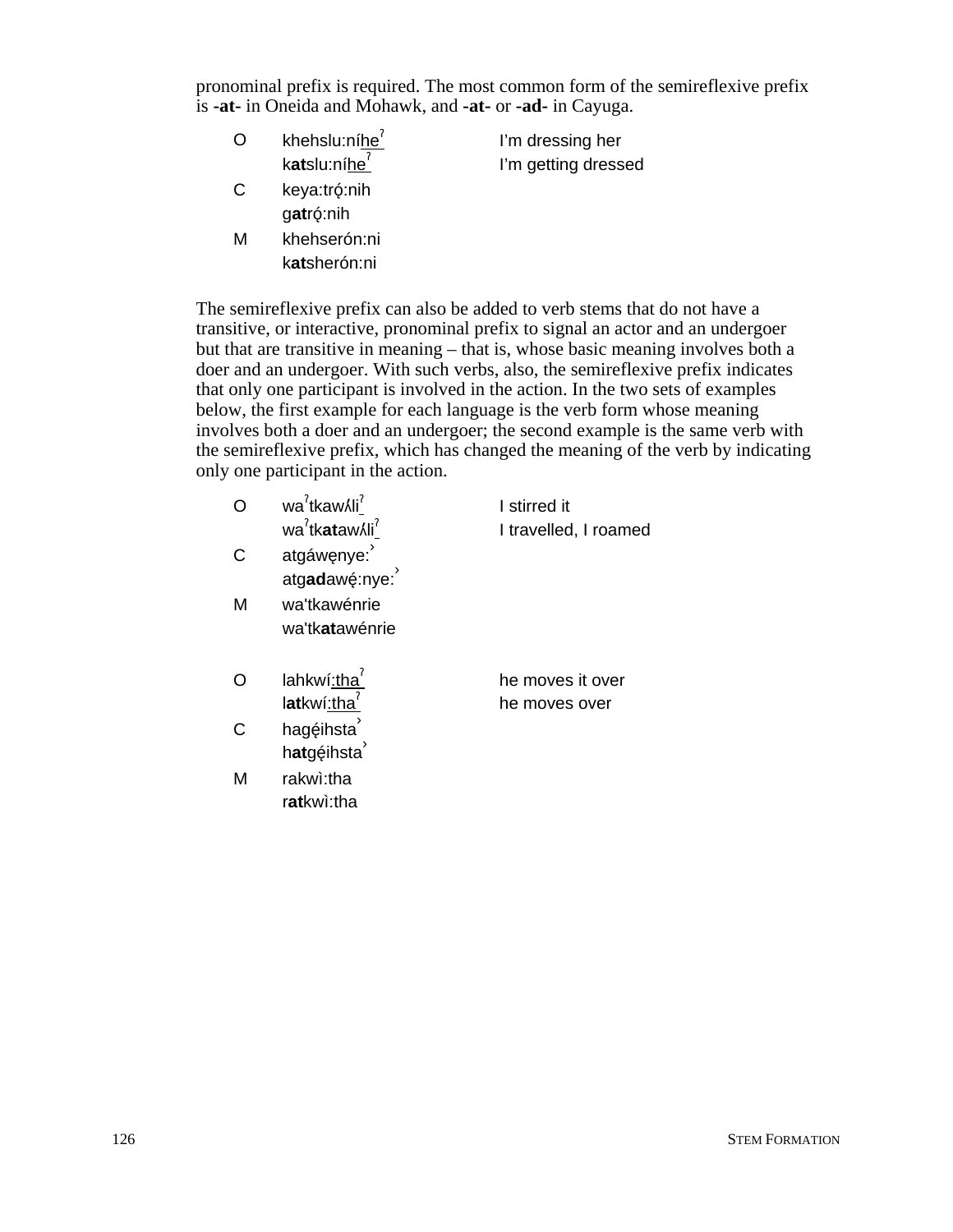The semireflexive often occurs with verbs that contain an incorporated noun designating a body part. In such cases, the semireflexive indicates that the body part belongs to the doer of the action, as shown in the second example in each language:

|     | wa <sup>7</sup> khekuhsóhale <sup>7</sup> | I washed her face |  |
|-----|-------------------------------------------|-------------------|--|
|     | wa <sup>2</sup> katkuhsóhale <sup>2</sup> | I washed my face  |  |
| C   | akegohsóhai                               |                   |  |
|     | agatgohsóhai                              |                   |  |
| n Л | walkhakanhaáhara                          |                   |  |

M wa'khekonhsóhare wa'k**at**konhsóhare

The semireflexive is also found with verbs whose meaning involves the idea of acquiring or buying something. With these verbs, the semireflexive reverses the basic meaning of the verb; that is, the idea of acquisition is changed to that of disposal or transference. In the first set of examples below, the first example in each language is a form of the verb *buy*; the second example is the same verb with the semireflexive prefix, which has changed the meaning of the verb to *sell*.

| O  | wa <sup>7</sup> khni:nú:            | I bought, I acquired something<br>(by buying)   |
|----|-------------------------------------|-------------------------------------------------|
|    | wa <sup>'</sup> kat∧hni: <u>nú:</u> | I sold, I disposed of something<br>(by selling) |
| C. | akní:no<br>agadehní:no              |                                                 |

M wa'khní:non wa'k**aten**hní:non

### The Reflexive or Reciprocal Prefix **8.4**

A prefix related to the semireflexive is the *reflexive* or *reciprocal prefix*, which consists of two semireflexive prefixes placed one after the other (**-atat-**/**-adat-** or **adad**-). This prefix is used to indicate that the action described by the verb is reflexive (that is, that it is directed back to the subject, as in *she cut herself*) or reciprocal, expressing mutual action (*they fed each other*). In the two sets of examples that follow, the first example in each pair is the form of the verb without the reflexive or reciprocal prefix. In the first set, the second example in each pair is the form of the verb with the reflexive prefix; in the second set, the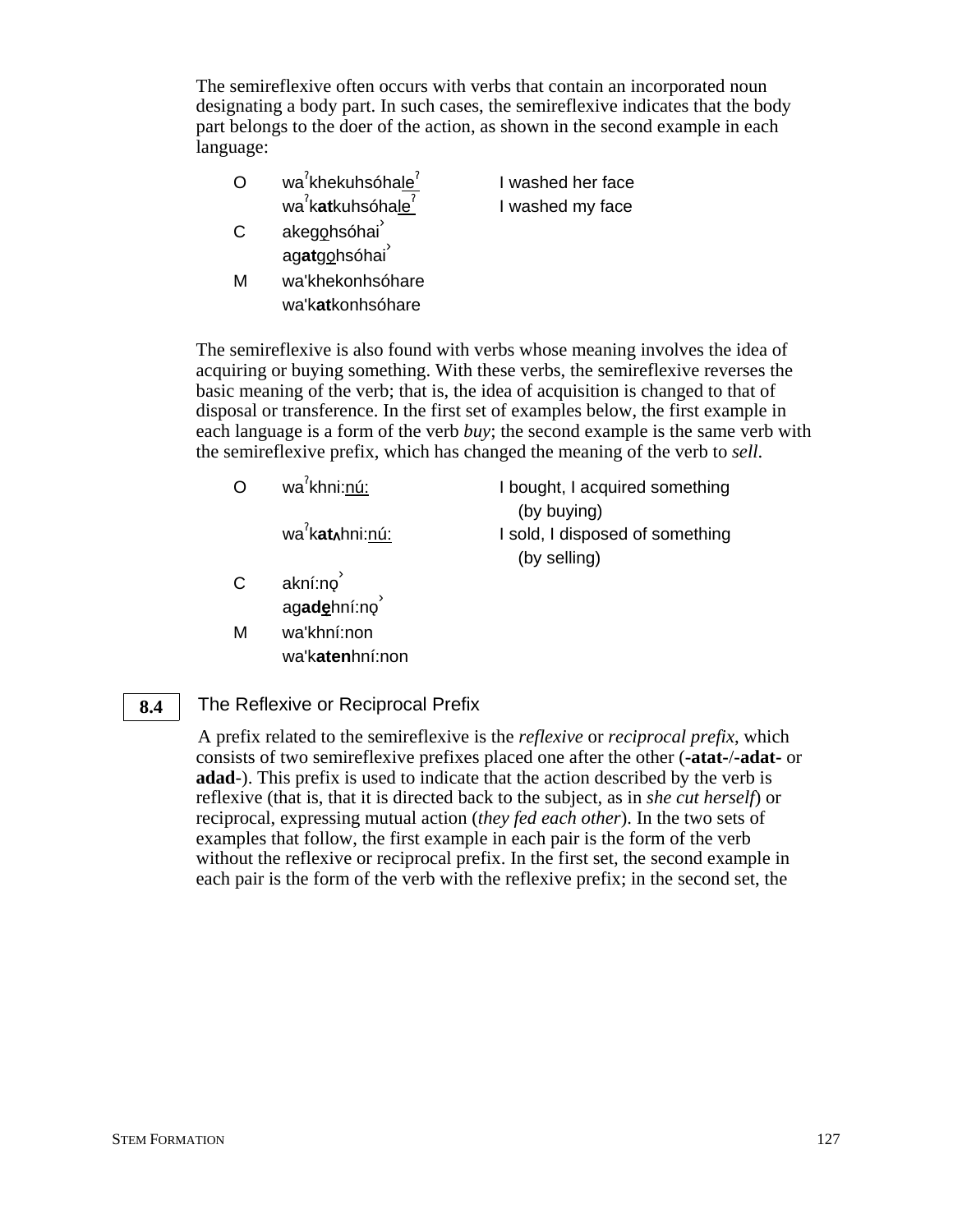second example in each pair is the form of the verb with the reciprocal prefix. The reciprocal form requires the dualic prepronominal prefix.

| Ω | wá:khlene <sup>7</sup>                          | I cut it          |
|---|-------------------------------------------------|-------------------|
|   | wa <sup>7</sup> katáthlene <sup>7</sup>         | I cut myself      |
| C | akre:                                           |                   |
|   | agádatre:                                       |                   |
| М | wà:khrene                                       |                   |
|   | wa'katáthrene                                   |                   |
| O | wa <sup>2</sup> khékhwanute                     | I fed her         |
|   | wa <sup>7</sup> tyakyatatékhwanute <sup>7</sup> | we fed each other |
| C | akékwano:t                                      |                   |
|   | agyagyadadekwá:no:t                             |                   |
| М | wa'khé:nonte                                    |                   |
|   | wa'ti <b>atát</b> enonte                        |                   |

### *Root Suffixes* **8.5**

The largest class of modifying elements are suffixes that are added to the root of the verb. These suffixes are known as *root suffixes*.

#### The Inchoative **8.6**

The *inchoative suffix* is added to basically stative or adjectival verbs that describe a state or condition and that occur only with the stative aspect suffix. The resulting verb stem, with the inchoative suffix, can take all three aspect suffixes – stative, habitual, or punctual. The inchoative suffix expresses the idea of *becoming*, as shown in the examples that follow. The first example in each language is the stative form with the simple stem and the stative aspect suffix; the second example is the same stem with the inchoative suffix and the punctual aspect suffix. It is difficult to identify the inchoative suffix precisely, but a verb ending that contains the inchoative suffix usually includes a glottal stop. Since this sound often does not appear in the Oneida forms (the glottal stop is usually lost in syllables occurring after accented syllables and sometimes even in accented syllables), there is no clear indication of the presence of the inchoative suffix in the Oneida example. In the Cayuga example, the glottal stop is indicated by the symbol  $\cdot$ ; in the Mohawk example, it is indicated by an apostrophe.

| $\circ$ | yo <sup>7</sup> nétsk <sub>^</sub>                   | it is loose, soft                          |
|---------|------------------------------------------------------|--------------------------------------------|
|         | wa <sup>2</sup> o <sup>2</sup> nétskane <sup>2</sup> | it became loose, soft                      |
| C       | gowá:nęh                                             | it is big                                  |
|         |                                                      | it got big                                 |
| M       | í:kete                                               | I am standing                              |
|         | ténkta'ne                                            | I will stand up (I will change my position |
|         |                                                      | from sitting to standing)                  |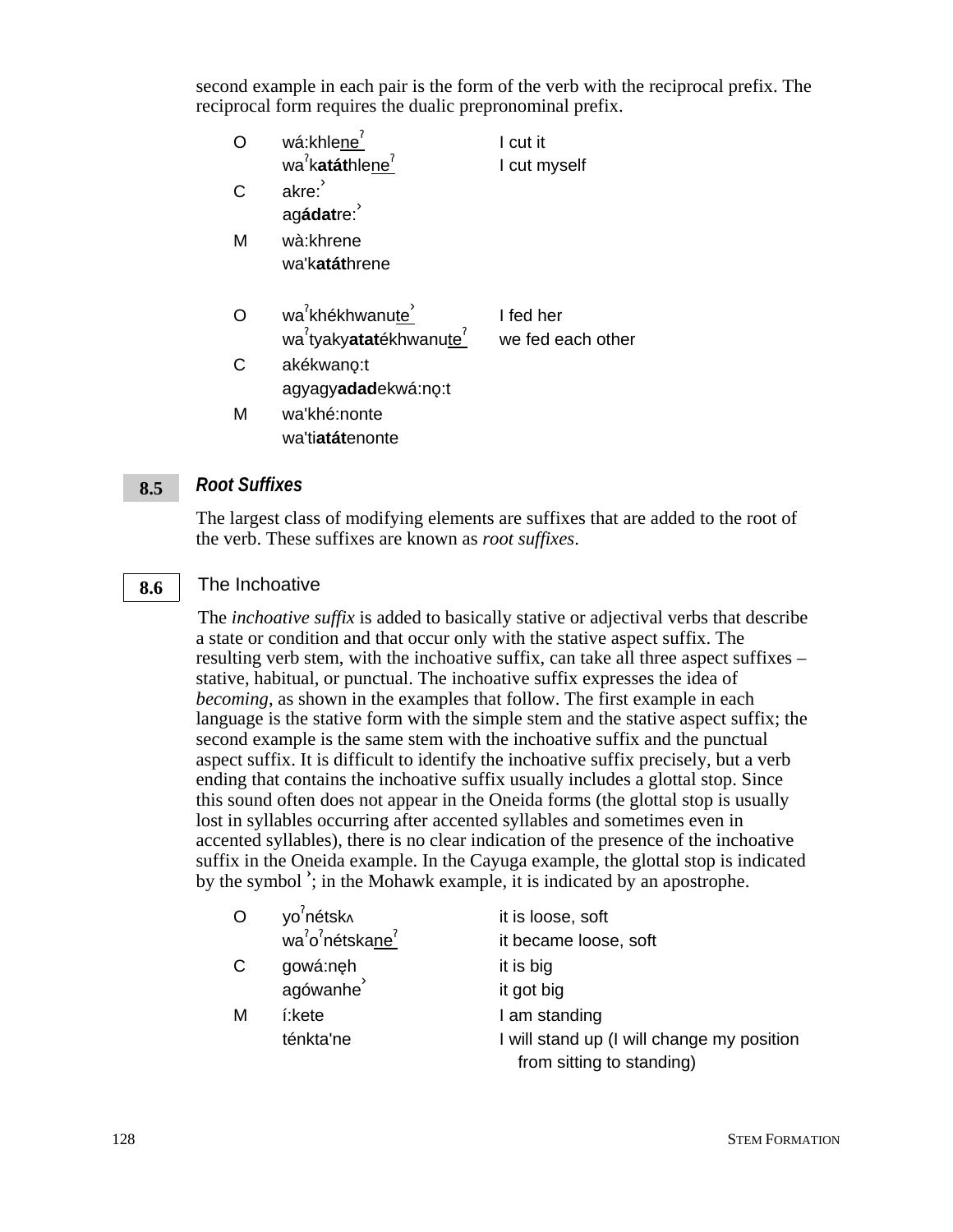The inchoative suffix occurs with certain verbs that describe weather conditions. In the examples below, the first form in each language is a stative verb form; the second has the inchoative suffix **-t**.

- O yotho:lé: sutho:láte<sup>?</sup> it is cold C otó:we<sup>'</sup> sawa:tó:wa:t
- M iothó:re sonthó:rate

it became cold again

The Causative **8.7**

> The main function of the *causative suffix* is to derive a transitive verb (a verb that involves two participants in the action, an actor and an undergoer) from an intransitive verb (a verb that involves only one participant in the action). The causative adds the idea of agency – the idea that someone is responsible for bringing about the circumstances or attributes described by the verb. The causative is often added to stative or adjectival verbs that describe a state or condition, as shown in the examples below. In all three sets of examples, the first example in each language is the intransitive form of the verb; the second is the causative form, which is transitive. The causative suffix is **-ht-**, **-** § **t-**, or **-st-** in Oneida; **-ht-**, **-hd-**, **- › t-**, **- › d-**, **-st-**, or **-sd-** in Cayuga; and **-ht-**, **-'t-**, **-st-**, or **-hst-** in Mohawk.

| Ω | teyostaláthe <sup>'</sup><br>wa <sup>7</sup> tekstaláthehte <sup>7</sup> | it's shiny, it's smooth<br>I shined it, I polished it |
|---|--------------------------------------------------------------------------|-------------------------------------------------------|
| С | deyohsdá:teh<br>atgehsdá:te't                                            |                                                       |
| M | teiostaráthe<br>wa'tekstaráthe'te                                        |                                                       |
| O | wakyé:u<br>wahi:yéhte <sup>7</sup>                                       | I'm awake<br>I woke him up                            |
| C | agye:<br>ahé:yeht                                                        |                                                       |
| M | wakiè:'on<br>wahí:iehte                                                  |                                                       |
| Ω | yostáth^<br>wa <sup>2</sup> kestáthahte <sup>1</sup>                     | it's dry<br>I dried it                                |
| C | ohę:<br>agé:ha t                                                         |                                                       |
| M | iostáthen<br>wa'kstátha'te                                               |                                                       |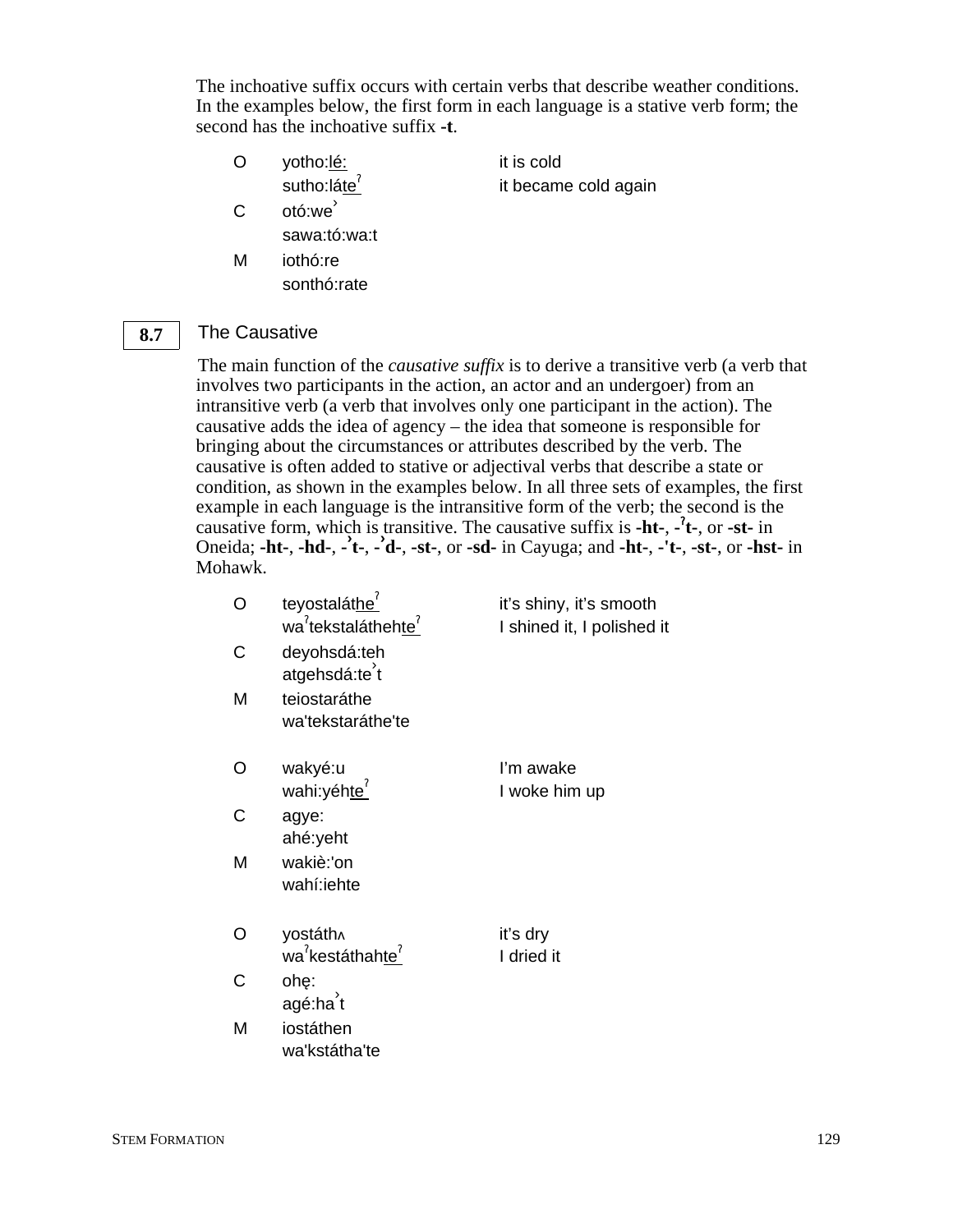### The Instrumental **8.8**

The *instrumental suffix* is most commonly used with verbal nouns. It conveys the idea that there is an object, or instrument, involved in the action of the verb – an object by means of which the action is carried out or performed. The first example in each pair below is the regular verb form; the second example in each pair is the verb form with the instrumental suffix. The instrumental suffix has several forms, and it is often difficult to identify it precisely. However, the verb endings do furnish some clues. In the first set of examples below, the verb endings containing the instrumental suffix include **-khw-** in Oneida, **-hkw-** in Cayuga, and **-hkhw-** in Mohawk; in the second set, the verb endings include **-t-** or **-st-** in Oneida, **-hst-** or **-hkw-** in Cayuga, and **-hst-** or **-hkhw-** in Mohawk.

|   | yehya:túhe <sup>?</sup><br>yehyatúkhwa <sup>7</sup>                                       | she writes<br>pencil, pen ( <i>literally</i> someone<br>writes with it)            |
|---|-------------------------------------------------------------------------------------------|------------------------------------------------------------------------------------|
|   | ehyádoha<br>ehyádohkwa                                                                    |                                                                                    |
| M | iehiá:tons<br>kahiatónhkhwa                                                               |                                                                                    |
|   | yute <sup>?</sup> ny ⁄it <u>ha<sup>?</sup></u><br>yute <sup>?</sup> ny ^t ⁄is <u>ta</u> ? | she is measuring it<br>ruler, tape measure (literally<br>someone measures with it) |
|   | ode nyedéhsta<br>ode nyedéhsd <u>a</u> hkwa                                               |                                                                                    |
| М | ionte'nionténhstha                                                                        |                                                                                    |

### The Benefactive **8.9**

ionte'niontenhstáhkhwa

The *benefactive suffix* conveys the idea that the action is carried out for someone's benefit. Benefactive stems require transitive pronominal prefixes. The transitive prefixes refer both to the person who is carrying out the action and the person who is the recipient of the action and benefits from it. In both sets of examples, the first example in each language is the form of the verb without the benefactive suffix; the second example is the form with the benefactive suffix. Since the benefactive form identifies both an actor (someone who carries out the action) and an undergoer or recipient (someone who is affected by, and benefits from, the action), it requires an interactive pronominal prefix (section 5.18). The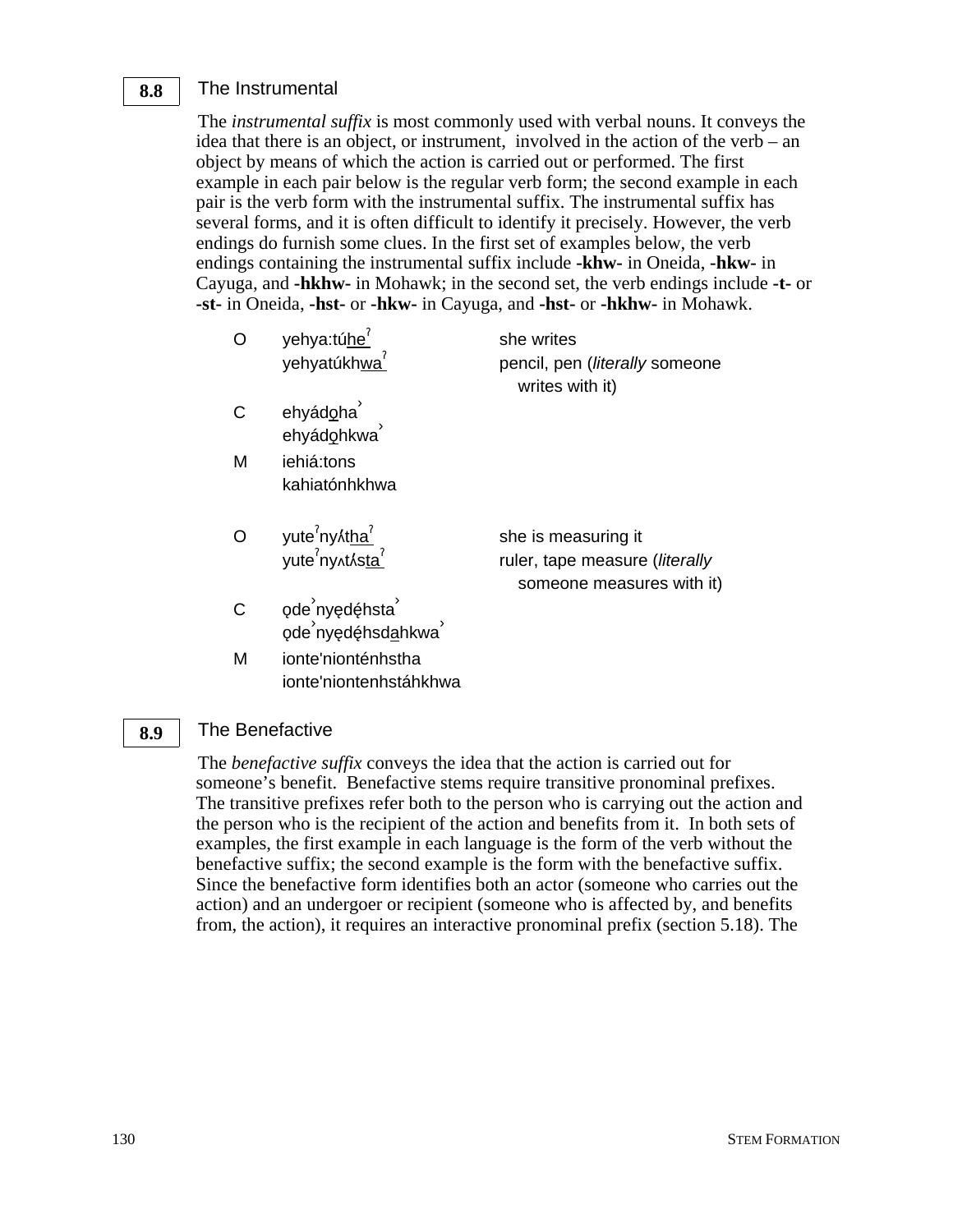benefactive suffix has many forms. In the first set of examples below, the verb endings with the benefactive suffix include an **s**; in the second set of examples, the verb endings include an **s** in Cayuga and Mohawk, and a modification in the accent in Oneida.

|   | Akeksóhale <sup>7</sup>    | I'll wash a dish         |
|---|----------------------------|--------------------------|
|   | Akuksóhalehse <sup>7</sup> | I'll wash a dish for you |
| C | egeksohái                  |                          |
|   | egoksoháis                 |                          |
| М | enkeksóhare                |                          |
|   | enkonksóharehse            |                          |
|   |                            |                          |
|   | wa <sup>7</sup> khni:nú:   | I bought it              |
|   | wahihninúni <sup>?</sup>   | I bought it for him      |
| C | akní:no                    |                          |
|   | ahehní:no's                |                          |
| M | wa'khní:non                |                          |
|   | wahihní:non'se             |                          |

### The Distributive **8.10**

The *distributive suffix* conveys the idea that the action of the verb involves a number of objects and that it takes place more than once or over several locations. It is usually translated into English by the use of the plural form of a noun or of the word *several*. When the distributive is used to suggest that the action takes place over several locations, the phrase *here and there* is used. The first example in each pair of examples is the form of the verb without the distributive suffix; the second is the distributive form. The distributive suffix has many forms. In the examples below, the verb endings include the following common forms: **-nyu-**/**-nyo**2**-**/**nion**.

- O wa<sup>?</sup>khni:<u>nú:</u> wa<sup>?</sup>khninúnyu<sup>?</sup> or wa<sup>?</sup>khninúni<sup>?</sup> I bought it I bought things, I bought several things
- $C$  akní:n $\varphi$ <sup>'</sup> مستنبر<br>akníno̥nyo:
- M wa'khní:non wa'khninónion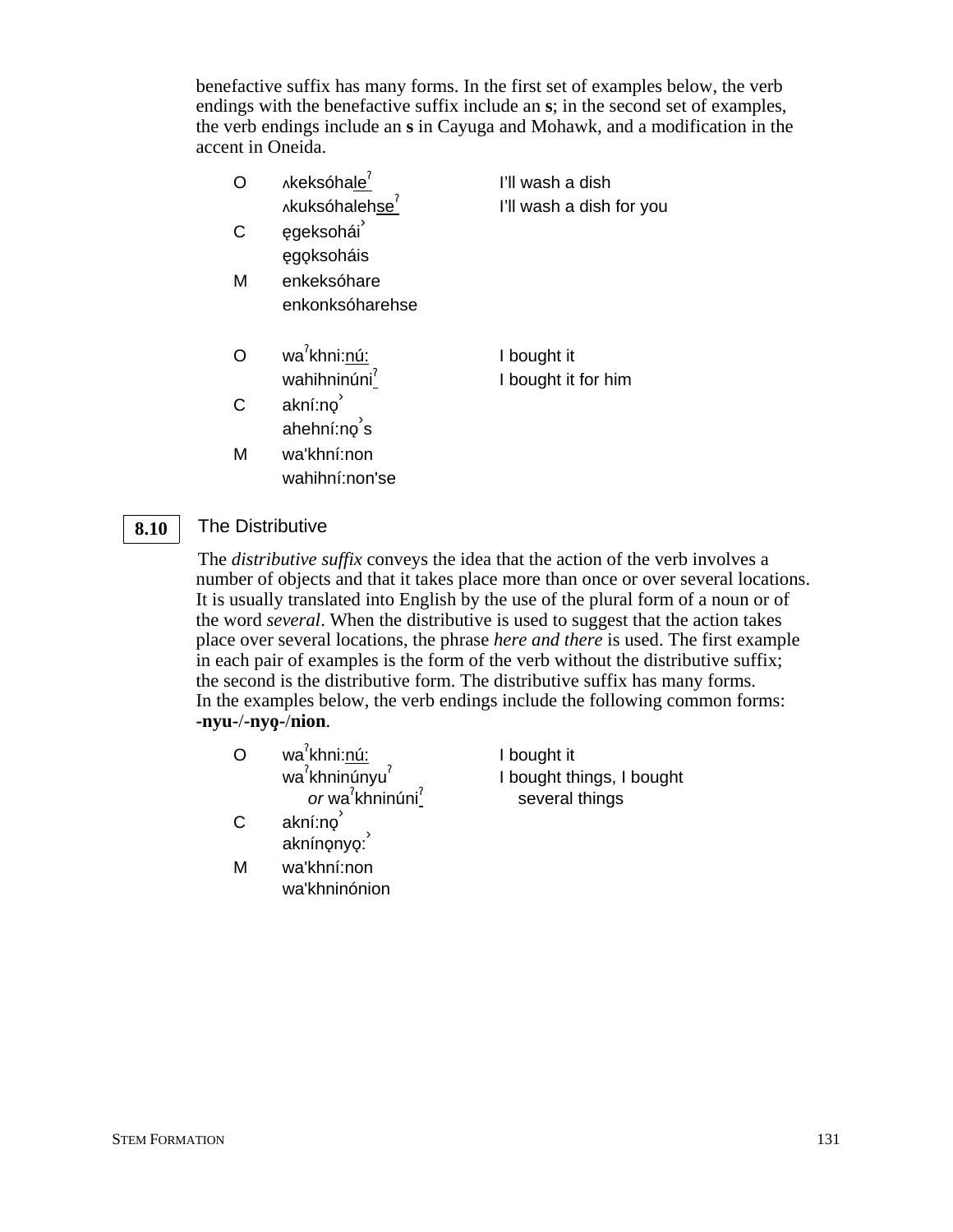### The Undoer **8.11**

The *undoer suffix* has the effect of *undoing*, or reversing, the meaning of the basic stem – that is, it conveys a meaning that is the opposite of the meaning of the basic stem. In both sets of examples, the first example in each pair is the form of the verb without the undoer suffix; the second example is the form with the undoer suffix. As with many of the other suffixes, it is difficult to identify the undoer suffix precisely, especially as it has many forms. The verb endings containing the undoer suffix usually include **-ko-**/**-goh-**, as in the first set of examples, or **-hsyu-/-hsyo-/-hsion-**, as in the second set.

| O | Senho:tú.                                  | Close the door!                              |
|---|--------------------------------------------|----------------------------------------------|
|   | Senhotu:kó:.                               | Open the door!                               |
| C | Senhóha:<br>Senho:dó:goh.                  |                                              |
| м | Senhó:ton.<br>Senhotón:ko.                 |                                              |
| Ω | katslu:níhe <sup>7</sup><br>katslunyáhsyus | I'm getting dressed<br>I'm getting undressed |
| C | gatró:nih<br>gatrónyahsyohs                |                                              |

M katsheronniánions katsheronniáhshions

### The Dislocative **8.12**

The *dislocative suffix* conveys the idea that the action carried out by the actor or doer involves movement to a different location – that is, that the actor goes to a location other than the one he or she is at in order to perform the action described by the verb. The first example in each pair is the form of the verb without the dislocative suffix; the second is the form with the dislocative suffix. The dislocative suffix has several forms which are often quite different from one another. In the first set of examples below, the dislocative suffix includes the sound *n*; in the second set of examples, the dislocative suffix is **-h-**. Note that the *h* does not appear in the Cayuga example because, according to Cayuga spelling conventions, an *h* is not written when it follows the consonant *t*.

| O | λkekhu:ní:                | I will cook             |
|---|---------------------------|-------------------------|
|   | Akekhunyá:na <sup>?</sup> | I will go there to cook |
| С | ęge:kó:ni<br>egekonyáhna  |                         |
| М | enkekhón:ni               |                         |

enkekhonnià:ne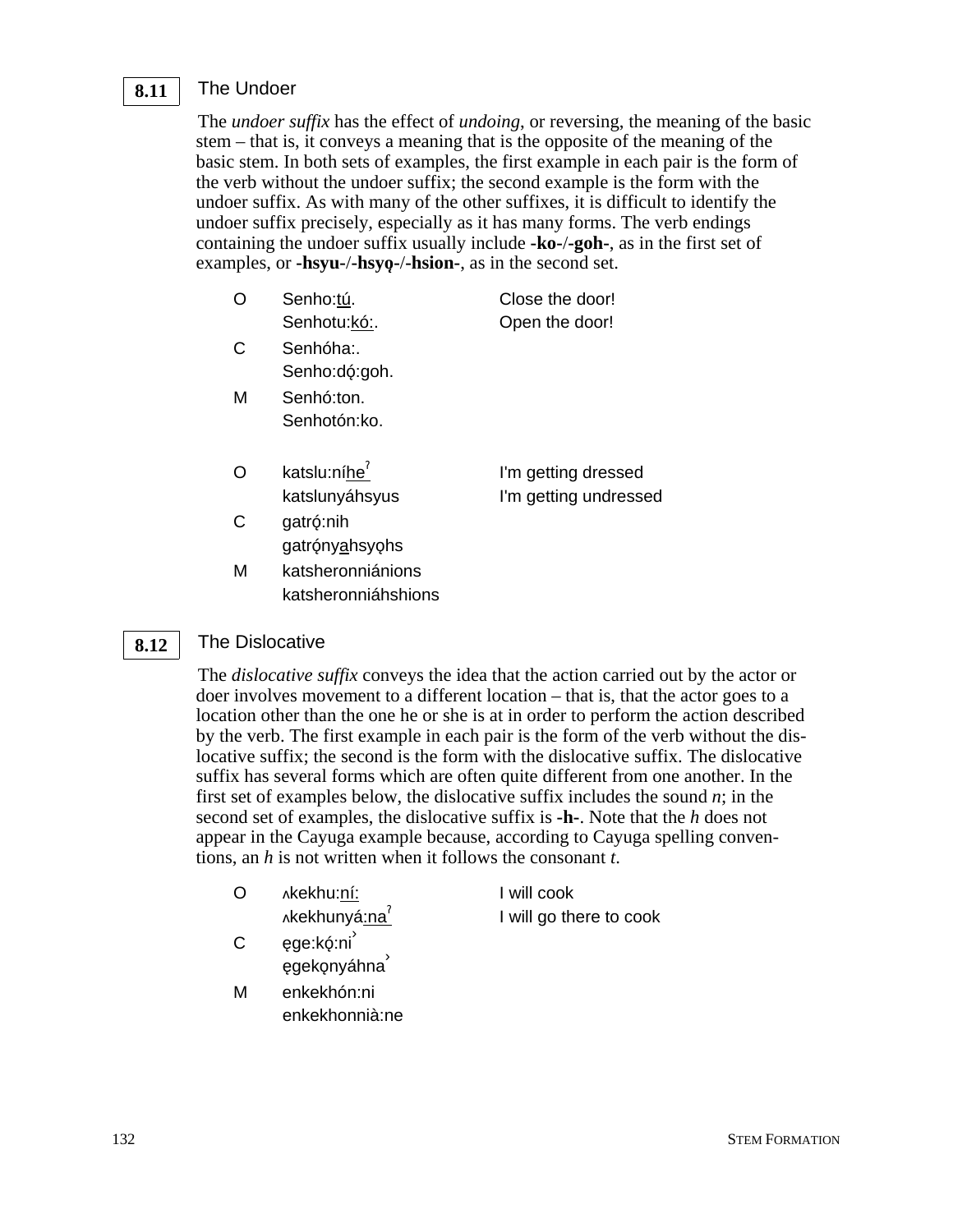| $\Omega$ | wahato:láte<br>wahatolátha <sup>7</sup> | he hunted<br>he went (somewhere) to hunt |
|----------|-----------------------------------------|------------------------------------------|
| C        | aha:dó:wat<br>ahadowá:ta <sup>?</sup>   |                                          |
| м        | waható:rate<br>wahatoráthe              |                                          |

The dislocative suffix, followed by the ending  $-e^2$ , can be added to certain verbs to convey intention – the idea that the person referred to in the verb intends to carry out the action described by the verb. This form of the dislocative – that is, the dislocative plus the ending  $-e^2/e$  – corresponds to the use, in English, of the progressive tense of the verb *go* with an infinitive to indicate future intent, as in the sentence *I am going to do it*. In the examples below, the first verb in each language is the form without the dislocative suffix; the second is the form with the dislocative suffix and the ending **-e**§ /**-e›** /**-e**.

- $O$  kekhu:níhe $<sup>7</sup>$ </sup> kekhunyá:ne<sup>?</sup> I am cooking I am going to cook, I intend to cook
- C gekó:nihs gekónyahne<sup>'</sup>
- M kekhón:ni kekhonnià:ne

### *The Progressive Suffix* **8.13**

The *progressive suffix* is added to the stative aspect form of certain verbs to convey the idea that the action of the verb is carried out while the doer is moving along – that is, progressing from one location to another. The first example in each language is a stative aspect form; the second is the same verb with the progressive suffix.

| O | yukwanaklákw^<br>yukwanaklakw^háti <sup>7</sup> | we have moved<br>we moved around (from place to place) |
|---|-------------------------------------------------|--------------------------------------------------------|
| С | aga:dré:no:t<br>agadrenódagye                   | I'm singing<br>I'm singing as I'm going along          |
| M | wakatá:wen<br>wakatawenhátie                    | I'm swimming<br>I'm swimming along                     |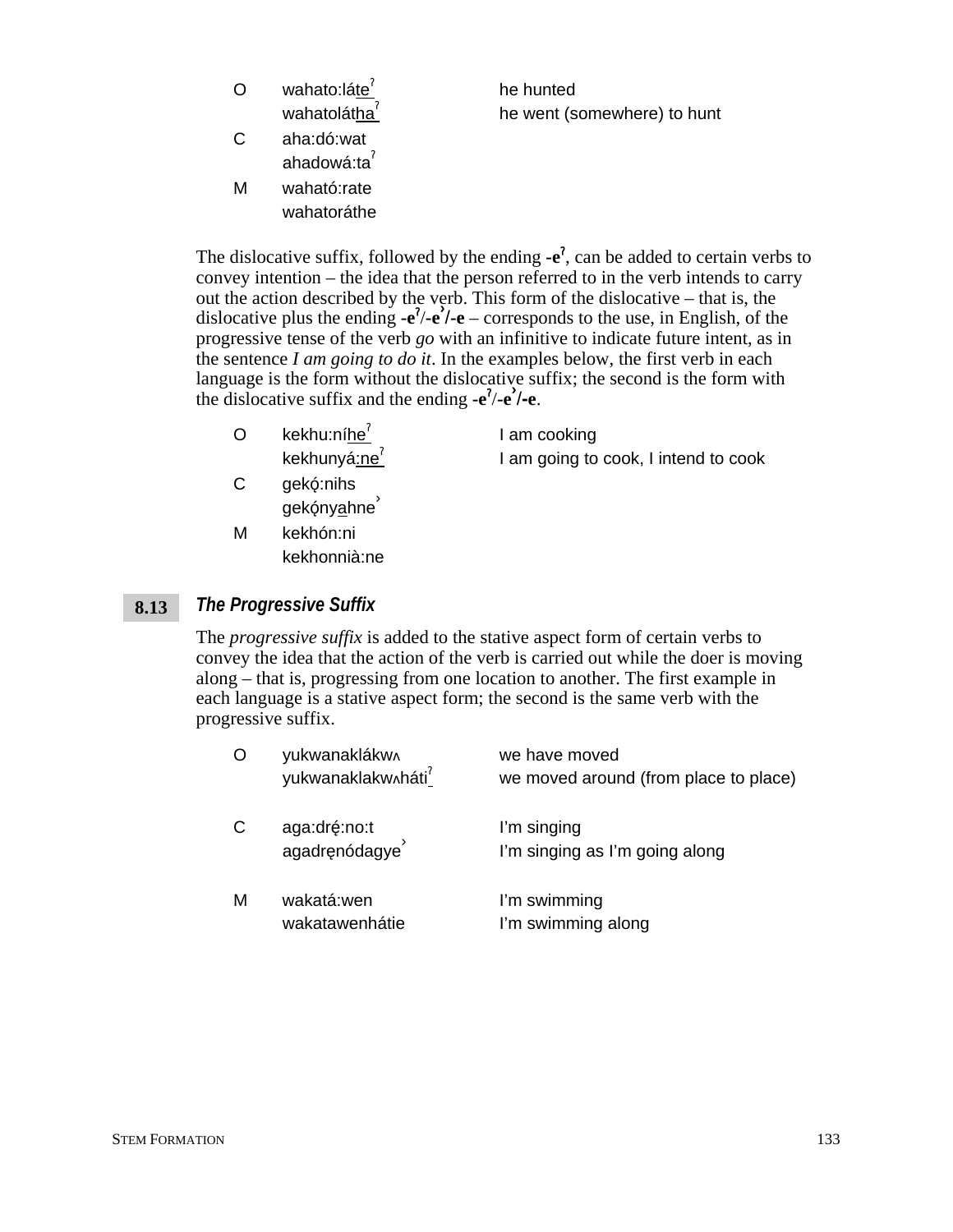The meaning added by the progressive suffix does not always have the literal meaning of moving along, of progressing from one location to another. In some contexts, the meaning conveyed is that progress with a task is being made, usually gradually over time.

O wakka<sup>2</sup>thsyuháti<sup>2</sup> I'm undoing it as I'm going along, I'm taking it apart a little at a time

Added to adjectival verbs, the progressive suffix conveys the idea that the quality or condition being described is developing or evolving over time. The progressive suffix commonly occurs on verbs that describe weather conditions or people's physical attributes. The second verb form in the Cayuga and Mohawk examples has a progressive plus stative aspect suffix; in the Oneida examples, the second verb form has a punctual aspect suffix.

|   | yotho:lé:<br>tayotholáti <sup>?</sup> | it's cold<br>it's getting cold   |
|---|---------------------------------------|----------------------------------|
| C | hahnę:ye:s<br>hahnęyehsóhogye         | he's tall<br>he's growing taller |
| м | rahnén:ies<br>rohnenieshonhátie       | he's tall<br>he's growing taller |

Added to verbs of enumeration, the progressive suffix conveys the meaning *at a time* (see section 7.21):

| O | tewahyakeháti <sup>7</sup> | two fruits at a time (e.g., they're |
|---|----------------------------|-------------------------------------|
|   |                            | giving out two fruits at a time)    |
| C | dewahyagéhagye             |                                     |

M tewahiakehátie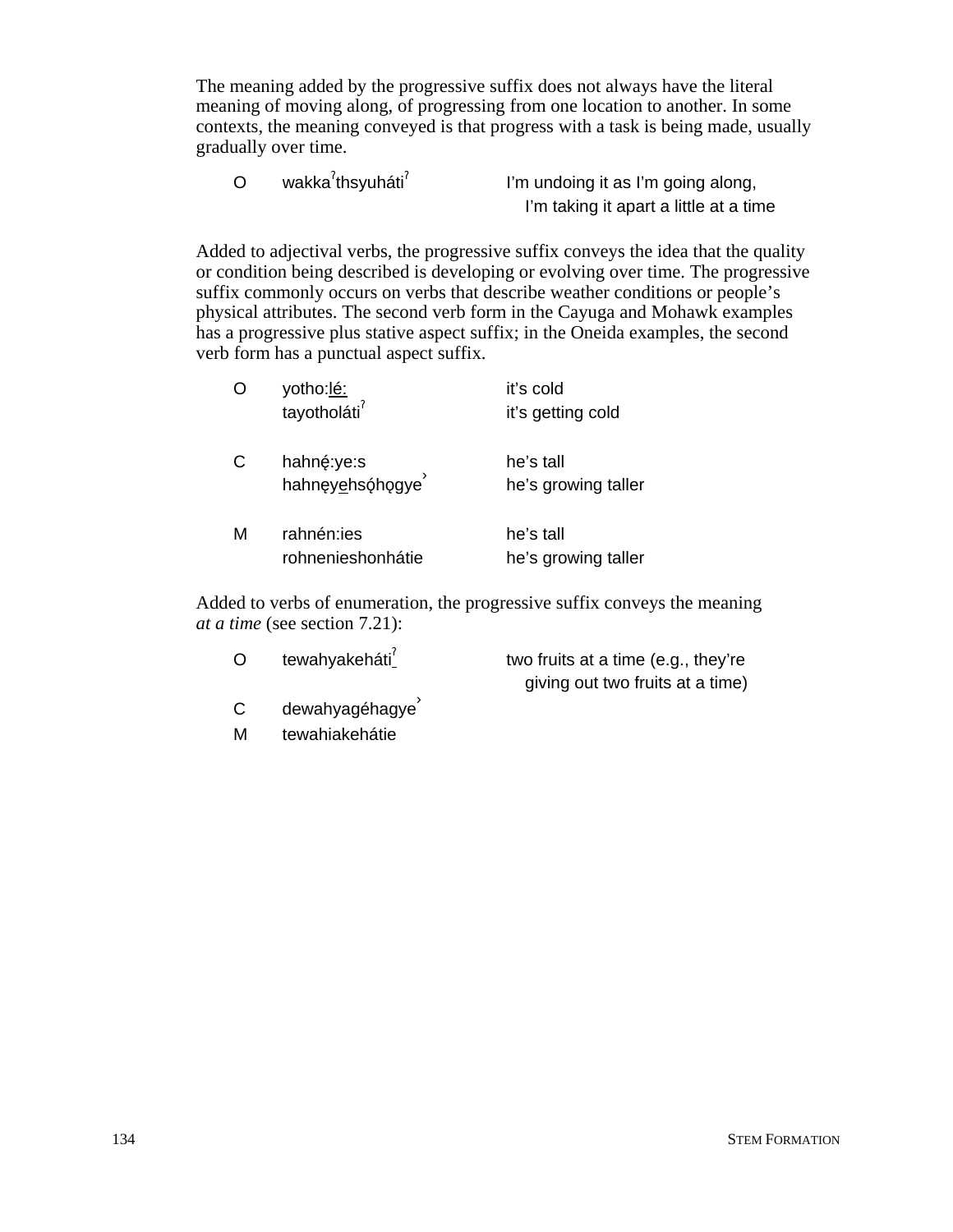# **INDEX**

**adjectival verbs** 6.2, 7.1, 7.8, 7.11, 8.6, 8.7, 8.13; comparative form of 7.11; distributive form of 7.9; possessive form of 7.10; superlative form of 7.11 **adverbs,** particles performing the function of 3, 3.5, 3.6, 3.10, 3.11 **agent pronominal prefixes** 2.13, 2.14, 2.16, 5.13, 5.14, 5.15, 7.3, 7.10, 7.14, 7.15, 7.19, 8.3; tables of for a-stem and C-stem verbs 5.14 *and* 3.17 **animate prefixes** 1.1, 2.1, 2.12 **aspect of verbs,** habitual 5.2; punctual 5.2; stative 5.2. *See also under* verbs **aspect suffixes** 1.2, 2.19, 5.1, 5.2, 5.3, 8 **assertion particle** 3.15 **a-stem nouns** 2.5 **a-stem verbs** 2.5, 5.14, 5.16, 7.2, 7.14 **attributive suffixes** 1.1, 2.20 **augmentative suffix** 2.22 **authenticating suffix** 2.25 **base** (verb stems) 1.2, 5.1, 5.2, 8 **basic noun forms** 2.3, 2.5 *because* 3.20 **benefactive suffix** 8.9 **body parts** 2.1, 2.8, 2.12, 2.16, 7.3, 7.10,

7.16, 8.3 *but* 3.19

**causative suffix** 8.7 **characterizer suffix** 2.27 **cislocative prepronominal prefix** 3.10, 6.2, 6.3, 7.4, 7.11 **classificatory noun stem** 2.18

**coincident prepronominal prefix** 6.8, 7.7 **comparative** 7.11 **complex noun stems** 8.1 **complex verb stems** 8.1, 8.2 **conjunctions,** particles performing the function of 3.16–3.21 **continuative (modalizer) verb ending** 5.9, 5.12 **contrastive prepronominal prefix** 6.5, 6.6 **counting verbs** 6.4, 7.12, 7.14, 7.16, 7.19, 7.20. *See also* enumeration, verbs of **C-stem nouns** 2.5 **C-stem verbs** 2.5, 5.14, 5.16, 5.18, 7.2, 7.14 **decessive suffix** 2.24 **demonstrative particles** 3.9 **derivational suffix** 1.2 **diminutive suffix** 2.20, 2.23 **discourse particles** 3.15 **dislocative suffix** 8.12 **distributive adjectival verb form** 7.9 **distributive positional verb form** 7.5 **distributive suffix** 7.5, 7.6, 7.9, 7.10, 7.17, 8.10 **dual.** *See* number **dualic prepronominal prefix** 2.14, 2.18, 6.1, 6.2, 6.3, 6.4, 6.6, 6.8, 7.7, 7.10, 7.19, 7.20, 8.1, 8.4

**empty noun** 7.2 **endings**, verb. *See* suffixes; verb endings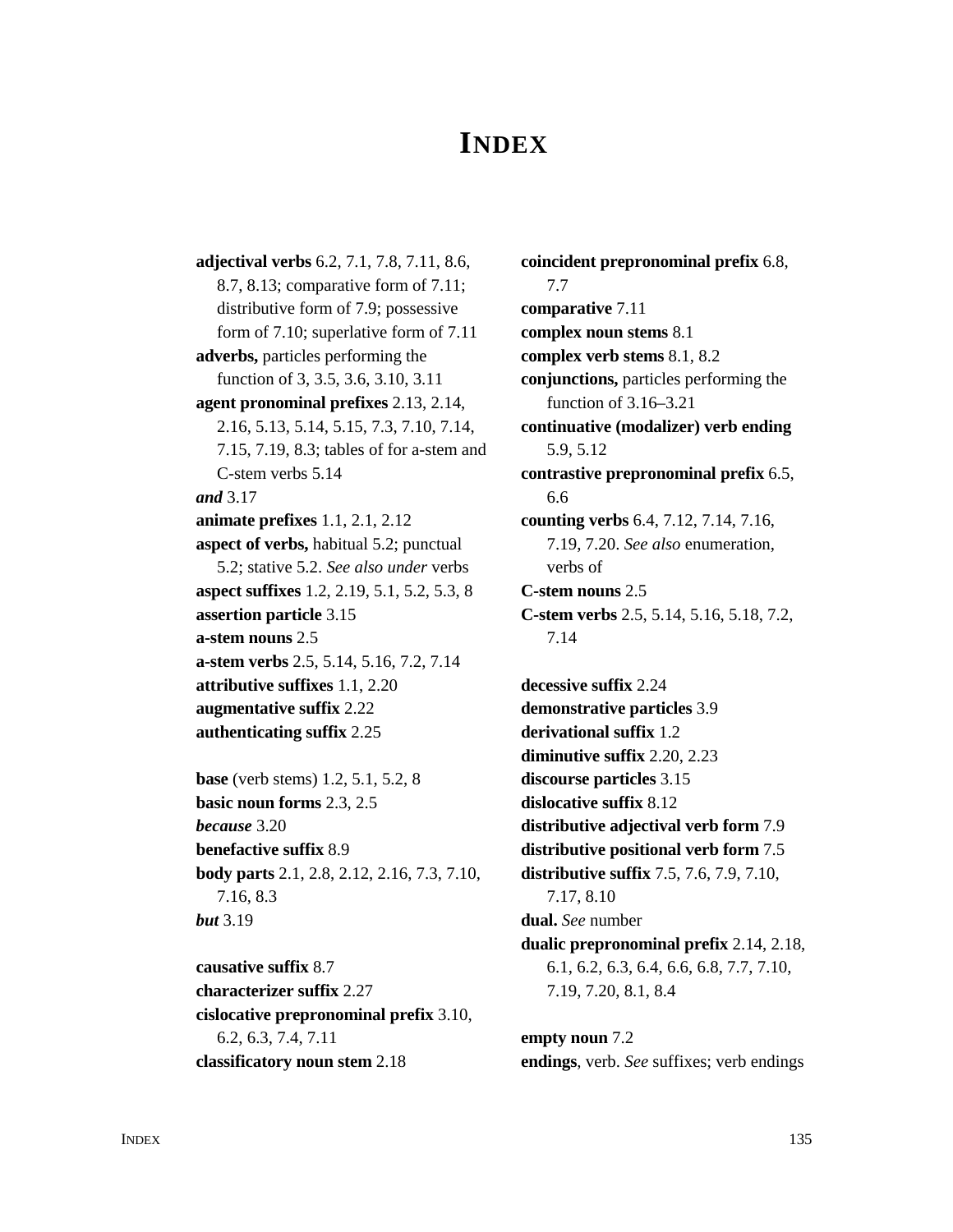**enumeration patterns** 2.14, 2.18, 7.6, 7.12–7.21 **enumeration,** verbs of 7.12–7.21, 8.13. *See also* counting verbs **exclusive dual.** *See* number **exclusive plural.** *See* number **external locative suffix** 2.9, 2.10, 2.16, 2.21, 2.28

**factual mode of punctual aspect of verbs** 5.2, 5.3, 5.7 **factual prepronominal prefix** 5.2, 5.3 **feminine.** *See* gender **first person.** *See* person **frequency particles** 3.14 **future mode of punctual aspect of verbs** 5.2, 5.3, 5.7 **future prepronominal prefix** 5.2, 5.8, 5.12 **future-stative suffixes** 5.12 **future-stative verb form** 5.12

**gender** 2.4, 2.5, 2.13, 2.14, 4.1, 4.2, 5.13, 5.14, 5.16, 5.18, 7.10, 7.15, 7.16. *See also* pronominal prefixes: feminine, feminine-indefinite, feminine-zoic, masculine, *and* neuter **glottal stop** 8.6

**habitual aspect of verbs** 5.2, 5.3, 5.5, 5.9, 5.15, 5.17, 8.6 **habitual aspect suffixes** 5.2, 5.3, 8.6 **habitual past aspect/mode of verbs** 5.9, 5.10 **habitual past suffixes** 5.9, 5.10

**imperative form of verbs** 5.2, 5.3, 5.8; negative of 5.8 **inchoative suffix** 8.6 **inclusive dual.** *See* number **inclusive plural.** *See* number

**incorporated noun.** *See* noun incorporation; nouns **indefinite reference particles** 3.8 **instrumental suffix** 8.8 **intention** 8.12 **interactive pronominal prefixes** 5.13, 5.18, 8.9; tables of for C-stem verbs 5.18 **internal locative suffixes** 2.10, 2.11, 2.21 **interrogative particles** 3.1–3.7, 4.3 **interrogative sentences** 3.4, 3.5, 3.6, 3.7, 4.3 **intransitive pronominal prefix** 8.3 **intransitive verbs** 8.3, 8.7

**kinship terms** 2.1, 2.8, 2.12, 2.15, 2.20, 2.23, 2.24; locative form for 2.8, 2.15

**living beings/things** 1.1, 2.12, 2.13, 2.14, 2.17, 2.18, 2.19, 2.20, 2.21, 7.6, 7.15 **locational particles** 3.5, 3.11, 7.7 **locational question particles** 3.5 **locative noun forms** 2.8 **locative positional verb forms** 7.4 **locative suffixes** 2.8–2.11, 7.3; external 2.9, 2.10, 2.16, 2.21, 2.28; internal 2.10, 2.11, 2.21 **locative verbs,** incorporation of nouns into 7.7

**manner question particles** 3.4 **masculine.** *See* gender **modal prepronominal prefixes** 5.2, 6.6; form of 5.3 **mode,** factual-punctual 5.2, 5.3, 5.7; future-punctual 5.2, 5.3, 5.7; optativepunctual 5.2, 5.3, 5.7. *See also under* verbs **negative** 5.8, 6.5, 6.6

**negative command** 5.8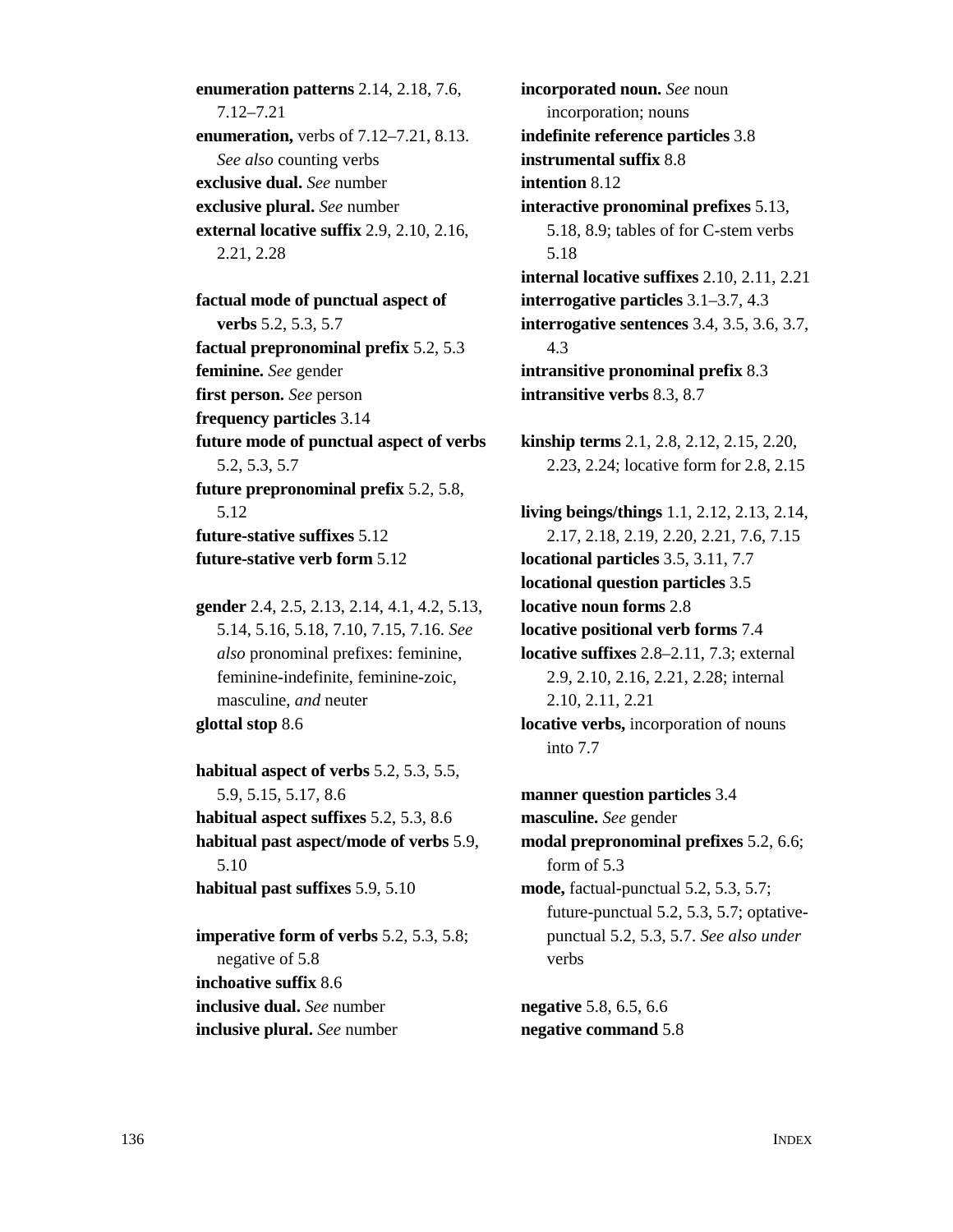**negative prepronominal prefix** 6.5, 6.6, 7.6 **neuter.** *See* gender **nominalized verb** 8.1, 8.2 **nominalizer suffix** 8.1 **non-modal prepronominal prefixes** 6 **nonsingular.** *See* number **noun,** empty 7.2 **noun forms,** basic 2.3–2.6; locative 2.8; performing the function of pronouns 4.1, 4.2; possessive 2.5, 2.7, 2.21. *See also* nouns **noun incorporation** 1.2, 2.5, 2.14, 2.18, 6.7, 7.1–7.21, 8, 8.2, 8.3; basic patterns of 7.1 **noun prefixes** 1.1, 2.1, 2.3, 2.4, 2.5, 2.7, 2.12, 2.13, 8.2; possessive 2.13. *See also under* nouns; prefixes **noun roots** 7.1, 8, 8.2 **noun stems** 1.1, 2.1, 2.3, 2.5; classificatory 2.18; complex 8.1; incorporated 7.2, 7.14. *See also* a-stem nouns, C-stem nouns **noun suffixes** 1.1, 2.1, 2.3, 2.6, 8.2. *See also under* nouns; suffixes **nouns** 1.1, 2; a-stem 2.5; basic forms of 2.3–2.6; C-stem 2.5; designating body parts 2.1, 2.8, 2.12, 2.16, 7.3, 7.10, 7.16, 8.3; designating human beings 2.1, 2.12, 2.13, 2.14, 2.15, 2.21; empty 7.2; enumeration patterns for 2.14, 2.18, 7.6, 7.12–7.21; incorporated into verbs 1.2, 2.5, 2.14, 6.7, 7.1–7.21, 8.2, 8.3; locative form of 2.8; possessed 2.16; possessive form of 2.5, 2.7, 2.21; structural 1.1, 2.1, 2.2, 2.20; unanalysable 1.1, 2.1, 2.17, 2.18, 2.20, 2.24, 7.1, 7.15; verbal 1.1, 1.2, 2.1, 2.19, 8.8; with agent pronominal prefixes 2.13, 2.14, 2.16, 7.3, 7.10, 7.14, 7.15, 7.19, 8.3; with animate

prefixes 1.1, 2.1, 2.12; with attributive suffixes 1.1, 2.20; with augmentative suffix 2.22; with authenticating suffix 2.25; with characterizer suffix 2.27; with decessive suffix 2.24; with locative suffixes 2.8–2.11, 2.16, 2.21, 2.28, 7.3; with pluralizer suffix 2.14, 2.21; with populative suffix 2.20, 2.26. *See also* living beings; noun forms **number** 2.4, 2.5, 2.13, 2.14, 2.18, 4.1, 4.2, 5.13, 5.14, 5.16, 5.18

**optative mode of punctual aspect of verbs** 5.2, 5.3, 5.7 **optative prepronominal prefix** 5.2, 5.3, 5.8 *or* 3.18

**particles** 1.3, 7.19; assertion 3.15; demonstrative 3.9; discourse 3.15; frequency 3.14; indefinite reference 3.8; indicating the comparative degree 7.11; indicating the superlative degree 6.2, 7.11; indicating uncertainty 3.15; interrogative 3.1–3.7, 4.3; in questions about identity 3.3; in yes-no questions 3.1, 3.2; locational 3.5, 3.11, 7.7; locational question 3.5; manner question 3.4; performing the function of adverbs 3.5, 3.6, 3.10, 3.11; performing the function of conjunctions 3.16–3.21; performing the function of pronouns 3.3, 3.8, 3.9, 4.1; quantity 3.7, 3.13; question 3.1–3.7, 4.3; relative distance 3.9, 3.10; subordinating 3.21; temporal 3.6, 3.12; with locative positional verb form 7.4 **partitive prenominal prefix** 3.4, 3.5, 3.7,

6.7, 6.8, 7.6, 7.7, 7.19, 7.20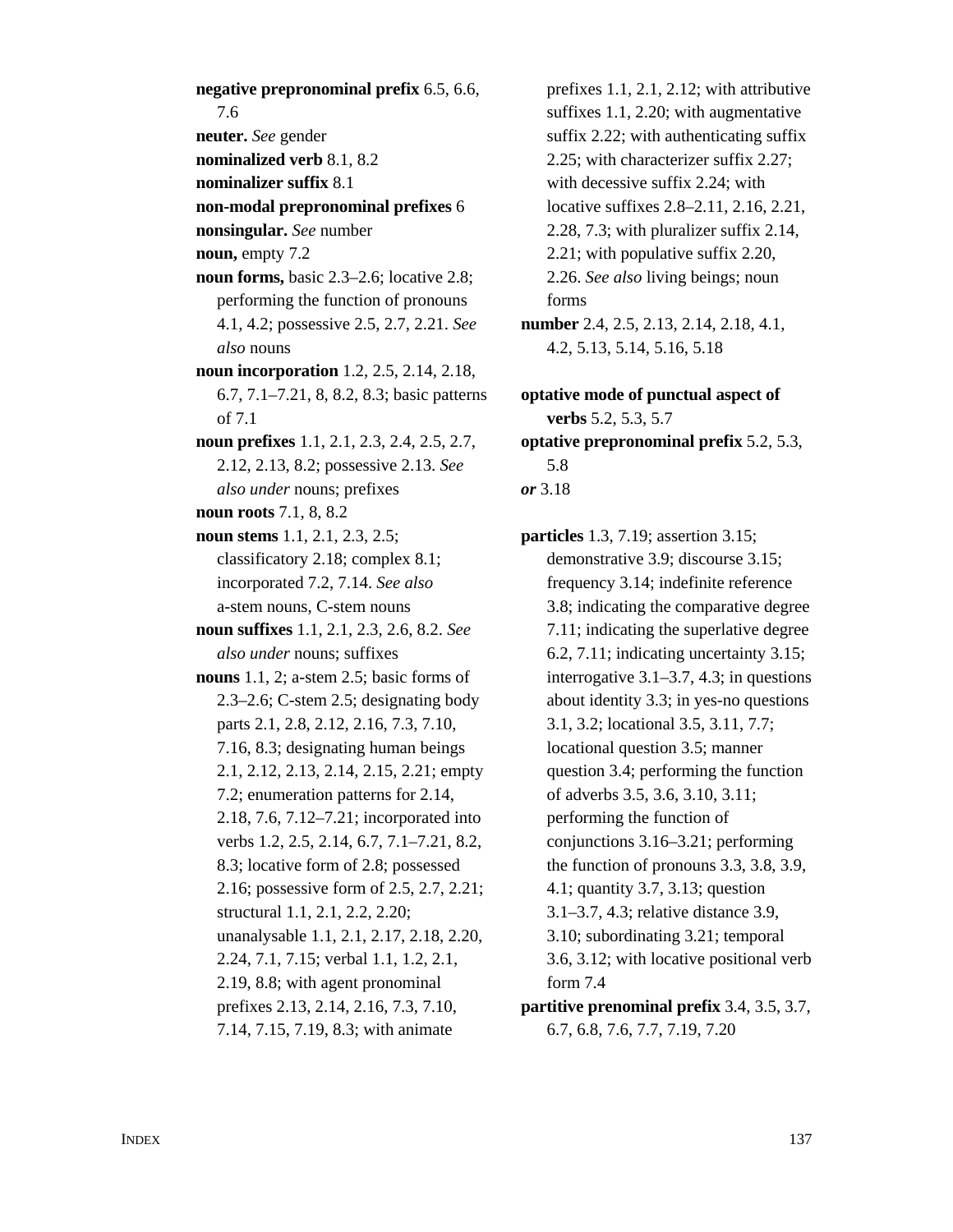**parts of speech** 1 **patient pronominal prefixes** 2.7, 2.13, 4.1, 5.13, 5.16, 5.17, 7.10, 8.3; tables of for a-stem and C-stem verbs 5.14, 5.16 **person** 2.5, 4.1, 5.13, 5.14, 5.16, 5.18 **personal pronouns** 4.1; lists of 4.1 **plural.** *See* number **pluralizer suffix** 2.14, 2.21 **populative suffix** 2.20, 2.26 **positional verb form** 2.9, 3.5, 3.10, 7.3, 7.6; distributive 7.5; locative 7.4; possessive 7.6 **possessed noun forms** 2.16 **possession** 2.7, 2.16, 2.17, 7.6 **possessive noun forms** 2.5, 2.7, 2.21 **possessive positional verb form** 7.6 **possessive prefixes** 2.7, 2.17, 4.2 **possessive pronouns** 4.2; lists of 4.2; in interrogative sentences 4.3 **possessor** 2.7, 7.6, 7.10 **prefixes.** *See* animate prefixes, modal prepronominal prefixes, noun prefixes, negative prepronominal prefix, possessive prefixes, prepronominal prefixes, pronominal prefixes, reflexive (reciprocal) prefix, semireflexive prefixes, transitive pronominal prefixes **prepronominal prefixes** 1.2, 2.14, 2.18, 5.3, 6, 7.7; cislocative 3.10, 6.2, 6.3, 7.4, 7.11; coincident 6.8, 7.7; contrastive 6.5, 6.6; dualic 2.14, 2.18, 6.1, 6.2, 6.3, 6.4, 6.6, 6.8, 7.7, 7.10, 7.19, 7.20, 8.1, 8.4; factual 5.2, 5.3; future 5.2, 5.8, 5.12; in punctual aspect 5.3; modal 5.2, 5.3, 6.6; negative 6.5, 6.6, 7.6; non-modal 6; optative 5.2, 5.3, 5.8; partitive 3.4, 3.5, 3.7, 6.7, 6.8, 7.6, 7.7, 7.19, 7.20; repetitive 6.4, 6.5, 7.6, 7.7, 7.14; translocative 6.2, 6.3, 7.20; with locative verbs 7.7

**progressive suffix** 7.21, 8.13 **pronominal prefixes** 1.2, 2.14, 2.15, 2.18, 4.1, 5.13, 8; agent (subjective) 2.13, 2.14, 2.16, 5.13, 5.14, 5.15, 7.3, 7.10, 7.14, 7.15, 7.19, 8.3; dual 2.14, 2.18, 5.13; feminine 2.14, 7.15; feminine-indefinite 2.19, 5.13; feminine-zoic 2.14, 2.18, 5.13, 7.15; interactive 5.13, 5.18, 8.9; intransitive (agent) 8.3; masculine 2.14, 5.13, 7.15; neuter 2.4, 2.18, 7.10, 7.14, 7.15, 7.16, 7.19; nonsingular 5.14, 5.16, 5.18; patient (objective) 2.7, 2.13, 4.1, 5.13, 5.16, 5.17, 7.10, 8.3; subjective 2.16; tables of 5.14, 5.16, 5.18; transitive 2.15, 8.3, 8.9 **pronouns** 4; lists of 4.1, 4.2, particles performing the function of 3, 3.3, 3.8, 3.9, 4, 4.1; personal 4.1; possessive 4.2; possessive in interrogative sentences 4.3 **punctual aspect of verbs** 5.2, 5.3, 5.7, 5.15, 5.17, 8.6 **punctual aspect suffixes** 5.3, 8.6, 8.13

**quantity** indicated by particle 3.7, 3.13; indicated by partitive prepronominal prefix 3.7, 6.7 **question particles** 3.1–3.7, 4.3 **questions** about identity 3.3; about location 3.5; about manner 3.4; about quantity 3.7, 6.7; about time 3.6; yesno 3.1, 3.2

**reflexive (reciprocal) prefix** 8.4 **relative distance particle** 3.9, 3.10 **relatives.** *See* kinship terms **repetitive prepronominal prefix** 6.4, 6.5, 7.6, 7.7, 7.14 **roots,** noun 7.1, 8, 8.2; verb 1.2, 8, 8.1 **root suffixes** 8, 8.5–8.12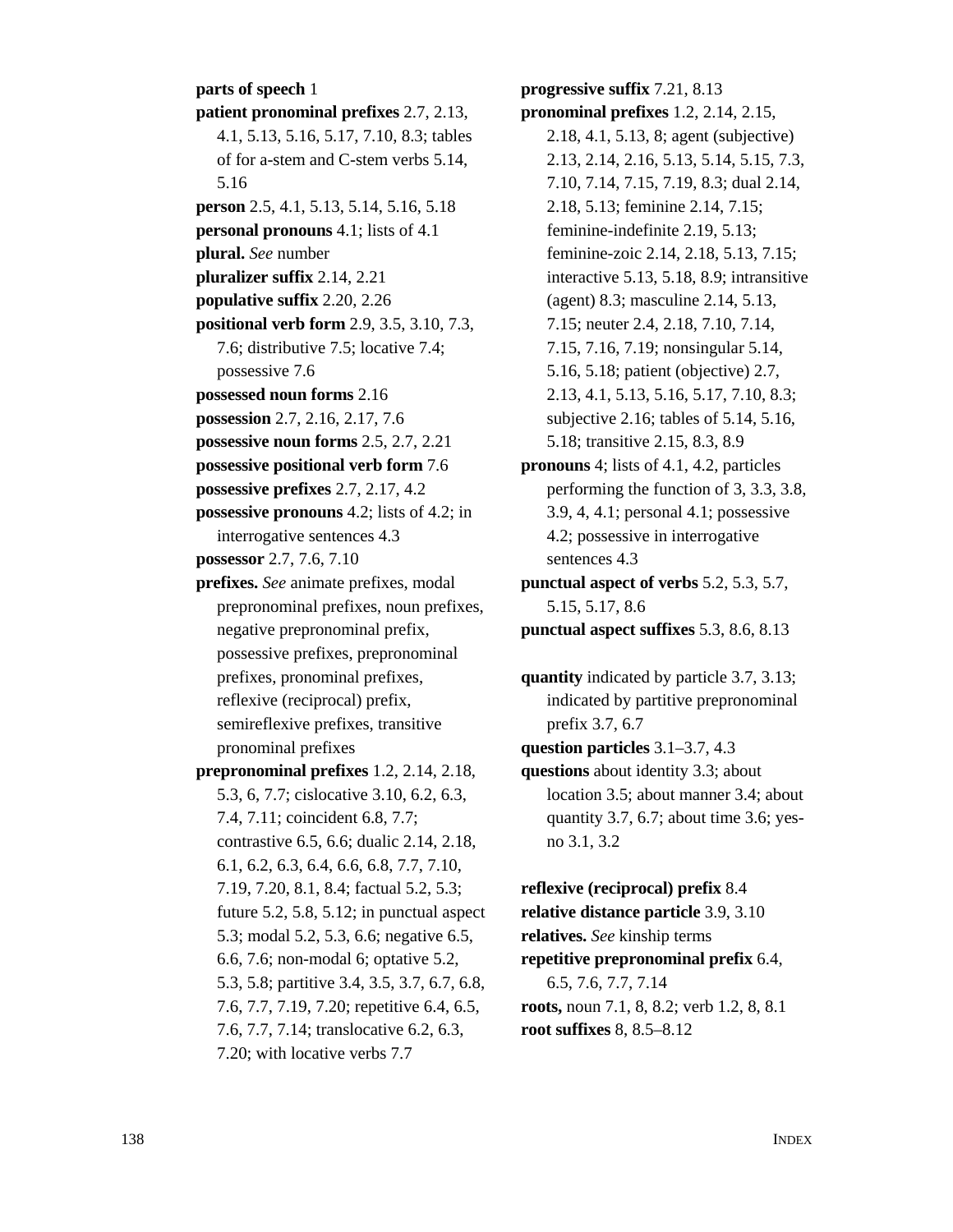**second person.** *See* person **semireflexive prefixes** 7.2, 8.3, 8.4 **singular.** *See* number **stative aspect of verbs** 5.2, 5.3, 5.5, 5.6, 5.9, 5.12, 5.17, 7.3, 7.6, 7.8, 8.6, 8.7, 8.13 **stative aspect suffix** 5.3, 5.9, 5.11, 5.12, 8.6, 8.7 **stative past aspect/mode of verbs** 5.1 **stative past suffixes** 5.11 **stem formation** 8 **stems** 1.1, 1.2, 8. *See also* noun stems; verb stems **structural nouns** 1.1, 2.1, 2.2, 2.20 **structural verbs** 4.1 **subordinate clauses,** particles in 3.21; optative mode of punctual aspect of verbs in 5.7 **subordinating particles** 3.21 **suffixes,** aspect 1.2, 2.19, 5.1, 5.2, 5.3, 8; attributive 1.1, 2.20; augmentative 2.22; authenticating 2.25; benefactive 8.9; causative 8.7; characterizer 2.27; decessive 2.24; derivational 1.2; diminutive 2.20, 2.23; dislocative 8.12; distributive 7.5, 7.6, 7.9, 7.10, 7.17, 8.10; external locative 2.9, 2.10, 2.16, 2.21, 2.28; future-stative 5.12; habitual aspect 5.2, 5.3, 8.6; habitual past 5.9, 5.10; inchoative 8.6; instrumental 8.8; internal locative 2.10, 2.11, 2.21; locative 2.8–2.11, 7.3; nominalizer 8.1; pluralizer 2.14, 2.21; populative 2.20, 2.26; progressive 7.21, 8.13; punctual aspect 5.3, 8.6, 8.13; root 8, 8.5–8.12; stative aspect 5.3, 5.9, 5.11, 5.12, 8.6, 8.7; stative past 5.11; undoer 8.11. *See also under* nouns; verb endings; verbs **superlative** 6.2, 7.11

**temporal particles** 3.6, 3.12 *that* 3.21

**third person.** *See* person **transitive pronominal prefixes** 2.15, 8.3, 8.9 **transitive verbs** 8.3, 8.7 **translocative prepronominal prefix** 6.2, 6.3, 7.20 **unanalysable nouns** 1.1, 2.1, 2.17, 2.20, 2.24, 7.1; enumeration patterns for 2.18, 7.15 **uncertainty,** particle indicating 3.15 **undoer suffix** 8.11 **verbal nouns** 1.1, 1.2, 2.1, 2.19, 8.8 **verb endings** 5.1, 5.9–5.12, 7.9, 8, 8.8–8.11 **verb roots** 1.2, 8, 8.1 **verb stems** 2.14, 5, 8; complex 8.1, 8.2 **verb suffixes**. *See* suffixes; verb endings **verbs** 1.2, 5; adjectival 6.2, 7.1, 7.8, 7.9, 7.10, 7.11, 8.6, 8.7, 8.13; aspect suffixes of 1.2, 2.19, 5.1, 5.2, 5.3, 8; aspects of 5.2, 5.3–5.8, 5.9, 7.3, 7.6, 7.8, 8.6, 8.7, 8.13; a-stem 2.5, 5.14, 5.16, 7.2, 7.14; bases in 8; basic forms of 5.1, 5.2; counting 6.4, 7.12, 7.14, 7.16, 7.19, 7.20; C-stem 2.5, 5.14, 5.16, 5.18, 7.2, 7.14; distributive positional form of 7.5; factual mode of punctual aspect of 5.2, 5.3, 5.7; future mode of punctual aspect of 5.2, 5.3, 5.7; future-stative of 5.12; habitual aspect of 5.2, 5.3, 5.5, 5.9, 5.15, 5.17, 8.6; habitual past mode of 3.9, 5.10; imperative form of 5.2, 5.3, 5.8; intransitive 8.3, 8.7; locative 7.7; locative positional form of 7.4; modal prefixes of 5.2, 5.3, 6.6; negative of 5.8, 6.5, 6.6; nominalized 8.1, 8.2; of enumeration 7.12–7.21, 8.13; optative mode of punctual aspect of 5.2, 5.3, 5.7; positional 2.9, 3.5, 3.10, 7.3, 7.4,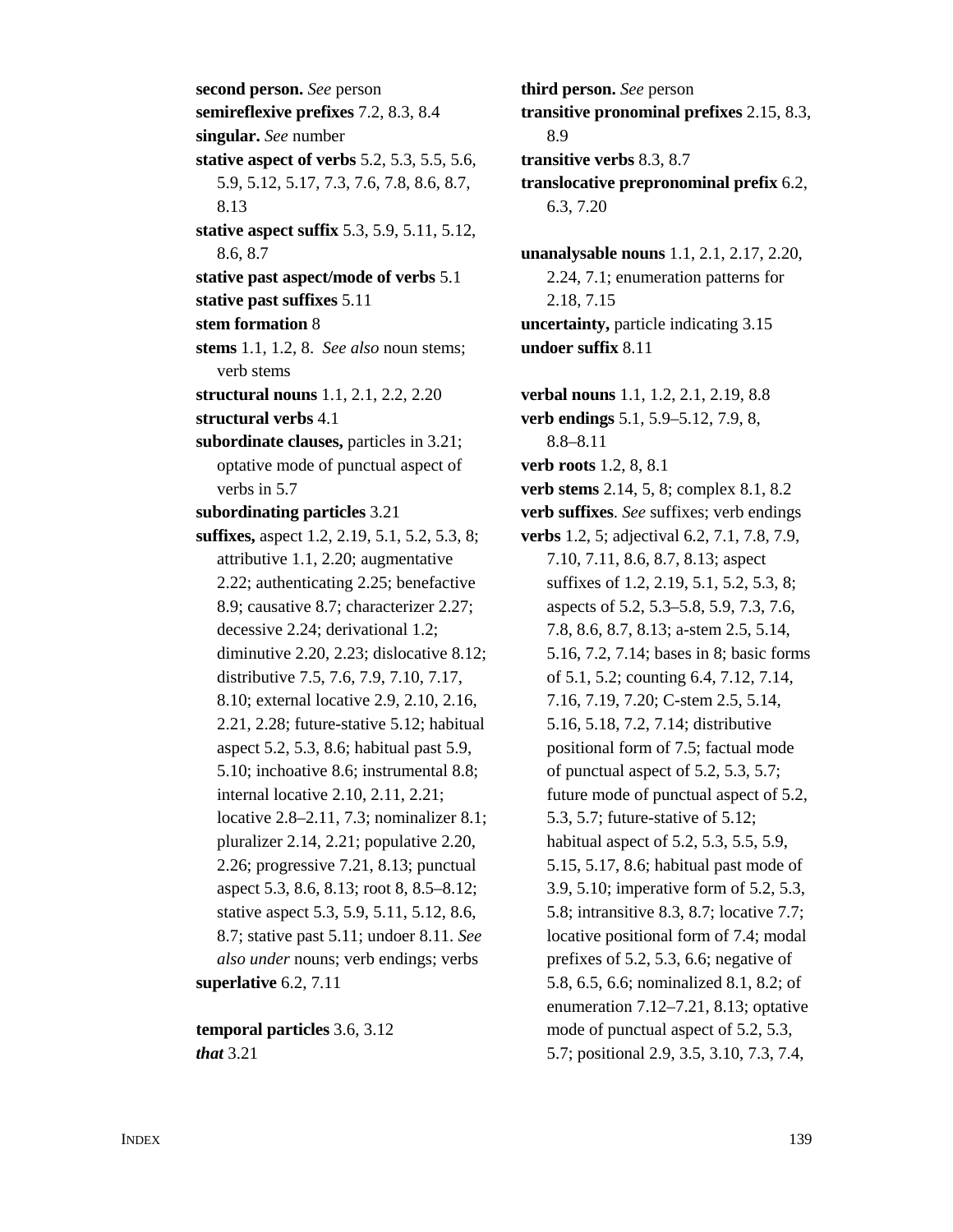7.5, 7.6; possessive positional form of 7.6; punctual aspect of 5.2, 5.3, 5.7, 5.15, 5.17, 8.6; stative aspect of 5.2, 5.3, 5.5, 5.6, 5.9, 5.12, 5.15, 5.17, 7.3, 7.6, 7.8, 8.6, 8.7, 8.13; stative past mode of 5.11; stem of 2.14, 5, 8, 8.1, 8.2; structural 4.1; tables of 5.14, 5.16, 5.18; transitive 8.3, 8.7; uses of aspectmode categories of 5.4–5.9; word pattern of 5.1. *See also* prefixes; suffixes; verb endings

**weather** 8.6, 8.13

**yes-no questions,** particles in 3.1, 3.2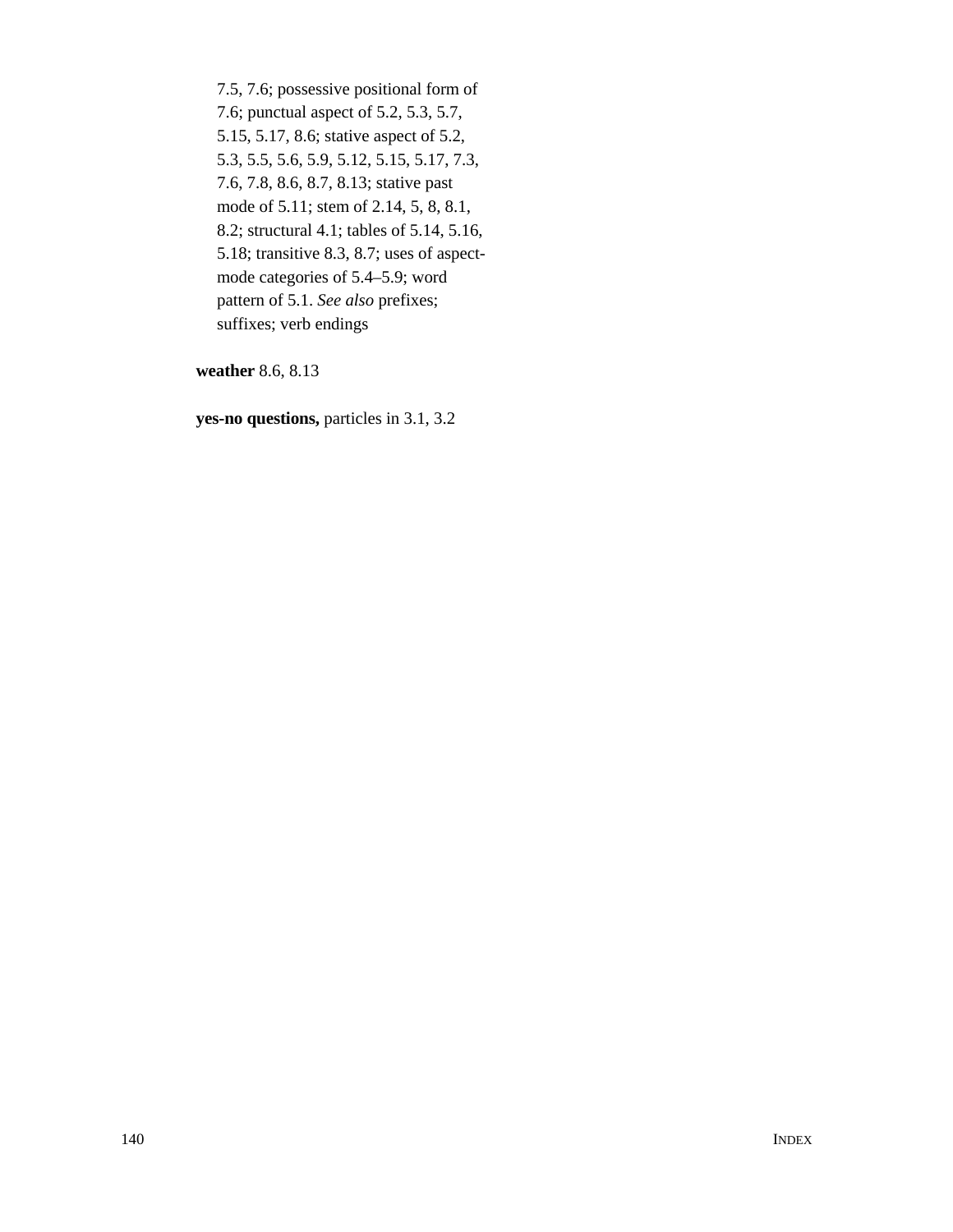# **ACKNOWLEDGEMENTS**

The Ministry of Education wishes to acknowledge the contributions of the individuals who participated in the development, writing, and/or validation of this resource guide. The affiliations given are those that applied at the time of participation.

Keith Lickers (project manager) Ministry of Education

Karin Michelson (linguist) Department of Linguistics University at Buffalo, The State University of New York

Catherine Price (writer/editor) Ministry of Education